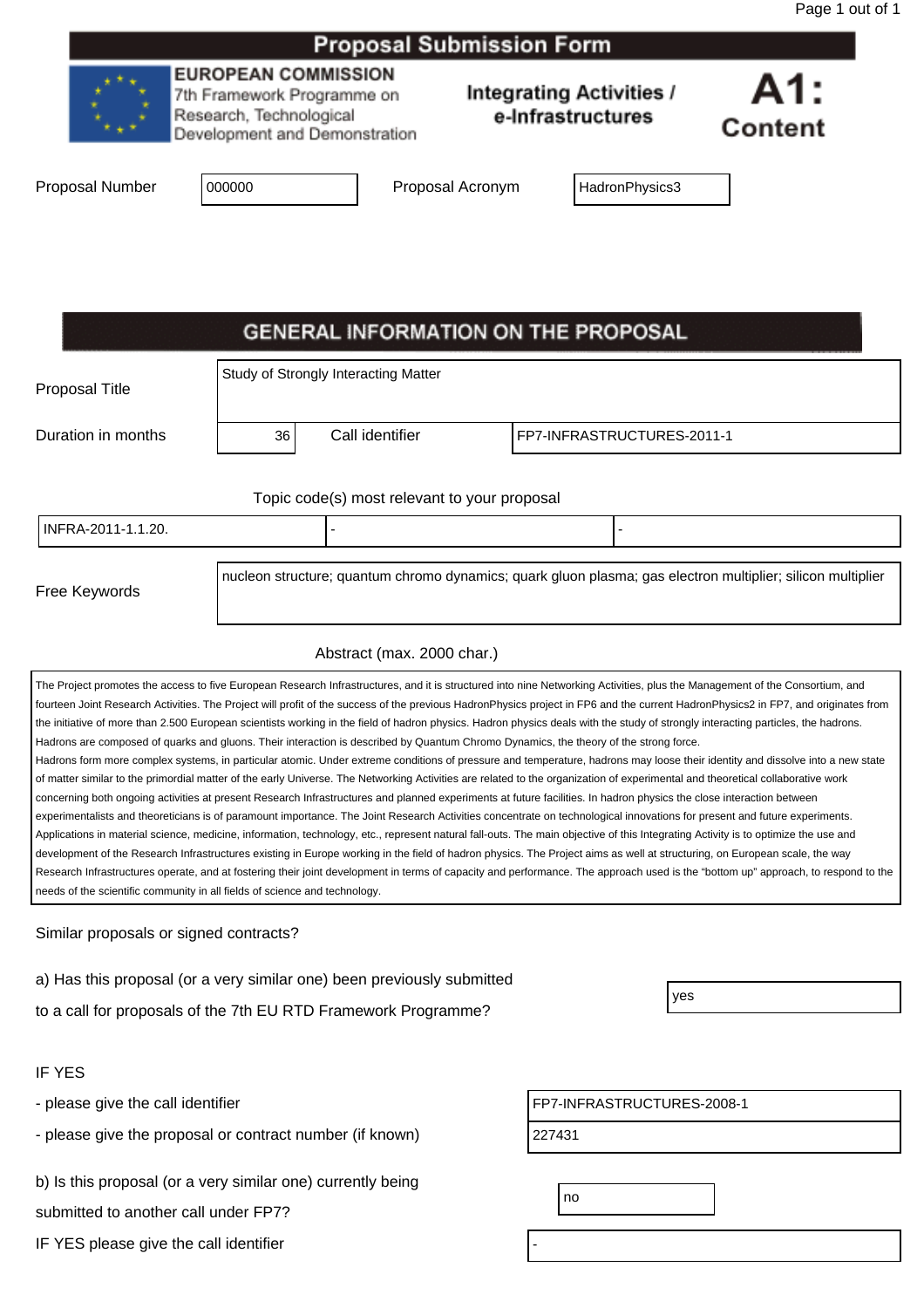|                                                                                                    |        |                                                                                                                      | <b>Proposal Submission Form</b>              |                                                      |                              |  |
|----------------------------------------------------------------------------------------------------|--------|----------------------------------------------------------------------------------------------------------------------|----------------------------------------------|------------------------------------------------------|------------------------------|--|
|                                                                                                    |        | <b>EUROPEAN COMMISSION</b><br>7th Framework Programme on<br>Research, Technological<br>Development and Demonstration |                                              | <b>Integrating Activities /</b><br>e-Infrastructures | A2.1:<br><b>Participants</b> |  |
| Proposal Number                                                                                    | 000000 |                                                                                                                      | Proposal Acronym                             | HadronPhysics3                                       | <b>Participant Number</b>    |  |
| If your organisation has already registered for FP7,<br>enter your Participant Identification Code |        |                                                                                                                      |                                              | 999992789                                            |                              |  |
| Organisation Legal name                                                                            |        |                                                                                                                      | <b>ISTITUTO NAZIONALE DI FISICA NUCLEARE</b> |                                                      |                              |  |
| Organisation short name<br><b>INFN</b>                                                             |        |                                                                                                                      |                                              |                                                      |                              |  |
|                                                                                                    |        |                                                                                                                      |                                              |                                                      |                              |  |

# **Administrative Data**

Legal address

| Street name       | l Via Enrico Fermi |             | Number            | 40    |
|-------------------|--------------------|-------------|-------------------|-------|
| Town              | <b>FRASCATI</b>    |             | Postal Code/Cedex | 00044 |
| Country           | H                  |             |                   |       |
| Internet homepage |                    | www.infn.it |                   |       |

# **Status of your Organisation**

Certain types of organisations benefit from special conditions under the FP7 participation rules.

The Commission also collects data for statistical purposes.

The guidance notes will help you complete this section.

The status of the organisation is set by the proposal coordinator. If you would like to modify this information, the coordinator must modify it in the proposal set-up page

Public body

Research organisation

Non-profit organisation<br>
Public body<br>
Research organisation<br>
Higher or secondary education establishment Higher or secondary education establishment

Main area of activity (NACE code)

73.1

# **Proposal Submission Form**



**EUROPEAN COMMISSION** 7th Framework Programme on Research, Technological Development and Demonstration



| es |  |
|----|--|
| es |  |
| es |  |
| 0  |  |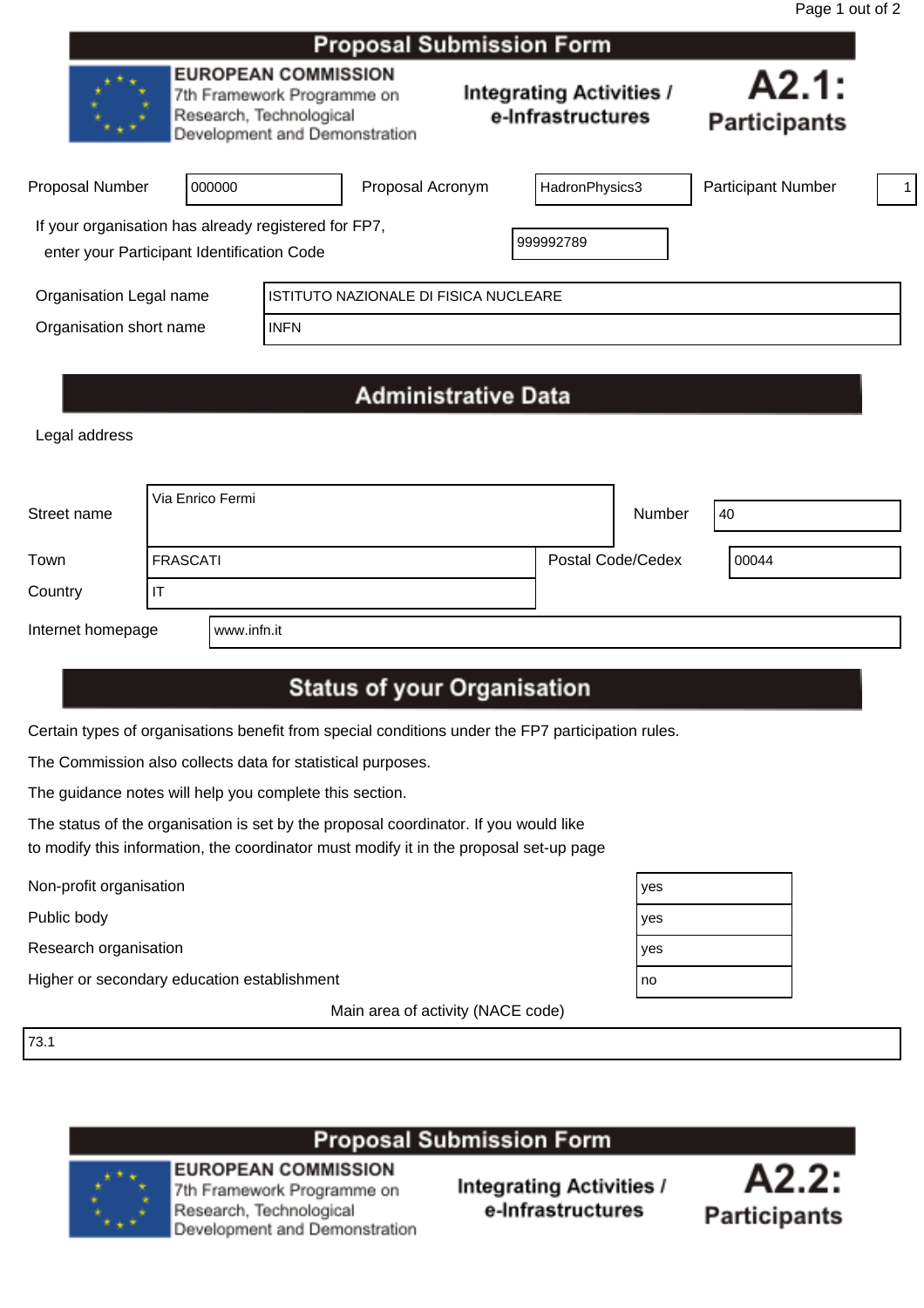| 1. Is your number of employees smaller than 250? (full time equivalent) | no |
|-------------------------------------------------------------------------|----|
|                                                                         |    |

- 2. Is your annual turnover smaller than € 50 million?  $\vert$  no
- 3. Is your annual balance sheet total smaller than € 43 million?  $\vert$  no
- 4. Are you an autonomous legal entity? yes will be a set of the set of the set of the set of the set of the set of the set of the set of the set of the set of the set of the set of the set of the set of the set of the set

In all other cases, you might conform to the Commission's definition of an SME. Please check the additional conditions given in the guidance notes to the forms

Following this check, do you conform to the Commission's definition of an SME

# Dependencies with (an)other participant(s)

Are there dependencies between your organisation and (an)other participant(s) in this proposal?

if Yes:

| <b>Participant Number</b> | <b>Organisation Short Name</b> | Character of dependence |
|---------------------------|--------------------------------|-------------------------|
| U                         |                                | None                    |
| U                         |                                | None                    |
|                           |                                | None                    |
|                           |                                |                         |

no

## **Contact Point**

Person in charge (For the co-ordinator (participant number 1) this person is the one who the Commission will contact in the first instance)

| Family name<br>Guaraldo                       |     |  |                      |         | First name(s)<br>Carlo |                                  |  |  |     |      |
|-----------------------------------------------|-----|--|----------------------|---------|------------------------|----------------------------------|--|--|-----|------|
| Title                                         | Dr. |  |                      |         |                        |                                  |  |  | Sex | Male |
| Position in the organisation                  |     |  | Director of research |         |                        |                                  |  |  |     |      |
| Department/Faculty/Institute/Laboratory name/ |     |  |                      |         |                        | Laboratori Nazionali di Frascati |  |  |     |      |
| Address (if different from the legal address) |     |  |                      |         |                        |                                  |  |  |     |      |
| Street name                                   |     |  |                      |         |                        | Number                           |  |  |     |      |
| Town                                          |     |  |                      |         | Postal Code/Cedex      |                                  |  |  |     |      |
| Country                                       |     |  |                      | Phone 1 |                        | +39 06 94032318                  |  |  |     |      |

Phone 2 +39 333 2559857 Fax +39 06 94032559 E-mail guaraldo@lnf.infn.it

| ٠<br>I<br>- 3<br>۰. |  |
|---------------------|--|
|---------------------|--|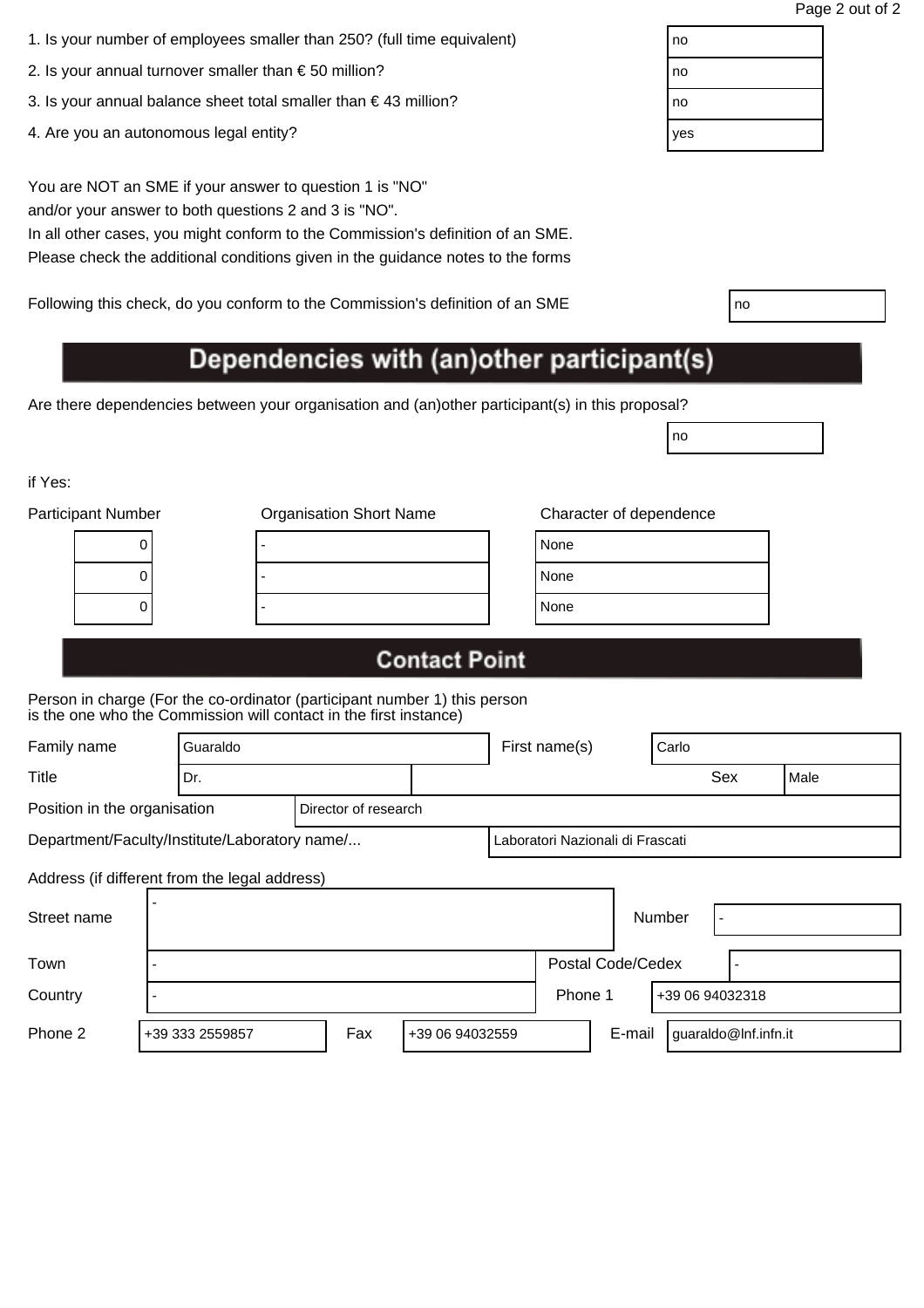#### **EUROPEAN COMMISSION**

<sup>000000</sup>

7th Framework Programme on Research, Technological Development and Demonstration

#### **Integrating Activities /** e-Infrastructures

# A3.1: Budget

| Proposal Number |  |  |  |  |
|-----------------|--|--|--|--|
|-----------------|--|--|--|--|

Proposal Acronym

HadronPhysics3 | Participant Number | 1

In FP7, there are different methods for calculating indirect costs. The various options are explained in the guidance notes

\*\*. Please be aware that not all options are available to all types of organisations.

The method of determining indirect costs is set in the Proposal setup page.

If you would like to modify this information, you have to do it from the proposal set-up page.

Specific Flat Rate (60%)

Personnel costs (in €)

Subcontracting (in €)

Indirect costs (in  $\epsilon$ )

Access costs (in €)

Other direct costs (in  $\epsilon$ )

Lump sum, flat-rate or scale of unit

(option only for ICPC) (in €)

My legal entity is established in an ICPCand I shall use the lump sum funding method (If yes, please fill below the lump sum row only.If no, please do not use the lump sum row)

no all'altra di una proprietà di una proprietà di una di una di una di una di una di una di una di una di una

Type of Activity

| ot use the lump sum row)         | <b>RTD</b> | Demons-<br>tration | Coordi-<br>nation | Support | Manage-<br>ment | Other | Total   |
|----------------------------------|------------|--------------------|-------------------|---------|-----------------|-------|---------|
| ) €)                             | 678275     |                    | 273592            |         | 484375          |       | 1436242 |
| $\in)$                           |            |                    |                   |         |                 |       |         |
| $(in \in)$                       | 209825     |                    | 192431            | 289720  | 141249          |       | 833225  |
|                                  | 532860     |                    | 279614            | 173832  | 375375          |       | 1361681 |
|                                  |            |                    | 0                 | 185000  |                 |       | 185000  |
| e or scale of unit<br>PC) (in €) |            |                    | $\Omega$          | 0       | 0               |       | 0       |

Total budget (in  $\epsilon$ ) Requested EC contribution (in  $\epsilon$ )

Total Receipts (in €)

 <sup>1420960</sup>0 | 745637 | 648552 | 1000999 | 0 | 3816148 <sup>1065720</sup> <sup>0</sup> <sup>498644</sup> <sup>495000</sup> <sup>1000999</sup> <sup>0</sup> <sup>3060363</sup> ) and the contract of the contract of  $\sim$  0.000  $\mu$  . The contract of  $\sim$  0.000  $\mu$   $\sim$  0.000  $\mu$   $\sim$  0.000  $\mu$   $\sim$  0.000  $\mu$   $\sim$  0.000  $\mu$   $\sim$  0.000  $\mu$   $\sim$  0.000  $\mu$   $\sim$  0.000  $\mu$   $\sim$  0.000  $\mu$   $\sim$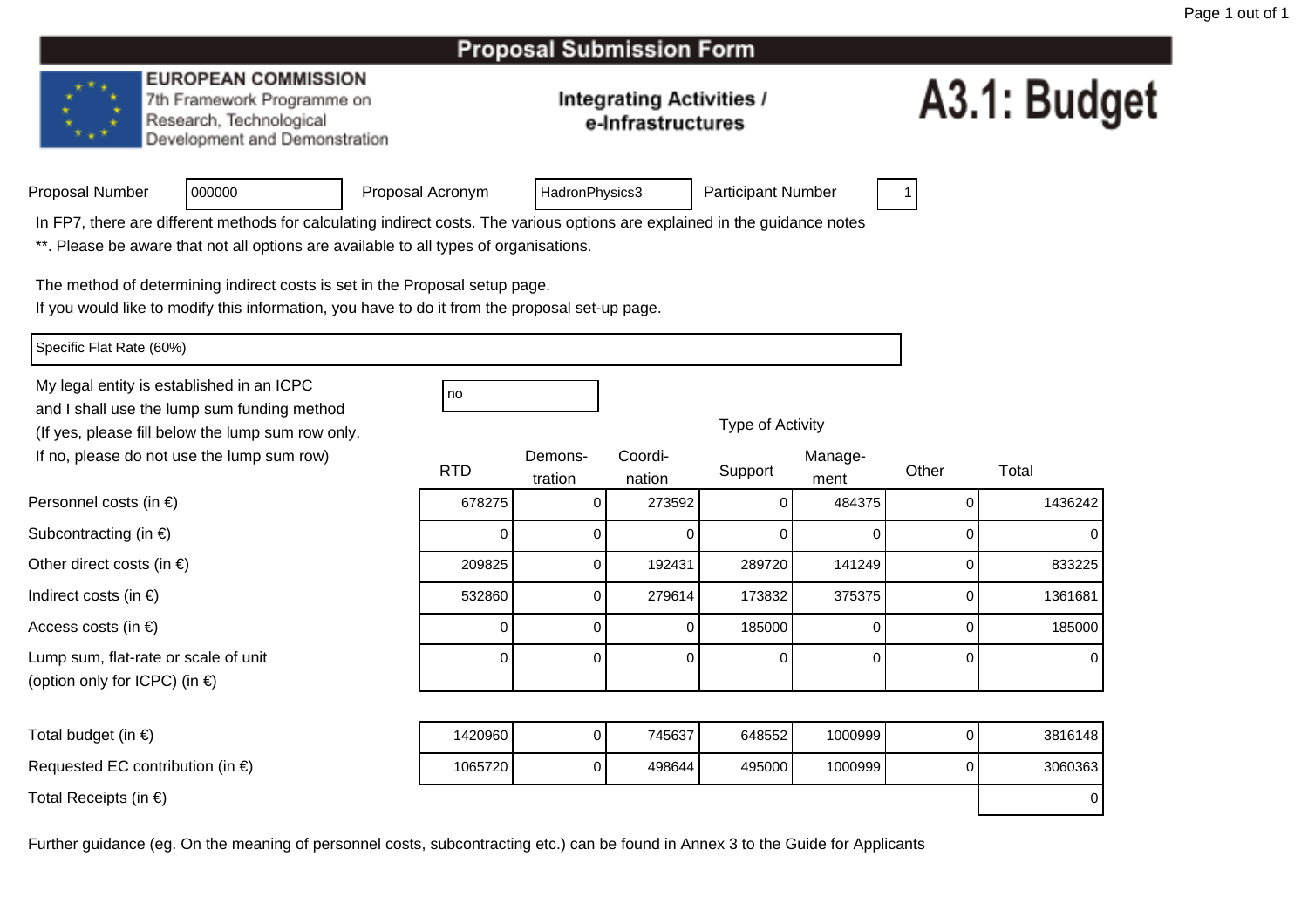|                                                                                                    |                                                                                                                      |             | <b>Proposal Submission Form</b> |  |                                                      |                              |                |  |
|----------------------------------------------------------------------------------------------------|----------------------------------------------------------------------------------------------------------------------|-------------|---------------------------------|--|------------------------------------------------------|------------------------------|----------------|--|
|                                                                                                    | <b>EUROPEAN COMMISSION</b><br>7th Framework Programme on<br>Research, Technological<br>Development and Demonstration |             |                                 |  | <b>Integrating Activities /</b><br>e-Infrastructures | A2.1:<br><b>Participants</b> |                |  |
| <b>Proposal Number</b>                                                                             | 000000                                                                                                               |             | Proposal Acronym                |  | HadronPhysics3                                       | <b>Participant Number</b>    | $\overline{2}$ |  |
| If your organisation has already registered for FP7,<br>enter your Participant Identification Code |                                                                                                                      |             |                                 |  | 999823912                                            |                              |                |  |
| Organisation Legal name                                                                            |                                                                                                                      |             |                                 |  | OESTERREICHISCHE AKADEMIE DER WISSENSCHAFTEN         |                              |                |  |
| Organisation short name                                                                            |                                                                                                                      | <b>OeAW</b> |                                 |  |                                                      |                              |                |  |
|                                                                                                    |                                                                                                                      |             |                                 |  |                                                      |                              |                |  |

# **Administrative Data**

Legal address

| Street name       |             | I DR. IGNAZ SEIPEL-PLATZ |                   | Number | ∼    |
|-------------------|-------------|--------------------------|-------------------|--------|------|
| Town              | <b>WIEN</b> |                          | Postal Code/Cedex |        | 1010 |
| Country           | AT          |                          |                   |        |      |
| Internet homepage |             | www.oeaw.ac.at           |                   |        |      |

# **Status of your Organisation**

Certain types of organisations benefit from special conditions under the FP7 participation rules.

The Commission also collects data for statistical purposes.

The guidance notes will help you complete this section.

The status of the organisation is set by the proposal coordinator. If you would like to modify this information, the coordinator must modify it in the proposal set-up page

Non-profit organisation yes<br>Public body<br>Research organisation yes

Public body

Research organisation

Higher or secondary education establishment notice and the control of the control of the control of the control of the control of the control of the control of the control of the control of the control of the control of th

Main area of activity (NACE code)

73.1

**Proposal Submission Form** 

**EUROPEAN COMMISSION** 7th Framework Programme on Research, Technological Development and Demonstration



| es |  |
|----|--|
| es |  |
| es |  |
| о  |  |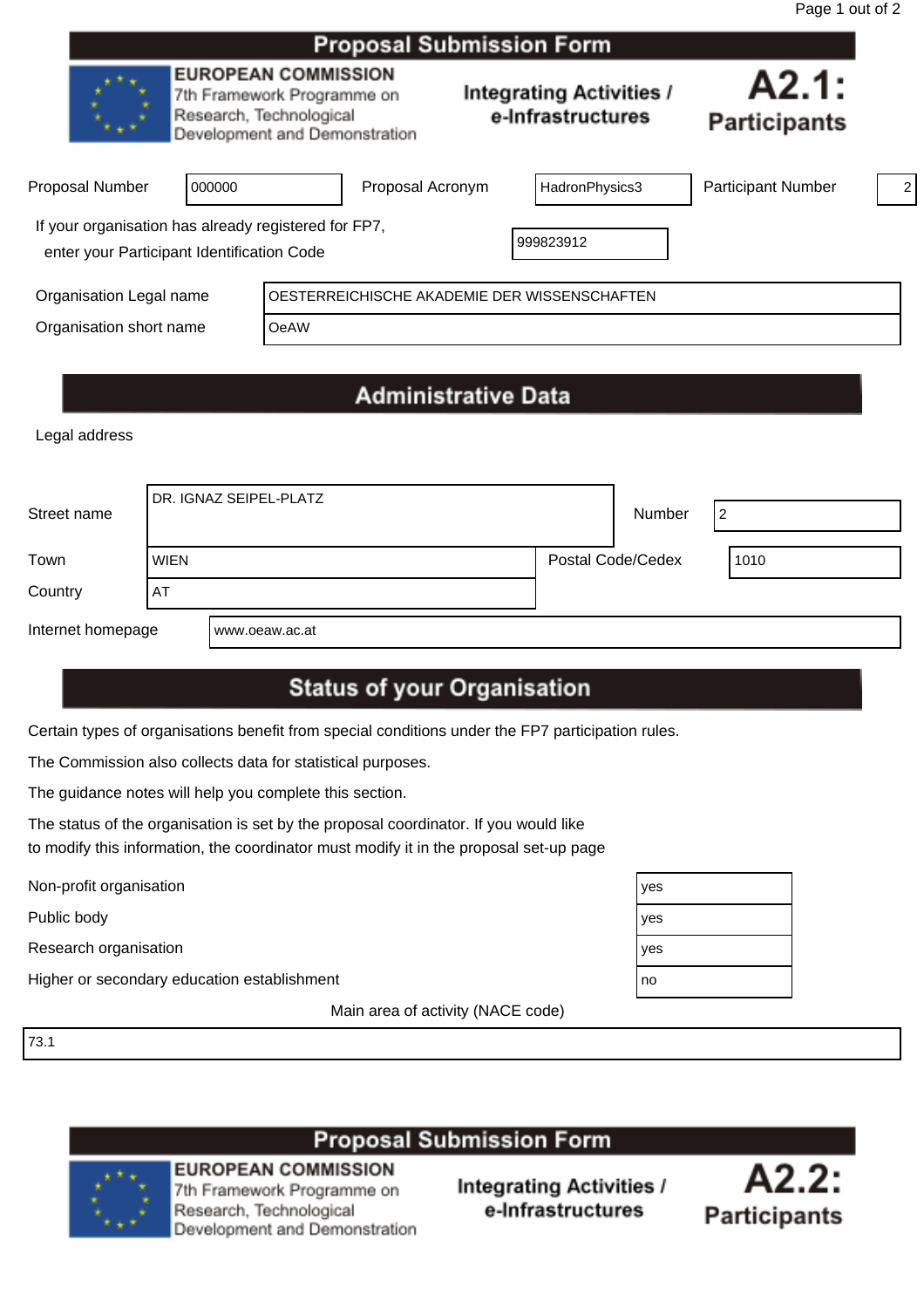| 1. Is your number of employees smaller than 250? (full time equivalent) | no |
|-------------------------------------------------------------------------|----|
|                                                                         |    |

- 2. Is your annual turnover smaller than  $\epsilon$  50 million?
- 3. Is your annual balance sheet total smaller than  $\epsilon$  43 million?
- 4. Are you an autonomous legal entity?

You are NOT an SME if your answer to question 1 is "NO" and/or your answer to both questions 2 and 3 is "NO".

In all other cases, you might conform to the Commission's definition of an SME. Please check the additional conditions given in the guidance notes to the forms

Following this check, do you conform to the Commission's definition of an SME

# Dependencies with (an) other participant(s)

Are there dependencies between your organisation and (an)other participant(s) in this proposal?

if Yes:

| <b>Participant Number</b> | <b>Organisation Short Name</b> | Character of dependence |
|---------------------------|--------------------------------|-------------------------|
| U                         |                                | None                    |
|                           |                                | None                    |
|                           |                                | None                    |
|                           |                                |                         |

| lone |  |
|------|--|
| lone |  |
| lone |  |

no

# **Contact Point**

Person in charge (For the co-ordinator (participant number 1) this person is the one who the Commission will contact in the first instance)

| Family name                                   | <b>MARTON</b> |                  |  |                        |                   | First name(s) | Johann           |      |     |      |
|-----------------------------------------------|---------------|------------------|--|------------------------|-------------------|---------------|------------------|------|-----|------|
| <b>Title</b>                                  |               | Dr.              |  |                        |                   |               |                  |      | Sex | Male |
| Position in the organisation                  |               | Senior scientist |  |                        |                   |               |                  |      |     |      |
| Department/Faculty/Institute/Laboratory name/ |               |                  |  | Stefan Meyer Institute |                   |               |                  |      |     |      |
| Address (if different from the legal address) |               |                  |  |                        |                   |               |                  |      |     |      |
| Boltzmanngasse<br>Street name                 |               |                  |  |                        |                   |               | Number           | 3    |     |      |
| Town                                          | Wien          |                  |  |                        | Postal Code/Cedex |               |                  | 1090 |     |      |
| Country                                       |               |                  |  |                        | Phone 1           |               | +43 1 4277 29703 |      |     |      |

Phone 2 +43 1 4277 29701 Fax +43 1 4277 9297 E-mail Johann.marton@oeaw.ac.at

| no  |  |  |
|-----|--|--|
| no  |  |  |
| no  |  |  |
| yes |  |  |
|     |  |  |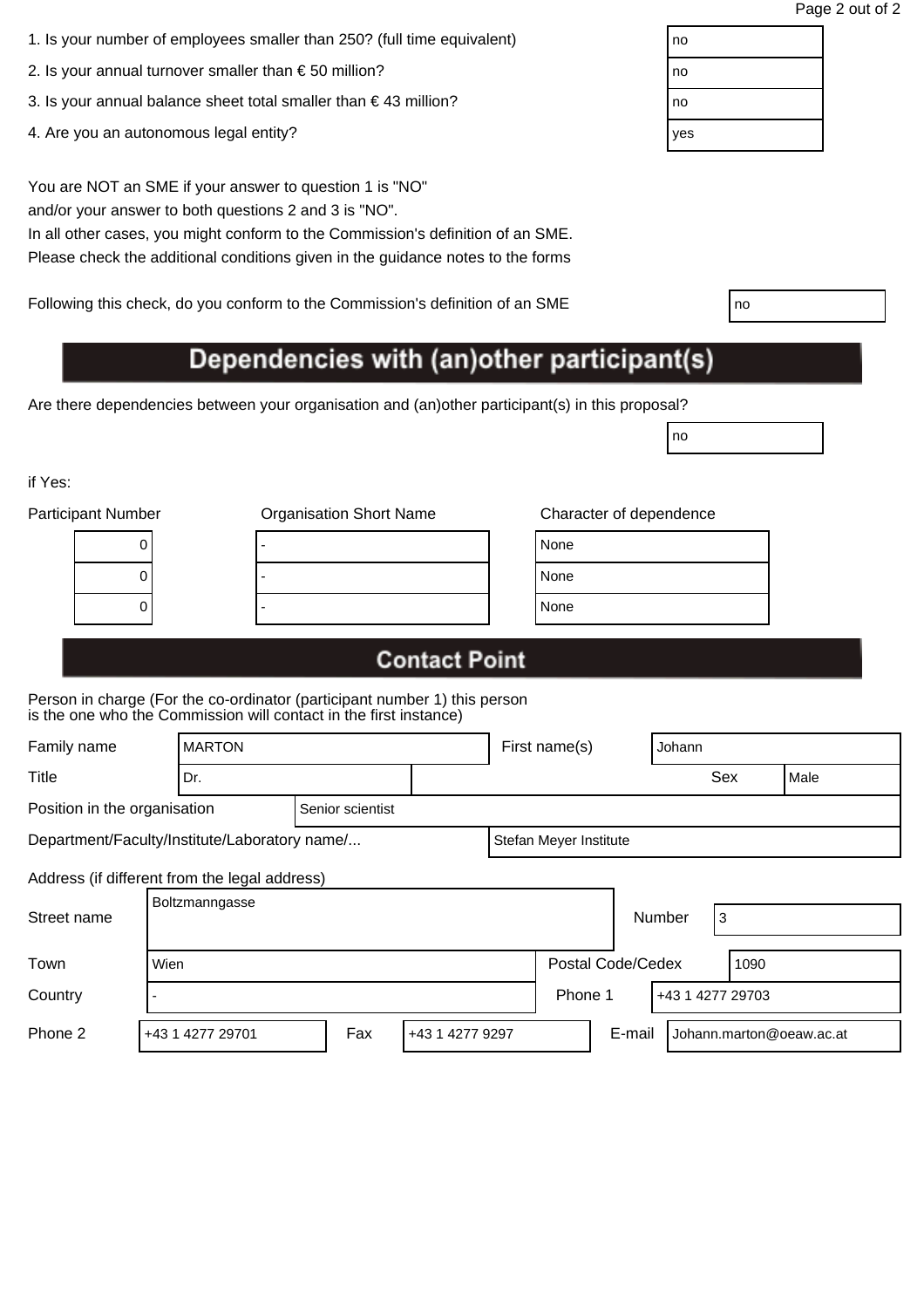#### **EUROPEAN COMMISSION**

<sup>000000</sup>

7th Framework Programme on Research, Technological Development and Demonstration

#### **Integrating Activities /** e-Infrastructures

# A3.1: Budget

|  | Proposal Number |  |
|--|-----------------|--|
|  |                 |  |

Proposal Acronym

HadronPhysics3 | Participant Number | 2

In FP7, there are different methods for calculating indirect costs. The various options are explained in the guidance notes

\*\*. Please be aware that not all options are available to all types of organisations.

The method of determining indirect costs is set in the Proposal setup page.

If you would like to modify this information, you have to do it from the proposal set-up page.

Actual indirect costs

Personnel costs (in €)

Subcontracting (in €)

Indirect costs (in  $\epsilon$ )

Access costs (in €)

Other direct costs (in  $\epsilon$ )

My legal entity is established in an ICPCno all'altra di una proprietà di una proprietà di una di una di una di una di una di una di una di una di una and I shall use the lump sum funding method (If yes, please fill below the lump sum row only.If no, please do not use the lump sum row)

| Type of Activity |  |  |  |
|------------------|--|--|--|
|------------------|--|--|--|

| ot use the lump sum row)            | <b>RTD</b> | Demons- | Coordi-  | Support | Manage- | Other | Total  |
|-------------------------------------|------------|---------|----------|---------|---------|-------|--------|
|                                     |            | tration | nation   |         | ment    |       |        |
| າ €)                                | 272500     |         | 52000    |         |         |       | 324500 |
| $\in)$                              |            |         |          |         |         |       |        |
| $(in \in)$                          | 152453     |         | 59393    |         |         |       | 211846 |
|                                     | 239421     |         | 45687    | 0       |         |       | 285108 |
|                                     |            |         | 0        |         |         |       |        |
| e or scale of unit<br>$P$ C) (in €) |            |         | $\Omega$ |         | 0       |       | 0      |

Total budget (in  $\epsilon$ )

Requested EC contribution (in  $\epsilon$ )

Lump sum, flat-rate or scale of unit

(option only for ICPC) (in €)

Total Receipts (in €)

 <sup>664374</sup>4 0 157080 0 0 0 821454 <sup>173600</sup>0 || 93633 || 0 0 0 0 267233 ) and the contract of the contract of  $\sim$  0.000  $\mu$  . The contract of  $\sim$  0.000  $\mu$   $\sim$  0.000  $\mu$   $\sim$  0.000  $\mu$   $\sim$  0.000  $\mu$   $\sim$  0.000  $\mu$   $\sim$  0.000  $\mu$   $\sim$  0.000  $\mu$   $\sim$  0.000  $\mu$   $\sim$  0.000  $\mu$   $\sim$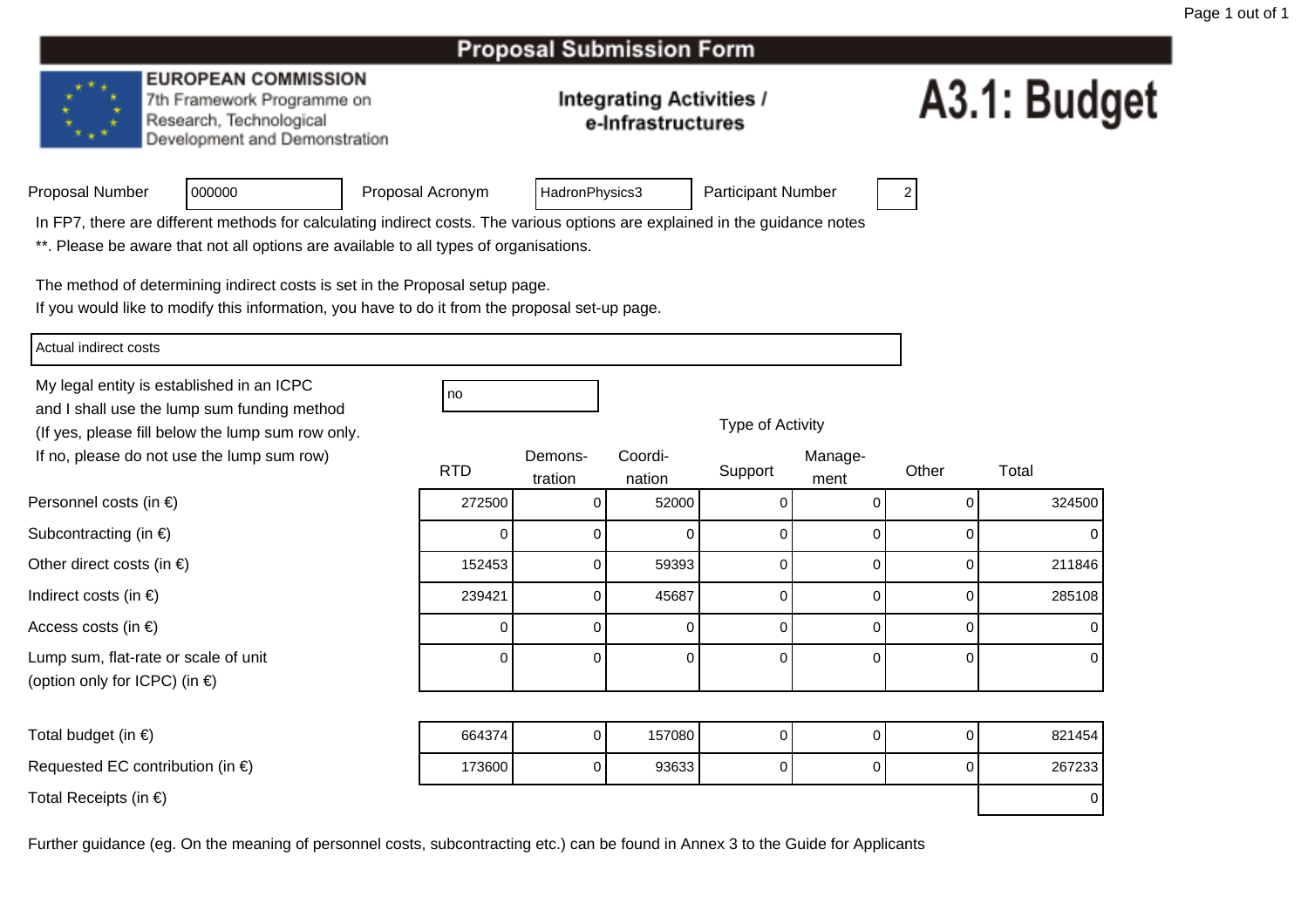|                                                                                                    |        |                                                                                                                      | Proposal Submission Form |  |                                                      |                              |   |
|----------------------------------------------------------------------------------------------------|--------|----------------------------------------------------------------------------------------------------------------------|--------------------------|--|------------------------------------------------------|------------------------------|---|
|                                                                                                    |        | <b>EUROPEAN COMMISSION</b><br>7th Framework Programme on<br>Research, Technological<br>Development and Demonstration |                          |  | <b>Integrating Activities /</b><br>e-Infrastructures | A2.1:<br><b>Participants</b> |   |
| Proposal Number                                                                                    | 000000 |                                                                                                                      | Proposal Acronym         |  | HadronPhysics3                                       | <b>Participant Number</b>    | 3 |
| If your organisation has already registered for FP7,<br>enter your Participant Identification Code |        |                                                                                                                      |                          |  | 999873188                                            |                              |   |
| Organisation Legal name                                                                            |        | UNIVERSITAET GRAZ                                                                                                    |                          |  |                                                      |                              |   |
| Organisation short name                                                                            |        | <b>UNIGRAZ</b>                                                                                                       |                          |  |                                                      |                              |   |
|                                                                                                    |        |                                                                                                                      |                          |  |                                                      |                              |   |

# **Administrative Data**

Legal address

| Street name       | UNIVERSITAETSPLATZ |                        |                   | Number | Ι3   |  |
|-------------------|--------------------|------------------------|-------------------|--------|------|--|
| Town              | <b>GRAZ</b>        |                        | Postal Code/Cedex |        | 8010 |  |
| Country           | AT                 |                        |                   |        |      |  |
| Internet homepage |                    | http://www.uni-graz.at |                   |        |      |  |

# **Status of your Organisation**

Certain types of organisations benefit from special conditions under the FP7 participation rules.

The Commission also collects data for statistical purposes.

The guidance notes will help you complete this section.

The status of the organisation is set by the proposal coordinator. If you would like to modify this information, the coordinator must modify it in the proposal set-up page

Non-profit organisation yes

Public body yes

Research organisation yes

Higher or secondary education establishment yes

Main area of activity (NACE code)

80.3





**EUROPEAN COMMISSION** 7th Framework Programme on Research, Technological Development and Demonstration

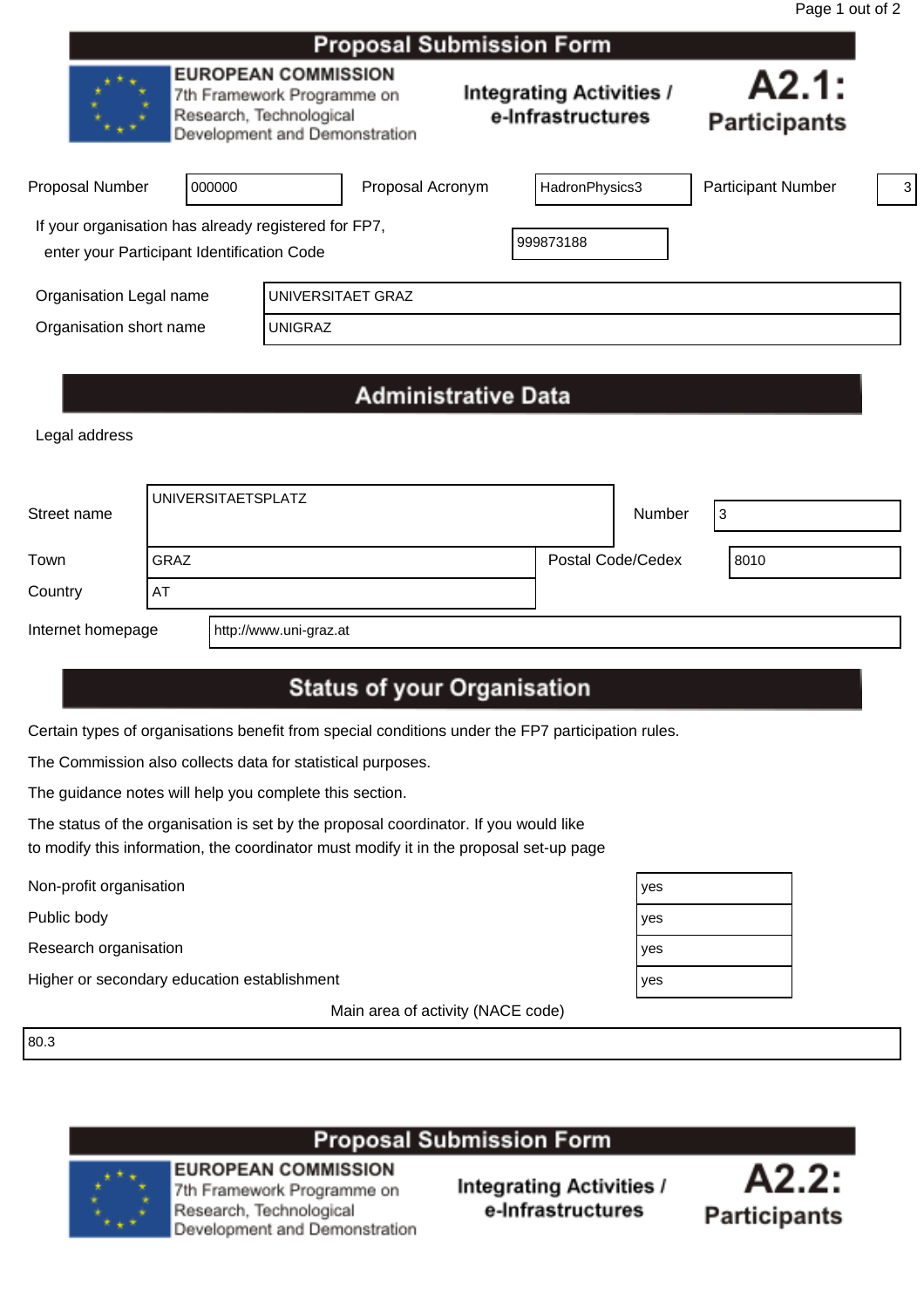| 1. Is your number of employees smaller than 250? (full time equivalent) | no |
|-------------------------------------------------------------------------|----|
|                                                                         |    |

- 2. Is your annual turnover smaller than  $\epsilon$  50 million?
- 3. Is your annual balance sheet total smaller than  $\epsilon$  43 million?
- 4. Are you an autonomous legal entity?

In all other cases, you might conform to the Commission's definition of an SME. Please check the additional conditions given in the guidance notes to the forms

Following this check, do you conform to the Commission's definition of an SME

# Dependencies with (an)other participant(s)

Are there dependencies between your organisation and (an)other participant(s) in this proposal?

if Yes:

| <b>Participant Number</b> | <b>Organisation Short Name</b> | Character of dependence |
|---------------------------|--------------------------------|-------------------------|
| υ                         |                                | None                    |
| υ                         |                                | None                    |
| υ                         |                                | None                    |
|                           |                                |                         |

| lone |  |
|------|--|
| lone |  |
| lone |  |
|      |  |

no

## **Contact Point**

Person in charge (For the co-ordinator (participant number 1) this person is the one who the Commission will contact in the first instance)

| Family name                                                                      | Gattringer                                    |  |  |  | First name(s)     |  | Christof |        |      |
|----------------------------------------------------------------------------------|-----------------------------------------------|--|--|--|-------------------|--|----------|--------|------|
| Title                                                                            | Prof.                                         |  |  |  |                   |  | Sex      |        | Male |
| Position in the organisation<br>Univ.-Prof.                                      |                                               |  |  |  |                   |  |          |        |      |
| Department/Faculty/Institute/Laboratory name/<br>Physik / FB Theoretische Physik |                                               |  |  |  |                   |  |          |        |      |
|                                                                                  | Address (if different from the legal address) |  |  |  |                   |  |          |        |      |
| Universitaetsplatz<br>Street name                                                |                                               |  |  |  |                   |  | Number   | 5      |      |
| Town                                                                             | Graz                                          |  |  |  | Postal Code/Cedex |  |          | A-1080 |      |

Country 2.1 - Phone 1 +43 (316) 380 5235 Phone 2 +43 (316) 380 5225 Fax +43 (316) 380 9820 E-mail christof.gattringer@uni-graz.at

| no  |  |
|-----|--|
| no  |  |
| no  |  |
| yes |  |
|     |  |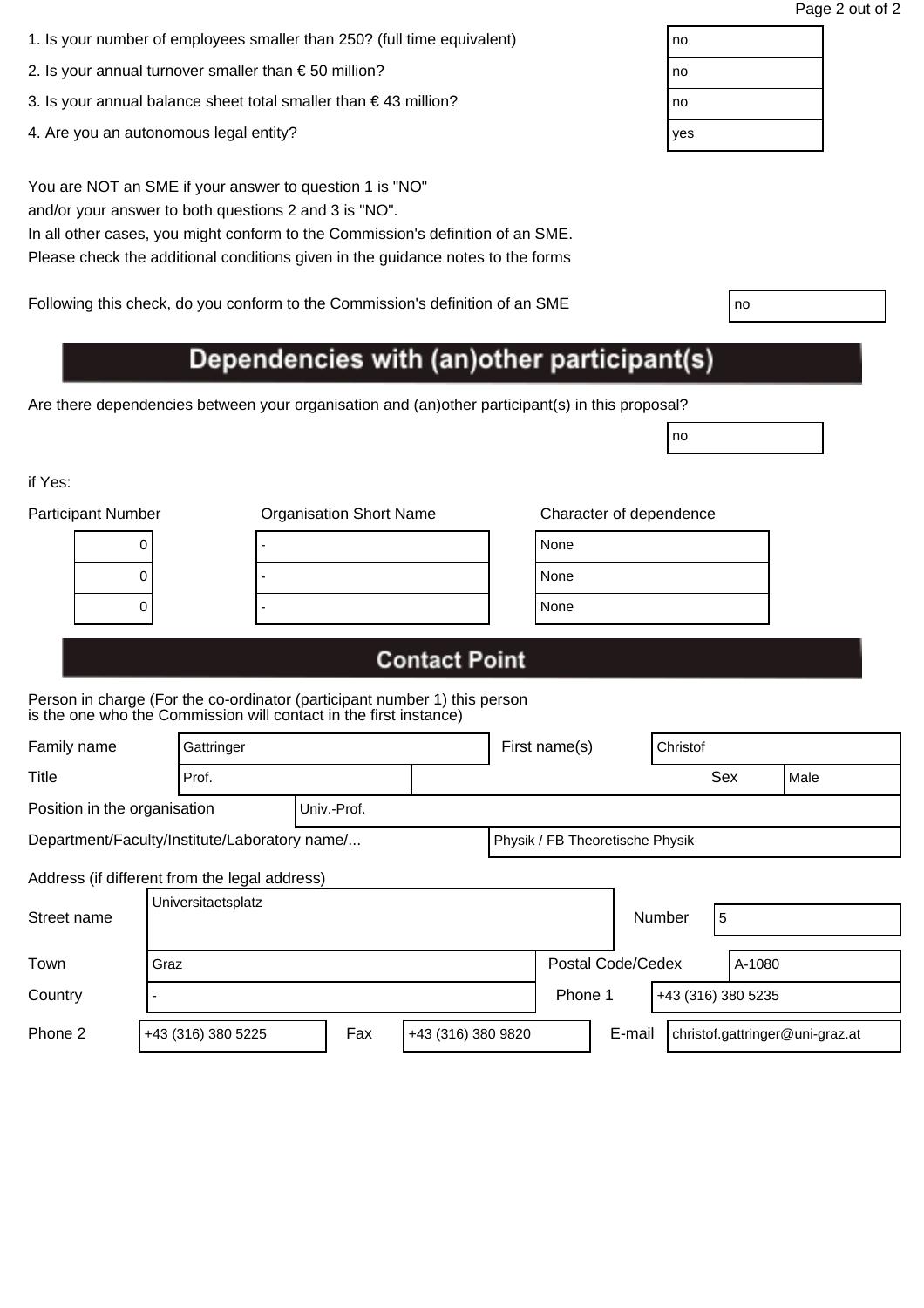#### **EUROPEAN COMMISSION**

7th Framework Programme on Research, Technological Development and Demonstration

#### **Integrating Activities /** e-Infrastructures

# A3.1: Budget

|  | Proposal Number |
|--|-----------------|
|  |                 |

Proposal Acronym

HadronPhysics3 | Participant Number | 3

In FP7, there are different methods for calculating indirect costs. The various options are explained in the guidance notes

\*\*. Please be aware that not all options are available to all types of organisations.

The method of determining indirect costs is set in the Proposal setup page.

If you would like to modify this information, you have to do it from the proposal set-up page.

Specific Flat Rate (60%)

Personnel costs (in €)

Subcontracting (in €)

Indirect costs (in  $\epsilon$ )

Access costs (in €)

Other direct costs (in  $\epsilon$ )

Lump sum, flat-rate or scale of unit

(option only for ICPC) (in €)

My legal entity is established in an ICPCno all'altra di una proprietà di una proprietà di una di una di una di una di una di una di una di una di una and I shall use the lump sum funding method (If yes, please fill below the lump sum row only.If no, please do not use the lump sum row)

<sup>000000</sup>

| ot use the lump sum row)         | <b>RTD</b> | Demons-<br>tration | Coordi-<br>nation | Support  | Manage-<br>ment | Other | Total |
|----------------------------------|------------|--------------------|-------------------|----------|-----------------|-------|-------|
| າ €)                             |            |                    | 51400             |          |                 |       | 51400 |
| $\in)$                           |            |                    | 0                 | $\Omega$ |                 |       | 0     |
| $(in \in)$                       |            |                    | $\mathbf 0$       |          |                 |       | 0     |
|                                  |            |                    | 30840             | 0        |                 |       | 30840 |
|                                  |            |                    | $\overline{0}$    | 0        |                 |       | 0     |
| e or scale of unit<br>PC) (in €) |            |                    | $\overline{0}$    | 0        |                 | 0     | 0     |

Total budget (in  $\epsilon$ )  $\begin{array}{ccc} \n\end{array}$ 0 | 82240 | 0 0 0 82240 Requested EC contribution (in  $\epsilon$ ) <sup>0</sup>0 | 54998 | 0 | 0 | 54998 Total Receipts (in €)) and the contract of the contract of  $\sim$  0.000  $\mu$  . The contract of  $\sim$  0.000  $\mu$   $\sim$  0.000  $\mu$   $\sim$  0.000  $\mu$   $\sim$  0.000  $\mu$   $\sim$  0.000  $\mu$   $\sim$  0.000  $\mu$   $\sim$  0.000  $\mu$   $\sim$  0.000  $\mu$   $\sim$  0.000  $\mu$   $\sim$ 

|  |  | Type of Activity |
|--|--|------------------|
|--|--|------------------|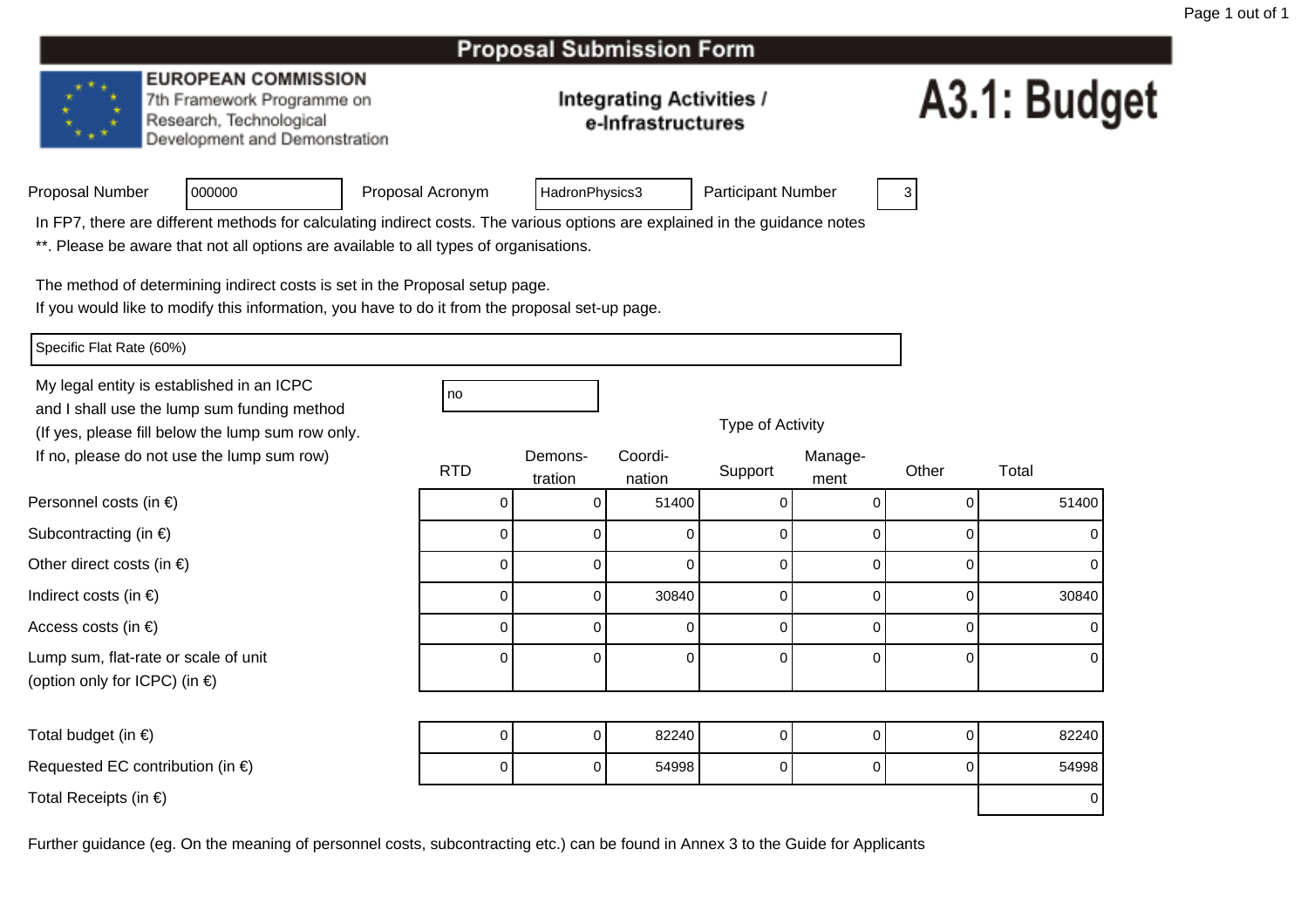|                                                                                                    |            |                                                                                                                      | Proposal Suprilission Form |                                                      |                              |   |
|----------------------------------------------------------------------------------------------------|------------|----------------------------------------------------------------------------------------------------------------------|----------------------------|------------------------------------------------------|------------------------------|---|
|                                                                                                    |            | <b>EUROPEAN COMMISSION</b><br>7th Framework Programme on<br>Research, Technological<br>Development and Demonstration |                            | <b>Integrating Activities /</b><br>e-Infrastructures | A2.1:<br><b>Participants</b> |   |
| <b>Proposal Number</b>                                                                             | 000000     |                                                                                                                      | Proposal Acronym           | HadronPhysics3                                       | <b>Participant Number</b>    | 4 |
| If your organisation has already registered for FP7,<br>enter your Participant Identification Code |            |                                                                                                                      |                            | 999835843                                            |                              |   |
| Organisation Legal name                                                                            |            |                                                                                                                      | UNIVERSITY OF CYPRUS       |                                                      |                              |   |
| Organisation short name                                                                            | <b>UCY</b> |                                                                                                                      |                            |                                                      |                              |   |
|                                                                                                    |            |                                                                                                                      |                            |                                                      |                              |   |

# **Administrative Data**

Legal address

| Street name       |                | UNIVERSITY HOUSE "ANASTASIOS LEVENTIS" |                   | Number |      |
|-------------------|----------------|----------------------------------------|-------------------|--------|------|
| Town              | <b>NICOSIA</b> |                                        | Postal Code/Cedex |        | 1678 |
| Country           | CY             |                                        |                   |        |      |
| Internet homepage |                | www.ucy.ac.cy                          |                   |        |      |

# **Status of your Organisation**

Certain types of organisations benefit from special conditions under the FP7 participation rules.

The Commission also collects data for statistical purposes.

The guidance notes will help you complete this section.

The status of the organisation is set by the proposal coordinator. If you would like to modify this information, the coordinator must modify it in the proposal set-up page

Public body

Research organisation

Non-profit organisation<br>
Public body<br>
Research organisation<br>
Higher or secondary education establishment Higher or secondary education establishment

Main area of activity (NACE code)

80.3

# **Proposal Submission Form**



**EUROPEAN COMMISSION** 7th Framework Programme on Research, Technological Development and Demonstration



| es |  |
|----|--|
| es |  |
| es |  |
| es |  |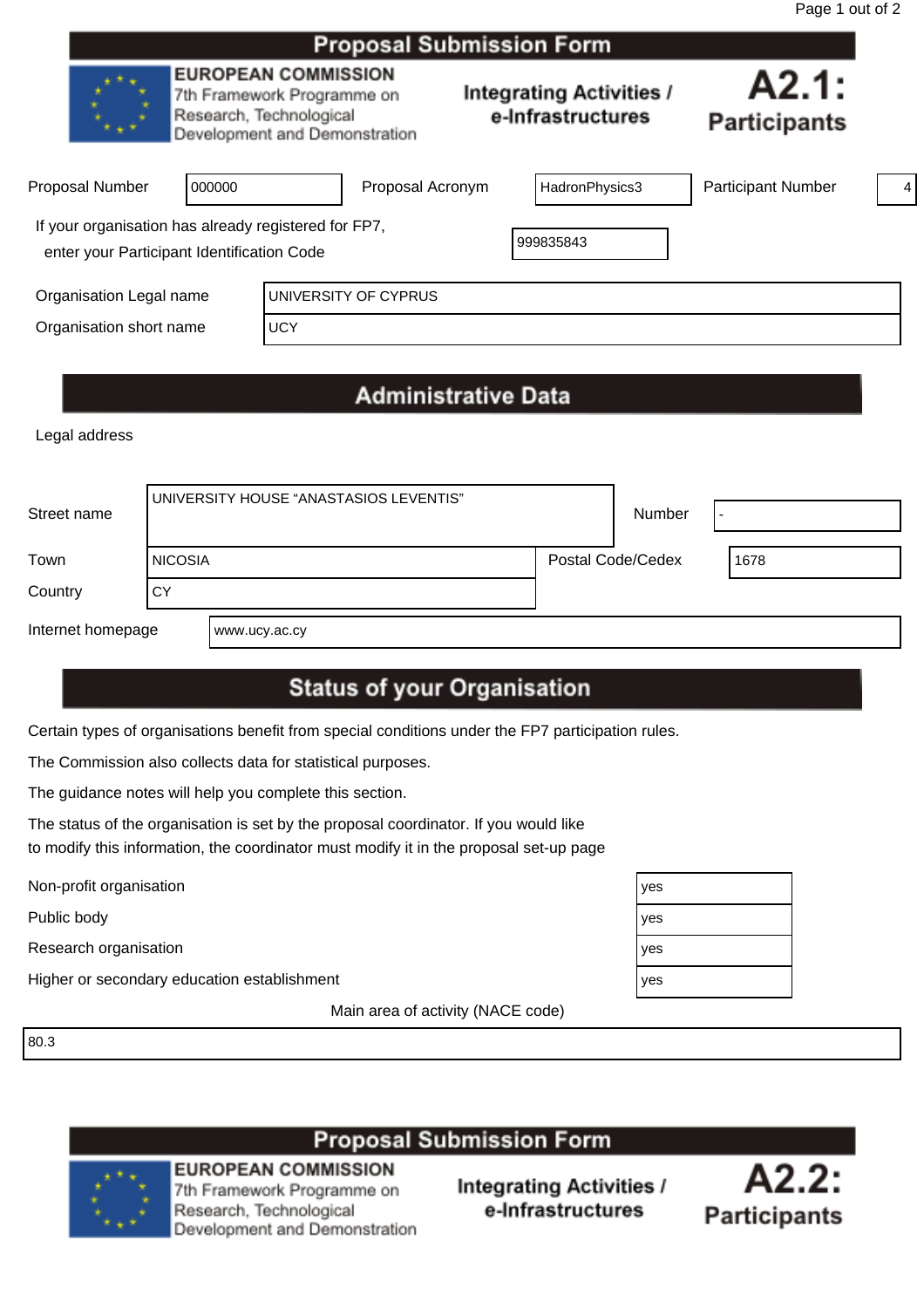| 1. Is your number of employees smaller than 250? (full time equivalent) | no |
|-------------------------------------------------------------------------|----|
|                                                                         |    |

- 2. Is your annual turnover smaller than  $\epsilon$  50 million?
- 3. Is your annual balance sheet total smaller than  $\epsilon$  43 million?
- 4. Are you an autonomous legal entity?

In all other cases, you might conform to the Commission's definition of an SME. Please check the additional conditions given in the guidance notes to the forms

Following this check, do you conform to the Commission's definition of an SME

# Dependencies with (an)other participant(s)

Are there dependencies between your organisation and (an)other participant(s) in this proposal?

if Yes:

| <b>Participant Number</b> |   | <b>Organisation Short Name</b> | Character of dependence |
|---------------------------|---|--------------------------------|-------------------------|
|                           | U |                                | None                    |
|                           | υ |                                | None                    |
|                           |   |                                | None                    |
|                           |   |                                |                         |

| lone |  |  |
|------|--|--|
| lone |  |  |
| lone |  |  |

no

## **Contact Point**

| Family name<br>Alexandrou                                |  |           |     | First name(s) |              | Constantia |         |                   |  |              |                   |        |
|----------------------------------------------------------|--|-----------|-----|---------------|--------------|------------|---------|-------------------|--|--------------|-------------------|--------|
| <b>Title</b>                                             |  | Dr.       |     |               |              |            |         |                   |  |              | Sex               | Female |
| Position in the organisation                             |  | Professor |     |               |              |            |         |                   |  |              |                   |        |
| Department/Faculty/Institute/Laboratory name/<br>Physics |  |           |     |               |              |            |         |                   |  |              |                   |        |
| Address (if different from the legal address)            |  |           |     |               |              |            |         |                   |  |              |                   |        |
| Street name                                              |  |           |     |               |              |            |         |                   |  | Number       |                   |        |
| Town                                                     |  |           |     |               |              |            |         | Postal Code/Cedex |  |              |                   |        |
| Country                                                  |  |           |     |               |              |            | Phone 1 |                   |  | +35722892829 |                   |        |
| Phone 2                                                  |  |           | Fax |               | +35722892821 |            |         | E-mail            |  |              | alexand@ucy.ac.cy |        |

| ገ0  |  |  |
|-----|--|--|
| ነ0  |  |  |
| ገ0  |  |  |
| /es |  |  |
|     |  |  |

| ٧                 |  |
|-------------------|--|
| I<br>$\sim$<br>۰. |  |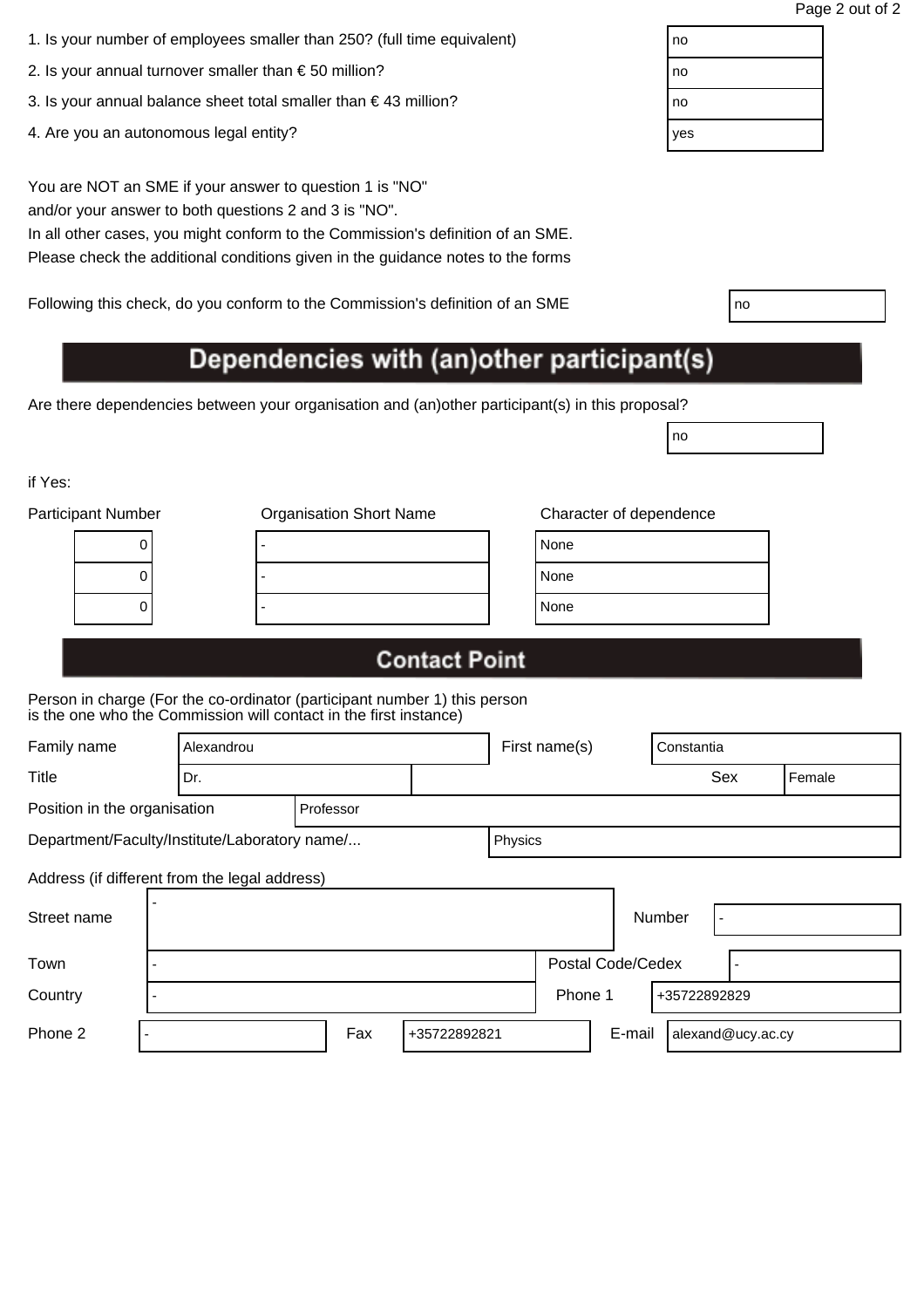#### **EUROPEAN COMMISSION**

7th Framework Programme on Research, Technological Development and Demonstration

#### **Integrating Activities /** e-Infrastructures

# A3.1: Budget

|  | Proposal Number |
|--|-----------------|
|  |                 |

Proposal Acronym

HadronPhysics3 | Participant Number

In FP7, there are different methods for calculating indirect costs. The various options are explained in the guidance notes

no

\*\*. Please be aware that not all options are available to all types of organisations.

The method of determining indirect costs is set in the Proposal setup page.

If you would like to modify this information, you have to do it from the proposal set-up page.

Specific Flat Rate (60%)

Personnel costs (in €)

Subcontracting (in €)

Indirect costs (in  $\epsilon$ )

Access costs (in €)

Other direct costs (in  $\epsilon$ )

Lump sum, flat-rate or scale of unit

(option only for ICPC) (in €)

My legal entity is established in an ICPCand I shall use the lump sum funding method (If yes, please fill below the lump sum row only.If no, please do not use the lump sum row)

<sup>000000</sup>

|     | Demons- | Coord |
|-----|---------|-------|
| RTD | tration | natio |

| ot use the lump sum row)         | <b>RTD</b> | Demons-<br>tration | Coordi-<br>nation | Support | Manage-<br>ment | Other | Total |
|----------------------------------|------------|--------------------|-------------------|---------|-----------------|-------|-------|
| າ €)                             |            |                    | 22400             |         |                 |       | 22400 |
| $\in)$                           |            |                    |                   |         |                 |       |       |
| $(in \in)$                       |            |                    | 0                 |         |                 |       |       |
|                                  |            |                    | 13440             |         |                 |       | 13440 |
|                                  |            |                    | 0                 |         |                 |       |       |
| e or scale of unit<br>PC) (in €) |            |                    | $\Omega$          |         | $\Omega$        |       | 0     |

Type of Activity

| Total budget (in $\epsilon$ )              |  | ΟI | 35840 |  |  |  | 35840 |
|--------------------------------------------|--|----|-------|--|--|--|-------|
| Requested EC contribution (in $\epsilon$ ) |  |    | 23968 |  |  |  | 23968 |
| Total Receipts (in $\epsilon$ )            |  |    |       |  |  |  |       |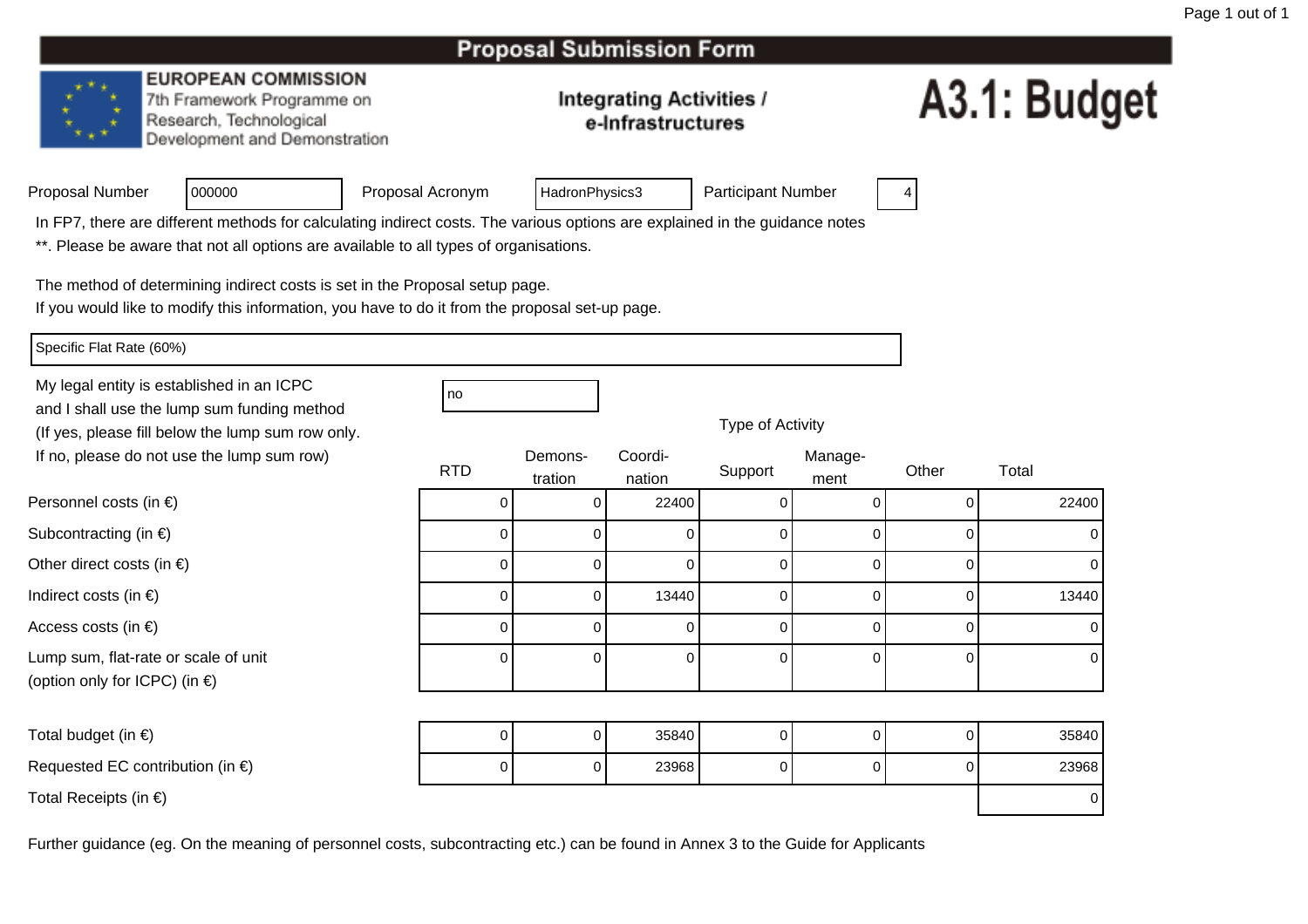|                                                                                                    |        |                                                                                                                      | Proposal Submission Form |                                                      |                              |   |
|----------------------------------------------------------------------------------------------------|--------|----------------------------------------------------------------------------------------------------------------------|--------------------------|------------------------------------------------------|------------------------------|---|
|                                                                                                    |        | <b>EUROPEAN COMMISSION</b><br>7th Framework Programme on<br>Research, Technological<br>Development and Demonstration |                          | <b>Integrating Activities /</b><br>e-Infrastructures | A2.1:<br><b>Participants</b> |   |
| <b>Proposal Number</b>                                                                             | 000000 |                                                                                                                      | Proposal Acronym         | HadronPhysics3                                       | <b>Participant Number</b>    | 5 |
| If your organisation has already registered for FP7,<br>enter your Participant Identification Code |        |                                                                                                                      |                          | 999923434                                            |                              |   |
| Organisation Legal name<br>UNIVERZITA KARLOVA V PRAZE                                              |        |                                                                                                                      |                          |                                                      |                              |   |
| Organisation short name                                                                            |        | <b>CUNI</b>                                                                                                          |                          |                                                      |                              |   |
|                                                                                                    |        |                                                                                                                      |                          |                                                      |                              |   |

# **Administrative Data**

Legal address

| Street name       | Ovocny trh    |             |  | Number            | 5     |
|-------------------|---------------|-------------|--|-------------------|-------|
| Town              | <b>PRAHA1</b> |             |  | Postal Code/Cedex | 11636 |
| Country           | CZ            |             |  |                   |       |
| Internet homepage |               | www.cuni.cz |  |                   |       |

# **Status of your Organisation**

Certain types of organisations benefit from special conditions under the FP7 participation rules.

The Commission also collects data for statistical purposes.

The guidance notes will help you complete this section.

The status of the organisation is set by the proposal coordinator. If you would like to modify this information, the coordinator must modify it in the proposal set-up page

Non-profit organisation yes

Research organisation

Public body<br>
Research organisation<br>
Higher or secondary education establishment<br>
yesterday<br>
yesterday<br>
yesterday<br>
yesterday<br>
yesterday<br>
yesterday<br>
yesterday<br>
yesterday<br>
yesterday<br>
yesterday<br>
yesterday<br>
yesterday<br>
yesterday Higher or secondary education establishment

Main area of activity (NACE code)

80.3



7th Framework Programme on Research, Technological Development and Demonstration



| es |  |
|----|--|
| es |  |
| es |  |
| es |  |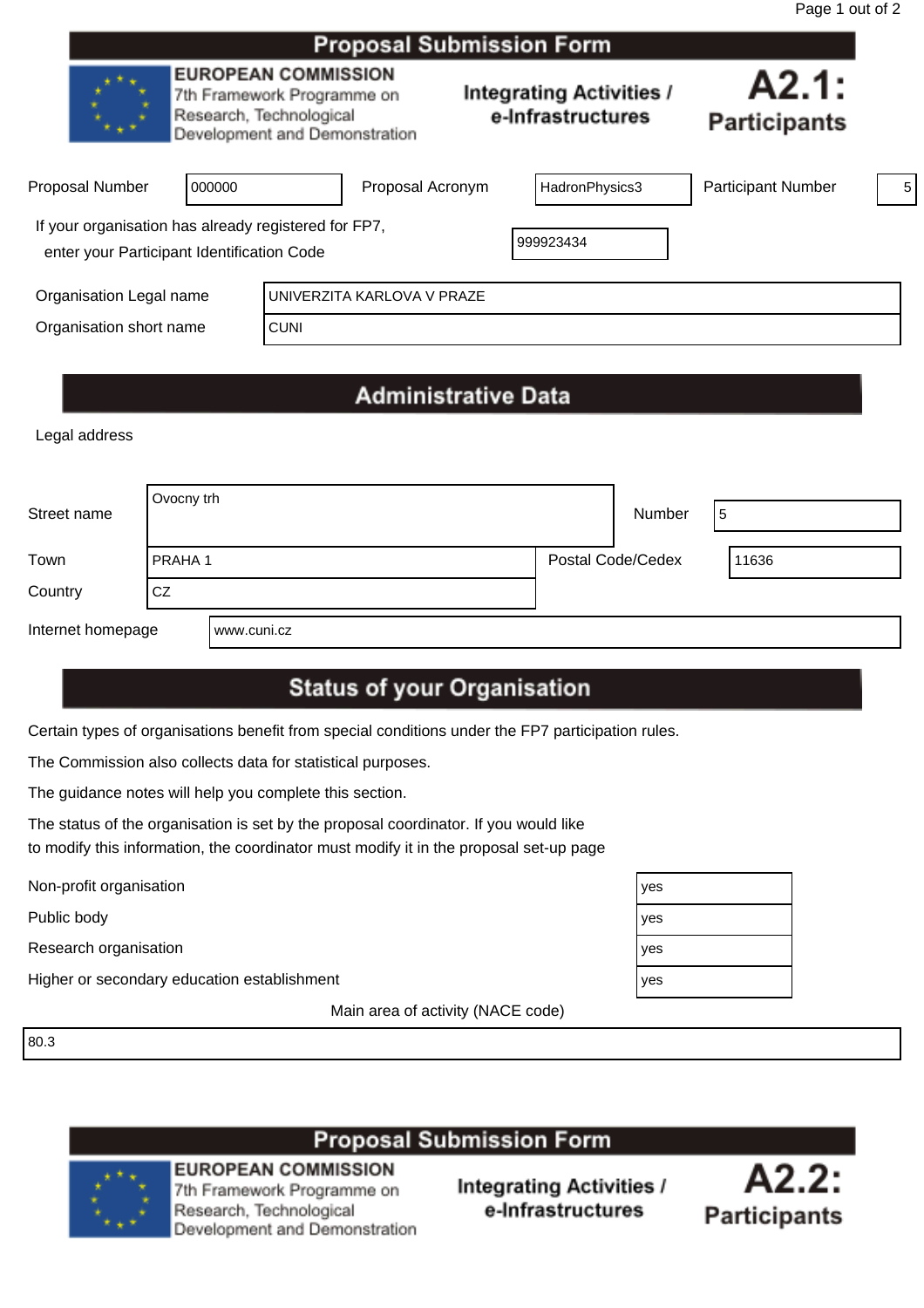| 1. Is your number of employees smaller than 250? (full time equivalent) | no |
|-------------------------------------------------------------------------|----|
|                                                                         |    |

- 2. Is your annual turnover smaller than  $\epsilon$  50 million?
- 3. Is your annual balance sheet total smaller than  $\epsilon$  43 million?
- 4. Are you an autonomous legal entity?

You are NOT an SME if your answer to question 1 is "NO" and/or your answer to both questions 2 and 3 is "NO".

In all other cases, you might conform to the Commission's definition of an SME. Please check the additional conditions given in the guidance notes to the forms

Following this check, do you conform to the Commission's definition of an SME

# Dependencies with (an)other participant(s)

Are there dependencies between your organisation and (an)other participant(s) in this proposal?

if Yes:

| <b>Participant Number</b> | <b>Organisation Short Name</b> | Character of dependence |
|---------------------------|--------------------------------|-------------------------|
| υ                         |                                | None                    |
| U                         |                                | None                    |
| U                         |                                | None                    |
|                           |                                |                         |

| lone |  |
|------|--|
| lone |  |
| lone |  |
|      |  |

no

# **Contact Point**

| Family name                                   |                              | Finger          |  |           | First name(s)  |                                    |  | Miroslav       |               |                         |      |  |
|-----------------------------------------------|------------------------------|-----------------|--|-----------|----------------|------------------------------------|--|----------------|---------------|-------------------------|------|--|
| <b>Title</b>                                  |                              | Prof.           |  |           |                |                                    |  |                |               | Sex                     | Male |  |
|                                               | Position in the organisation |                 |  | Professor |                |                                    |  |                |               |                         |      |  |
| Department/Faculty/Institute/Laboratory name/ |                              |                 |  |           |                | Faculty of Mathematics and Physics |  |                |               |                         |      |  |
| Address (if different from the legal address) |                              |                 |  |           |                |                                    |  |                |               |                         |      |  |
| Street name                                   |                              | V Holesovickach |  |           |                |                                    |  |                | <b>Number</b> | $\overline{c}$          |      |  |
| Town                                          |                              | Praha 8         |  |           |                | Postal Code/Cedex<br>18000         |  |                |               |                         |      |  |
| Country                                       |                              |                 |  |           |                | Phone 1                            |  | +420-221912559 |               |                         |      |  |
| Phone 2                                       |                              | +420-731718356  |  | Fax       | +420-221912559 |                                    |  | E-mail         |               | Miroslav.Finger@cern.ch |      |  |

| ነ0  |  |  |
|-----|--|--|
| ነ0  |  |  |
| ነ0  |  |  |
| /es |  |  |
|     |  |  |

| I<br>۰.<br>× |  |
|--------------|--|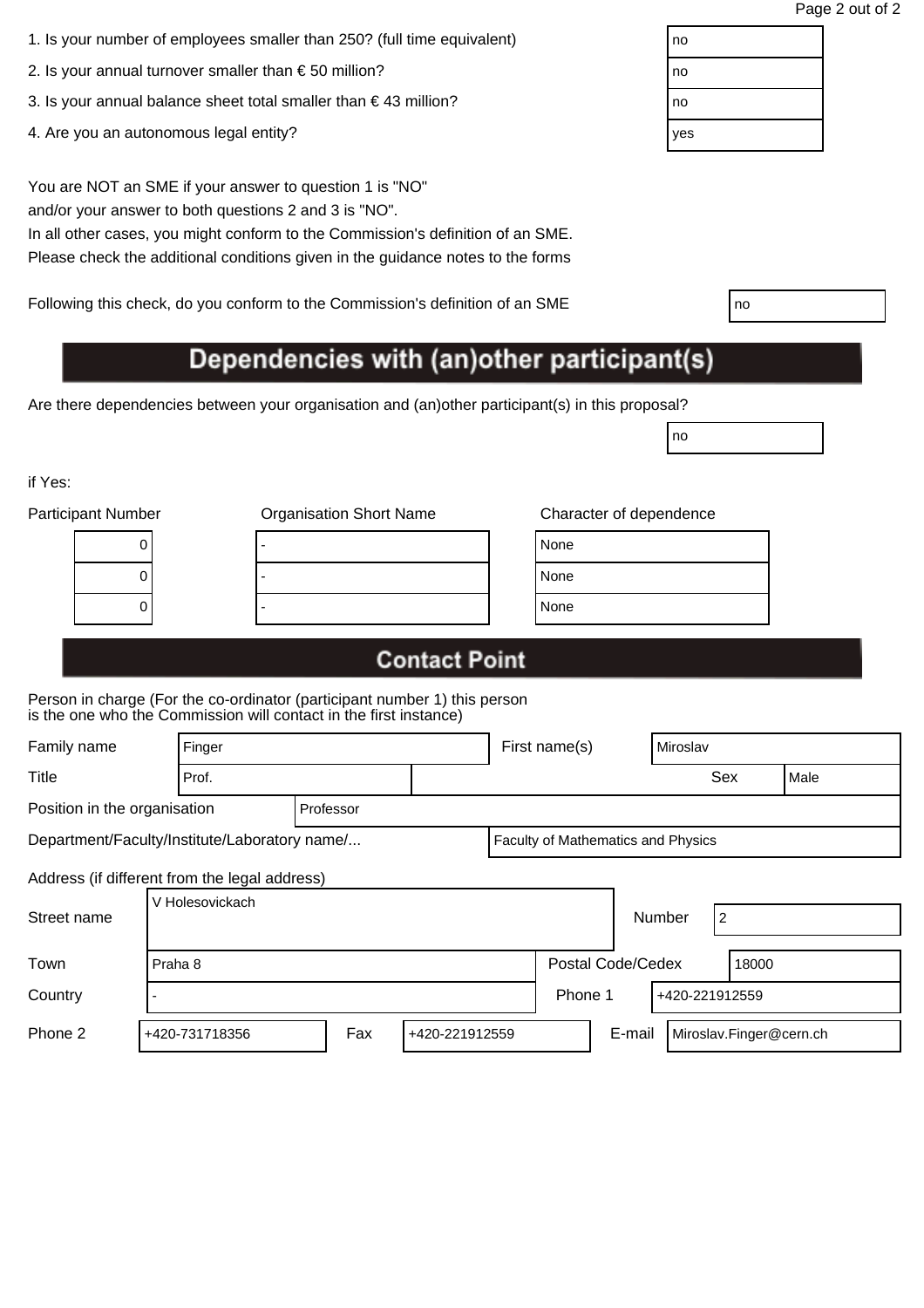#### **EUROPEAN COMMISSION**

7th Framework Programme on Research, Technological Development and Demonstration

#### **Integrating Activities /** e-Infrastructures

# A3.1: Budget

|  | Proposal Number |  |
|--|-----------------|--|
|  |                 |  |

Proposal Acronym

HadronPhysics3 | Participant Number | 5

In FP7, there are different methods for calculating indirect costs. The various options are explained in the guidance notes

\*\*. Please be aware that not all options are available to all types of organisations.

The method of determining indirect costs is set in the Proposal setup page.

If you would like to modify this information, you have to do it from the proposal set-up page.

Specific Flat Rate (60%)

Personnel costs (in €)

Subcontracting (in €)

Indirect costs (in  $\epsilon$ )

Access costs (in €)

Other direct costs (in  $\epsilon$ )

My legal entity is established in an ICPCno all'altra di una proprietà di una proprietà di una di una di una di una di una di una di una di una di una and I shall use the lump sum funding method (If yes, please fill below the lump sum row only.If no, please do not use the lump sum row)

<sup>000000</sup>

Type of Activity

<sup>0</sup> <sup>0</sup> <sup>0</sup> <sup>0</sup> <sup>0</sup> <sup>49680</sup>

| not use the lump sum row)         |            | Demons-  | Coordi-  |         | Manage- |          |             |
|-----------------------------------|------------|----------|----------|---------|---------|----------|-------------|
|                                   | <b>RTD</b> | tration  | nation   | Support | ment    | Other    | Total       |
| n €)                              | 29150      |          |          |         |         |          | 29150       |
| ı €)                              |            |          | 0        | 0       |         | 0        | 0           |
| (in $\epsilon$ )                  | 12250      |          | 0        | 0       |         | 0        | 12250       |
| E)                                | 24840      |          | 0        | 0       |         | 0        | 24840       |
|                                   | 0          |          | $\Omega$ | 0       |         |          | 0           |
| te or scale of unit<br>PC) (in €) | $\Omega$   | $\Omega$ | $\Omega$ | 0       |         | $\Omega$ | $\mathbf 0$ |
|                                   |            |          |          |         |         |          |             |
|                                   | 66240      |          | 0        | 0       |         | 0        | 66240       |

Requested EC contribution (in  $\epsilon$ )

Lump sum, flat-rate or scale of unit

(option only for ICPC) (in €)

Total Receipts (in €)) and the contract of the contract of  $\sim$  0.000  $\mu$  . The contract of  $\sim$  0.000  $\mu$   $\sim$  0.000  $\mu$   $\sim$  0.000  $\mu$   $\sim$  0.000  $\mu$   $\sim$  0.000  $\mu$   $\sim$  0.000  $\mu$   $\sim$  0.000  $\mu$   $\sim$  0.000  $\mu$   $\sim$  0.000  $\mu$   $\sim$ 

Total budget (in  $\epsilon$ )

Further guidance (eg. On the meaning of personnel costs, subcontracting etc.) can be found in Annex 3 to the Guide for Applicants

<sup>49680</sup>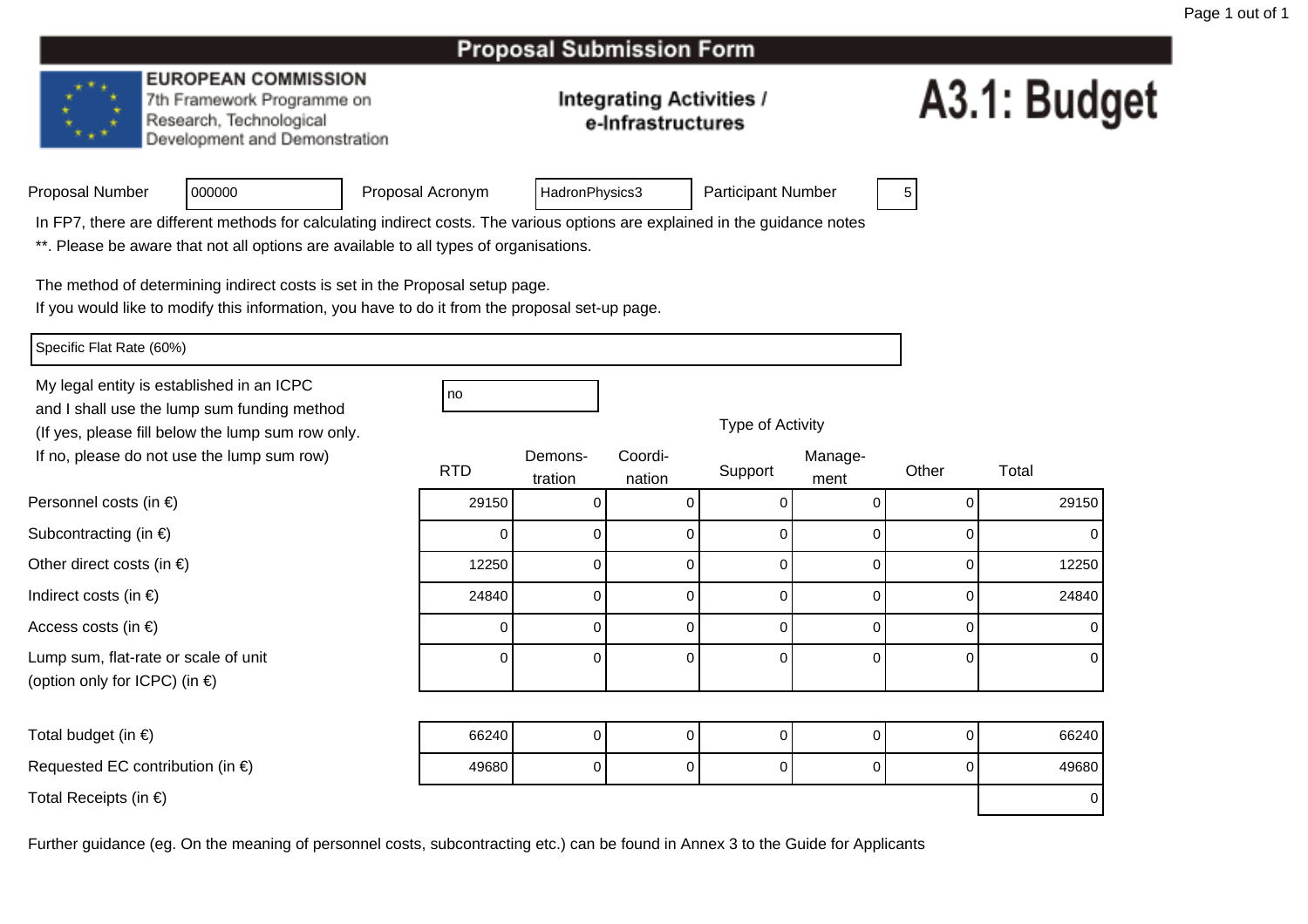|                                                                                                    |        |                                                                                                                      | Proposal Submission Form       |  |                                                      |                              |   |
|----------------------------------------------------------------------------------------------------|--------|----------------------------------------------------------------------------------------------------------------------|--------------------------------|--|------------------------------------------------------|------------------------------|---|
|                                                                                                    |        | <b>EUROPEAN COMMISSION</b><br>7th Framework Programme on<br>Research, Technological<br>Development and Demonstration |                                |  | <b>Integrating Activities /</b><br>e-Infrastructures | A2.1:<br><b>Participants</b> |   |
| <b>Proposal Number</b>                                                                             | 000000 |                                                                                                                      | Proposal Acronym               |  | HadronPhysics3                                       | <b>Participant Number</b>    | 6 |
| If your organisation has already registered for FP7,<br>enter your Participant Identification Code |        |                                                                                                                      |                                |  | 999856213                                            |                              |   |
| Organisation Legal name                                                                            |        |                                                                                                                      | TECHNICKA UNIVERZITA V LIBERCI |  |                                                      |                              |   |
| Organisation short name                                                                            |        | <b>TUL</b>                                                                                                           |                                |  |                                                      |                              |   |
|                                                                                                    |        |                                                                                                                      |                                |  |                                                      |                              |   |

# **Administrative Data**

Legal address

| Street name                     | Studentska |                   | Number | 1402/2 |
|---------------------------------|------------|-------------------|--------|--------|
| Town                            | LIBEREC 1  | Postal Code/Cedex |        | 46117  |
| Country                         | CZ         |                   |        |        |
| Internet homepage<br>www.tul.cz |            |                   |        |        |

# **Status of your Organisation**

Certain types of organisations benefit from special conditions under the FP7 participation rules.

The Commission also collects data for statistical purposes.

The guidance notes will help you complete this section.

The status of the organisation is set by the proposal coordinator. If you would like to modify this information, the coordinator must modify it in the proposal set-up page

Non-profit organisation yes

Public body<br>Research organisation Research organisation

Higher or secondary education establishment yestimate in the second yestimate of  $\vert y \vert$ 

Main area of activity (NACE code)

80.3



**Integrating Activities /** e-Infrastructures Research, Technological Development and Demonstration

| es |  |
|----|--|
| es |  |
| ١O |  |
| es |  |

 $A2.2:$ **Participants**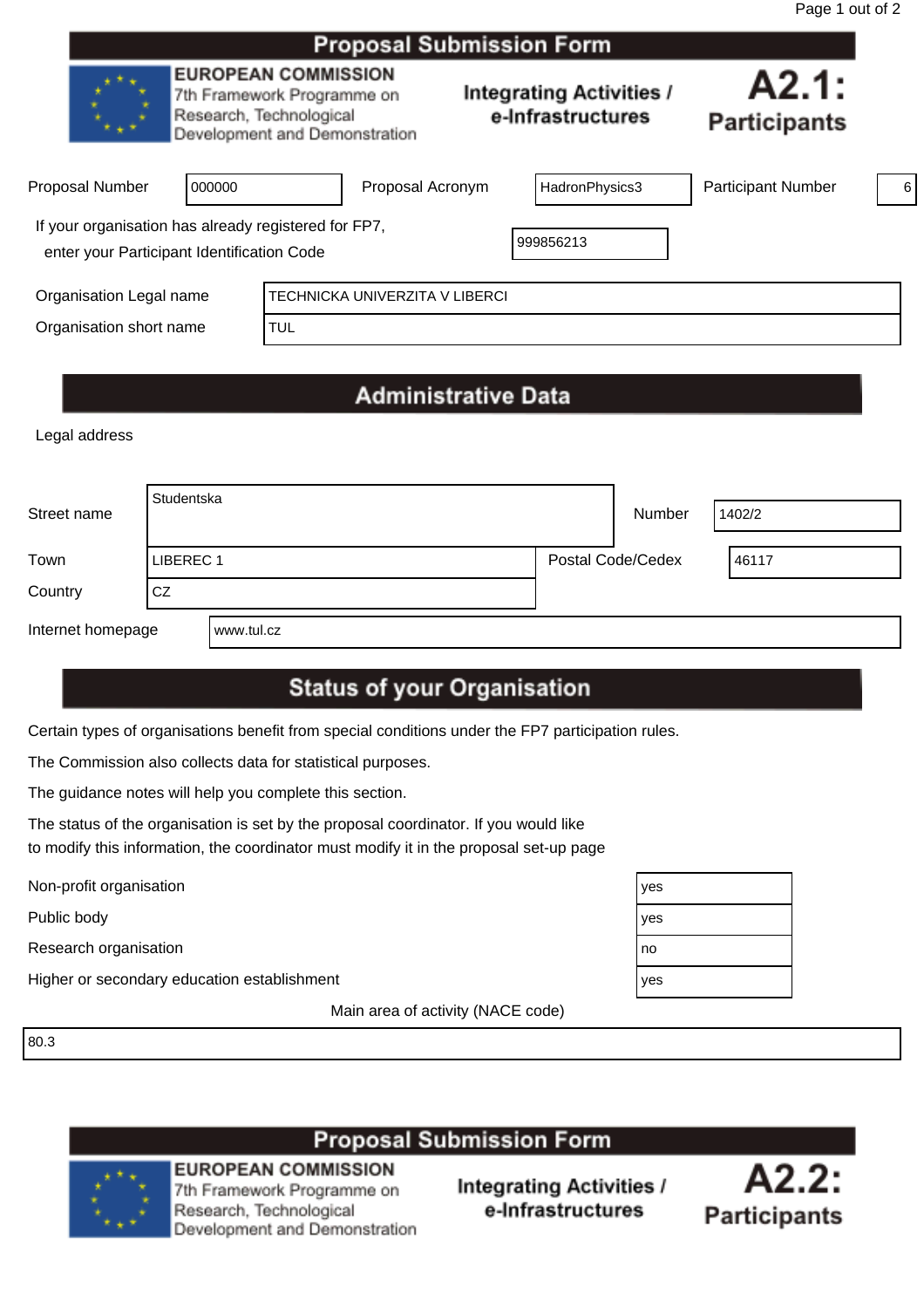| 1. Is your number of employees smaller than 250? (full time equivalent) | no |
|-------------------------------------------------------------------------|----|
|                                                                         |    |

- 2. Is your annual turnover smaller than  $\epsilon$  50 million?
- 3. Is your annual balance sheet total smaller than  $\epsilon$  43 million?
- 4. Are you an autonomous legal entity?

In all other cases, you might conform to the Commission's definition of an SME. Please check the additional conditions given in the guidance notes to the forms

Following this check, do you conform to the Commission's definition of an SME

# Dependencies with (an)other participant(s)

Are there dependencies between your organisation and (an)other participant(s) in this proposal?

if Yes:

| <b>Participant Number</b> | <b>Organisation Short Name</b> | Character of dependence |
|---------------------------|--------------------------------|-------------------------|
| U                         |                                | None                    |
|                           |                                | None                    |
|                           |                                | None                    |
|                           |                                |                         |

no

| lone |  |
|------|--|
| lone |  |
| lone |  |

## **Contact Point**

| Family name                  | Sulc                                                                   |                     |                 |  | First name(s)     |        | Miroslav |                      |      |
|------------------------------|------------------------------------------------------------------------|---------------------|-----------------|--|-------------------|--------|----------|----------------------|------|
| <b>Title</b>                 | Mr.                                                                    |                     |                 |  |                   |        |          | Sex                  | Male |
| Position in the organisation |                                                                        | Associate Professor |                 |  |                   |        |          |                      |      |
|                              | Department/Faculty/Institute/Laboratory name/<br>Department of Physics |                     |                 |  |                   |        |          |                      |      |
|                              | Address (if different from the legal address)                          |                     |                 |  |                   |        |          |                      |      |
| Street name                  |                                                                        |                     |                 |  |                   |        | Number   | $\blacksquare$       |      |
| Town                         |                                                                        |                     |                 |  | Postal Code/Cedex |        |          |                      |      |
| Country                      |                                                                        |                     |                 |  | Phone 1           |        |          | +420-48-5353232      |      |
| Phone 2                      |                                                                        | Fax                 | +420-48-5353530 |  |                   | E-mail |          | miroslav.sulc@tul.cz |      |

| no  |  |
|-----|--|
| no  |  |
| no  |  |
| yes |  |
|     |  |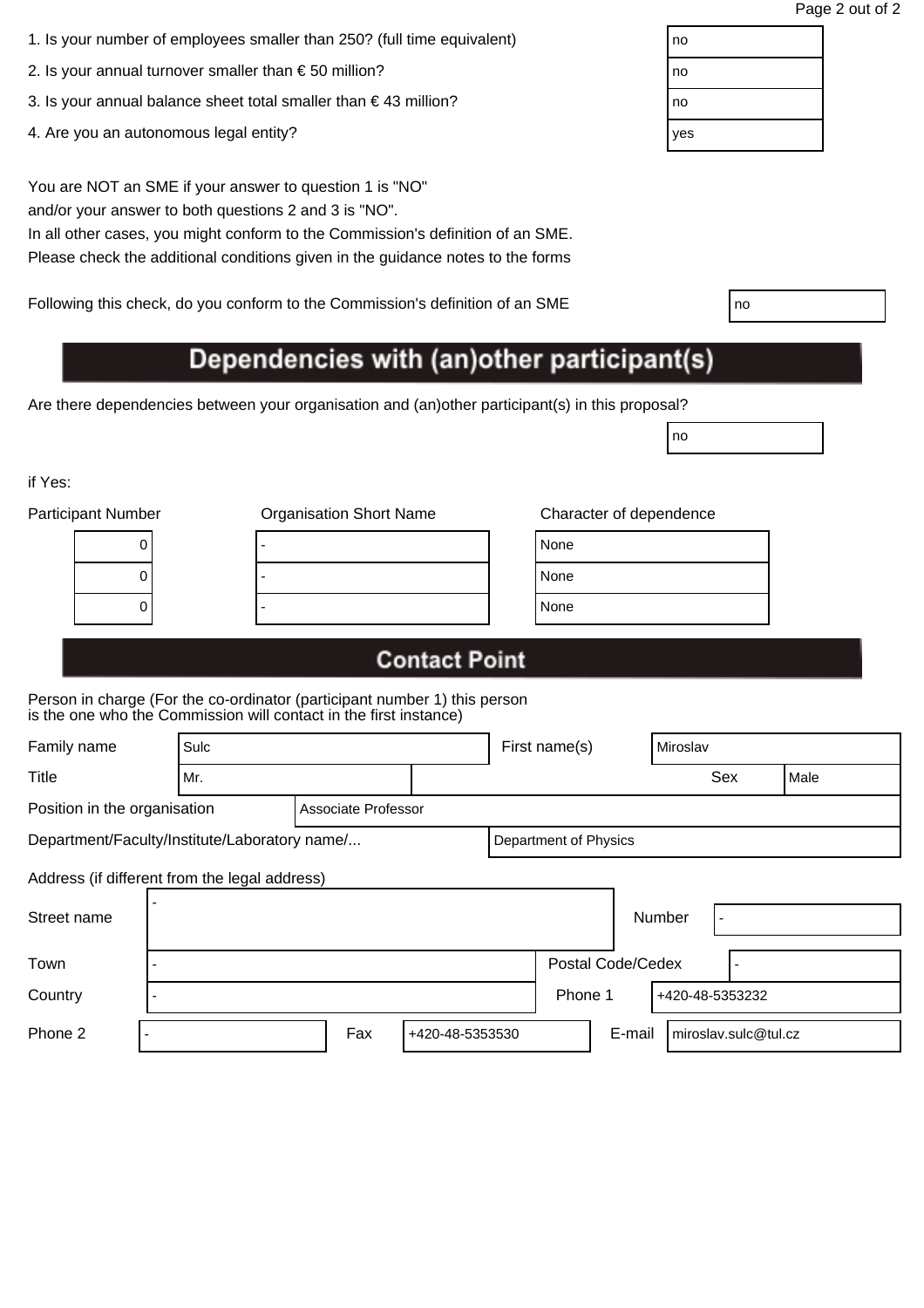#### **EUROPEAN COMMISSION**

<sup>000000</sup>

7th Framework Programme on Research, Technological Development and Demonstration

#### **Integrating Activities /** e-Infrastructures

# A3.1: Budget

| Proposal Number |  |
|-----------------|--|
|                 |  |

Proposal Acronym

HadronPhysics3 | Participant Number | 6

In FP7, there are different methods for calculating indirect costs. The various options are explained in the guidance notes

\*\*. Please be aware that not all options are available to all types of organisations.

The method of determining indirect costs is set in the Proposal setup page.

If you would like to modify this information, you have to do it from the proposal set-up page.

Specific Flat Rate (60%)

Personnel costs (in €)

Subcontracting (in €)

Indirect costs (in  $\epsilon$ )

Access costs (in €)

Other direct costs (in  $\epsilon$ )

Lump sum, flat-rate or scale of unit

(option only for ICPC) (in €)

My legal entity is established in an ICPCno all'altra di una proprietà di una proprietà di una di una di una di una di una di una di una di una di una and I shall use the lump sum funding method (If yes, please fill below the lump sum row only.If no, please do not use the lump sum row)

Activity ) a communication of Demons- Coordi-RTDD tration nation Support <sub>ment</sub> Other Total n nation buppon ment ) 11167 <sup>0</sup> <sup>0</sup> <sup>0</sup> <sup>0</sup> <sup>0</sup> <sup>11167</sup> ) and the contract of  $\overline{a}$  of  $\overline{a}$  of  $\overline{a}$  of  $\overline{a}$  of  $\overline{a}$  of  $\overline{a}$  of  $\overline{a}$  of  $\overline{a}$  of  $\overline{a}$  of  $\overline{a}$  of  $\overline{a}$  of  $\overline{a}$  of  $\overline{a}$  of  $\overline{a}$  of  $\overline{a}$  of  $\overline{a}$  of  $\overline{a}$ 0 0 0 0 0 0 0 <sup>1500</sup>0 0 0 0 0 0 0 1500 <sup>7599</sup>9 0 0 0 0 0 7599 ) and the contract of  $\overline{a}$  and  $\overline{b}$  and  $\overline{a}$  and  $\overline{a}$  and  $\overline{a}$  and  $\overline{a}$  and  $\overline{a}$  and  $\overline{a}$  and  $\overline{a}$  and  $\overline{a}$  and  $\overline{a}$  and  $\overline{a}$  and  $\overline{a}$  and  $\overline{a}$  and  $\overline{a}$  and  $\overline$ 0 0 0 0 0 0 0 t 0 0 0 0 0 0 0 0

| Total budget (in $\epsilon$ )              | 20266 |  |  |  |  |  | 20266 |
|--------------------------------------------|-------|--|--|--|--|--|-------|
| Requested EC contribution (in $\epsilon$ ) | 15200 |  |  |  |  |  | 15200 |
| Total Receipts (in $\epsilon$ )            |       |  |  |  |  |  | 0     |

| Type of |  |
|---------|--|
|         |  |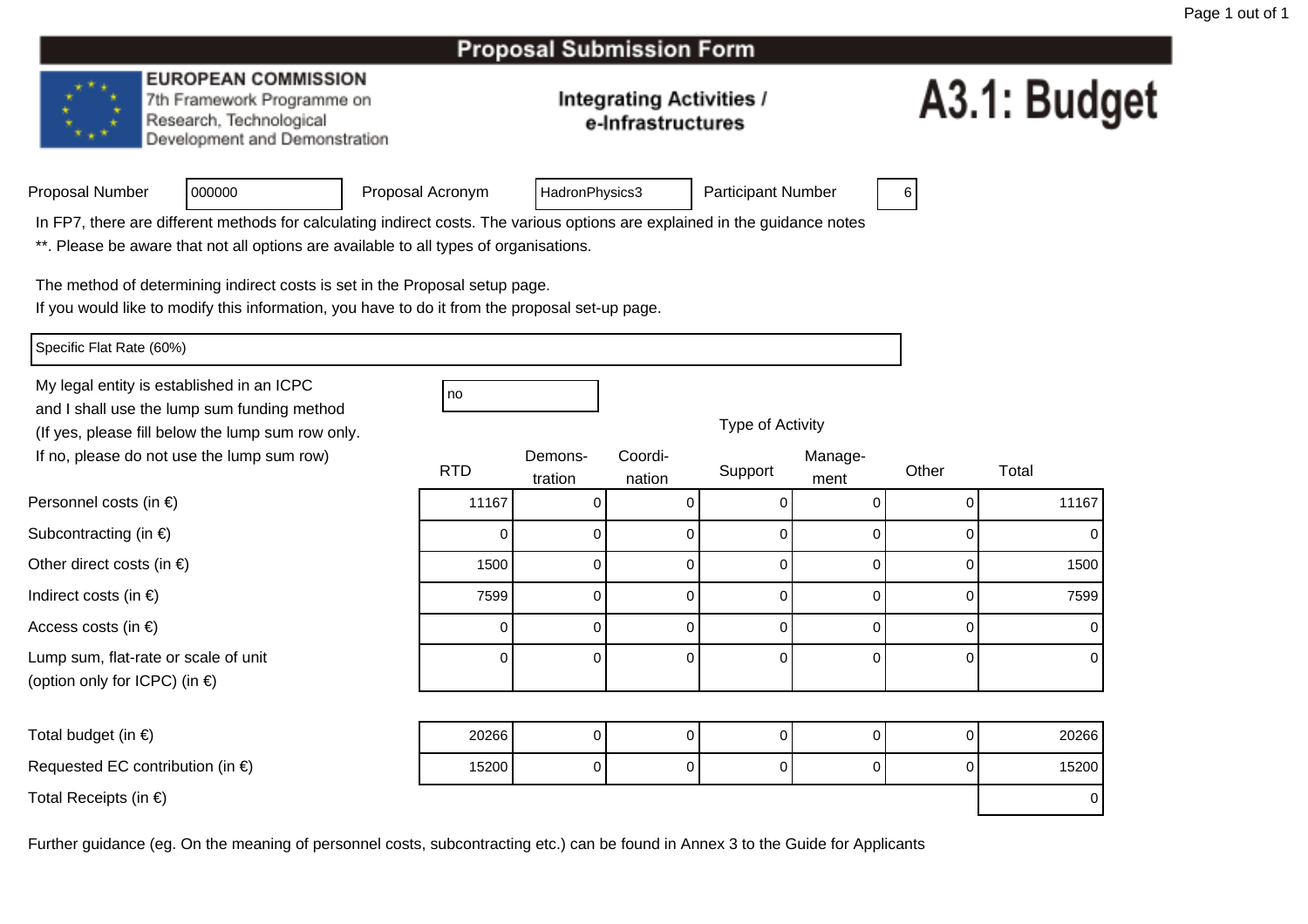|                                                                                                    |        |                                                                                                                      | <b>Proposal Submission Form</b>      |                                                      |                              |  |
|----------------------------------------------------------------------------------------------------|--------|----------------------------------------------------------------------------------------------------------------------|--------------------------------------|------------------------------------------------------|------------------------------|--|
|                                                                                                    |        | <b>EUROPEAN COMMISSION</b><br>7th Framework Programme on<br>Research, Technological<br>Development and Demonstration |                                      | <b>Integrating Activities /</b><br>e-Infrastructures | A2.1:<br><b>Participants</b> |  |
| <b>Proposal Number</b>                                                                             | 000000 |                                                                                                                      | Proposal Acronym                     | HadronPhysics3                                       | <b>Participant Number</b>    |  |
| If your organisation has already registered for FP7,<br>enter your Participant Identification Code |        |                                                                                                                      |                                      | 999841760                                            |                              |  |
| Organisation Legal name                                                                            |        |                                                                                                                      | ALBERT-LUDWIGS-UNIVERSITAET FREIBURG |                                                      |                              |  |
| Organisation short name<br>ALU-FR                                                                  |        |                                                                                                                      |                                      |                                                      |                              |  |
|                                                                                                    |        |                                                                                                                      |                                      |                                                      |                              |  |

# **Administrative Data**

Legal address

| Street name       | l FAHNENBERGPLATZ |                     |                   | Number | $\overline{\phantom{0}}$ |
|-------------------|-------------------|---------------------|-------------------|--------|--------------------------|
| Town              | <b>FREIBURG</b>   |                     | Postal Code/Cedex |        | 79085                    |
| Country           | DE.               |                     |                   |        |                          |
| Internet homepage |                   | www.uni-freiburg.de |                   |        |                          |

# **Status of your Organisation**

Certain types of organisations benefit from special conditions under the FP7 participation rules.

The Commission also collects data for statistical purposes.

The guidance notes will help you complete this section.

The status of the organisation is set by the proposal coordinator. If you would like to modify this information, the coordinator must modify it in the proposal set-up page

Public body

Research organisation

Non-profit organisation<br>
Public body<br>
Research organisation<br>
Higher or secondary education establishment Higher or secondary education establishment

Main area of activity (NACE code)

80.3

# **Proposal Submission Form**



**EUROPEAN COMMISSION** 7th Framework Programme on Research, Technological Development and Demonstration



| es |  |
|----|--|
| es |  |
| es |  |
| es |  |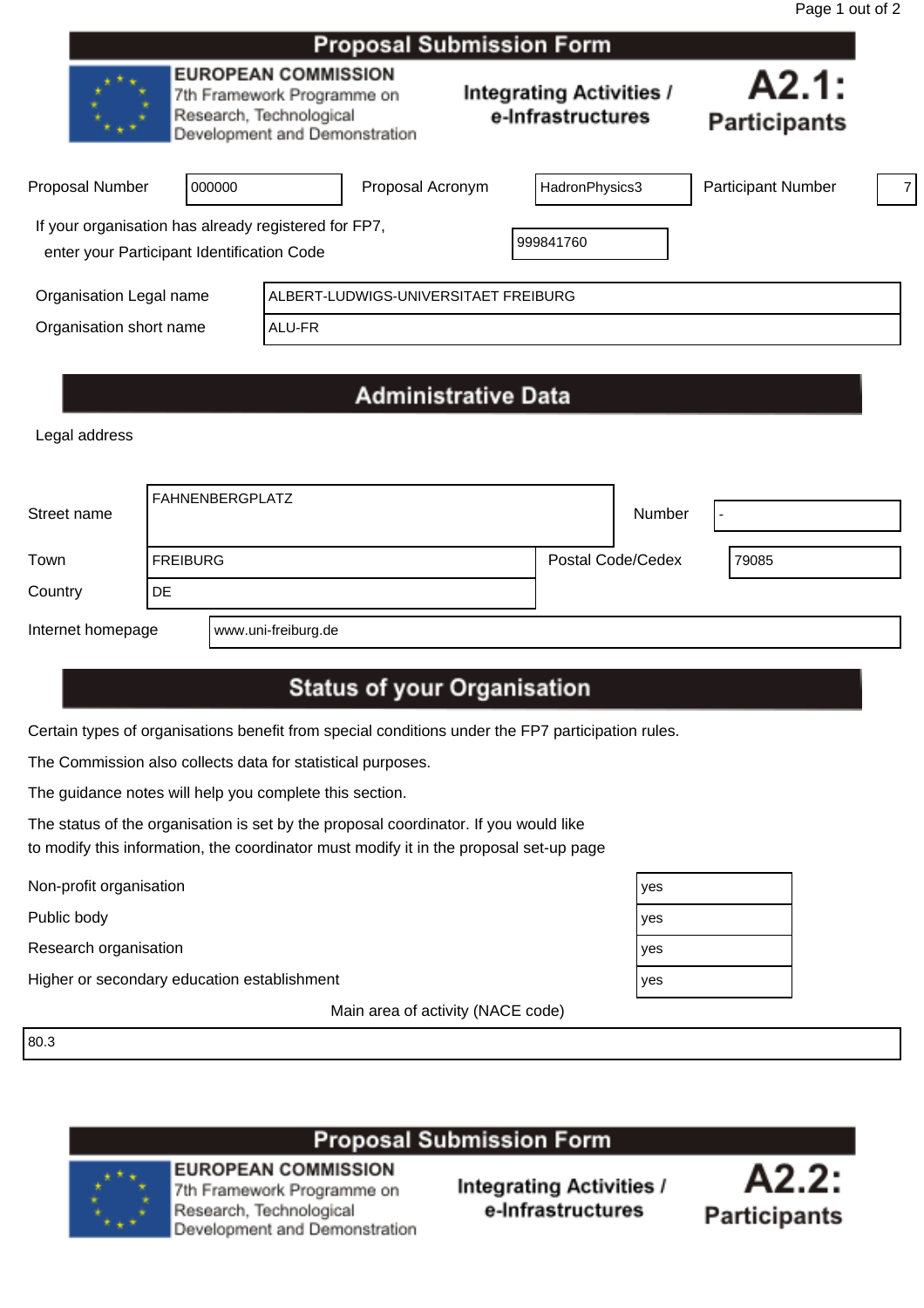| 1. Is your number of employees smaller than 250? (full time equivalent) | no |
|-------------------------------------------------------------------------|----|
|                                                                         |    |

- 2. Is your annual turnover smaller than € 50 million?  $\Box$  no
- 3. Is your annual balance sheet total smaller than € 43 million?  $\vert$  no
- 4. Are you an autonomous legal entity? yes will be a set of the set of the set of the set of the set of the set of the set of the set of the set of the set of the set of the set of the set of the set of the set of the set

In all other cases, you might conform to the Commission's definition of an SME. Please check the additional conditions given in the guidance notes to the forms

Following this check, do you conform to the Commission's definition of an SME

# Dependencies with (an)other participant(s)

Are there dependencies between your organisation and (an)other participant(s) in this proposal?

if Yes:

| <b>Participant Number</b> | <b>Organisation Short Name</b> | Character of dependence |
|---------------------------|--------------------------------|-------------------------|
| υ                         |                                | None                    |
| υ                         |                                | None                    |
|                           |                                | None                    |
|                           |                                |                         |

| lone |  |  |
|------|--|--|
| lone |  |  |
| lone |  |  |
|      |  |  |

no

## **Contact Point**

Person in charge (For the co-ordinator (participant number 1) this person is the one who the Commission will contact in the first instance)

| Family name                                   | Fischer  |                        | First name(s)                      |  |                          | Horst |                  |       |      |
|-----------------------------------------------|----------|------------------------|------------------------------------|--|--------------------------|-------|------------------|-------|------|
| <b>Title</b>                                  |          | Prof.                  |                                    |  |                          |       | Sex              |       | Male |
| Position in the organisation                  |          |                        | Research Associate Ib              |  |                          |       |                  |       |      |
| Department/Faculty/Institute/Laboratory name/ |          |                        | Fakultät Für Mathematik und Physik |  |                          |       |                  |       |      |
| Address (if different from the legal address) |          |                        |                                    |  |                          |       |                  |       |      |
| Street name                                   |          | Hermann-Herder-Strasse |                                    |  |                          |       | Number<br>3      |       |      |
| Town                                          | Freiburg |                        |                                    |  | <b>Postal Code/Cedex</b> |       |                  | 79104 |      |
| Country                                       |          |                        |                                    |  | Phone 1                  |       | +49 761 203-5813 |       |      |

Phone 2 | Fax | +49 761 203-5705 | E-mail | Horst.Fischer@cern.ch

| $\sim$ | I |
|--------|---|
|        |   |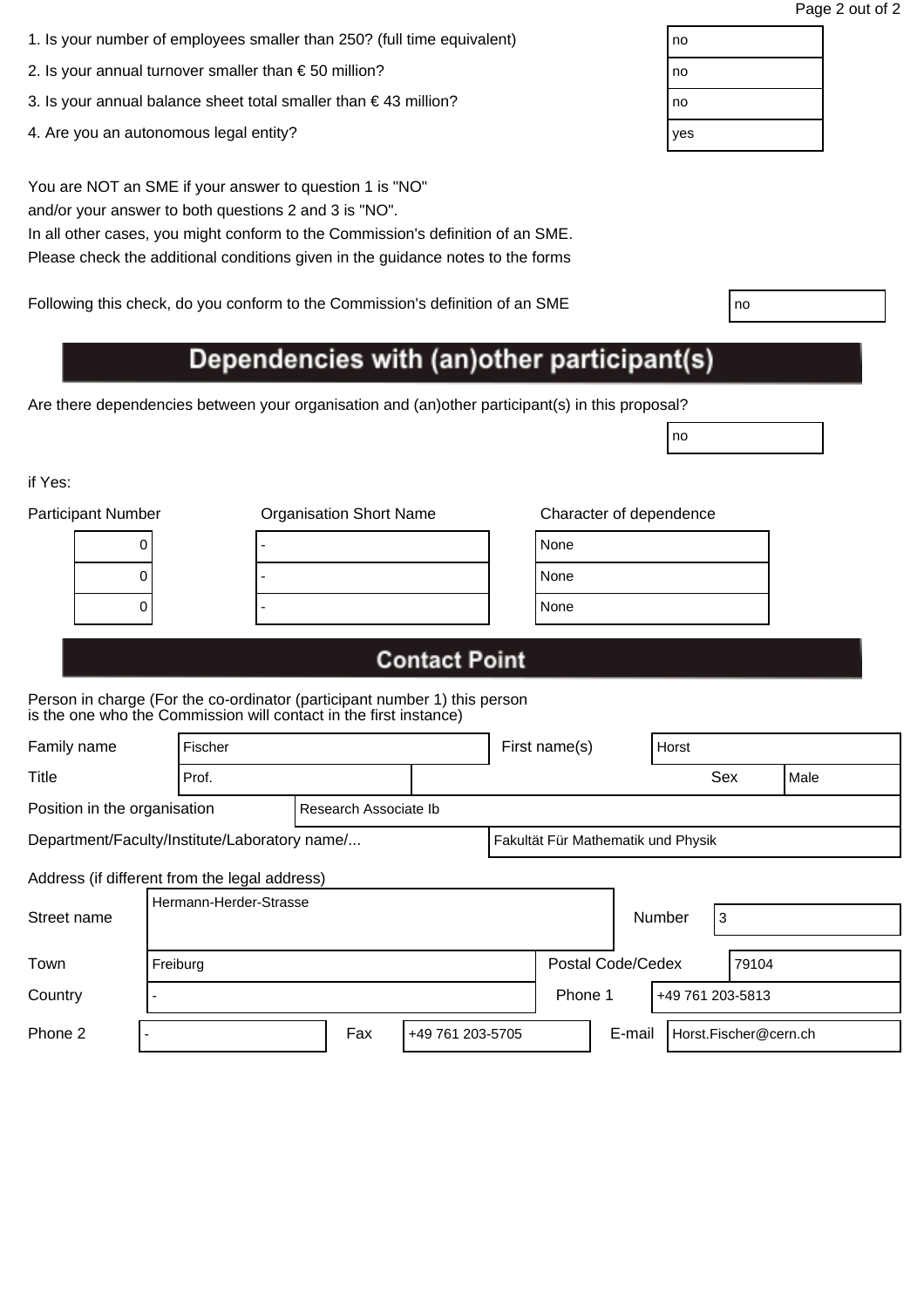#### **EUROPEAN COMMISSION**

7th Framework Programme on Research, Technological Development and Demonstration

#### **Integrating Activities /** e-Infrastructures

# A3.1: Budget

|  | Proposal Number |  |
|--|-----------------|--|
|  |                 |  |

Proposal Acronym

HadronPhysics3 | Participant Number | 7

In FP7, there are different methods for calculating indirect costs. The various options are explained in the guidance notes

\*\*. Please be aware that not all options are available to all types of organisations.

The method of determining indirect costs is set in the Proposal setup page.

If you would like to modify this information, you have to do it from the proposal set-up page.

Specific Flat Rate (60%)

Personnel costs (in €)

Subcontracting (in €)

Indirect costs (in  $\epsilon$ )

Access costs (in €)

Other direct costs (in  $\epsilon$ )

Lump sum, flat-rate or scale of unit

(option only for ICPC) (in €)

My legal entity is established in an ICPCno all'altra di una proprietà di una proprietà di una di una di una di una di una di una di una di una di una and I shall use the lump sum funding method (If yes, please fill below the lump sum row only.If no, please do not use the lump sum row)

<sup>000000</sup>

| חדם | Demons- |  |
|-----|---------|--|

| ot use the lump sum row)            |            | Demons- | Coordi-      |         | Manage- |       |       |
|-------------------------------------|------------|---------|--------------|---------|---------|-------|-------|
|                                     | <b>RTD</b> | tration | nation       | Support | ment    | Other | Total |
| າ €)                                | 59667      |         |              |         |         |       | 59667 |
| $\in)$                              |            |         | 0            |         |         |       | 0     |
| $(in \in)$                          | 17000      |         | 0            | O       |         | 0     | 17000 |
|                                     | 46000      |         | 0            |         |         | 0     | 46000 |
|                                     |            |         | 0            | O       |         |       | 0     |
| e or scale of unit<br>$P$ C) (in €) |            |         | $\mathbf{0}$ | U       |         | ∩     | 0     |

Type of Activity

| Total budget (in $\epsilon$ )              | 122667 |  |  | 01  | 122667 |
|--------------------------------------------|--------|--|--|-----|--------|
| Requested EC contribution (in $\epsilon$ ) | 92000  |  |  | 0 I | 92000  |
| Total Receipts (in $\epsilon$ )            |        |  |  |     | 0      |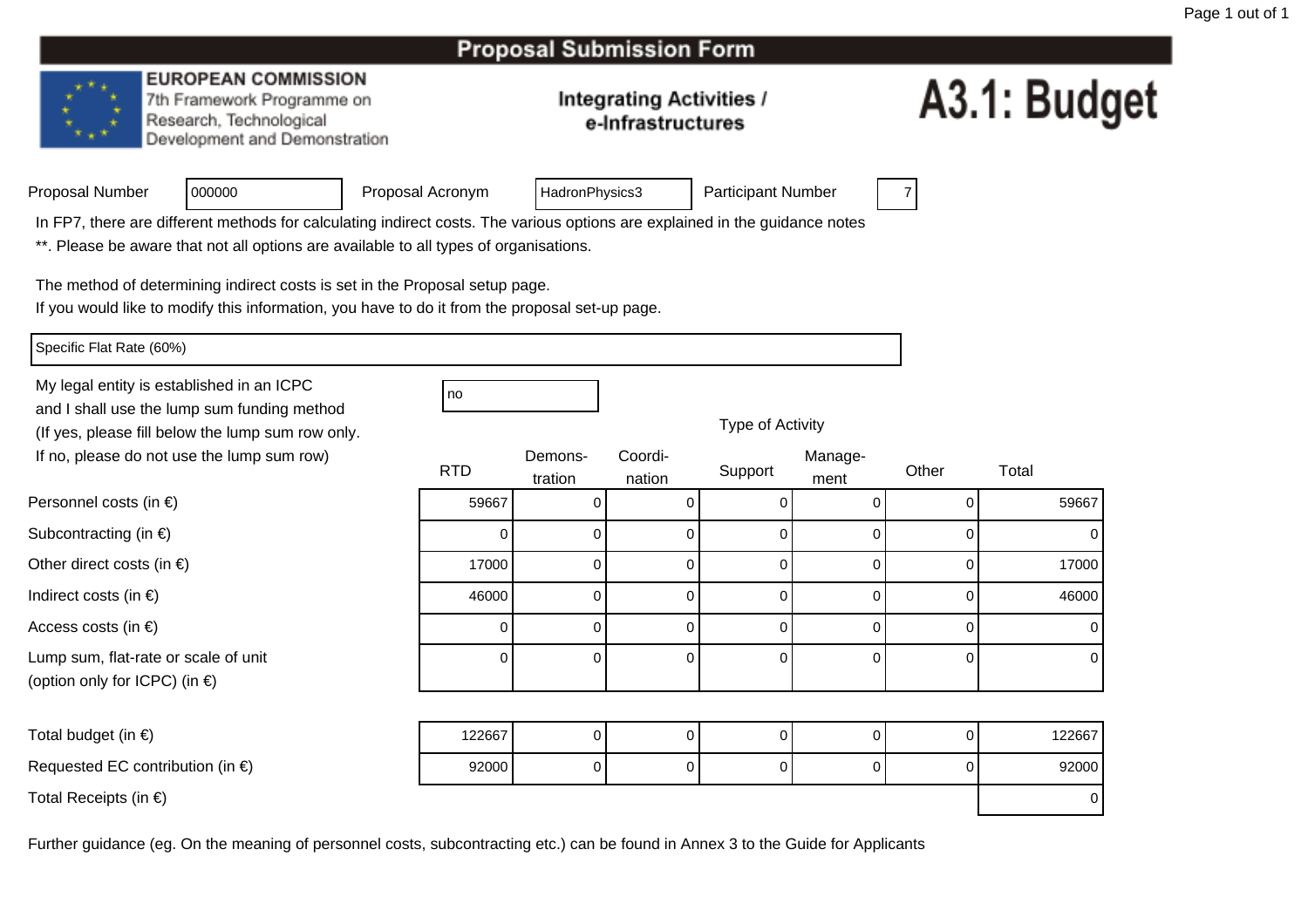|                                                                                                    |                                                                                                                      |             | <b>Proposal Submission Form</b> |                                                      |                              |   |
|----------------------------------------------------------------------------------------------------|----------------------------------------------------------------------------------------------------------------------|-------------|---------------------------------|------------------------------------------------------|------------------------------|---|
|                                                                                                    | <b>EUROPEAN COMMISSION</b><br>7th Framework Programme on<br>Research, Technological<br>Development and Demonstration |             |                                 | <b>Integrating Activities /</b><br>e-Infrastructures | A2.1:<br><b>Participants</b> |   |
| Proposal Number                                                                                    | 000000                                                                                                               |             | Proposal Acronym                | HadronPhysics3                                       | <b>Participant Number</b>    | 8 |
| If your organisation has already registered for FP7,<br>enter your Participant Identification Code |                                                                                                                      |             |                                 | 999986969                                            |                              |   |
| Organisation Legal name                                                                            |                                                                                                                      |             |                                 | STIFTUNG DEUTSCHES ELEKTRONEN-SYNCHROTRON DESY       |                              |   |
| Organisation short name                                                                            |                                                                                                                      | <b>DESY</b> |                                 |                                                      |                              |   |
|                                                                                                    |                                                                                                                      |             |                                 |                                                      |                              |   |

# **Administrative Data**

Legal address

| Street name       | <b>NOTKESTRASSE</b>         |             | Number                   | 85    |
|-------------------|-----------------------------|-------------|--------------------------|-------|
| Town<br>Country   | <b>HAMBURG</b><br><b>DE</b> |             | <b>Postal Code/Cedex</b> | 22607 |
| Internet homepage |                             | www.desy.de |                          |       |

## **Status of your Organisation**

Certain types of organisations benefit from special conditions under the FP7 participation rules.

The Commission also collects data for statistical purposes.

The guidance notes will help you complete this section.

The status of the organisation is set by the proposal coordinator. If you would like to modify this information, the coordinator must modify it in the proposal set-up page

Non-profit organisation yes

Public body not be a set of the set of the set of the set of the set of the set of the set of the set of the set of the set of the set of the set of the set of the set of the set of the set of the set of the set of the set

Research organisation yes

Higher or secondary education establishment

Main area of activity (NACE code)

73.1

## **Proposal Submission Form**



**EUROPEAN COMMISSION** 7th Framework Programme on Research, Technological Development and Demonstration



| es |  |
|----|--|
| ١O |  |
| es |  |
| ١O |  |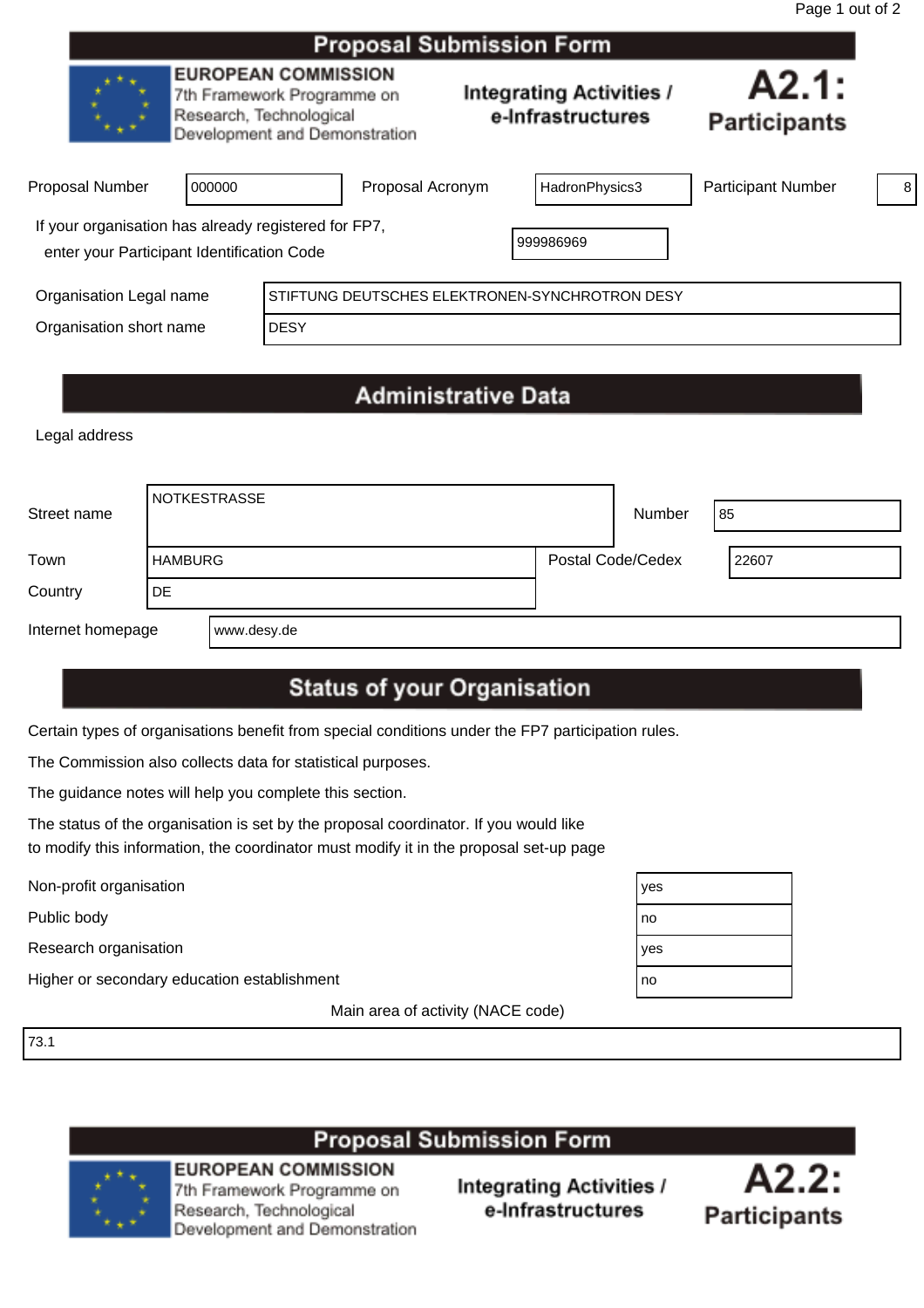| 1. Is your number of employees smaller than 250? (full time equivalent) | no |
|-------------------------------------------------------------------------|----|
|                                                                         |    |

- 2. Is your annual turnover smaller than  $\epsilon$  50 million?
- 3. Is your annual balance sheet total smaller than  $\epsilon$  43 million?
- 4. Are you an autonomous legal entity?

In all other cases, you might conform to the Commission's definition of an SME. Please check the additional conditions given in the guidance notes to the forms

Following this check, do you conform to the Commission's definition of an SME

# Dependencies with (an) other participant(s)

Are there dependencies between your organisation and (an)other participant(s) in this proposal?

if Yes:

| <b>Participant Number</b> | <b>Organisation Short Name</b> | Character of dependence |
|---------------------------|--------------------------------|-------------------------|
| U                         |                                | None                    |
|                           |                                | None                    |
| O                         |                                | None                    |
|                           |                                |                         |

| lone |  |  |
|------|--|--|
| lone |  |  |
| lone |  |  |

no

## **Contact Point**

| Family name                                   | Sommer           |                    |                  | First name(s)      | Rainer                   |        |                         |      |
|-----------------------------------------------|------------------|--------------------|------------------|--------------------|--------------------------|--------|-------------------------|------|
| Title                                         | Dr.              |                    |                  |                    |                          |        | Sex                     | Male |
| Position in the organisation                  |                  | Group spokesperson |                  |                    |                          |        |                         |      |
| Department/Faculty/Institute/Laboratory name/ |                  |                    |                  | NIC Research Group |                          |        |                         |      |
| Address (if different from the legal address) |                  |                    |                  |                    |                          |        |                         |      |
| Street name                                   |                  |                    |                  |                    |                          | Number |                         |      |
| Town                                          |                  |                    |                  |                    | <b>Postal Code/Cedex</b> |        |                         |      |
| Country                                       |                  |                    |                  | Phone 1            |                          |        | +49-33762-77-411        |      |
| Phone 2                                       | +49-33762-77-507 | Fax                | +49-33762-77-419 |                    | E-mail                   |        | l rainer.sommer@desv.de |      |

| ነ0  |  |
|-----|--|
| ነ0  |  |
| ነ0  |  |
| /es |  |
|     |  |

| ٧<br>٧<br>× | I<br>۰. |
|-------------|---------|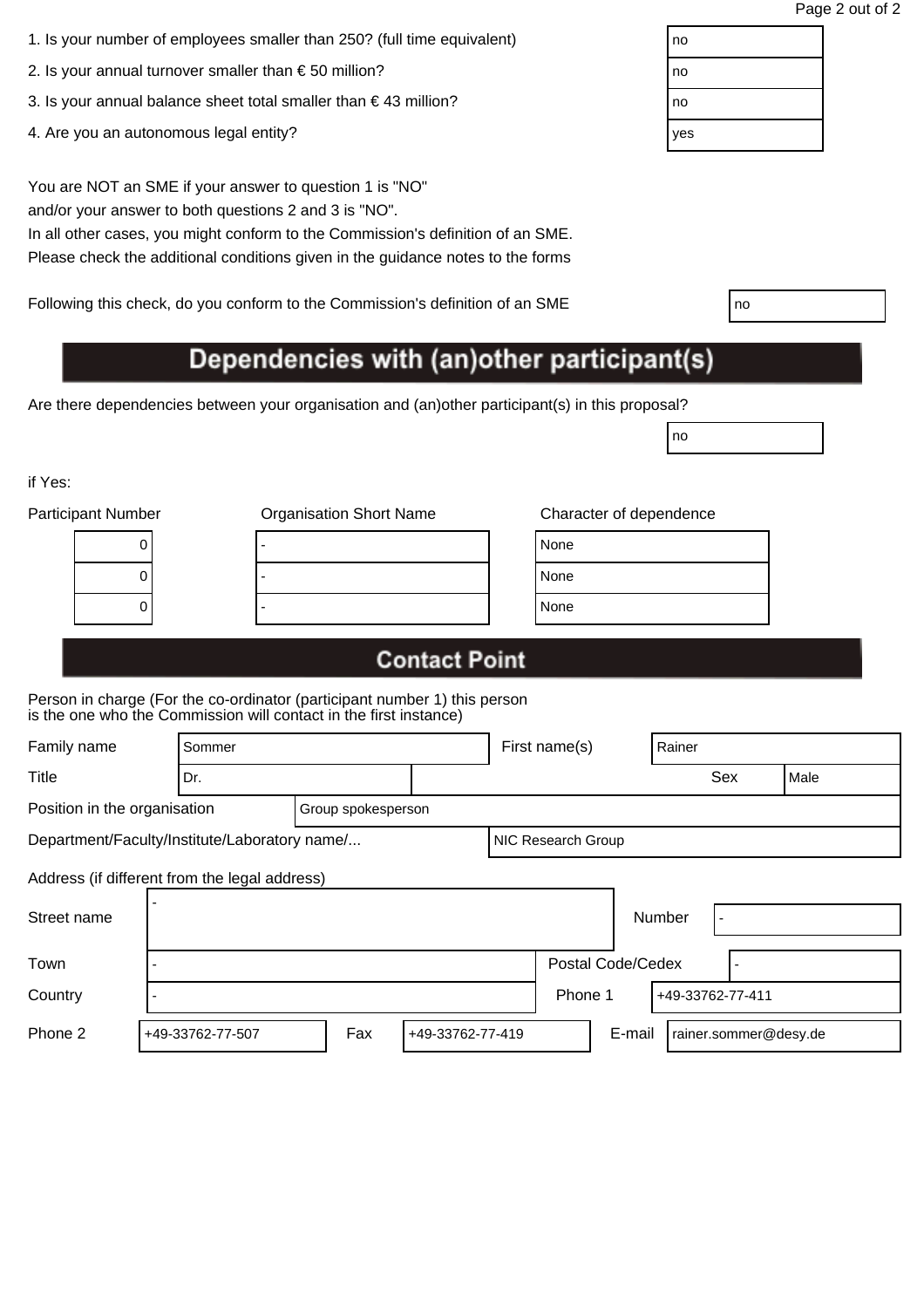#### **EUROPEAN COMMISSION**

<sup>000000</sup>

7th Framework Programme on Research, Technological Development and Demonstration

#### **Integrating Activities /** e-Infrastructures

# A3.1: Budget

| Proposal Number |  |
|-----------------|--|
|                 |  |

Proposal Acronym

HadronPhysics3 | Participant Number | 8

In FP7, there are different methods for calculating indirect costs. The various options are explained in the guidance notes

\*\*. Please be aware that not all options are available to all types of organisations.

The method of determining indirect costs is set in the Proposal setup page.

If you would like to modify this information, you have to do it from the proposal set-up page.

Specific Flat Rate (60%)

My legal entity is established in an ICPCno all'altra di una proprietà di una proprietà di una di una di una di una di una di una di una di una di una and I shall use the lump sum funding method (If yes, please fill below the lump sum row only.If no, please do not use the lump sum row)

|     | Demons- | Coordi- |
|-----|---------|---------|
| RTD | tration | nation  |
|     |         |         |

Personnel costs (in €)

Subcontracting (in €)

Other direct costs (in  $\epsilon$ )

Indirect costs (in  $\epsilon$ )

Access costs (in €)

Lump sum, flat-rate or scale of unit(option only for ICPC) (in €)

Total budget (in  $\epsilon$ )  $\begin{array}{ccc} \n\end{array}$ 0 || 89864 || 0 0 0 0 89864 Requested EC contribution (in  $\epsilon$ ) <sup>0</sup>0 0 60097 0 0 0 60097 Total Receipts (in €)) and the contract of the contract of  $\sim$  0.000  $\mu$  . The contract of  $\sim$  0.000  $\mu$   $\sim$  0.000  $\mu$   $\sim$  0.000  $\mu$   $\sim$  0.000  $\mu$   $\sim$  0.000  $\mu$   $\sim$  0.000  $\mu$   $\sim$  0.000  $\mu$   $\sim$  0.000  $\mu$   $\sim$  0.000  $\mu$   $\sim$ 

Further guidance (eg. On the meaning of personnel costs, subcontracting etc.) can be found in Annex 3 to the Guide for Applicants

Type of Activity

| ot use the lump sum row)            |            | Coordi-<br>Demons- |        |         | Manage-  |       |       |
|-------------------------------------|------------|--------------------|--------|---------|----------|-------|-------|
|                                     | <b>RTD</b> | tration            | nation | Support | ment     | Other | Total |
| າ €)                                |            |                    |        |         |          |       |       |
| $\in)$                              |            | 0                  |        |         | 0        |       |       |
| $(in \in)$                          |            | 0                  | 56165  |         | 0        |       | 56165 |
|                                     |            | 0                  | 33699  |         |          |       | 33699 |
|                                     |            |                    |        |         |          |       |       |
| e or scale of unit<br>$P$ C) (in €) |            | 0                  | 0.     |         | $\Omega$ |       |       |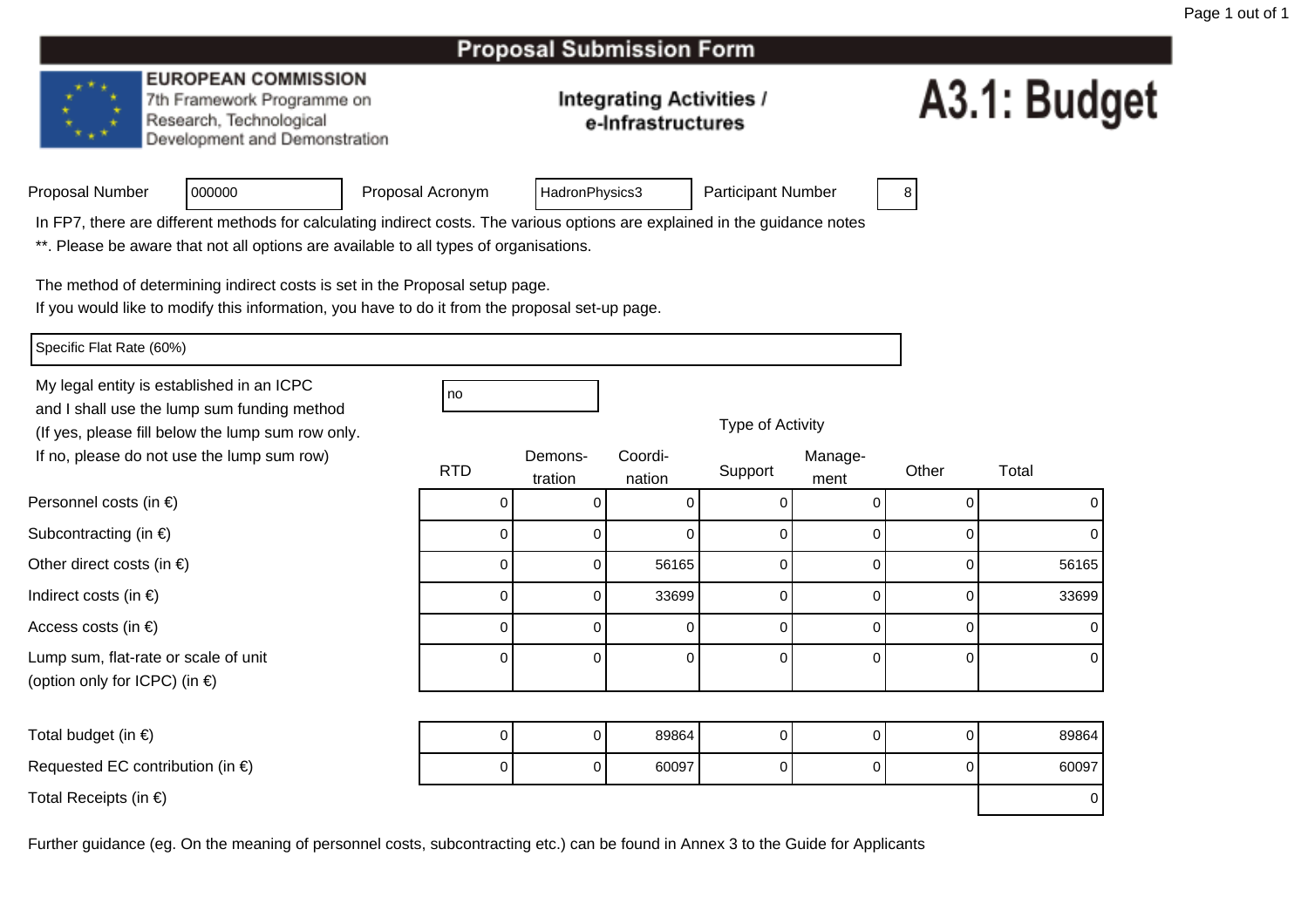|                                                                                                    |                                                                                                                      |            | <b>Proposal Submission Form</b> |                                                      |                              |   |
|----------------------------------------------------------------------------------------------------|----------------------------------------------------------------------------------------------------------------------|------------|---------------------------------|------------------------------------------------------|------------------------------|---|
|                                                                                                    | <b>EUROPEAN COMMISSION</b><br>7th Framework Programme on<br>Research, Technological<br>Development and Demonstration |            |                                 | <b>Integrating Activities /</b><br>e-Infrastructures | A2.1:<br><b>Participants</b> |   |
| Proposal Number                                                                                    | 000000                                                                                                               |            | Proposal Acronym                | HadronPhysics3                                       | <b>Participant Number</b>    | 9 |
| If your organisation has already registered for FP7,<br>enter your Participant Identification Code |                                                                                                                      |            |                                 | 999995408                                            |                              |   |
| Organisation Legal name                                                                            |                                                                                                                      |            |                                 | FRIEDRICH-ALEXANDER-UNIVERSITAT ERLANGEN NURNBERG    |                              |   |
| Organisation short name                                                                            |                                                                                                                      | <b>FAU</b> |                                 |                                                      |                              |   |
|                                                                                                    |                                                                                                                      |            | <b>Administrative Data</b>      |                                                      |                              |   |

Legal address

| Street name                              | Schlossplatz    |  | Number            | 4 |       |
|------------------------------------------|-----------------|--|-------------------|---|-------|
| Town                                     | <b>ERLANGEN</b> |  | Postal Code/Cedex |   | 91054 |
| Country                                  | DE.             |  |                   |   |       |
| Internet homepage<br>www.uni-erlangen.de |                 |  |                   |   |       |

# **Status of your Organisation**

Certain types of organisations benefit from special conditions under the FP7 participation rules.

The Commission also collects data for statistical purposes.

The guidance notes will help you complete this section.

The status of the organisation is set by the proposal coordinator. If you would like to modify this information, the coordinator must modify it in the proposal set-up page

Non-profit organisation yes

Public body<br>Research organisation<br>yesterday yesterday Research organisation

Higher or secondary education establishment yestimate and yestimate  $\vert$  yestimate  $\vert$  yestimate  $\vert$  yestimate  $\vert$  yestimate  $\vert$  yestimate  $\vert$  yestimate  $\vert$  yestimate  $\vert$  yestimate  $\vert$  yestimate  $\vert$  yestimate  $\vert$ 

Main area of activity (NACE code)

80.3

#### **Proposal Submission Form EUROPEAN COMMISSION**

7th Framework Programme on Research, Technological Development and Demonstration



| es |  |
|----|--|
| es |  |
| es |  |
| es |  |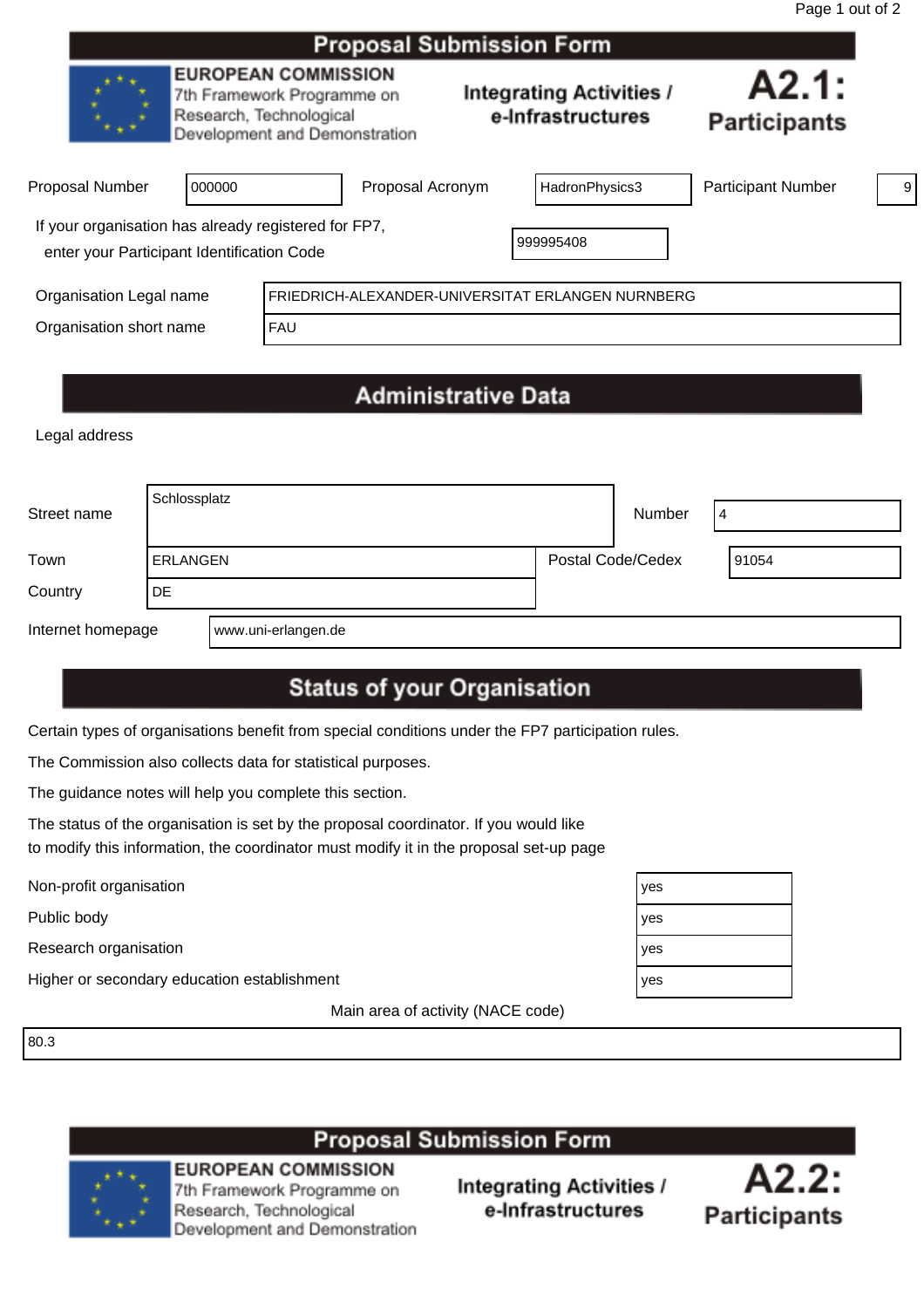| 1. Is your number of employees smaller than 250? (full time equivalent) | no |
|-------------------------------------------------------------------------|----|
|                                                                         |    |

- 2. Is your annual turnover smaller than  $\epsilon$  50 million?
- 3. Is your annual balance sheet total smaller than  $\epsilon$  43 million?
- 4. Are you an autonomous legal entity?

You are NOT an SME if your answer to question 1 is "NO" and/or your answer to both questions 2 and 3 is "NO".

In all other cases, you might conform to the Commission's definition of an SME. Please check the additional conditions given in the guidance notes to the forms

Following this check, do you conform to the Commission's definition of an SME

# Dependencies with (an)other participant(s)

Are there dependencies between your organisation and (an)other participant(s) in this proposal?

if Yes:

| <b>Participant Number</b> | <b>Organisation Short Name</b> | Character of dependence |
|---------------------------|--------------------------------|-------------------------|
|                           |                                | None                    |
| U                         |                                | None                    |
|                           |                                | None                    |
|                           |                                |                         |

| lone |  |
|------|--|
| lone |  |
| lone |  |

no

# **Contact Point**

| Family name                                       |                                                                                                                | Eyrich            |     |                |  | First name(s) |                   | Wolfgang |                  |       |                               |
|---------------------------------------------------|----------------------------------------------------------------------------------------------------------------|-------------------|-----|----------------|--|---------------|-------------------|----------|------------------|-------|-------------------------------|
| Title                                             |                                                                                                                | Prof.             |     |                |  |               |                   |          | Sex              |       | Male                          |
| Position in the organisation<br>Academic director |                                                                                                                |                   |     |                |  |               |                   |          |                  |       |                               |
|                                                   | Department/Faculty/Institute/Laboratory name/<br>Physics Department/School of Sciences/Physikalisches Institut |                   |     |                |  |               |                   |          |                  |       |                               |
|                                                   | Address (if different from the legal address)                                                                  |                   |     |                |  |               |                   |          |                  |       |                               |
| Street name                                       |                                                                                                                | Erwin-Rommel-Str. |     |                |  |               |                   | Number   |                  |       |                               |
| Town                                              | Erlangen                                                                                                       |                   |     |                |  |               | Postal Code/Cedex |          |                  | 91058 |                               |
| Country                                           |                                                                                                                |                   |     |                |  | Phone 1       |                   |          | +49 9131 8528772 |       |                               |
| Phone 2                                           |                                                                                                                | +49 9131 8528772  | Fax | +49 9131 15249 |  |               | E-mail            |          |                  |       | eyrich@physik.uni-erlangen.de |

| no  |  |
|-----|--|
| no  |  |
| no  |  |
| yes |  |
|     |  |

| ٧ | ٧<br>I<br>×<br>۰. |  |
|---|-------------------|--|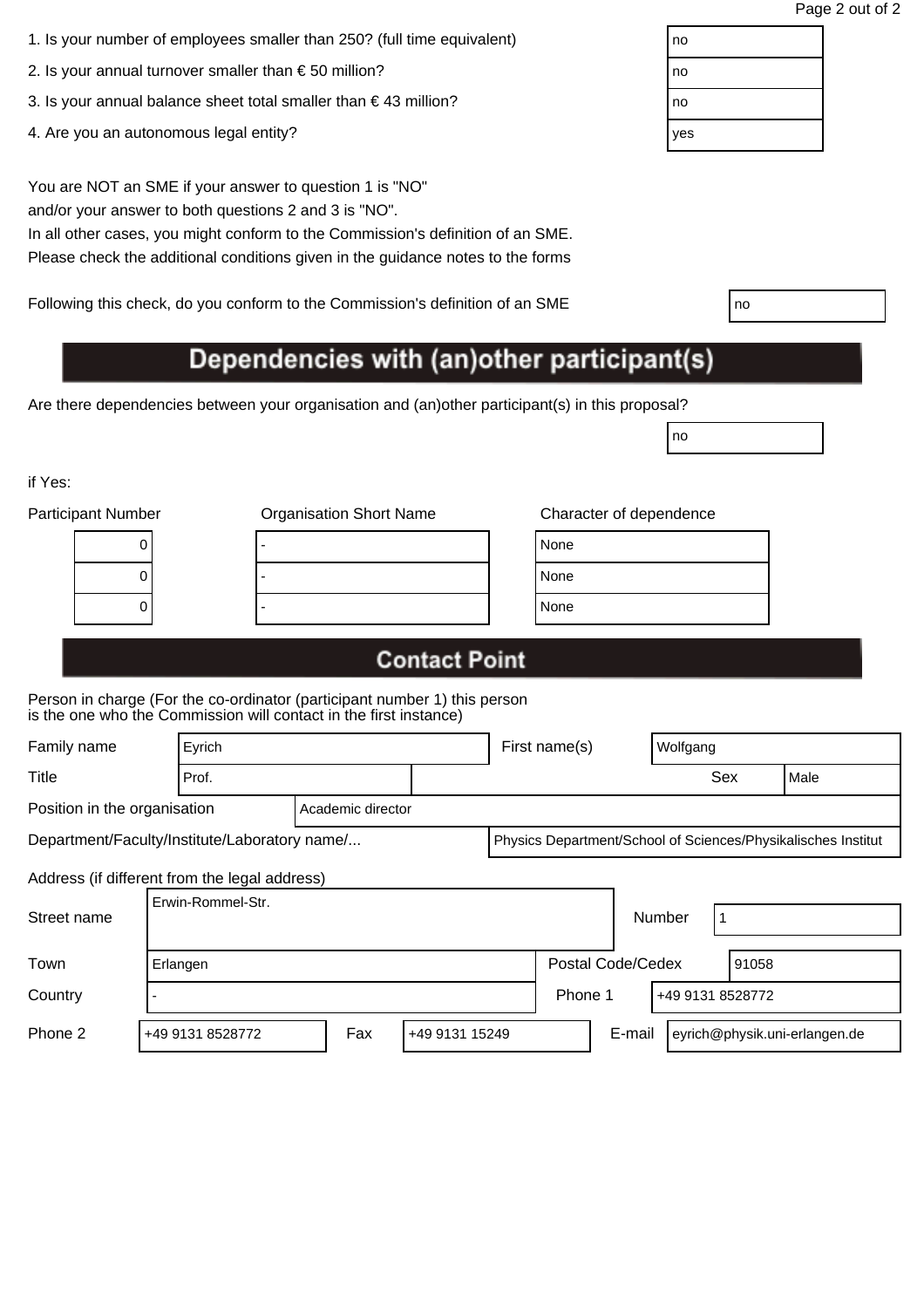#### **EUROPEAN COMMISSION**

7th Framework Programme on Research, Technological Development and Demonstration

#### **Integrating Activities /** e-Infrastructures

# A3.1: Budget

| Proposal Number |  |
|-----------------|--|
|                 |  |

Proposal Acronym

HadronPhysics3 | Participant Number | 9

In FP7, there are different methods for calculating indirect costs. The various options are explained in the guidance notes

\*\*. Please be aware that not all options are available to all types of organisations.

The method of determining indirect costs is set in the Proposal setup page.

If you would like to modify this information, you have to do it from the proposal set-up page.

Specific Flat Rate (60%)

Personnel costs (in €)

Subcontracting (in €)

Indirect costs (in  $\epsilon$ )

Access costs (in €)

Other direct costs (in  $\epsilon$ )

Lump sum, flat-rate or scale of unit

(option only for ICPC) (in €)

My legal entity is established in an ICPCno all'altra di una proprietà di una proprietà di una proprietà di una di una di una di una di una di una di u and I shall use the lump sum funding method (If yes, please fill below the lump sum row only.If no, please do not use the lump sum row)

<sup>000000</sup>

| below the lump sum row only.        |            |                    |                   | . .     | <u>_</u>        |       |       |
|-------------------------------------|------------|--------------------|-------------------|---------|-----------------|-------|-------|
| ot use the lump sum row)            | <b>RTD</b> | Demons-<br>tration | Coordi-<br>nation | Support | Manage-<br>ment | Other | Total |
| າ €)                                | 4033       |                    |                   |         |                 |       | 4033  |
| $\in)$                              |            |                    |                   |         |                 |       |       |
| $(in \in)$                          | 12100      |                    |                   |         |                 |       | 12100 |
|                                     | 9680       |                    |                   |         |                 |       | 9680  |
|                                     |            |                    |                   |         | 0               |       |       |
| e or scale of unit<br>$P$ C) (in €) |            | 0                  |                   | 0       |                 |       |       |

| Total budget (in $\epsilon$ )              | 25813 |  |  | 25813 |
|--------------------------------------------|-------|--|--|-------|
| Requested EC contribution (in $\epsilon$ ) | 19360 |  |  | 19360 |
| Total Receipts (in $\epsilon$ )            |       |  |  | 01    |

| Type of Activity |  |
|------------------|--|
|------------------|--|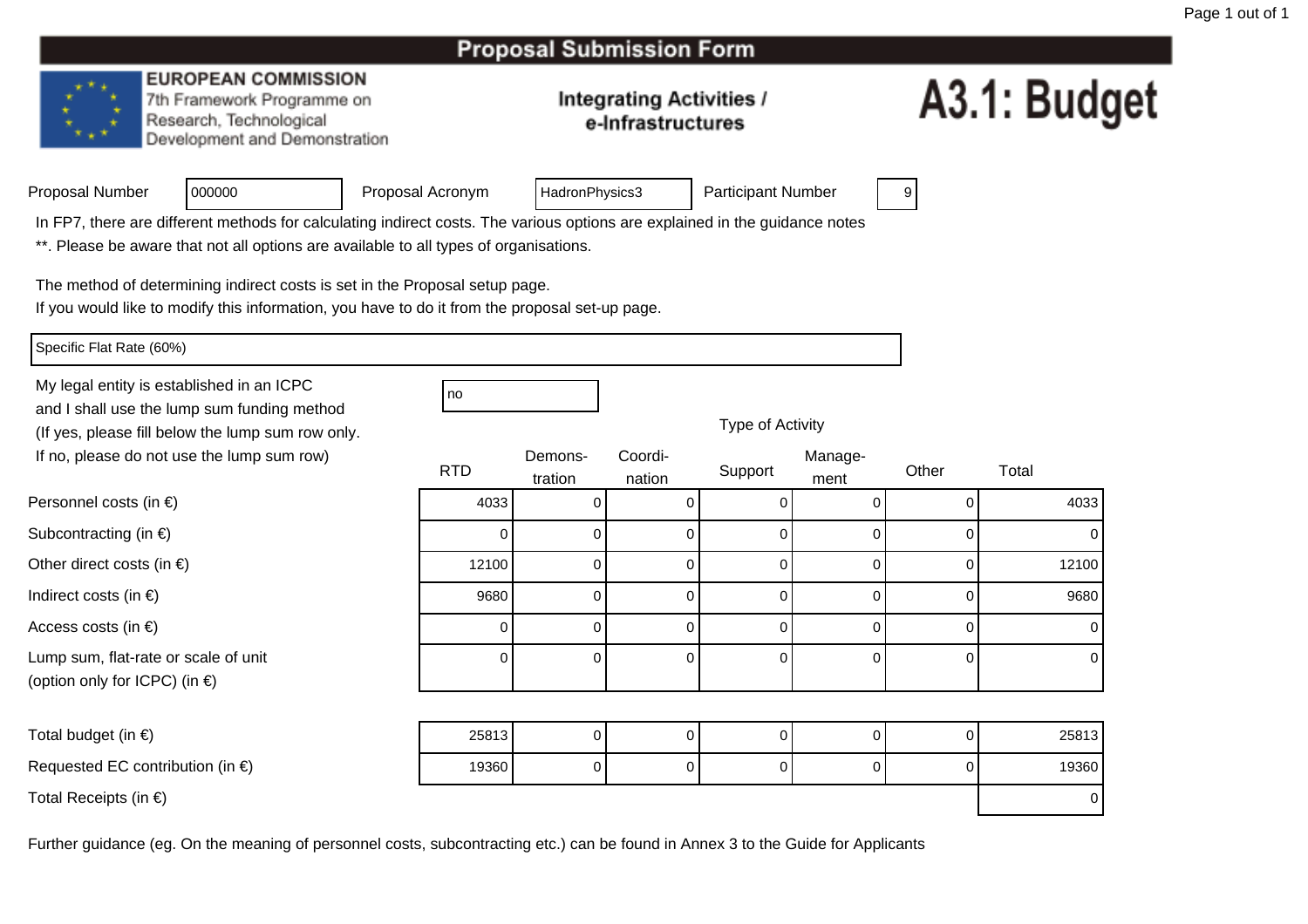|                                                                                                    |                                                                                                                      |  | <b>Proposal Submission Form</b>                      |                              |                           |    |
|----------------------------------------------------------------------------------------------------|----------------------------------------------------------------------------------------------------------------------|--|------------------------------------------------------|------------------------------|---------------------------|----|
|                                                                                                    | <b>EUROPEAN COMMISSION</b><br>7th Framework Programme on<br>Research, Technological<br>Development and Demonstration |  | <b>Integrating Activities /</b><br>e-Infrastructures | A2.1:<br><b>Participants</b> |                           |    |
| <b>Proposal Number</b>                                                                             | 000000                                                                                                               |  | Proposal Acronym                                     | HadronPhysics3               | <b>Participant Number</b> | 11 |
| If your organisation has already registered for FP7,<br>enter your Participant Identification Code |                                                                                                                      |  |                                                      | 999980470                    |                           |    |
| Organisation Legal name                                                                            |                                                                                                                      |  | FORSCHUNGSZENTRUM JUELICH GMBH                       |                              |                           |    |
| Organisation short name<br><b>FZJ</b>                                                              |                                                                                                                      |  |                                                      |                              |                           |    |
|                                                                                                    |                                                                                                                      |  |                                                      |                              |                           |    |

# **Administrative Data**

Legal address

| Street name       | Leo-Brandt-Strasse |                   |  | Number            | $\overline{\phantom{0}}$ |
|-------------------|--------------------|-------------------|--|-------------------|--------------------------|
| Town              | <b>JUELICH</b>     |                   |  | Postal Code/Cedex | 52425                    |
| Country           | DE                 |                   |  |                   |                          |
| Internet homepage |                    | www.fz-juelich.de |  |                   |                          |

# **Status of your Organisation**

Certain types of organisations benefit from special conditions under the FP7 participation rules.

The Commission also collects data for statistical purposes.

The guidance notes will help you complete this section.

The status of the organisation is set by the proposal coordinator. If you would like to modify this information, the coordinator must modify it in the proposal set-up page

Non-profit organisation yes

Public body not be a set of the set of the set of the set of the set of the set of the set of the set of the set of the set of the set of the set of the set of the set of the set of the set of the set of the set of the set

Research organisation yesterday and the search organisation yesterday and the search of the search of the search of the search of the search of the search of the search of the search of the search of the search of the sear

Higher or secondary education establishment

Main area of activity (NACE code)

73.1

### **Proposal Submission Form**



**EUROPEAN COMMISSION** 7th Framework Programme on Research, Technological Development and Demonstration



| 'es |  |
|-----|--|
| ١O  |  |
| 'es |  |
| ΙO  |  |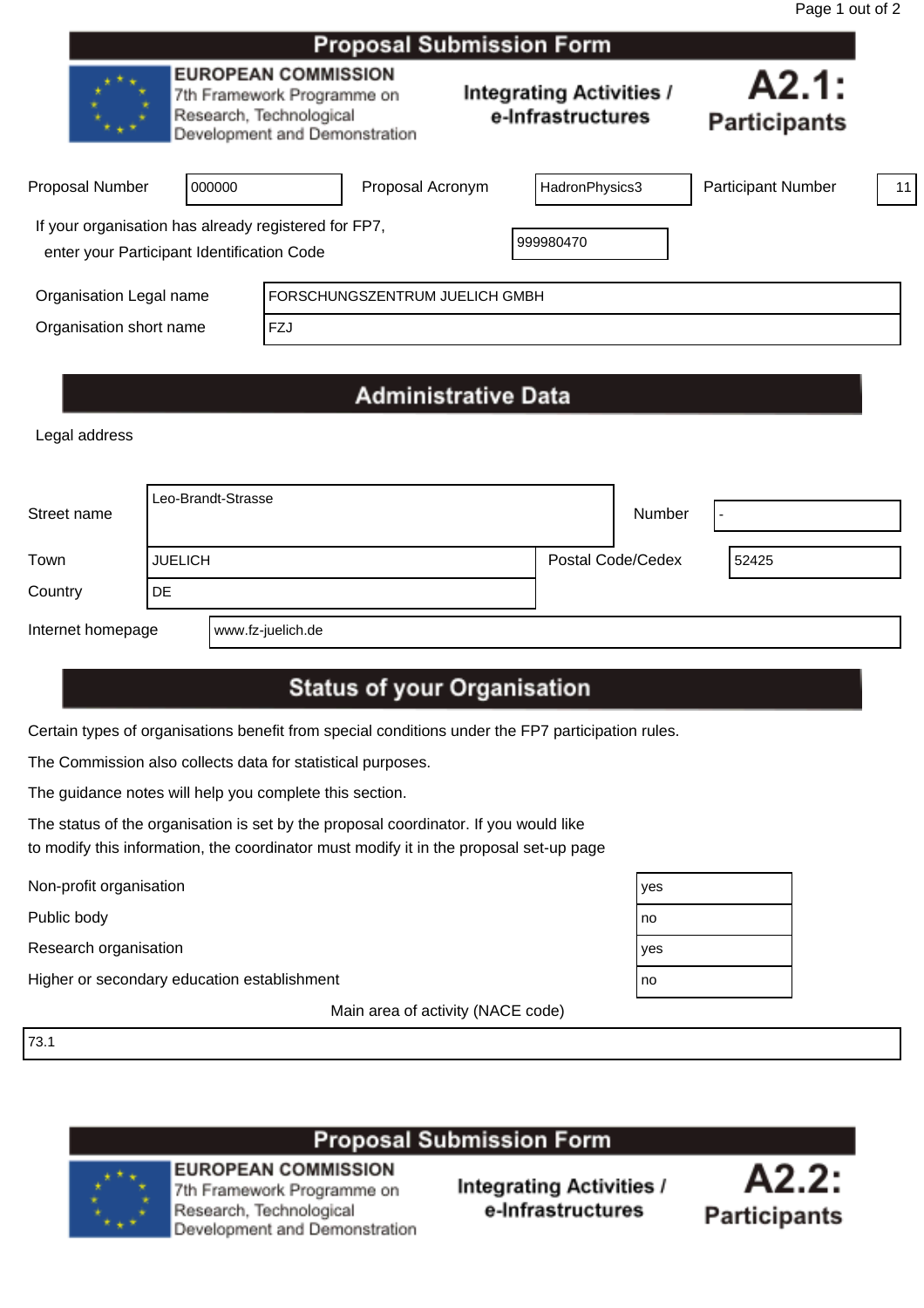| 1. Is your number of employees smaller than 250? (full time equivalent) | no |
|-------------------------------------------------------------------------|----|
|                                                                         |    |

- 2. Is your annual turnover smaller than  $\epsilon$  50 million?
- 3. Is your annual balance sheet total smaller than  $\epsilon$  43 million?
- 4. Are you an autonomous legal entity?

In all other cases, you might conform to the Commission's definition of an SME. Please check the additional conditions given in the guidance notes to the forms

Following this check, do you conform to the Commission's definition of an SME

# Dependencies with (an)other participant(s)

Are there dependencies between your organisation and (an)other participant(s) in this proposal?

if Yes:

| <b>Participant Number</b> | <b>Organisation Short Name</b> | Character of dependence |
|---------------------------|--------------------------------|-------------------------|
| U                         |                                | None                    |
| U                         |                                | None                    |
|                           |                                | None                    |
|                           |                                |                         |

| lone |  |
|------|--|
| lone |  |
| lone |  |

no

## **Contact Point**

| Family name<br>Grzonka                        |                         |  |  | First name(s)                 | <b>Dieter</b>     |        |     |        |
|-----------------------------------------------|-------------------------|--|--|-------------------------------|-------------------|--------|-----|--------|
| Title                                         | Dr.                     |  |  |                               |                   |        | Sex | l Male |
| Position in the organisation                  | <b>Senior Scientist</b> |  |  |                               |                   |        |     |        |
| Department/Faculty/Institute/Laboratory name/ |                         |  |  | Institut für Kernphysik (IKP) |                   |        |     |        |
| Address (if different from the legal address) |                         |  |  |                               |                   |        |     |        |
| Street name                                   |                         |  |  |                               |                   | Number |     |        |
| Town                                          |                         |  |  |                               | Postal Code/Cedex |        |     |        |

| Country |     | Phone           |  | l +49 2461 614402 |                         |
|---------|-----|-----------------|--|-------------------|-------------------------|
| Phone 2 | Fax | +49 2461 613930 |  | E-mail            | d.grzonka@fz-juelich.de |

| no  |  |
|-----|--|
| no  |  |
| no  |  |
| yes |  |
|     |  |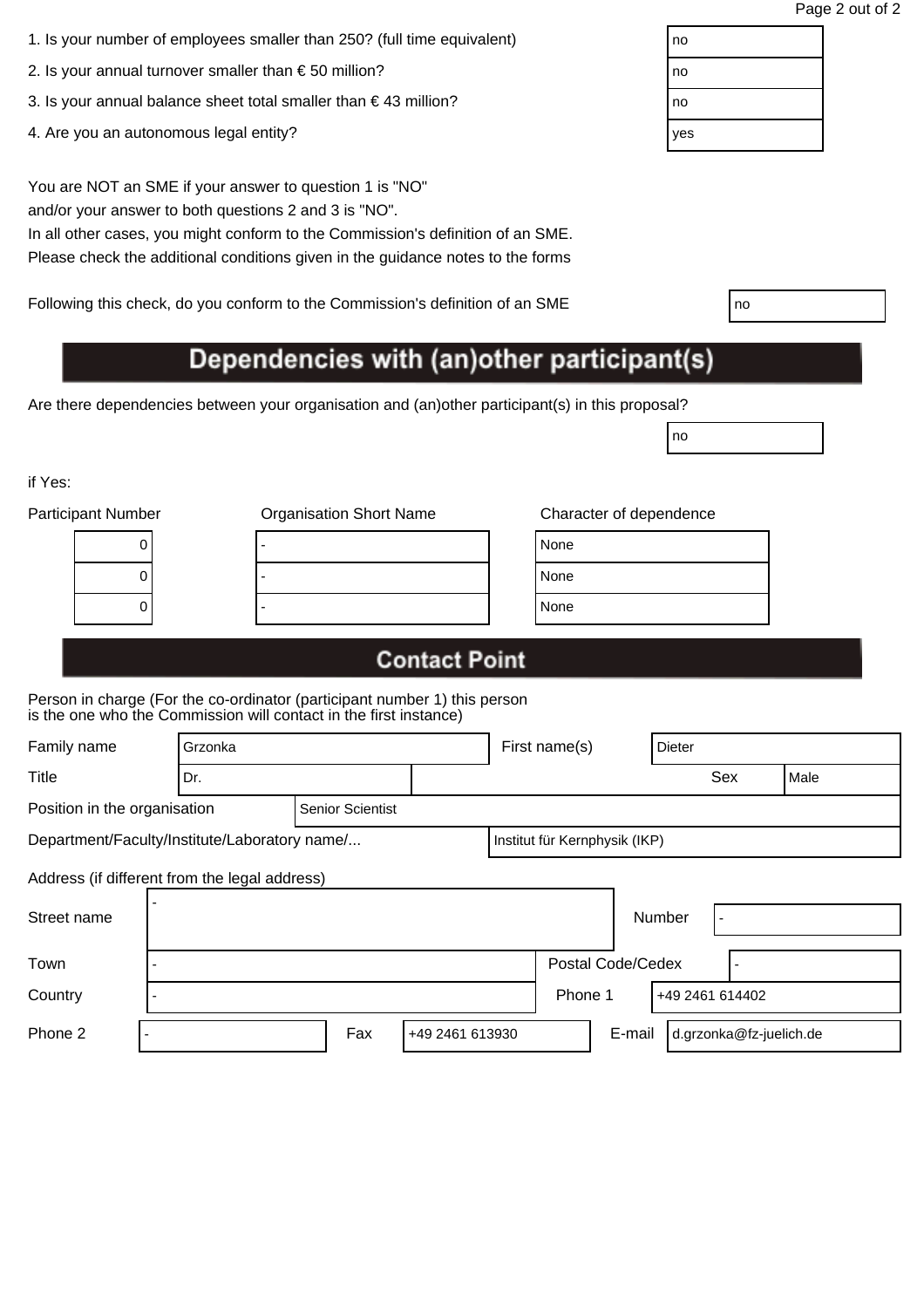#### **EUROPEAN COMMISSION**

<sup>000000</sup>

7th Framework Programme on Research, Technological Development and Demonstration

#### **Integrating Activities /** e-Infrastructures

# A3.1: Budget

|  | Proposal Number |
|--|-----------------|
|  |                 |

Proposal Acronym

HadronPhysics3 | Participant Number | 11

In FP7, there are different methods for calculating indirect costs. The various options are explained in the guidance notes

\*\*. Please be aware that not all options are available to all types of organisations.

The method of determining indirect costs is set in the Proposal setup page.

If you would like to modify this information, you have to do it from the proposal set-up page.

Actual indirect costs

My legal entity is established in an ICPCno all'altra di una proprietà di una proprietà di una proprietà di una di una di una di una di una di una di u and I shall use the lump sum funding method (If yes, please fill below the lump sum row only.If no, please do not use the lump sum row)

) a communication of Demons- Coordi-RTDD tration nation Support <sub>ment</sub> Other Total n nation buppon ment <sup>71465</sup> <sup>0</sup> <sup>0</sup> <sup>0</sup> <sup>0</sup> <sup>0</sup> <sup>71465</sup> ) and the contract of  $\overline{a}$  of  $\overline{a}$  of  $\overline{a}$  of  $\overline{a}$  of  $\overline{a}$  of  $\overline{a}$  of  $\overline{a}$  of  $\overline{a}$  of  $\overline{a}$  of  $\overline{a}$  of  $\overline{a}$  of  $\overline{a}$  of  $\overline{a}$  of  $\overline{a}$  of  $\overline{a}$  of  $\overline{a}$  of  $\overline{a}$ 0 0 0 0 0 0 0 <sup>85390</sup>0 | 0 100810 | 222000 | 0 0 108200 <sup>53598</sup>8 | 0 0 0 0 0 0 53598

Type of Activity

0 0 0 162000 0 0 162000

0 0 0 0 0 0 0

Access costs (in €)) and the contract of  $\overline{a}$  and  $\overline{b}$  and  $\overline{a}$  and  $\overline{a}$  and  $\overline{a}$  and  $\overline{a}$  and  $\overline{a}$  and  $\overline{a}$  and  $\overline{a}$  and  $\overline{a}$  and  $\overline{a}$  and  $\overline{a}$  and  $\overline{a}$  and  $\overline{a}$  and  $\overline{a}$  and  $\overline$ 

Indirect costs (in  $\epsilon$ )

Total budget (in  $\epsilon$ )

Total Receipts (in €)

Personnel costs (in €)

Subcontracting (in €)

Other direct costs (in  $\epsilon$ )

Lump sum, flat-rate or scale of unitt 0 (option only for ICPC) (in €)

 <sup>210453</sup> <sup>0</sup> <sup>100810</sup> <sup>384000</sup> <sup>0</sup> <sup>0</sup> <sup>695263</sup> Requested EC contribution (in  $\epsilon$ ) <sup>157840</sup>0 | 0 100810 | 384000 | 0 0 642650 ) and the contract of the contract of  $\sim$  0.000  $\mu$  . The contract of  $\sim$  0.000  $\mu$   $\sim$  0.000  $\mu$   $\sim$  0.000  $\mu$   $\sim$  0.000  $\mu$   $\sim$  0.000  $\mu$   $\sim$  0.000  $\mu$   $\sim$  0.000  $\mu$   $\sim$  0.000  $\mu$   $\sim$  0.000  $\mu$   $\sim$ 

| no |  |  |
|----|--|--|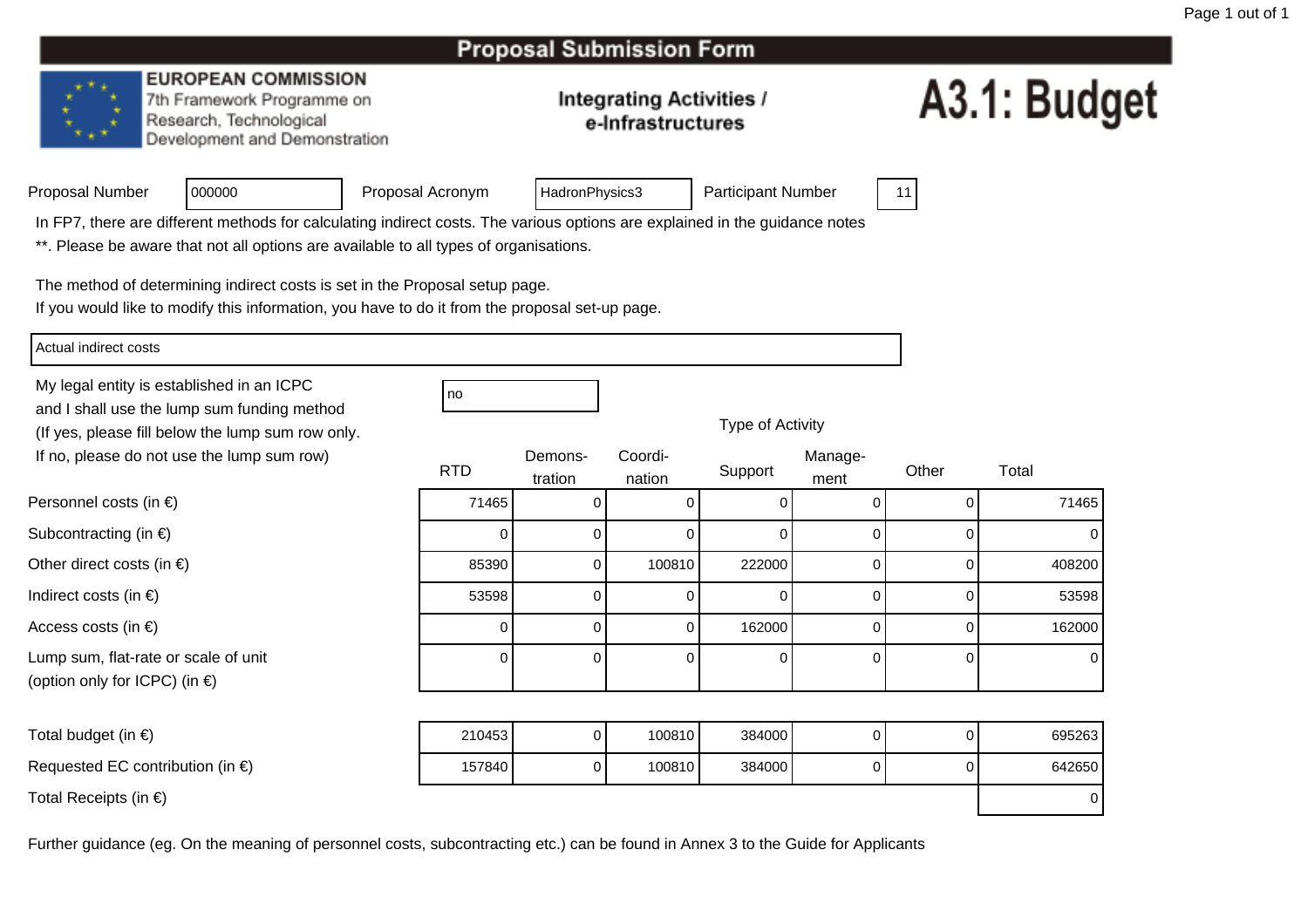|                                                                                                    |        |                                                                                                                      | <b>Proposal Submission Form</b> |                                                      |                              |    |
|----------------------------------------------------------------------------------------------------|--------|----------------------------------------------------------------------------------------------------------------------|---------------------------------|------------------------------------------------------|------------------------------|----|
|                                                                                                    |        | <b>EUROPEAN COMMISSION</b><br>7th Framework Programme on<br>Research, Technological<br>Development and Demonstration |                                 | <b>Integrating Activities /</b><br>e-Infrastructures | A2.1:<br><b>Participants</b> |    |
| <b>Proposal Number</b>                                                                             | 000000 |                                                                                                                      | Proposal Acronym                | HadronPhysics3                                       | <b>Participant Number</b>    | 12 |
| If your organisation has already registered for FP7,<br>enter your Participant Identification Code |        |                                                                                                                      |                                 | 999995214                                            |                              |    |
| Organisation Legal name                                                                            |        |                                                                                                                      |                                 | GSI HELMHOLTZZENTRUM FUER SCHWERIONENFORSCHUNG GMBH  |                              |    |
| Organisation short name                                                                            |        | <b>GSI</b>                                                                                                           |                                 |                                                      |                              |    |
|                                                                                                    |        |                                                                                                                      |                                 |                                                      |                              |    |

# **Administrative Data**

Legal address

| Street name       | <b>PLANCKSTRASSE</b> |                   |                          | Number |       |
|-------------------|----------------------|-------------------|--------------------------|--------|-------|
| Town              | <b>DARMSTADT</b>     |                   | <b>Postal Code/Cedex</b> |        | 64291 |
| Country           | <b>DE</b>            |                   |                          |        |       |
| Internet homepage |                      | http://www.gsi.de |                          |        |       |

# **Status of your Organisation**

Certain types of organisations benefit from special conditions under the FP7 participation rules.

The Commission also collects data for statistical purposes.

The guidance notes will help you complete this section.

The status of the organisation is set by the proposal coordinator. If you would like to modify this information, the coordinator must modify it in the proposal set-up page

Non-profit organisation yes

Public body not be a set of the set of the set of the set of the set of the set of the set of the set of the set of the set of the set of the set of the set of the set of the set of the set of the set of the set of the set

Research organisation yesterday and the search organisation yesterday and the search of the search of the search of the search of the search of the search of the search of the search of the search of the search of the sear

Higher or secondary education establishment

Main area of activity (NACE code)

73.1

### **Proposal Submission Form**



**EUROPEAN COMMISSION** 7th Framework Programme on Research, Technological Development and Demonstration



| 'es |  |
|-----|--|
| ΙO  |  |
| 'es |  |
| ΙO  |  |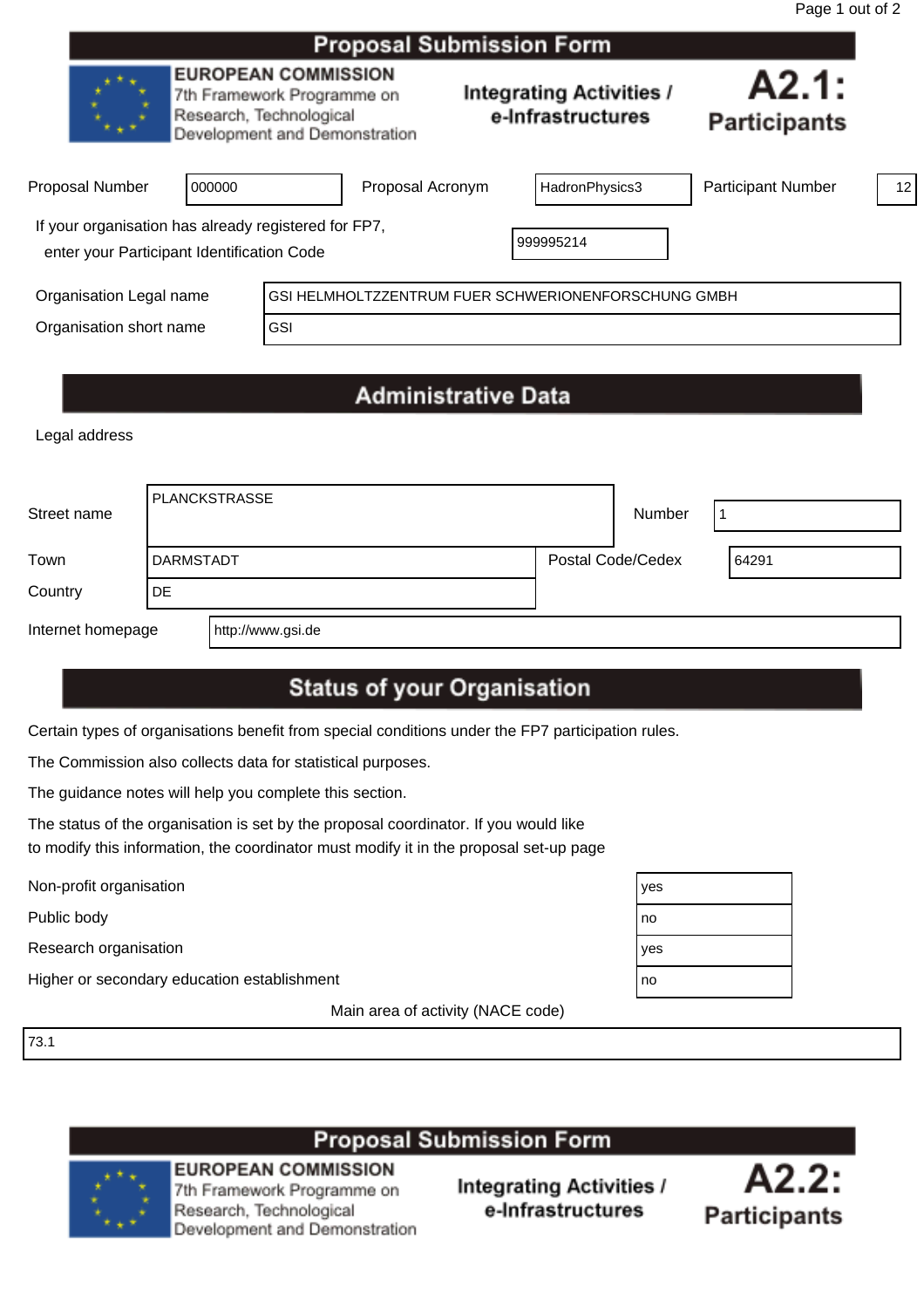| 1. Is your number of employees smaller than 250? (full time equivalent) | no |
|-------------------------------------------------------------------------|----|
|                                                                         |    |

- 2. Is your annual turnover smaller than  $\epsilon$  50 million?
- 3. Is your annual balance sheet total smaller than  $\epsilon$  43 million?
- 4. Are you an autonomous legal entity?

In all other cases, you might conform to the Commission's definition of an SME. Please check the additional conditions given in the guidance notes to the forms

Following this check, do you conform to the Commission's definition of an SME

# Dependencies with (an)other participant(s)

Are there dependencies between your organisation and (an)other participant(s) in this proposal?

if Yes:

| <b>Participant Number</b> | <b>Organisation Short Name</b> | Character of dependence |
|---------------------------|--------------------------------|-------------------------|
| U                         |                                | None                    |
| U                         |                                | None                    |
|                           |                                | None                    |
|                           |                                |                         |

| lone |  |
|------|--|
| lone |  |
| lone |  |

no

## **Contact Point**

| Family name                                                               | Peters |  | First name(s)    | Klaus |     |        |
|---------------------------------------------------------------------------|--------|--|------------------|-------|-----|--------|
| Title                                                                     | Prof.  |  |                  |       | Sex | l Male |
| Position in the organisation<br>Head of the "Hadronenphysik I" Department |        |  |                  |       |     |        |
| Department/Faculty/Institute/Laboratory name/                             |        |  | Hadronenphysik I |       |     |        |
| Address (if different from the legal address)                             |        |  |                  |       |     |        |

| Street name |                                             |  |  |         |                   | Number           |  |
|-------------|---------------------------------------------|--|--|---------|-------------------|------------------|--|
| Town        |                                             |  |  |         | Postal Code/Cedex |                  |  |
| Country     |                                             |  |  | Phone 1 |                   | +49-6159-71 2763 |  |
| Phone 2     | Fax<br>+49-6159-71 1396<br>+49-6159-71 3762 |  |  |         | E-mail            | K.Peters@gsi.de  |  |

| no  |  |
|-----|--|
| no  |  |
| no  |  |
| yes |  |
|     |  |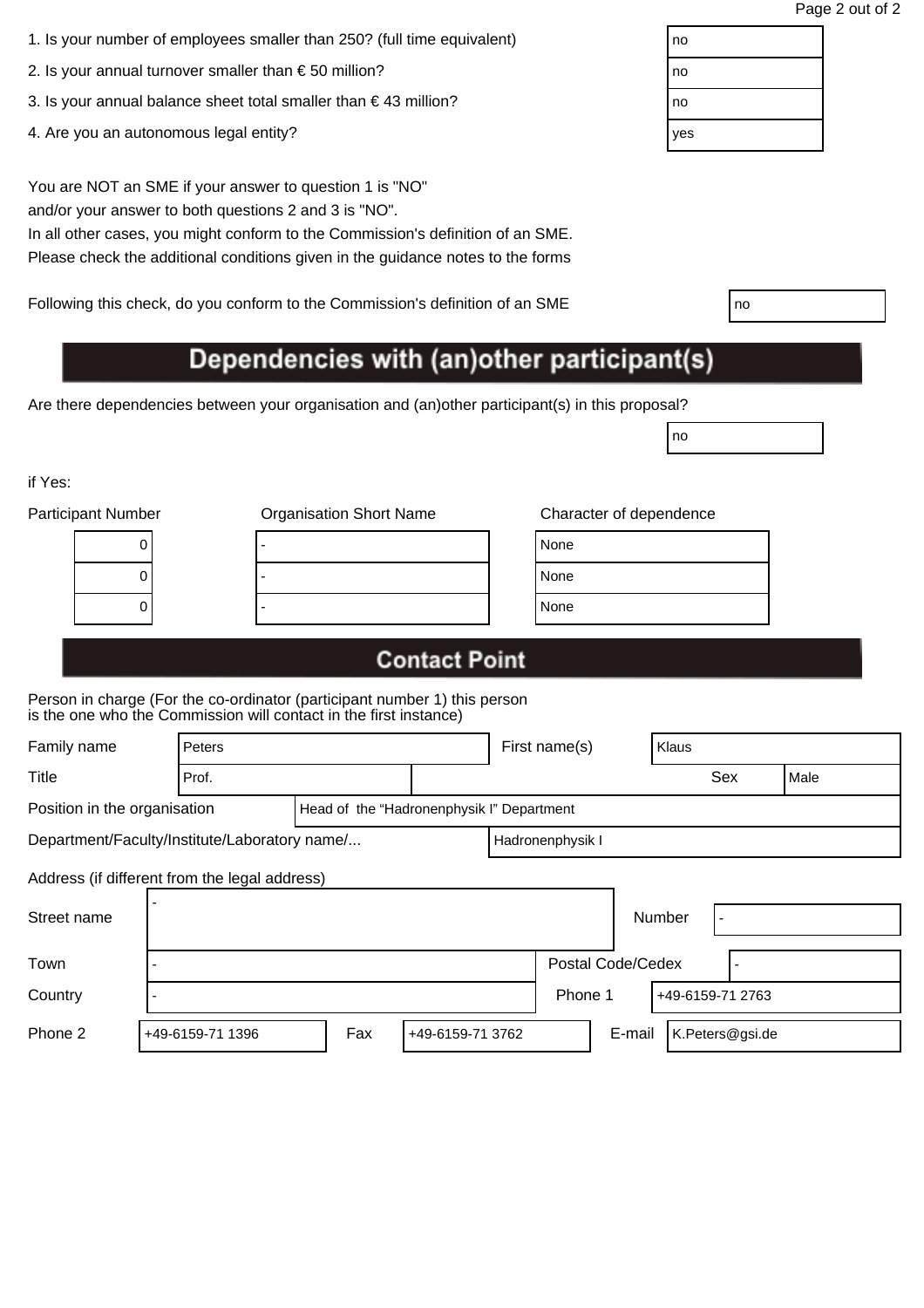#### **EUROPEAN COMMISSION**

7th Framework Programme on Research, Technological Development and Demonstration

#### **Integrating Activities /** e-Infrastructures

# A3.1: Budget

|  | Proposal Number |  |
|--|-----------------|--|
|  |                 |  |

Proposal Acronym

HadronPhysics3 | Participant Number | 12

In FP7, there are different methods for calculating indirect costs. The various options are explained in the guidance notes

\*\*. Please be aware that not all options are available to all types of organisations.

The method of determining indirect costs is set in the Proposal setup page.

If you would like to modify this information, you have to do it from the proposal set-up page.

Actual indirect costs

Personnel costs (in €)

Subcontracting (in €)

Indirect costs (in  $\epsilon$ )

Access costs (in €)

Other direct costs (in  $\epsilon$ )

Lump sum, flat-rate or scale of unit

(option only for ICPC) (in €)

My legal entity is established in an ICPCno all'altra di una proprietà di una proprietà di una proprietà di una di una di una di una di una di una di u and I shall use the lump sum funding method (If yes, please fill below the lump sum row only.If no, please do not use the lump sum row)

<sup>000000</sup>

| ot use the lump sum row)            | <b>RTD</b> | Demons-<br>tration | Coordi-<br>nation | Support | Manage-<br>ment | Other | Total          |
|-------------------------------------|------------|--------------------|-------------------|---------|-----------------|-------|----------------|
| າ €)                                | 265400     | U                  | 83000             |         |                 |       | 348400         |
| $\in)$                              |            |                    |                   |         |                 |       | 0              |
| $(in \in)$                          | 278640     | 0                  | 119100            | 153292  | 0               |       | 551032         |
|                                     | 53081      | 0                  | 16600             | 10730   | 0               |       | 80411          |
|                                     |            | 0                  | 0.                | 149978  |                 |       | 149978         |
| e or scale of unit<br>$P$ C) (in €) |            | 0                  |                   |         | 0               |       | $\overline{0}$ |

Type of Activity

| Total budget (in $\epsilon$ )              | 597121 | 218700 | 314000 |  | 1129821 |
|--------------------------------------------|--------|--------|--------|--|---------|
| Requested EC contribution (in $\epsilon$ ) | 447840 | 207910 | 314000 |  | 969750  |
| Total Receipts (in $\epsilon$ )            |        |        |        |  |         |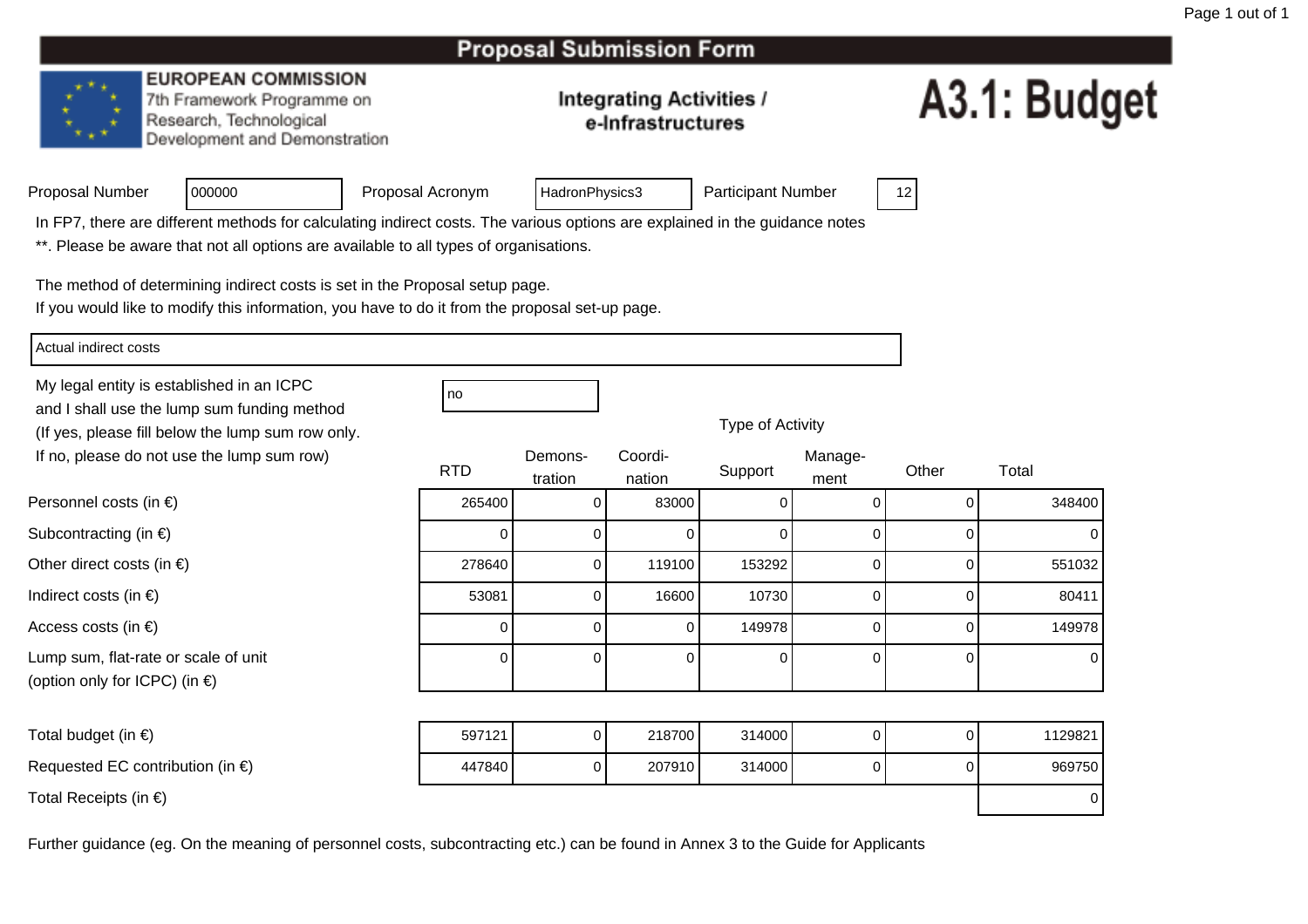|                                                                                                    |                                                                                                                      |            | <b>Proposal Submission Form</b> |  |                                                       |                              |    |
|----------------------------------------------------------------------------------------------------|----------------------------------------------------------------------------------------------------------------------|------------|---------------------------------|--|-------------------------------------------------------|------------------------------|----|
|                                                                                                    | <b>EUROPEAN COMMISSION</b><br>7th Framework Programme on<br>Research, Technological<br>Development and Demonstration |            |                                 |  | <b>Integrating Activities /</b><br>e-Infrastructures  | A2.1:<br><b>Participants</b> |    |
| Proposal Number                                                                                    | 000000                                                                                                               |            | Proposal Acronym                |  | HadronPhysics3                                        | <b>Participant Number</b>    | 13 |
| If your organisation has already registered for FP7,<br>enter your Participant Identification Code |                                                                                                                      |            |                                 |  | 999978724                                             |                              |    |
| Organisation Legal name                                                                            |                                                                                                                      |            |                                 |  | JOHANN WOLFGANG GOETHE UNIVERSITAET FRANKFURT AM MAIN |                              |    |
| Organisation short name                                                                            |                                                                                                                      | <b>GUF</b> |                                 |  |                                                       |                              |    |
|                                                                                                    |                                                                                                                      |            |                                 |  |                                                       |                              |    |

# **Administrative Data**

Legal address

| Street name       |     | Senckenberganlage 31   |                          | Number | -     |
|-------------------|-----|------------------------|--------------------------|--------|-------|
| Town              |     | FRANKFURT AM MAIN      | <b>Postal Code/Cedex</b> |        | 60054 |
| Country           | DE. |                        |                          |        |       |
| Internet homepage |     | l www.uni-frankfurt.de |                          |        |       |

# **Status of your Organisation**

Certain types of organisations benefit from special conditions under the FP7 participation rules.

The Commission also collects data for statistical purposes.

The guidance notes will help you complete this section.

The status of the organisation is set by the proposal coordinator. If you would like to modify this information, the coordinator must modify it in the proposal set-up page

Non-profit organisation yes

-

Public body<br>Research organisation Research organisation

Higher or secondary education establishment yestimate in the second yestimate of  $\vert$  y

Main area of activity (NACE code)

| es  |  |
|-----|--|
| es  |  |
| /es |  |
| es  |  |



**Proposal Submission Form** 

**EUROPEAN COMMISSION** 7th Framework Programme on Research, Technological Development and Demonstration

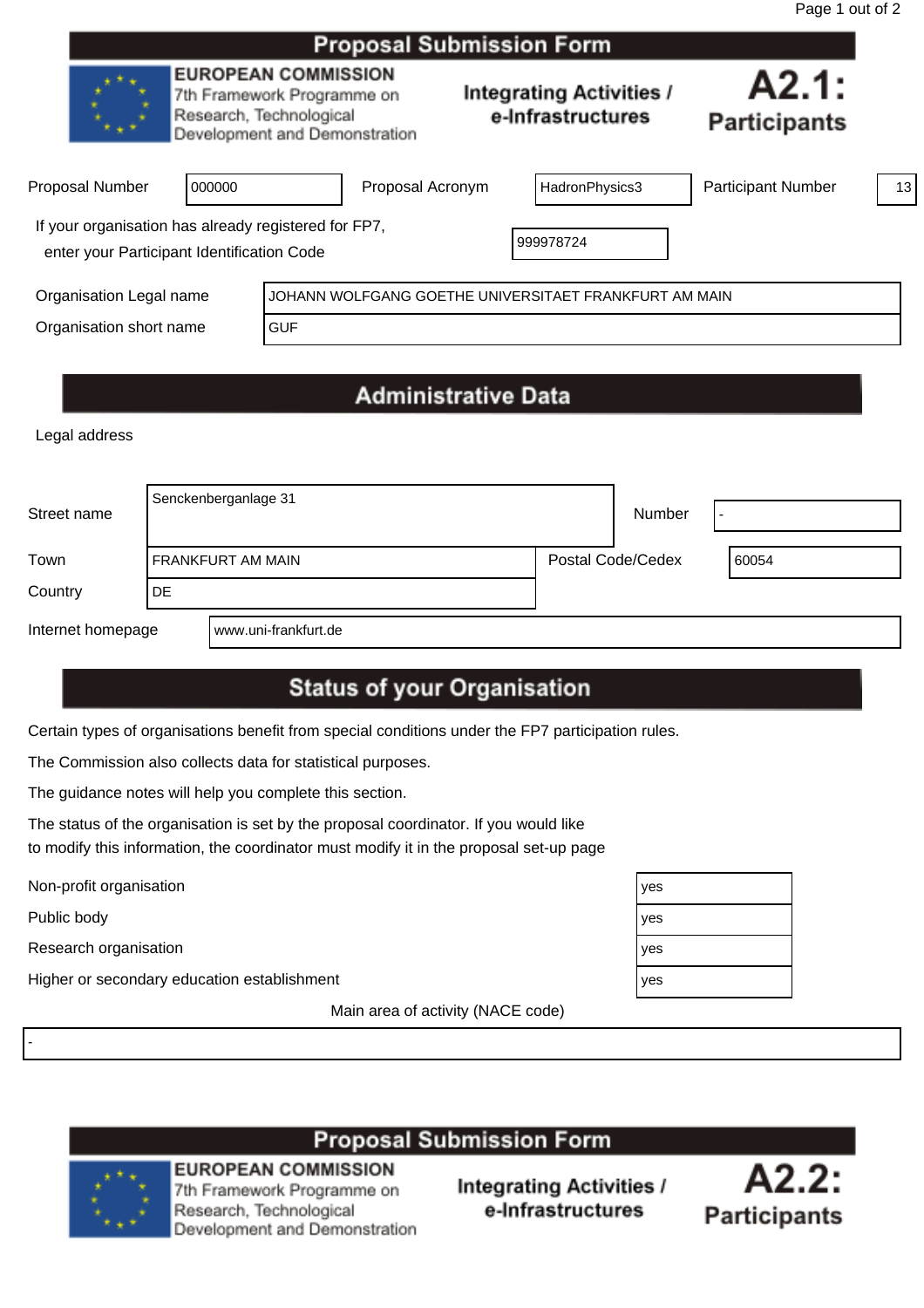| 1. Is your number of employees smaller than 250? (full time equivalent) | no |
|-------------------------------------------------------------------------|----|
|                                                                         |    |

- 2. Is your annual turnover smaller than  $\epsilon$  50 million?
- 3. Is your annual balance sheet total smaller than  $\epsilon$  43 million?
- 4. Are you an autonomous legal entity?

In all other cases, you might conform to the Commission's definition of an SME. Please check the additional conditions given in the guidance notes to the forms

Following this check, do you conform to the Commission's definition of an SME

# Dependencies with (an)other participant(s)

Are there dependencies between your organisation and (an)other participant(s) in this proposal?

if Yes:

| <b>Participant Number</b> | <b>Organisation Short Name</b> | Character of dependence |      |  |
|---------------------------|--------------------------------|-------------------------|------|--|
| U                         |                                |                         | None |  |
|                           |                                |                         | None |  |
| U                         |                                |                         | None |  |
|                           |                                |                         |      |  |

no

## **Contact Point**

| Family name                                   | Stroth                                    |  |  | First name(s)           | Joachim |        |  |
|-----------------------------------------------|-------------------------------------------|--|--|-------------------------|---------|--------|--|
| Title                                         | Dr.                                       |  |  |                         | Sex     | l Male |  |
| Position in the organisation                  | Helmholtz Young Investigator Group leader |  |  |                         |         |        |  |
| Department/Faculty/Institute/Laboratory name/ |                                           |  |  | Institut für Kernphysik |         |        |  |
| Address (if different from the legal address) |                                           |  |  |                         |         |        |  |

| Street name |     |                   |        | Number                 |  |
|-------------|-----|-------------------|--------|------------------------|--|
| Town        |     | Postal Code/Cedex |        |                        |  |
| Country     |     | Phone 1           |        | $+49 - 069798 - 47083$ |  |
| Phone 2     | Fax |                   | E-mail | $j$ .stroth@gsi.de     |  |

| no  |  |
|-----|--|
| no  |  |
| no  |  |
| yes |  |
|     |  |

| ٧<br>٧<br>×<br>×<br>۰. |  |
|------------------------|--|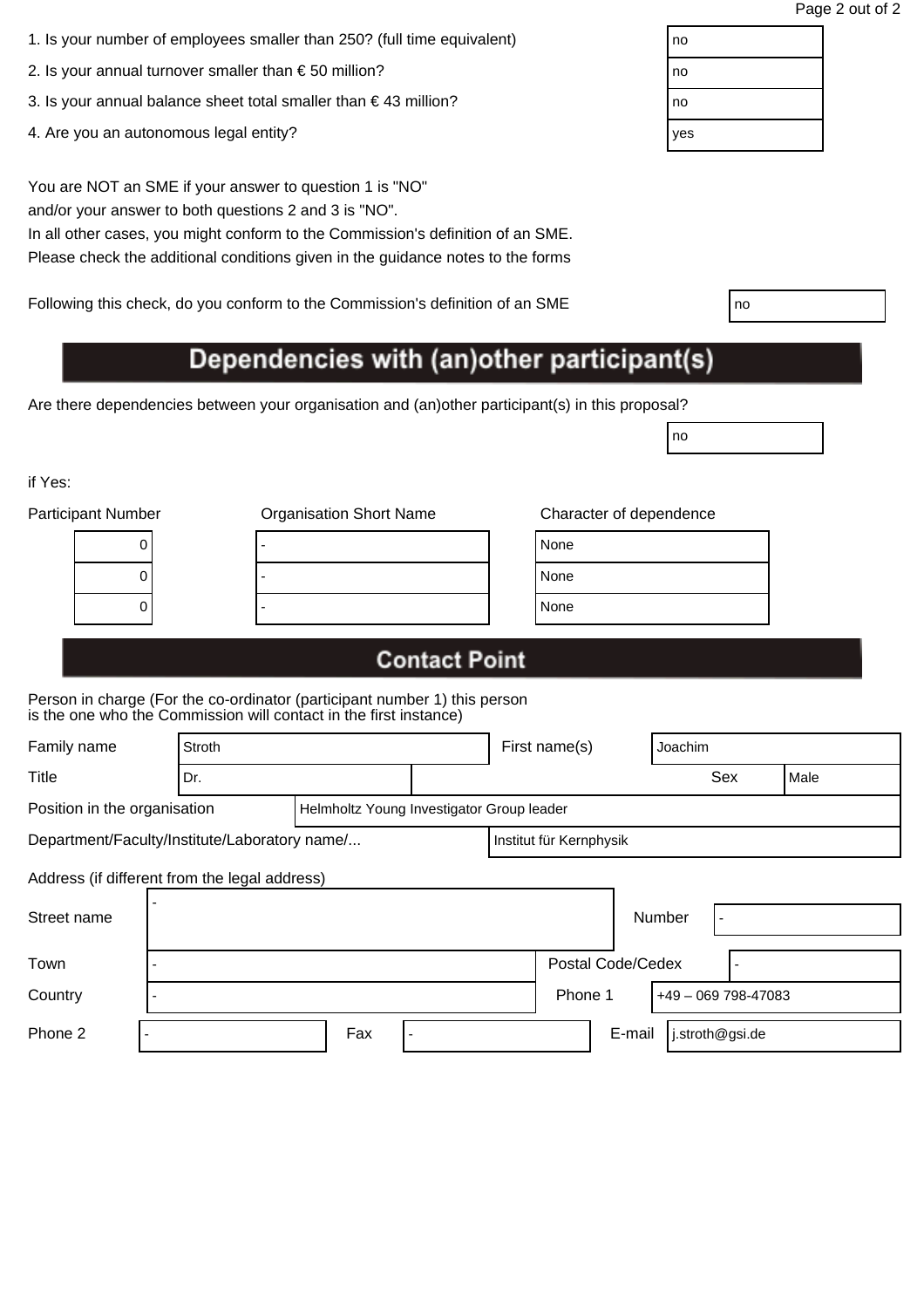### **EUROPEAN COMMISSION**

7th Framework Programme on Research, Technological Development and Demonstration

### **Integrating Activities /** e-Infrastructures

# A3.1: Budget

|  | Proposal Number |
|--|-----------------|
|  |                 |

Proposal Acronym

HadronPhysics3 | Participant Number | 13

In FP7, there are different methods for calculating indirect costs. The various options are explained in the guidance notes

\*\*. Please be aware that not all options are available to all types of organisations.

The method of determining indirect costs is set in the Proposal setup page.

If you would like to modify this information, you have to do it from the proposal set-up page.

Specific Flat Rate (60%)

Personnel costs (in €)

Subcontracting (in €)

Indirect costs (in  $\epsilon$ )

Access costs (in €)

Other direct costs (in  $\epsilon$ )

Lump sum, flat-rate or scale of unit

(option only for ICPC) (in €)

My legal entity is established in an ICPCno all'altra di una proprietà di una proprietà di una di una di una di una di una di una di una di una di una and I shall use the lump sum funding method (If yes, please fill below the lump sum row only.If no, please do not use the lump sum row)

<sup>000000</sup>

| $5000$ $\ldots$ $0000$ $\ldots$ $0000$ $\ldots$ $0000$ |            |                    |                   |          |                 |       |       |
|--------------------------------------------------------|------------|--------------------|-------------------|----------|-----------------|-------|-------|
| ot use the lump sum row)                               | <b>RTD</b> | Demons-<br>tration | Coordi-<br>nation | Support  | Manage-<br>ment | Other | Total |
| າ €)                                                   | 18333      |                    |                   |          |                 |       | 18333 |
| $\in)$                                                 |            |                    | 0                 | $\Omega$ |                 |       | 0     |
| $(in \in)$                                             | 55000      |                    | 0                 |          |                 |       | 55000 |
|                                                        | 44000      |                    | 0                 | 0        |                 |       | 44000 |
|                                                        |            |                    | 0                 |          |                 |       | 0     |
| e or scale of unit<br>$P$ C) (in €)                    |            |                    | $\Omega$          | 0        |                 |       | 0     |

| Total budget (in $\epsilon$ )              | 117333 |  |  | υı | 117333 |
|--------------------------------------------|--------|--|--|----|--------|
| Requested EC contribution (in $\epsilon$ ) | 88000  |  |  |    | 88000  |
| Total Receipts (in $\epsilon$ )            |        |  |  |    | 0      |

|  |  | Type of Activity |
|--|--|------------------|
|--|--|------------------|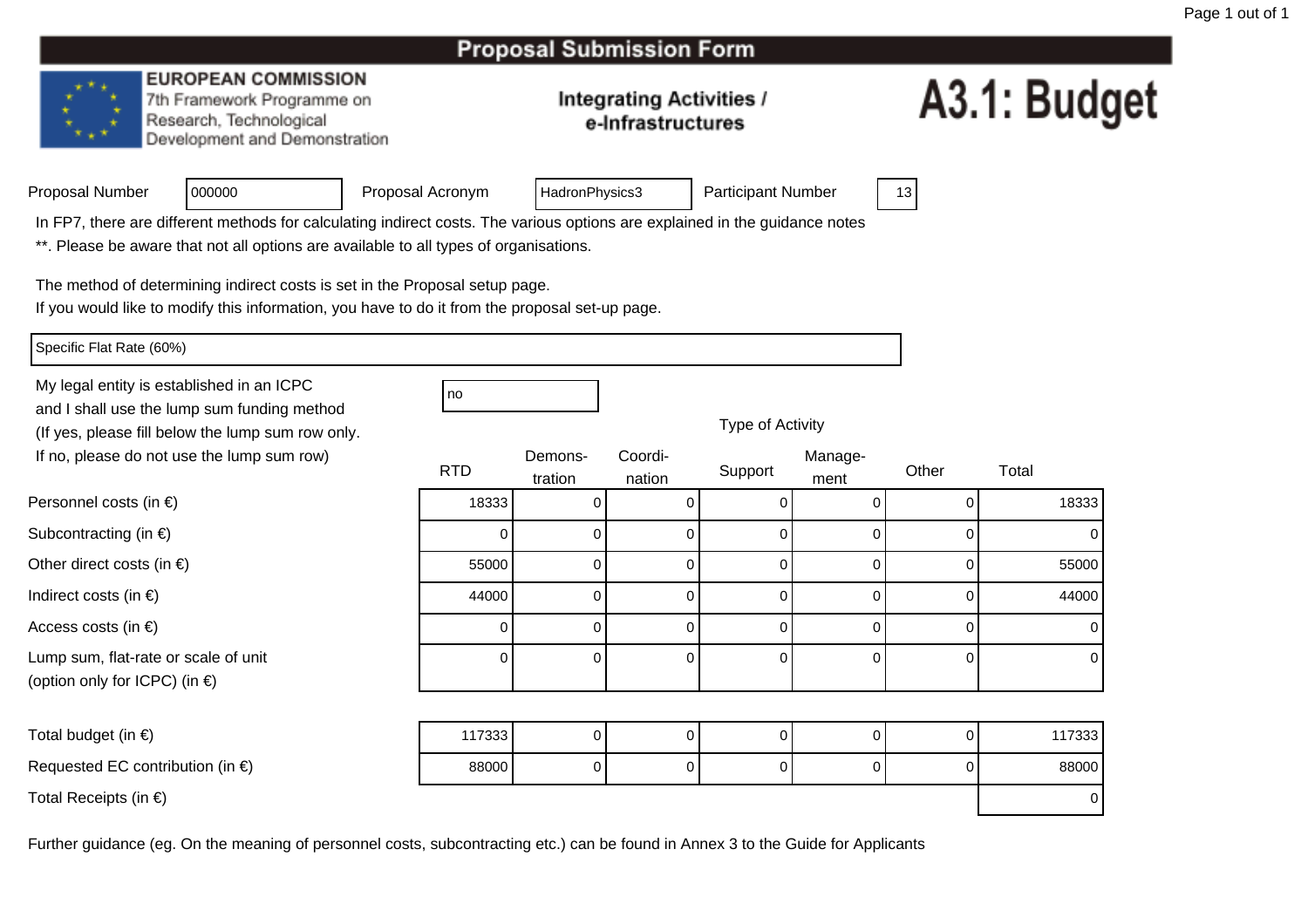|                                                                                                    |                                                                                                                      |  | Proposal Submission Form |                                                      |                              |                           |    |
|----------------------------------------------------------------------------------------------------|----------------------------------------------------------------------------------------------------------------------|--|--------------------------|------------------------------------------------------|------------------------------|---------------------------|----|
|                                                                                                    | <b>EUROPEAN COMMISSION</b><br>7th Framework Programme on<br>Research, Technological<br>Development and Demonstration |  |                          | <b>Integrating Activities /</b><br>e-Infrastructures | A2.1:<br><b>Participants</b> |                           |    |
| Proposal Number                                                                                    | 000000                                                                                                               |  | Proposal Acronym         |                                                      | HadronPhysics3               | <b>Participant Number</b> | 14 |
| If your organisation has already registered for FP7,<br>enter your Participant Identification Code |                                                                                                                      |  |                          |                                                      | 999840111                    |                           |    |
|                                                                                                    | Organisation Legal name<br>JUSTUS-LIEBIG-UNIVERSITAET GIESSEN                                                        |  |                          |                                                      |                              |                           |    |
| Organisation short name<br>JLU                                                                     |                                                                                                                      |  |                          |                                                      |                              |                           |    |
|                                                                                                    |                                                                                                                      |  |                          |                                                      |                              |                           |    |

# **Administrative Data**

Legal address

| Street name       | Ludwigstrasse  |                    | Number            | 23    |  |
|-------------------|----------------|--------------------|-------------------|-------|--|
| Town              | <b>GIESSEN</b> |                    | Postal Code/Cedex | 35390 |  |
| Country           | <b>DE</b>      |                    |                   |       |  |
| Internet homepage |                | www.uni-giessen.de |                   |       |  |

# **Status of your Organisation**

Certain types of organisations benefit from special conditions under the FP7 participation rules.

The Commission also collects data for statistical purposes.

The guidance notes will help you complete this section.

The status of the organisation is set by the proposal coordinator. If you would like to modify this information, the coordinator must modify it in the proposal set-up page

Non-profit organisation yes

Public body<br>Research organisation Research organisation

Higher or secondary education establishment

Main area of activity (NACE code)

80.3

# **Proposal Submission Form**



**EUROPEAN COMMISSION** 7th Framework Programme on Research, Technological Development and Demonstration



| 'es |  |
|-----|--|
| 'es |  |
| 'es |  |
| 'es |  |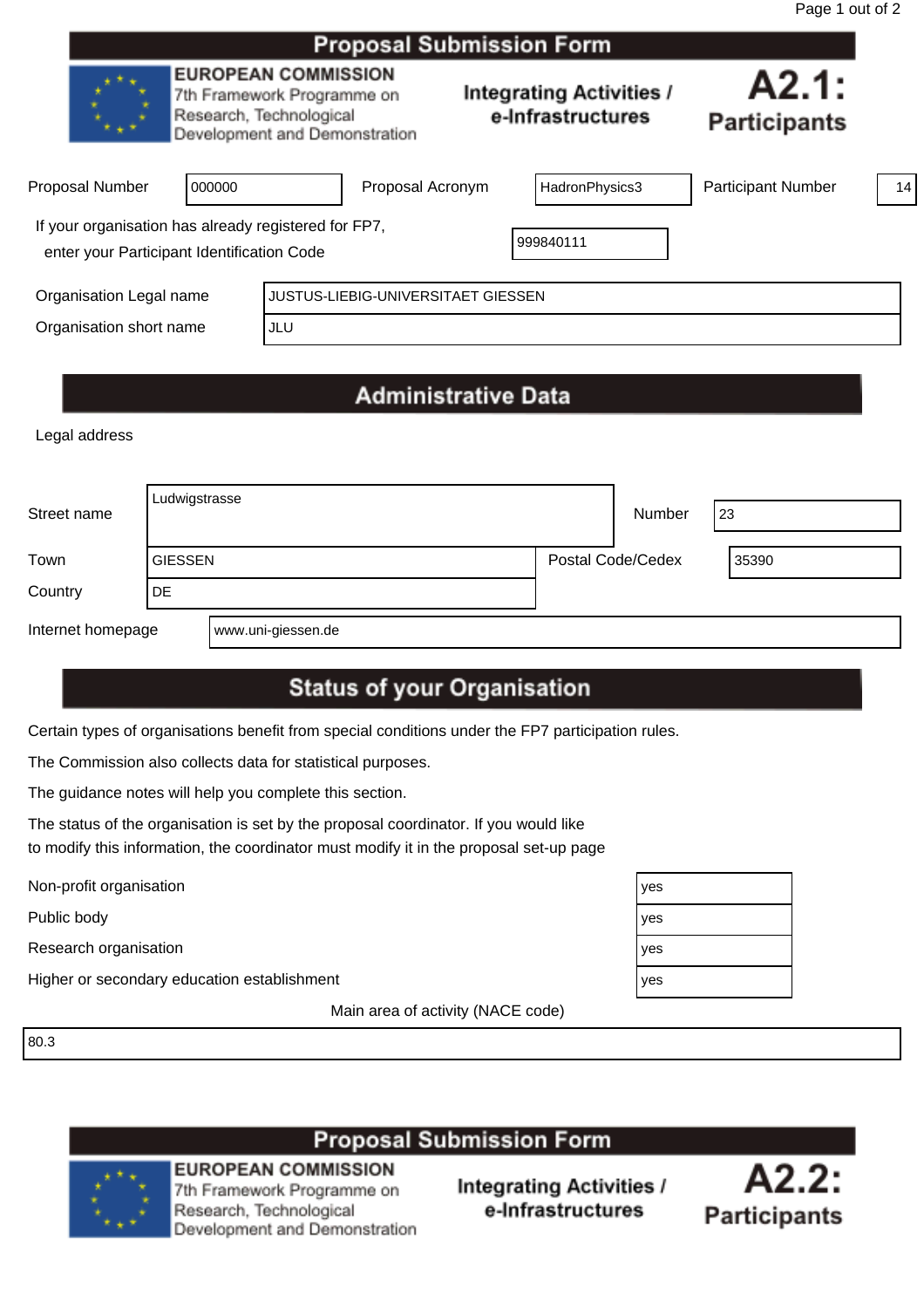| 1. Is your number of employees smaller than 250? (full time equivalent) | no |
|-------------------------------------------------------------------------|----|
|                                                                         |    |

- 2. Is your annual turnover smaller than  $\epsilon$  50 million?
- 3. Is your annual balance sheet total smaller than  $\epsilon$  43 million?
- 4. Are you an autonomous legal entity?

In all other cases, you might conform to the Commission's definition of an SME. Please check the additional conditions given in the guidance notes to the forms

Following this check, do you conform to the Commission's definition of an SME

# Dependencies with (an)other participant(s)

Are there dependencies between your organisation and (an)other participant(s) in this proposal?

if Yes:

| <b>Participant Number</b> | <b>Organisation Short Name</b> | Character of dependence |
|---------------------------|--------------------------------|-------------------------|
| υ                         |                                | None                    |
| υ                         |                                | None                    |
|                           |                                | None                    |
|                           |                                |                         |

| lone |  |  |
|------|--|--|
| lone |  |  |
| lone |  |  |
|      |  |  |

no

# **Contact Point**

Person in charge (For the co-ordinator (participant number 1) this person is the one who the Commission will contact in the first instance)

| Family name                                   |         | Novotny            |                   |  | First name(s)              |  |                   | Rainer Willi |  |      |
|-----------------------------------------------|---------|--------------------|-------------------|--|----------------------------|--|-------------------|--------------|--|------|
| <b>Title</b>                                  |         | Dr.                |                   |  |                            |  |                   | Sex          |  | Male |
| Position in the organisation                  |         |                    | Academic Director |  |                            |  |                   |              |  |      |
| Department/Faculty/Institute/Laboratory name/ |         |                    |                   |  | FB7, 2nd Physics Institute |  |                   |              |  |      |
| Address (if different from the legal address) |         |                    |                   |  |                            |  |                   |              |  |      |
| Street name                                   |         | Heinrich-Buff-Ring |                   |  |                            |  | 16<br>Number      |              |  |      |
| Town                                          | Giessen |                    |                   |  | Postal Code/Cedex          |  |                   | 35392        |  |      |
| Country                                       |         |                    |                   |  | Phone 1                    |  | +49 641 99 33 277 |              |  |      |

Phone 2 | Fax | Fax | +49 641 99 33 209 | E-mail | r.novotny@exp2.physik.uni-giessen.de

| ١O |  |
|----|--|
| ١O |  |
| ١O |  |
| es |  |
|    |  |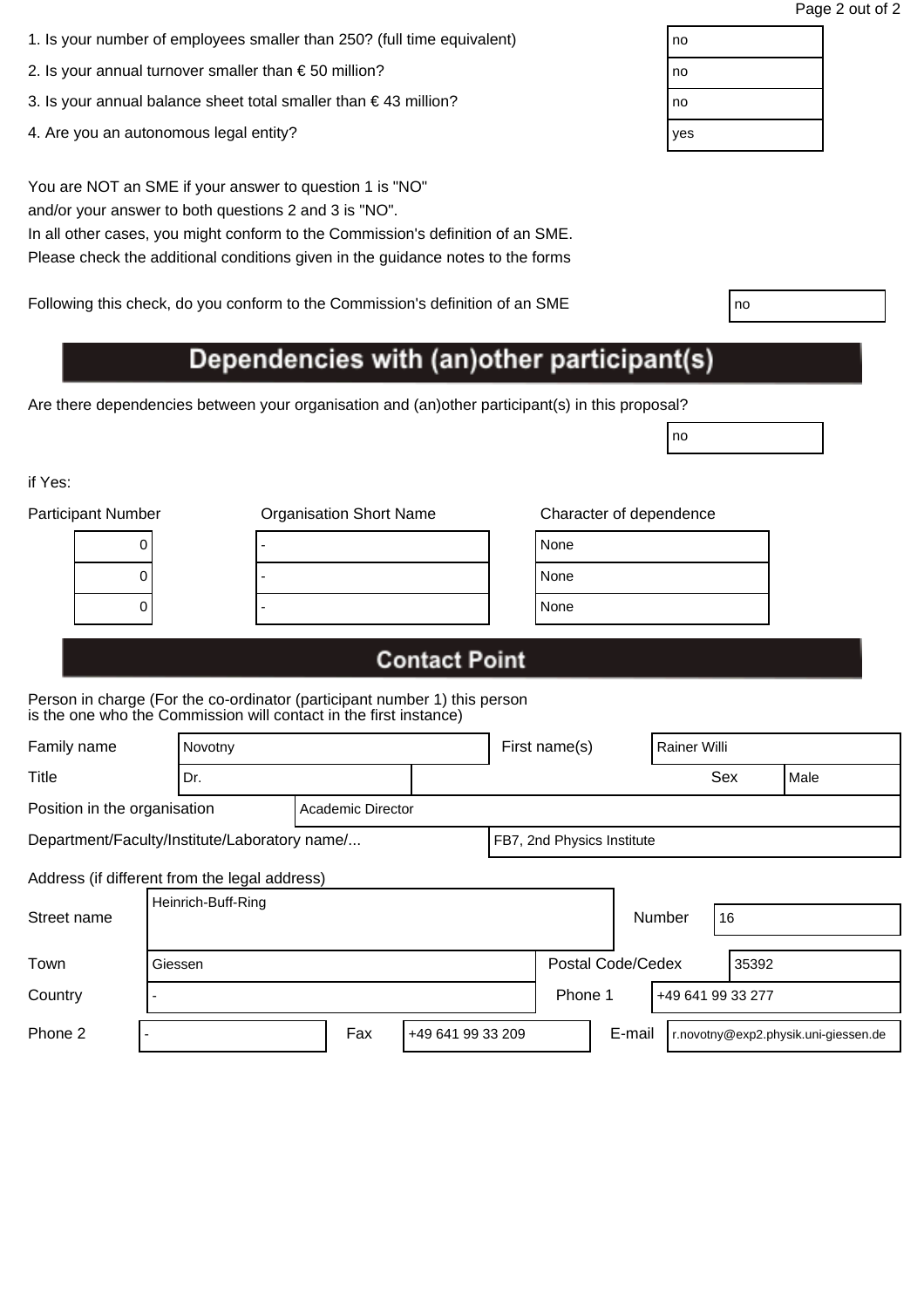### **EUROPEAN COMMISSION**

<sup>000000</sup>

7th Framework Programme on Research, Technological Development and Demonstration

### **Integrating Activities /** e-Infrastructures

# A3.1: Budget

Proposal Acronym

HadronPhysics3 | Participant Number | 14

In FP7, there are different methods for calculating indirect costs. The various options are explained in the guidance notes

\*\*. Please be aware that not all options are available to all types of organisations.

The method of determining indirect costs is set in the Proposal setup page.

If you would like to modify this information, you have to do it from the proposal set-up page.

Specific Flat Rate (60%)

Personnel costs (in €)

Subcontracting (in €)

Indirect costs (in  $\epsilon$ )

Access costs (in €)

Total budget (in  $\epsilon$ )

Other direct costs (in  $\epsilon$ )

Lump sum, flat-rate or scale of unit

(option only for ICPC) (in €)

My legal entity is established in an ICPCand I shall use the lump sum funding method (If yes, please fill below the lump sum row only.If no, please do not use the lump sum row)

| С | no |
|---|----|

Type of Activity

| ot use the lump sum row)            | <b>RTD</b> | Demons-<br>tration | Coordi-<br>nation | Support | Manage-<br>ment | Other | Total  |
|-------------------------------------|------------|--------------------|-------------------|---------|-----------------|-------|--------|
| າ €)                                | 81833      |                    | 0                 |         |                 |       | 81833  |
| $\in)$                              |            | 0                  | 0                 | 0       |                 | 0     | 0      |
| $(in \in)$                          | 111500     | 0                  | 0                 | 0       |                 | 0     | 111500 |
|                                     | 116000     | 0                  | 0                 | 0       |                 | 0     | 116000 |
|                                     |            | $\Omega$           | 0                 | 0       |                 | 0     | 0      |
| e or scale of unit<br>$P$ C) (in €) |            | $\Omega$           | 0                 | 0       |                 | 0     | 0      |
|                                     |            |                    |                   |         |                 |       |        |
|                                     | $\cdots$   |                    |                   |         |                 |       | .      |

| Total budget (in $\epsilon$ )              | 309333 |  |  | 309333 |
|--------------------------------------------|--------|--|--|--------|
| Requested EC contribution (in $\epsilon$ ) | 232000 |  |  | 232000 |
| Total Receipts (in $\epsilon$ )            |        |  |  |        |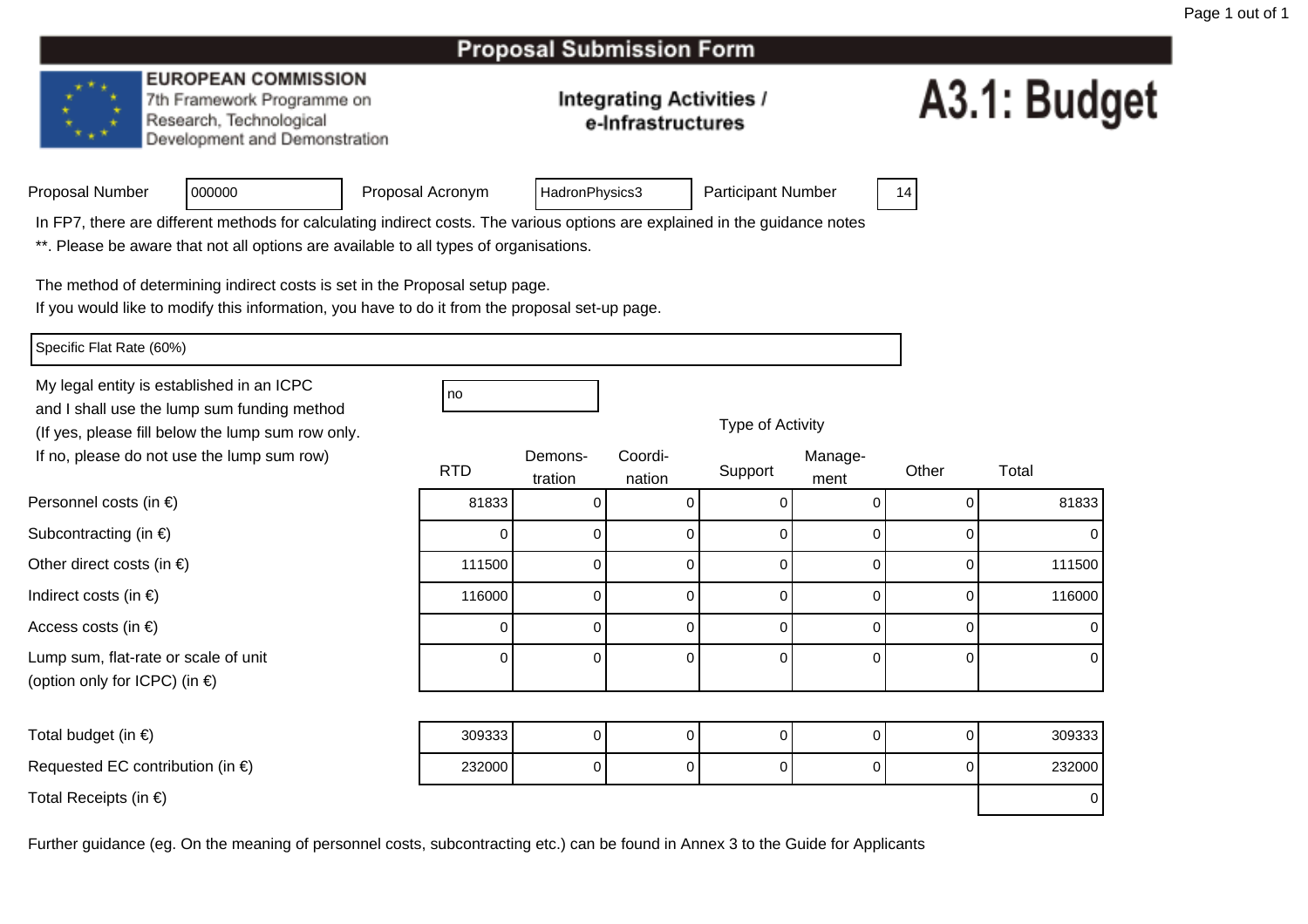|                                                                                                    |        |                                                                                                                      | Proposal Jubilission Form |  |                                                      |                              |    |
|----------------------------------------------------------------------------------------------------|--------|----------------------------------------------------------------------------------------------------------------------|---------------------------|--|------------------------------------------------------|------------------------------|----|
|                                                                                                    |        | <b>EUROPEAN COMMISSION</b><br>7th Framework Programme on<br>Research, Technological<br>Development and Demonstration |                           |  | <b>Integrating Activities /</b><br>e-Infrastructures | A2.1:<br><b>Participants</b> |    |
| <b>Proposal Number</b>                                                                             | 000000 |                                                                                                                      | Proposal Acronym          |  | HadronPhysics3                                       | <b>Participant Number</b>    | 15 |
| If your organisation has already registered for FP7,<br>enter your Participant Identification Code |        |                                                                                                                      |                           |  | 999988812                                            |                              |    |
| Organisation Legal name<br>RUHR-UNIVERSITAET BOCHUM                                                |        |                                                                                                                      |                           |  |                                                      |                              |    |
| Organisation short name                                                                            |        | <b>RUB</b>                                                                                                           |                           |  |                                                      |                              |    |
|                                                                                                    |        |                                                                                                                      |                           |  |                                                      |                              |    |

# **Administrative Data**

Legal address

| Street name                                 |               | Universitaetstrasse |                   | Number | 150   |
|---------------------------------------------|---------------|---------------------|-------------------|--------|-------|
| Town                                        | <b>BOCHUM</b> |                     | Postal Code/Cedex |        | 44780 |
| Country                                     | DE.           |                     |                   |        |       |
| Internet homepage<br>www.ruhr-uni-bochum.de |               |                     |                   |        |       |

# **Status of your Organisation**

Certain types of organisations benefit from special conditions under the FP7 participation rules.

The Commission also collects data for statistical purposes.

The guidance notes will help you complete this section.

The status of the organisation is set by the proposal coordinator. If you would like to modify this information, the coordinator must modify it in the proposal set-up page

Non-profit organisation yes

Public body yes

Research organisation yes

Higher or secondary education establishment yes

Main area of activity (NACE code)

80.3

## **Proposal Submission Form**



**EUROPEAN COMMISSION** 7th Framework Programme on Research, Technological

Development and Demonstration

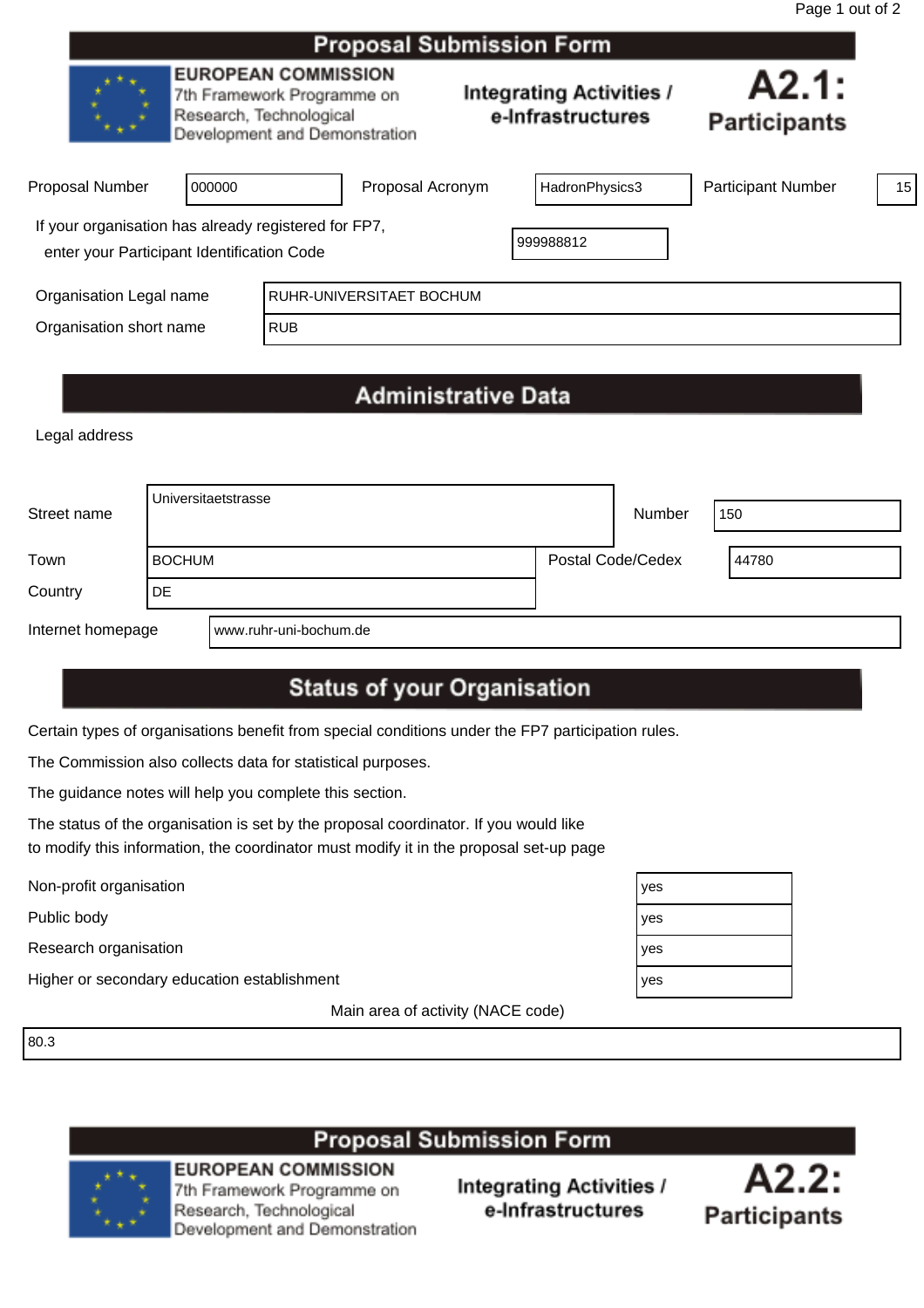| 1. Is your number of employees smaller than 250? (full time equivalent) | no |
|-------------------------------------------------------------------------|----|
|                                                                         |    |

- 2. Is your annual turnover smaller than  $\epsilon$  50 million?
- 3. Is your annual balance sheet total smaller than  $\epsilon$  43 million?
- 4. Are you an autonomous legal entity?

In all other cases, you might conform to the Commission's definition of an SME. Please check the additional conditions given in the guidance notes to the forms

Following this check, do you conform to the Commission's definition of an SME

# Dependencies with (an)other participant(s)

Are there dependencies between your organisation and (an)other participant(s) in this proposal?

if Yes:

| <b>Participant Number</b> |   | <b>Organisation Short Name</b> | Character of dependence |  |  |
|---------------------------|---|--------------------------------|-------------------------|--|--|
|                           | U |                                | None                    |  |  |
|                           |   |                                | None                    |  |  |
|                           |   |                                | None                    |  |  |
|                           |   |                                |                         |  |  |

| lone |  |
|------|--|
| lone |  |
| lone |  |

no

# **Contact Point**

| Family name                                   |  | Meyer            |                             |                  | First name(s)     |         | Werner |  |                  |  |      |
|-----------------------------------------------|--|------------------|-----------------------------|------------------|-------------------|---------|--------|--|------------------|--|------|
| <b>Title</b>                                  |  | Prof.            |                             |                  |                   |         |        |  | Sex              |  | Male |
| Position in the organisation                  |  |                  | Full professor/Group leader |                  |                   |         |        |  |                  |  |      |
| Department/Faculty/Institute/Laboratory name/ |  |                  |                             |                  |                   |         |        |  |                  |  |      |
| Address (if different from the legal address) |  |                  |                             |                  |                   |         |        |  |                  |  |      |
| Street name                                   |  |                  |                             |                  |                   |         | Number |  |                  |  |      |
|                                               |  |                  |                             |                  |                   |         |        |  |                  |  |      |
| Town                                          |  |                  |                             |                  | Postal Code/Cedex |         |        |  |                  |  |      |
| Country                                       |  |                  |                             |                  |                   | Phone 1 |        |  | +49 234 32 28558 |  |      |
| Phone 2                                       |  | +49 234 32 23561 | Fax                         | +49 234 32 14170 |                   |         | E-mail |  | meyer@ep1.rub.de |  |      |

| no  |  |  |
|-----|--|--|
| no  |  |  |
| no  |  |  |
| yes |  |  |
|     |  |  |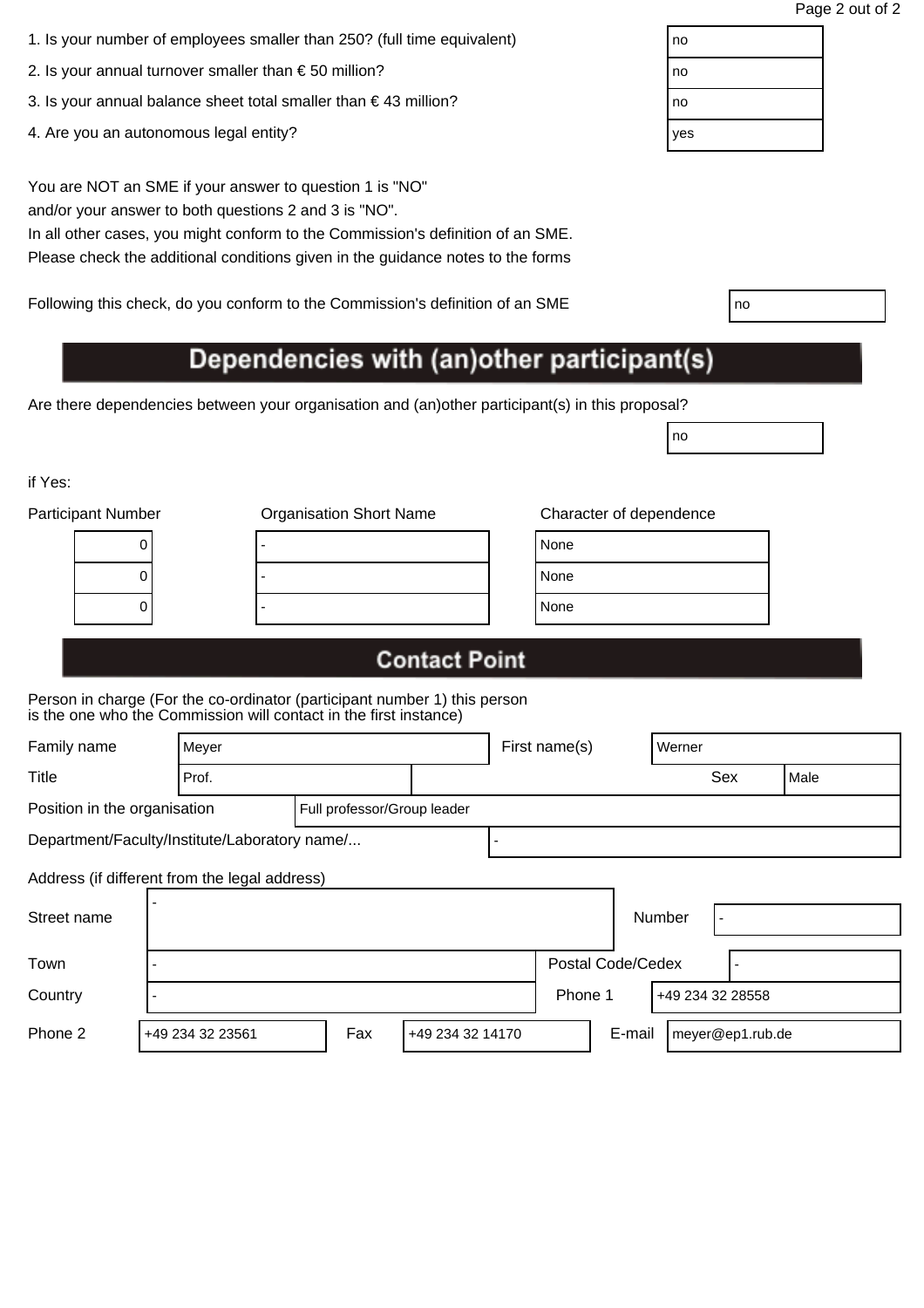### **EUROPEAN COMMISSION**

7th Framework Programme on Research, Technological Development and Demonstration

### **Integrating Activities /** e-Infrastructures

# A3.1: Budget

| Proposal Number |  |
|-----------------|--|
|                 |  |

Proposal Acronym

HadronPhysics3 | Participant Number | 15

In FP7, there are different methods for calculating indirect costs. The various options are explained in the guidance notes

\*\*. Please be aware that not all options are available to all types of organisations.

The method of determining indirect costs is set in the Proposal setup page.

If you would like to modify this information, you have to do it from the proposal set-up page.

Specific Flat Rate (60%)

Personnel costs (in €)

Subcontracting (in €)

Indirect costs (in  $\epsilon$ )

Access costs (in €)

Other direct costs (in  $\epsilon$ )

Lump sum, flat-rate or scale of unit

(option only for ICPC) (in €)

My legal entity is established in an ICPCno all'altra di una proprietà di una proprietà di una di una di una di una di una di una di una di una di una and I shall use the lump sum funding method (If yes, please fill below the lump sum row only.If no, please do not use the lump sum row)

<sup>000000</sup>

Type of Activity) a communication of Demons- Coordi-RTDD tration nation Support <sub>ment</sub> Other Total n nation buppon ment <sup>153333</sup> <sup>0</sup> <sup>0</sup> <sup>0</sup> <sup>0</sup> <sup>0</sup> <sup>153333</sup> ) and the contract of  $\overline{a}$  of  $\overline{a}$  of  $\overline{a}$  of  $\overline{a}$  of  $\overline{a}$  of  $\overline{a}$  of  $\overline{a}$  of  $\overline{a}$  of  $\overline{a}$  of  $\overline{a}$  of  $\overline{a}$  of  $\overline{a}$  of  $\overline{a}$  of  $\overline{a}$  of  $\overline{a}$  of  $\overline{a}$  of  $\overline{a}$ 0 0 0 0 0 0 0 <sup>18000</sup>0 0 0 0 0 0 0 18000 <sup>102800</sup>0 0 0 0 0 0 0 102800 ) and the contract of  $\overline{a}$  and  $\overline{b}$  and  $\overline{a}$  and  $\overline{a}$  and  $\overline{a}$  and  $\overline{a}$  and  $\overline{a}$  and  $\overline{a}$  and  $\overline{a}$  and  $\overline{a}$  and  $\overline{a}$  and  $\overline{a}$  and  $\overline{a}$  and  $\overline{a}$  and  $\overline{a}$  and  $\overline$ 0 0 0 0 0 0 0 t 0 0 0 0 0 0 0 0

| Total budget (in $\epsilon$ )              | 274133 |  |  |  |  |  | 274133 |
|--------------------------------------------|--------|--|--|--|--|--|--------|
| Requested EC contribution (in $\epsilon$ ) | 205600 |  |  |  |  |  | 205600 |
| Total Receipts (in $\epsilon$ )            |        |  |  |  |  |  |        |

|  | O<br>L<br>г |  |  |
|--|-------------|--|--|
|--|-------------|--|--|

| <b>RTD</b> | Demons-<br>tration | Coordi-<br>nation | Support | Manage-<br>ment | Other | Total  |
|------------|--------------------|-------------------|---------|-----------------|-------|--------|
| 153333     | 0                  | 0                 |         |                 |       | 153333 |
| 0          | 0                  | 0                 |         | υ               | 0     |        |
| 18000      | 0                  | 0                 |         |                 | 0     | 18000  |
| 102800     | ი                  | ∩                 |         | 0               | 0     | 102800 |
| 0          | 0                  | 0                 |         | υ               | 0     |        |
| 0          | 0                  | 0                 |         |                 | 0     |        |
|            |                    |                   |         |                 |       |        |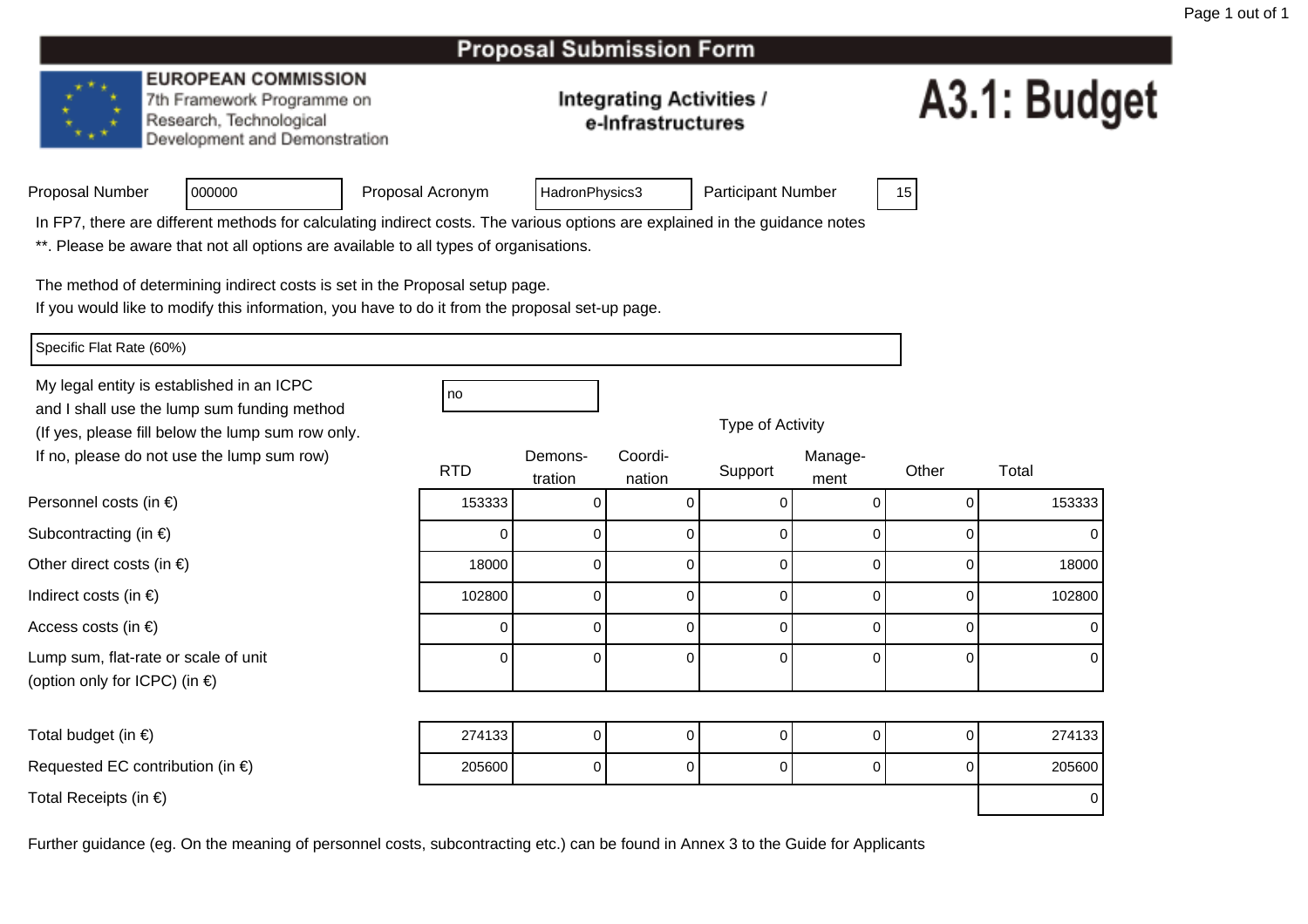|                                                                                                    |                                                                                                                      |            | <b>Proposal Submission Form</b>  |  |                                                      |                              |    |
|----------------------------------------------------------------------------------------------------|----------------------------------------------------------------------------------------------------------------------|------------|----------------------------------|--|------------------------------------------------------|------------------------------|----|
|                                                                                                    | <b>EUROPEAN COMMISSION</b><br>7th Framework Programme on<br>Research, Technological<br>Development and Demonstration |            |                                  |  | <b>Integrating Activities /</b><br>e-Infrastructures | A2.1:<br><b>Participants</b> |    |
| <b>Proposal Number</b>                                                                             | 000000                                                                                                               |            | Proposal Acronym                 |  | HadronPhysics3                                       | <b>Participant Number</b>    | 16 |
| If your organisation has already registered for FP7,<br>enter your Participant Identification Code |                                                                                                                      |            |                                  |  | 999977463                                            |                              |    |
| Organisation Legal name                                                                            |                                                                                                                      |            | TECHNISCHE UNIVERSITAET MUENCHEN |  |                                                      |                              |    |
| Organisation short name                                                                            |                                                                                                                      | <b>TUM</b> |                                  |  |                                                      |                              |    |
|                                                                                                    |                                                                                                                      |            |                                  |  |                                                      |                              |    |

# **Administrative Data**

Legal address

| Street name       | Arcisstrasse     |                    |                          | Number | 21    |
|-------------------|------------------|--------------------|--------------------------|--------|-------|
| Town              | <b>IMUENCHEN</b> |                    | <b>Postal Code/Cedex</b> |        | 80333 |
| Country           | DE.              |                    |                          |        |       |
| Internet homepage |                  | www.tu-muenchen.de |                          |        |       |

# **Status of your Organisation**

Certain types of organisations benefit from special conditions under the FP7 participation rules.

The Commission also collects data for statistical purposes.

The guidance notes will help you complete this section.

The status of the organisation is set by the proposal coordinator. If you would like to modify this information, the coordinator must modify it in the proposal set-up page

Non-profit organisation yesterday<br>Public body<br>Research organisation yesterday

Public body

Research organisation

Higher or secondary education establishment yets are all the secondary of  $\vert$  y

Main area of activity (NACE code)

80.3





**EUROPEAN COMMISSION** 7th Framework Programme on Research, Technological Development and Demonstration



| es |  |
|----|--|
| es |  |
| es |  |
| es |  |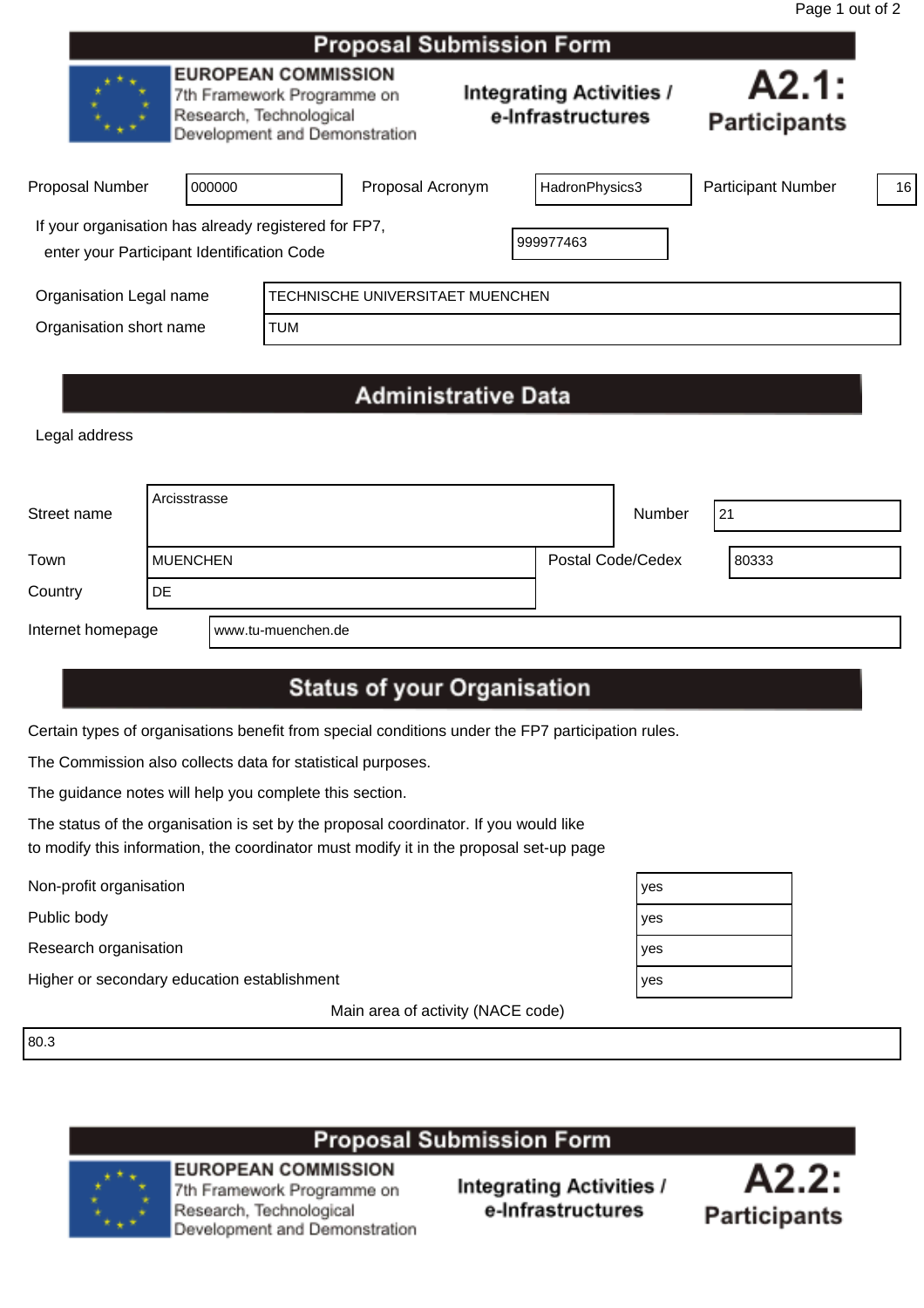| 1. Is your number of employees smaller than 250? (full time equivalent) | no |
|-------------------------------------------------------------------------|----|
|                                                                         |    |

- 2. Is your annual turnover smaller than  $\epsilon$  50 million?
- 3. Is your annual balance sheet total smaller than  $\epsilon$  43 million?
- 4. Are you an autonomous legal entity?

You are NOT an SME if your answer to question 1 is "NO" and/or your answer to both questions 2 and 3 is "NO".

In all other cases, you might conform to the Commission's definition of an SME. Please check the additional conditions given in the guidance notes to the forms

Following this check, do you conform to the Commission's definition of an SME

# Dependencies with (an)other participant(s)

Are there dependencies between your organisation and (an)other participant(s) in this proposal?

if Yes:

Participant N

| umber | <b>Organisation Short Name</b> | Char |
|-------|--------------------------------|------|
|       |                                | None |
|       |                                | None |
|       |                                | None |
|       |                                |      |

no

# **Contact Point**

| Family name                                   |                                               | Ketzer            |     |  | First name(s) |                       |                   | <b>Bernhard</b>  |       |                           |
|-----------------------------------------------|-----------------------------------------------|-------------------|-----|--|---------------|-----------------------|-------------------|------------------|-------|---------------------------|
| Title                                         |                                               | Dr.               |     |  |               |                       | Sex               |                  | Male  |                           |
| Position in the organisation                  |                                               |                   |     |  |               |                       |                   |                  |       |                           |
|                                               | Department/Faculty/Institute/Laboratory name/ |                   |     |  |               | Physik Department E18 |                   |                  |       |                           |
| Address (if different from the legal address) |                                               |                   |     |  |               |                       |                   |                  |       |                           |
| Street name                                   |                                               | James-Franck-Str. |     |  |               |                       |                   | Number           |       |                           |
| Town                                          | Garching                                      |                   |     |  |               |                       | Postal Code/Cedex |                  | 85748 |                           |
| Country                                       |                                               |                   |     |  |               | Phone 1               |                   | +49 89/289-14485 |       |                           |
| Phone 2                                       |                                               | +49 89/289-127520 | Fax |  |               |                       | E-mail            |                  |       | bernhard.ketzer@ph.tum.de |

| no  |  |
|-----|--|
| no  |  |
| no  |  |
| yes |  |
|     |  |

| ٧ | ٧<br>I<br>×<br>۰. |  |
|---|-------------------|--|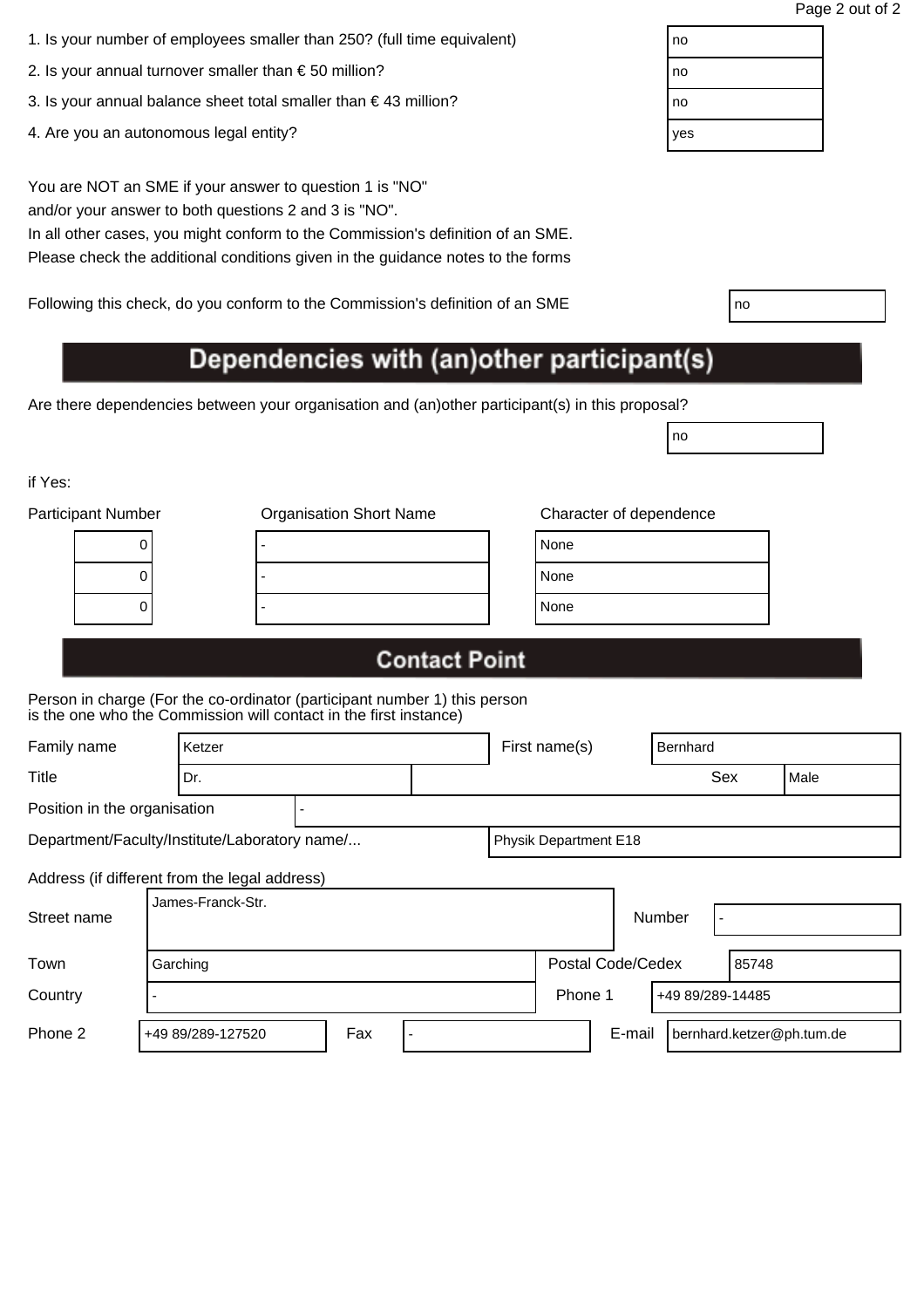### **EUROPEAN COMMISSION**

7th Framework Programme on Research, Technological Development and Demonstration

### **Integrating Activities /** e-Infrastructures

# A3.1: Budget

|  | Proposal Number |
|--|-----------------|
|  |                 |

Proposal Acronym

HadronPhysics3 | Participant Number | 16

In FP7, there are different methods for calculating indirect costs. The various options are explained in the guidance notes

\*\*. Please be aware that not all options are available to all types of organisations.

The method of determining indirect costs is set in the Proposal setup page.

If you would like to modify this information, you have to do it from the proposal set-up page.

Specific Flat Rate (60%)

Personnel costs (in €)

Subcontracting (in €)

Indirect costs (in  $\epsilon$ )

Total budget (in  $\epsilon$ )

Other direct costs (in  $\epsilon$ )

My legal entity is established in an ICPCno all'altra di una proprietà di una proprietà di una di una di una di una di una di una di una di una di una and I shall use the lump sum funding method (If yes, please fill below the lump sum row only.If no, please do not use the lump sum row)

<sup>000000</sup>

) a communication of Demons- Coordi-RTDn nation buppon ment

Access costs (in €)

Lump sum, flat-rate or scale of unit(option only for ICPC) (in €)

 <sup>160000</sup> <sup>0</sup> <sup>44480</sup> <sup>0</sup> <sup>0</sup> <sup>0</sup> <sup>204480</sup> Requested EC contribution (in  $\epsilon$ ) <sup>120000</sup>0 || 29746 || 0 0 0 0 149746 Total Receipts (in €)) and the contract of the contract of  $\sim$  0.000  $\mu$  . The contract of  $\sim$  0.000  $\mu$   $\sim$  0.000  $\mu$   $\sim$  0.000  $\mu$   $\sim$  0.000  $\mu$   $\sim$  0.000  $\mu$   $\sim$  0.000  $\mu$   $\sim$  0.000  $\mu$   $\sim$  0.000  $\mu$   $\sim$  0.000  $\mu$   $\sim$ 

Further guidance (eg. On the meaning of personnel costs, subcontracting etc.) can be found in Annex 3 to the Guide for Applicants

| Ω<br>г |  |  |
|--------|--|--|
|        |  |  |
|        |  |  |

| ot use the lump sum row)            |            | Demons- | Coordi- |         | Manage- |       |       |
|-------------------------------------|------------|---------|---------|---------|---------|-------|-------|
|                                     | <b>RTD</b> | tration | nation  | Support | ment    | Other | Total |
| າ €)                                | 55000      |         |         |         |         |       | 55000 |
| $\in)$                              |            |         |         |         |         |       |       |
| $(in \in)$                          | 45000      |         | 27800   | 0       |         |       | 72800 |
|                                     | 60000      |         | 16680   | 0       |         |       | 76680 |
|                                     |            |         |         |         |         |       |       |
| e or scale of unit<br>$P$ C) (in €) | ი          |         | 0       | 0       |         |       |       |
|                                     |            |         |         |         |         |       |       |

Type of Activity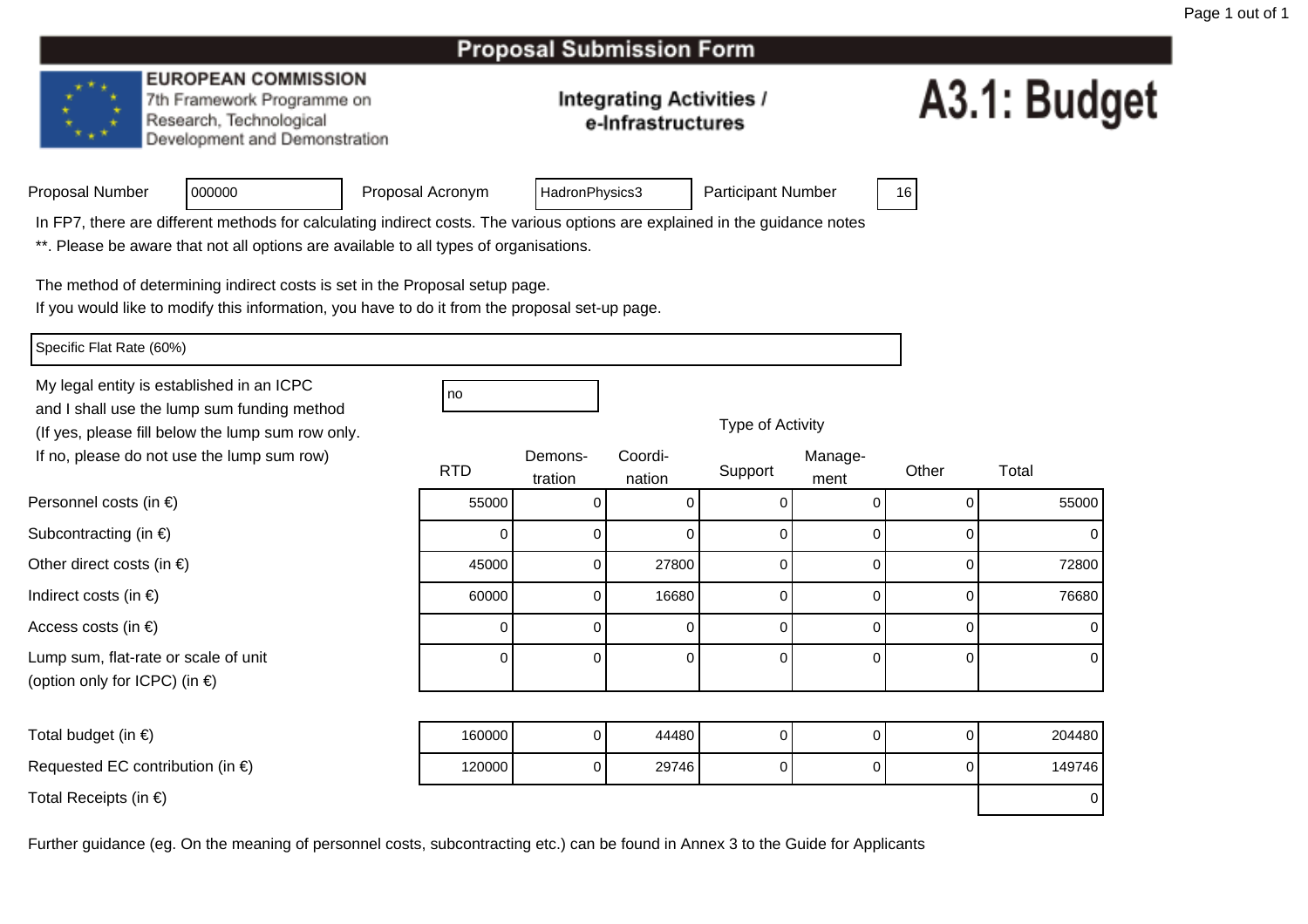|                                                                                                                      |        |  | Proposal Submission Form                             |                              |                |                           |    |
|----------------------------------------------------------------------------------------------------------------------|--------|--|------------------------------------------------------|------------------------------|----------------|---------------------------|----|
| <b>EUROPEAN COMMISSION</b><br>7th Framework Programme on<br>Research, Technological<br>Development and Demonstration |        |  | <b>Integrating Activities /</b><br>e-Infrastructures | A2.1:<br><b>Participants</b> |                |                           |    |
| <b>Proposal Number</b>                                                                                               | 000000 |  | Proposal Acronym                                     |                              | HadronPhysics3 | <b>Participant Number</b> | 17 |
| If your organisation has already registered for FP7,<br>enter your Participant Identification Code                   |        |  |                                                      |                              | 999598678      |                           |    |
| Organisation Legal name                                                                                              |        |  | UNIVERSITAET AUGSBURG                                |                              |                |                           |    |
| Organisation short name<br>UA                                                                                        |        |  |                                                      |                              |                |                           |    |
|                                                                                                                      |        |  |                                                      |                              |                |                           |    |

# **Administrative Data**

Legal address

| Street name       |                 | I UNIVERSITAETSSTRASSE |                   | Number |       |
|-------------------|-----------------|------------------------|-------------------|--------|-------|
| Town              | <b>AUGSBURG</b> |                        | Postal Code/Cedex |        | 86135 |
| Country           | DE.             |                        |                   |        |       |
| Internet homepage |                 | www.uni-augsburg.de    |                   |        |       |

# **Status of your Organisation**

Certain types of organisations benefit from special conditions under the FP7 participation rules.

The Commission also collects data for statistical purposes.

The guidance notes will help you complete this section.

The status of the organisation is set by the proposal coordinator. If you would like to modify this information, the coordinator must modify it in the proposal set-up page

Non-profit organisation yes

Public body yes

Research organisation yes

Higher or secondary education establishment yestimately research of the second yestimate of the second yestimate

Main area of activity (NACE code)

80.3

# **Proposal Submission Form**



**EUROPEAN COMMISSION** 7th Framework Programme on Research, Technological Development and Demonstration



| ЭS |  |
|----|--|
| ЭS |  |
| ЭS |  |
| ЭS |  |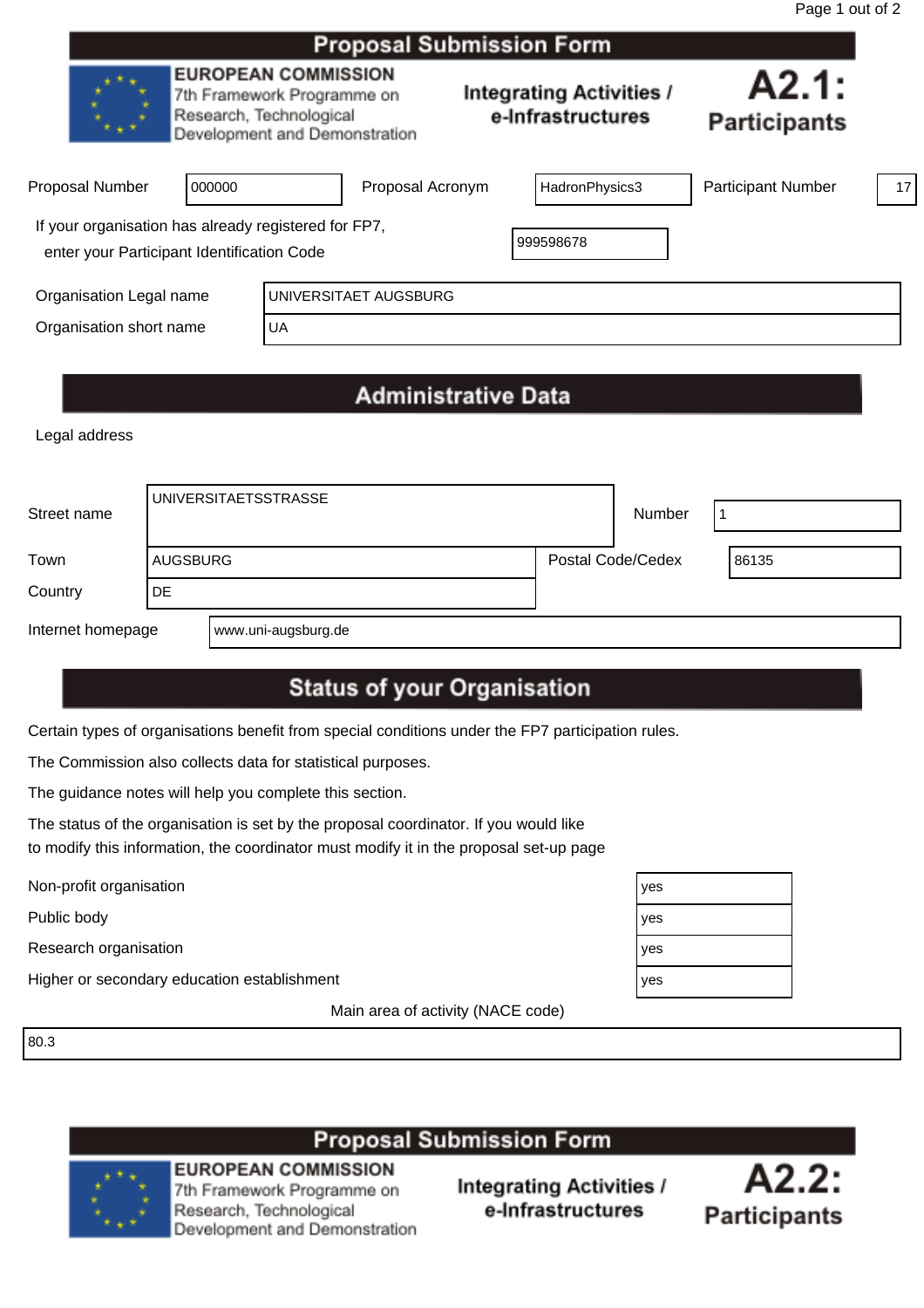| 1. Is your number of employees smaller than 250? (full time equivalent) | no |
|-------------------------------------------------------------------------|----|
|                                                                         |    |

- 2. Is your annual turnover smaller than  $\epsilon$  50 million?
- 3. Is your annual balance sheet total smaller than  $\epsilon$  43 million?
- 4. Are you an autonomous legal entity?

In all other cases, you might conform to the Commission's definition of an SME. Please check the additional conditions given in the guidance notes to the forms

Following this check, do you conform to the Commission's definition of an SME

# Dependencies with (an) other participant(s)

Are there dependencies between your organisation and (an)other participant(s) in this proposal?

if Yes:

| <b>Participant Number</b> | <b>Organisation Short Name</b> | Character of dependence |
|---------------------------|--------------------------------|-------------------------|
| υ                         |                                | None                    |
| U                         |                                | None                    |
| U                         |                                | None                    |
|                           |                                |                         |

| lone |  |
|------|--|
| lone |  |
| lone |  |
|      |  |

no

# **Contact Point**

| Family name                                                           | Schreck          |  |     |                  |  | First name(s)     |        | Matthias |                  |                                         |
|-----------------------------------------------------------------------|------------------|--|-----|------------------|--|-------------------|--------|----------|------------------|-----------------------------------------|
| Title                                                                 | Dr.              |  |     |                  |  |                   |        |          | Sex              | Male                                    |
| Position in the organisation<br>Senior scientist                      |                  |  |     |                  |  |                   |        |          |                  |                                         |
| Department/Faculty/Institute/Laboratory name/<br>Institute of Physics |                  |  |     |                  |  |                   |        |          |                  |                                         |
| Address (if different from the legal address)                         |                  |  |     |                  |  |                   |        |          |                  |                                         |
| Street name                                                           |                  |  |     |                  |  |                   |        | Number   |                  |                                         |
| Town                                                                  |                  |  |     |                  |  | Postal Code/Cedex |        |          |                  |                                         |
| Country                                                               |                  |  |     |                  |  | Phone 1           |        |          | +49-821-598-3401 |                                         |
| Phone 2                                                               | +49-821-598-3402 |  | Fax | +49-821-598-3425 |  |                   | E-mail |          |                  | matthias.schreck@physik.uni-augsburg.de |

| no  |  |
|-----|--|
| no  |  |
| no  |  |
| yes |  |
|     |  |

| ٧<br>٧<br>×<br>×<br>۰. |  |
|------------------------|--|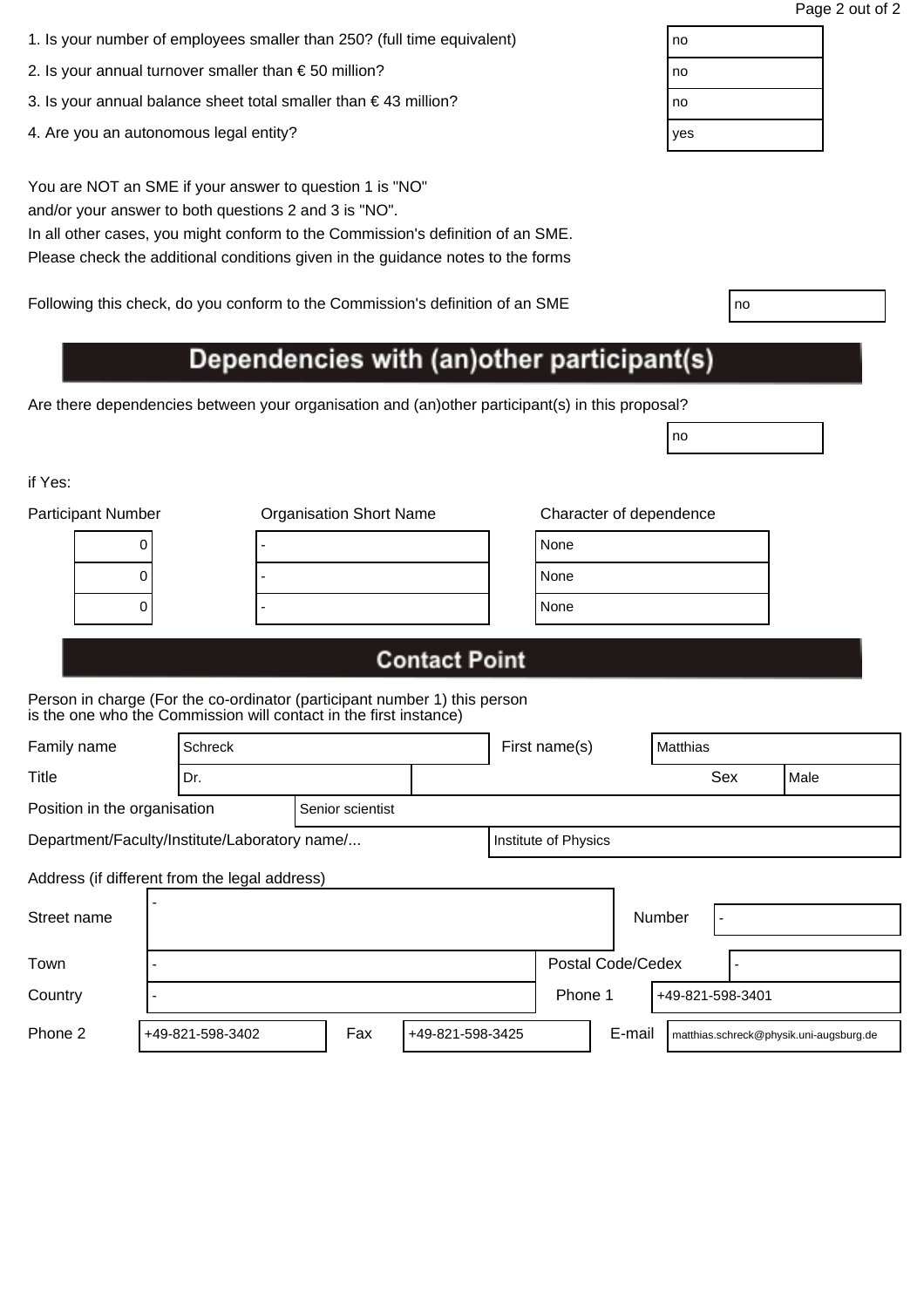### **EUROPEAN COMMISSION**

7th Framework Programme on Research, Technological Development and Demonstration

### **Integrating Activities /** e-Infrastructures

# A3.1: Budget

|  | Proposal Number |
|--|-----------------|
|  |                 |

Proposal Acronym

HadronPhysics3 | Participant Number | 17

In FP7, there are different methods for calculating indirect costs. The various options are explained in the guidance notes

no

\*\*. Please be aware that not all options are available to all types of organisations.

The method of determining indirect costs is set in the Proposal setup page.

If you would like to modify this information, you have to do it from the proposal set-up page.

Specific Flat Rate (60%)

Personnel costs (in €)

Subcontracting (in €)

Indirect costs (in  $\epsilon$ )

Access costs (in €)

Other direct costs (in  $\epsilon$ )

Lump sum, flat-rate or scale of unit

(option only for ICPC) (in €)

My legal entity is established in an ICPCand I shall use the lump sum funding method (If yes, please fill below the lump sum row only.If no, please do not use the lump sum row)

<sup>000000</sup>

|     | Demons- | Coor |
|-----|---------|------|
| RTD | tration | nati |

| ot use the lump sum row)                     | <b>RTD</b> | Demons-<br>tration | Coordi-<br>nation | Support | Manage-<br>ment | Other | Total |
|----------------------------------------------|------------|--------------------|-------------------|---------|-----------------|-------|-------|
| າ €)                                         | 58000      |                    |                   |         |                 |       | 58000 |
| $\in)$                                       |            |                    | U                 |         |                 |       |       |
| $(in \in)$                                   |            |                    | 0                 |         |                 |       |       |
|                                              | 34800      |                    | Ω                 |         |                 |       | 34800 |
|                                              |            |                    | 0                 |         |                 |       | U     |
| e or scale of unit<br><sup>2</sup> C) (in €) |            |                    | 0                 |         |                 |       | U     |

Type of Activity

| Total budget (in $\epsilon$ )              | 92800 |  |  |  |  | υı | 92800 |
|--------------------------------------------|-------|--|--|--|--|----|-------|
| Requested EC contribution (in $\epsilon$ ) | 69600 |  |  |  |  |    | 69600 |
| Total Receipts (in $\epsilon$ )            |       |  |  |  |  |    |       |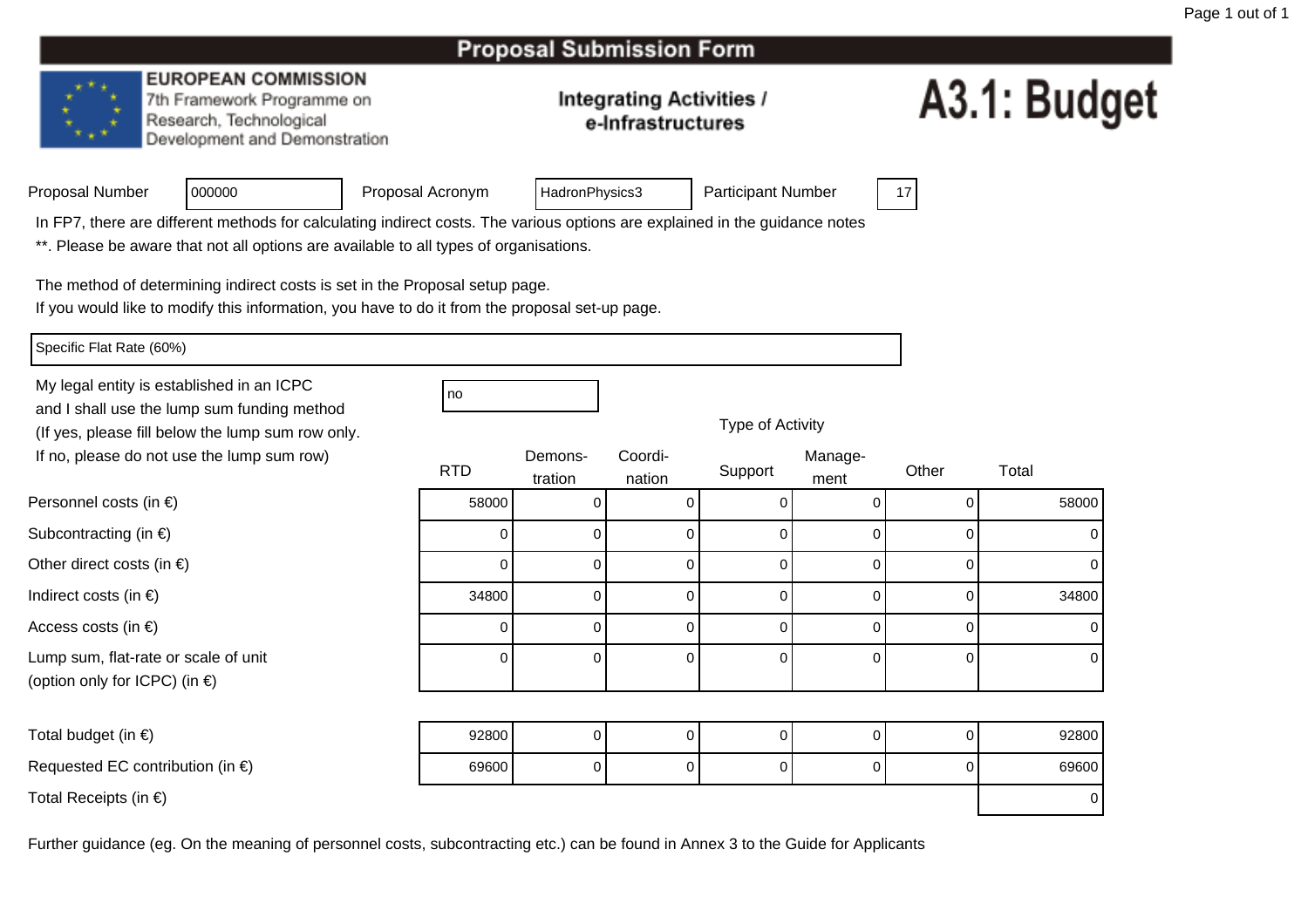|                                                                                                    |        |                                                                                                                      | <b>Proposal Submission Form</b> |  |                                                      |                              |    |
|----------------------------------------------------------------------------------------------------|--------|----------------------------------------------------------------------------------------------------------------------|---------------------------------|--|------------------------------------------------------|------------------------------|----|
|                                                                                                    |        | <b>EUROPEAN COMMISSION</b><br>7th Framework Programme on<br>Research, Technological<br>Development and Demonstration |                                 |  | <b>Integrating Activities /</b><br>e-Infrastructures | A2.1:<br><b>Participants</b> |    |
| <b>Proposal Number</b>                                                                             | 000000 |                                                                                                                      | Proposal Acronym                |  | HadronPhysics3                                       | <b>Participant Number</b>    | 18 |
| If your organisation has already registered for FP7,<br>enter your Participant Identification Code |        |                                                                                                                      |                                 |  | 999980276                                            |                              |    |
| Organisation Legal name                                                                            |        | RHEINISCHE FRIEDRICH-WILHELMS-UNIVERSITAET BONN                                                                      |                                 |  |                                                      |                              |    |
| Organisation short name                                                                            |        | <b>UBO</b>                                                                                                           |                                 |  |                                                      |                              |    |
|                                                                                                    |        |                                                                                                                      |                                 |  |                                                      |                              |    |

# **Administrative Data**

Legal address

| Street name       | Regina Pacis Weg |                   |                   | Number | 3     |
|-------------------|------------------|-------------------|-------------------|--------|-------|
| Town              | <b>BONN</b>      |                   | Postal Code/Cedex |        | 53113 |
| Country           | DE               |                   |                   |        |       |
| Internet homepage |                  | l www.uni-bonn.de |                   |        |       |

# **Status of your Organisation**

Certain types of organisations benefit from special conditions under the FP7 participation rules.

The Commission also collects data for statistical purposes.

The guidance notes will help you complete this section.

The status of the organisation is set by the proposal coordinator. If you would like to modify this information, the coordinator must modify it in the proposal set-up page

Non-profit organisation yes

Public body yes

Research organisation yes

Higher or secondary education establishment yes

Main area of activity (NACE code)

80.3



Research, Technological

Development and Demonstration

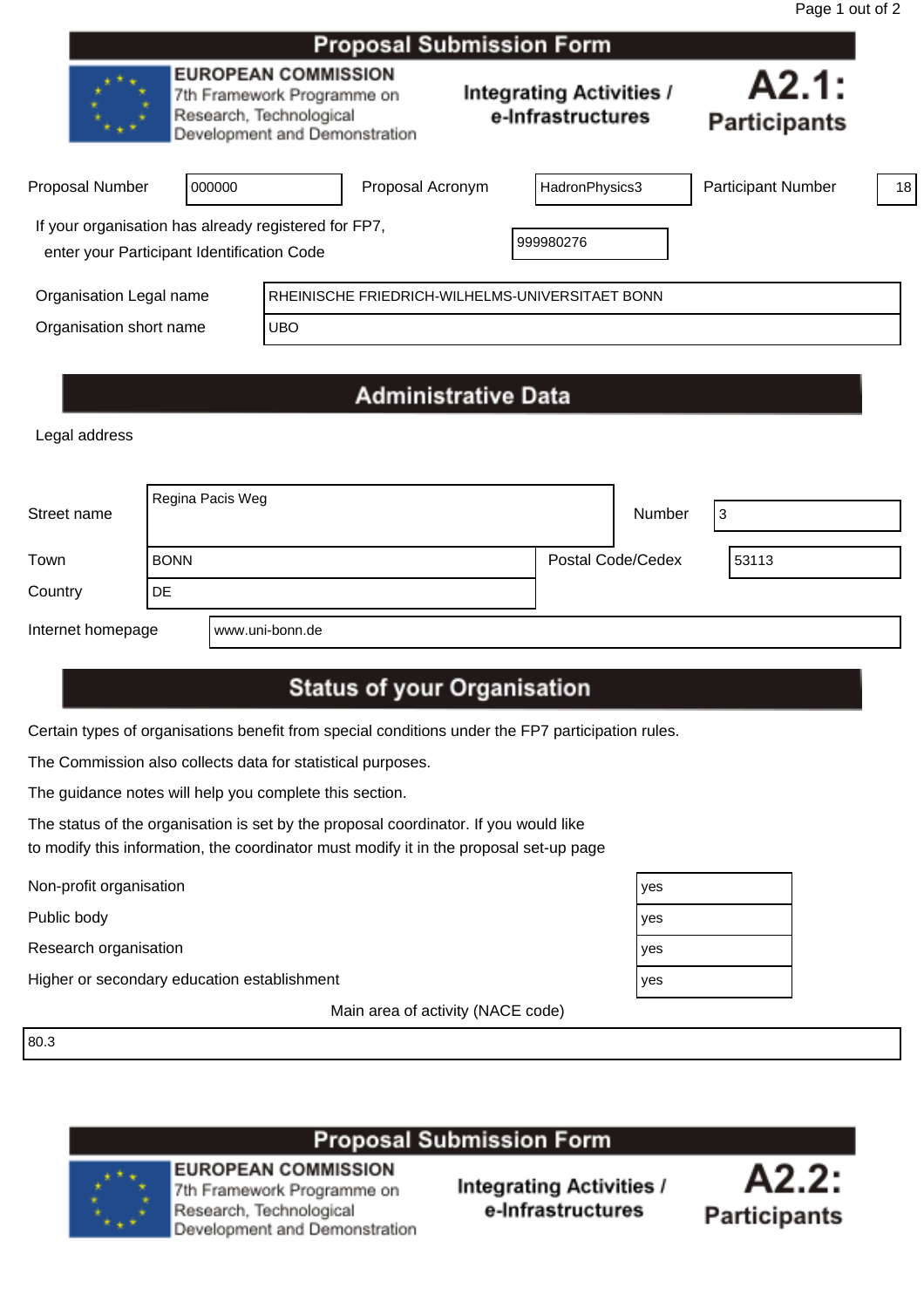| 1. Is your number of employees smaller than 250? (full time equivalent) | no |
|-------------------------------------------------------------------------|----|
|                                                                         |    |

- 2. Is your annual turnover smaller than  $\epsilon$  50 million?
- 3. Is your annual balance sheet total smaller than  $\epsilon$  43 million?
- 4. Are you an autonomous legal entity?

In all other cases, you might conform to the Commission's definition of an SME. Please check the additional conditions given in the guidance notes to the forms

Following this check, do you conform to the Commission's definition of an SME

# Dependencies with (an) other participant(s)

Are there dependencies between your organisation and (an)other participant(s) in this proposal?

if Yes:

| <b>Participant Number</b> | <b>Organisation Short Name</b> | Character of dependence |
|---------------------------|--------------------------------|-------------------------|
| U                         |                                | None                    |
| U                         |                                | None                    |
|                           |                                | None                    |
|                           |                                |                         |

| lone |  |  |
|------|--|--|
| lone |  |  |
| lone |  |  |

no

# **Contact Point**

| Family name                                                 |  | Meißner                                   |  |  |         | First name(s)                               |        | <b>Ulf-Gerrit</b> |       |                            |
|-------------------------------------------------------------|--|-------------------------------------------|--|--|---------|---------------------------------------------|--------|-------------------|-------|----------------------------|
| Title                                                       |  | Prof.                                     |  |  |         |                                             |        |                   | Sex   | Male                       |
| Position in the organisation<br><b>University Professor</b> |  |                                           |  |  |         |                                             |        |                   |       |                            |
| Department/Faculty/Institute/Laboratory name/               |  |                                           |  |  |         | Helmholtz-Institut f. Strahlen-u Kernphysik |        |                   |       |                            |
| Address (if different from the legal address)               |  |                                           |  |  |         |                                             |        |                   |       |                            |
| Street name                                                 |  | Nussallee                                 |  |  |         |                                             |        | Number            | 14-16 |                            |
| Town                                                        |  | <b>Bonn</b>                               |  |  |         | Postal Code/Cedex                           |        | 53115             |       |                            |
| Country                                                     |  |                                           |  |  | Phone 1 |                                             |        | +49(0)228732365   |       |                            |
| Phone 2                                                     |  | Fax<br>+49(0)228732366<br>+49(0)228733728 |  |  |         |                                             | E-mail |                   |       | meissner@hiskp.uni-bonn.de |

| no  |  |
|-----|--|
| no  |  |
| no  |  |
| yes |  |
|     |  |

| ٧ | I<br>×<br>۰. |  |
|---|--------------|--|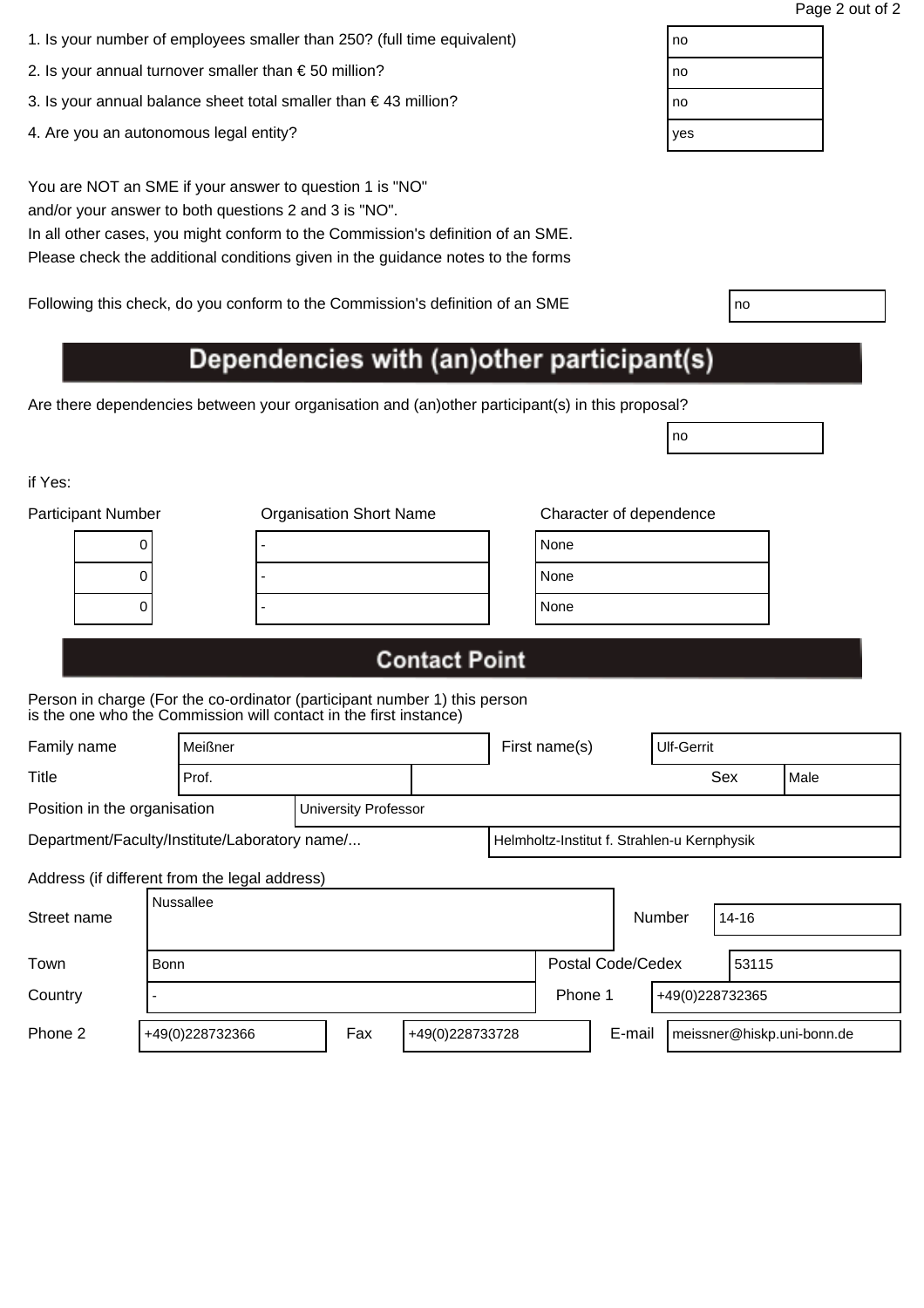### **EUROPEAN COMMISSION**

<sup>000000</sup>

7th Framework Programme on Research, Technological Development and Demonstration

### **Integrating Activities /** e-Infrastructures

# A3.1: Budget

| Proposal Number |  |
|-----------------|--|
|                 |  |

Proposal Acronym

HadronPhysics3 | Participant Number | 18

In FP7, there are different methods for calculating indirect costs. The various options are explained in the guidance notes

\*\*. Please be aware that not all options are available to all types of organisations.

The method of determining indirect costs is set in the Proposal setup page.

If you would like to modify this information, you have to do it from the proposal set-up page.

Specific Flat Rate (60%)

Personnel costs (in €)

Subcontracting (in €)

Indirect costs (in  $\epsilon$ )

Access costs (in €)

Other direct costs (in  $\epsilon$ )

My legal entity is established in an ICPCno all'altra di una proprietà di una proprietà di una di una di una di una di una di una di una di una di una and I shall use the lump sum funding method (If yes, please fill below the lump sum row only.If no, please do not use the lump sum row)

Type of Activity

| ot use the lump sum row)            | <b>RTD</b> | Demons-<br>tration | Coordi-<br>nation | Support | Manage-<br>ment | Other | Total  |
|-------------------------------------|------------|--------------------|-------------------|---------|-----------------|-------|--------|
| າ €)                                | 79195      |                    | 143600            |         |                 |       | 222795 |
| $\in)$                              |            |                    |                   |         |                 |       |        |
| $(in \in)$                          | 35585      |                    | 57800             |         |                 |       | 93385  |
|                                     | 68868      |                    | 120840            |         |                 |       | 189708 |
|                                     |            |                    | 0                 |         |                 |       | U      |
| e or scale of unit<br>$P$ C) (in €) |            |                    | 0                 |         | 0               |       | 0      |

Total budget (in  $\epsilon$ )

Requested EC contribution (in  $\epsilon$ )

Lump sum, flat-rate or scale of unit

(option only for ICPC) (in €)

Total Receipts (in €)

 <sup>183648</sup> <sup>0</sup> <sup>322240</sup> <sup>0</sup> <sup>0</sup> <sup>0</sup> <sup>505888</sup> <sup>137736</sup> <sup>0</sup> <sup>215498</sup> <sup>0</sup> <sup>0</sup> <sup>0</sup> <sup>353234</sup> ) and the contract of the contract of  $\sim$  0.000  $\mu$  . The contract of  $\sim$  0.000  $\mu$   $\sim$  0.000  $\mu$   $\sim$  0.000  $\mu$   $\sim$  0.000  $\mu$   $\sim$  0.000  $\mu$   $\sim$  0.000  $\mu$   $\sim$  0.000  $\mu$   $\sim$  0.000  $\mu$   $\sim$  0.000  $\mu$   $\sim$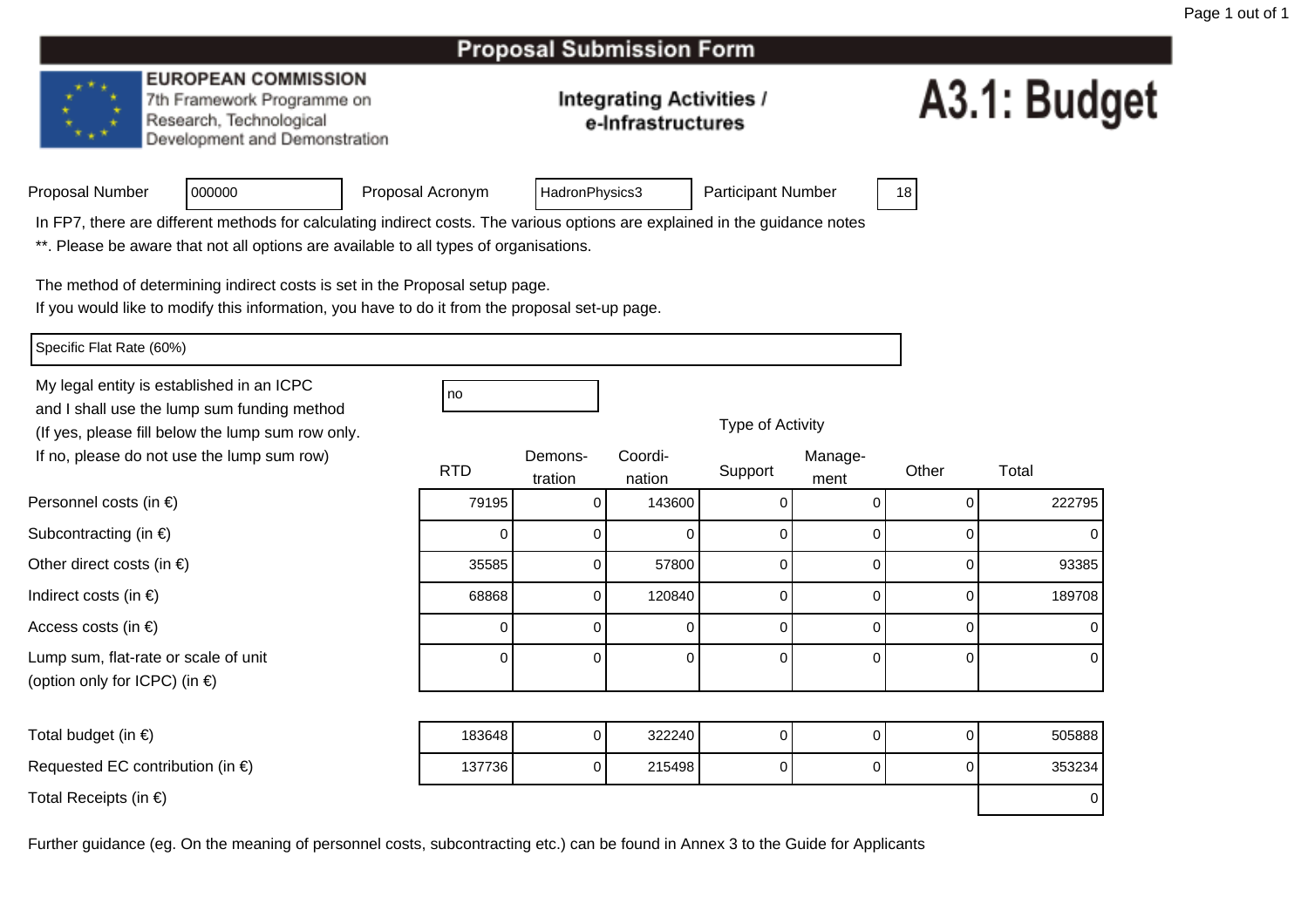|                                                                                                    |                                                                                                                      |             | <b>Proposal Submission Form</b>        |                                                      |                              |    |
|----------------------------------------------------------------------------------------------------|----------------------------------------------------------------------------------------------------------------------|-------------|----------------------------------------|------------------------------------------------------|------------------------------|----|
|                                                                                                    | <b>EUROPEAN COMMISSION</b><br>7th Framework Programme on<br>Research, Technological<br>Development and Demonstration |             |                                        | <b>Integrating Activities /</b><br>e-Infrastructures | A2.1:<br><b>Participants</b> |    |
| Proposal Number                                                                                    | 000000                                                                                                               |             | Proposal Acronym                       | HadronPhysics3                                       | <b>Participant Number</b>    | 19 |
| If your organisation has already registered for FP7,<br>enter your Participant Identification Code |                                                                                                                      |             |                                        | 999987648                                            |                              |    |
| Organisation Legal name                                                                            |                                                                                                                      |             | RUPRECHT-KARLS-UNIVERSITAET HEIDELBERG |                                                      |                              |    |
| Organisation short name                                                                            |                                                                                                                      | <b>UHEI</b> |                                        |                                                      |                              |    |
|                                                                                                    |                                                                                                                      |             |                                        |                                                      |                              |    |

# **Administrative Data**

Legal address

| Street name       |                   | <b>SEMINARSTRASSE</b> |                   | Number |  |       |
|-------------------|-------------------|-----------------------|-------------------|--------|--|-------|
| Town              | <b>HEIDELBERG</b> |                       | Postal Code/Cedex |        |  | 69117 |
| Country           | DE.               |                       |                   |        |  |       |
| Internet homepage |                   | www.uni-heidelberg.de |                   |        |  |       |

# **Status of your Organisation**

Certain types of organisations benefit from special conditions under the FP7 participation rules.

The Commission also collects data for statistical purposes.

The guidance notes will help you complete this section.

The status of the organisation is set by the proposal coordinator. If you would like to modify this information, the coordinator must modify it in the proposal set-up page

Non-profit organisation yes

Public body<br>Research organisation Research organisation

Higher or secondary education establishment yets are all the secondary of  $\vert$  y

Main area of activity (NACE code)

80.3

# **Proposal Submission Form**



**EUROPEAN COMMISSION** 7th Framework Programme on Research, Technological Development and Demonstration



| es |  |
|----|--|
| es |  |
| es |  |
| es |  |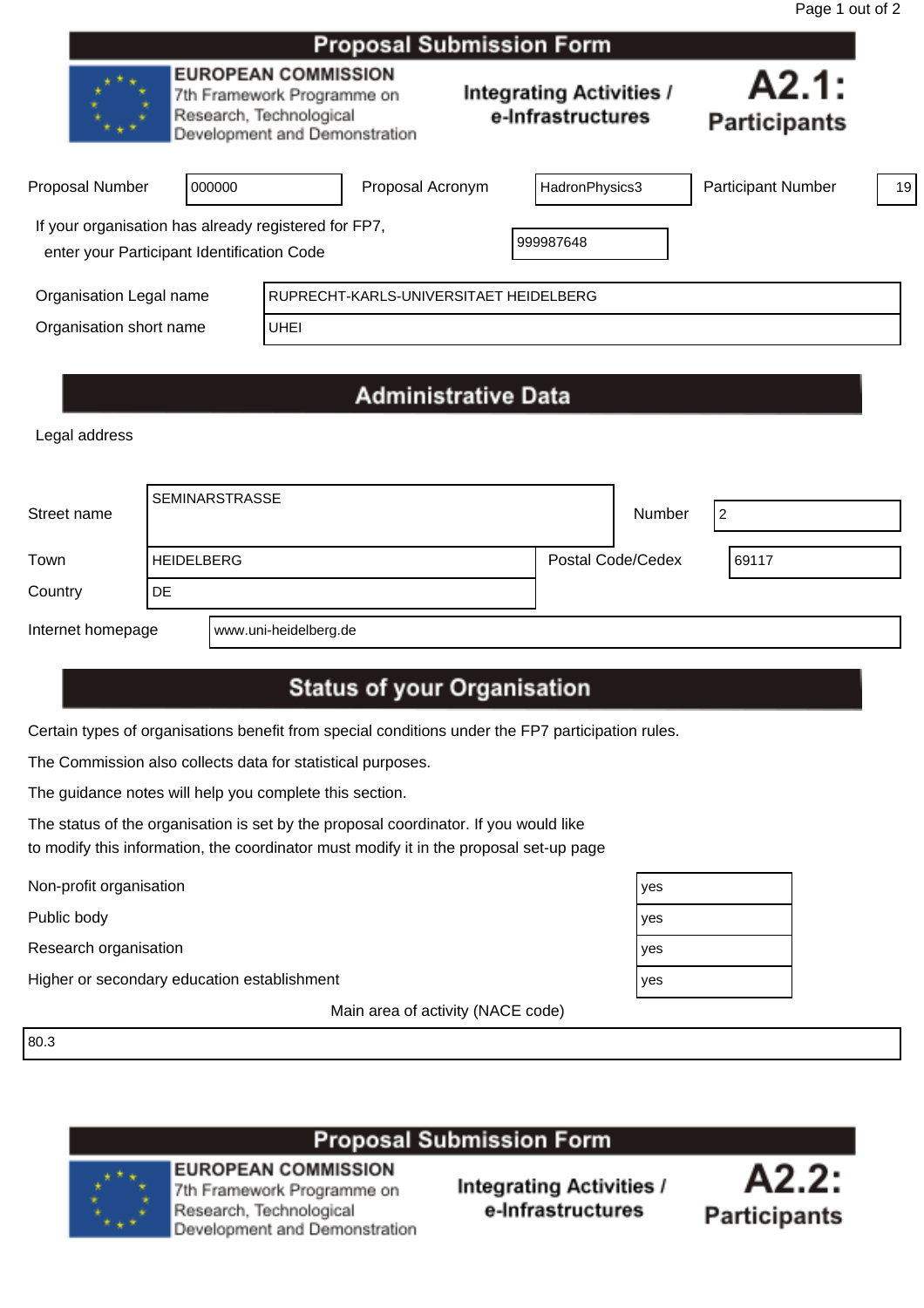| 1. Is your number of employees smaller than 250? (full time equivalent) | no |
|-------------------------------------------------------------------------|----|
|                                                                         |    |

- 2. Is your annual turnover smaller than € 50 million?  $\vert$  no
- 3. Is your annual balance sheet total smaller than € 43 million?  $\vert$  no
- 4. Are you an autonomous legal entity? We are also as a set of the set of the set of the set of the set of the set of the set of the set of the set of the set of the set of the set of the set of the set of the set of the s

In all other cases, you might conform to the Commission's definition of an SME. Please check the additional conditions given in the guidance notes to the forms

Following this check, do you conform to the Commission's definition of an SME

# Dependencies with (an)other participant(s)

Are there dependencies between your organisation and (an)other participant(s) in this proposal?

if Yes:

| <b>Participant Number</b> | <b>Organisation Short Name</b> | Character of dependence |
|---------------------------|--------------------------------|-------------------------|
| U                         |                                | None                    |
| O                         |                                | None                    |
|                           |                                | None                    |
|                           |                                |                         |

no

# **Contact Point**

Person in charge (For the co-ordinator (participant number 1) this person is the one who the Commission will contact in the first instance)

| Family name                                   | Stachel        |           |  | First name(s)           | Johanna         |     |       |        |
|-----------------------------------------------|----------------|-----------|--|-------------------------|-----------------|-----|-------|--------|
| Title                                         | Prof.          |           |  |                         |                 | Sex |       | Female |
| Position in the organisation                  |                | Professor |  |                         |                 |     |       |        |
| Department/Faculty/Institute/Laboratory name/ |                |           |  | Physikalisches Institut |                 |     |       |        |
| Address (if different from the legal address) |                |           |  |                         |                 |     |       |        |
| Street name                                   | Philosophenweg |           |  |                         | Number          | 12  |       |        |
| Town                                          | Heidelberg     |           |  | Postal Code/Cedex       |                 |     | 69120 |        |
| Country                                       |                |           |  | Phone 1                 | +49 6221 549224 |     |       |        |

Phone 2 |- Fax | +49 6221 549360 | E-mail stachel@physi.uni-heidelberg.de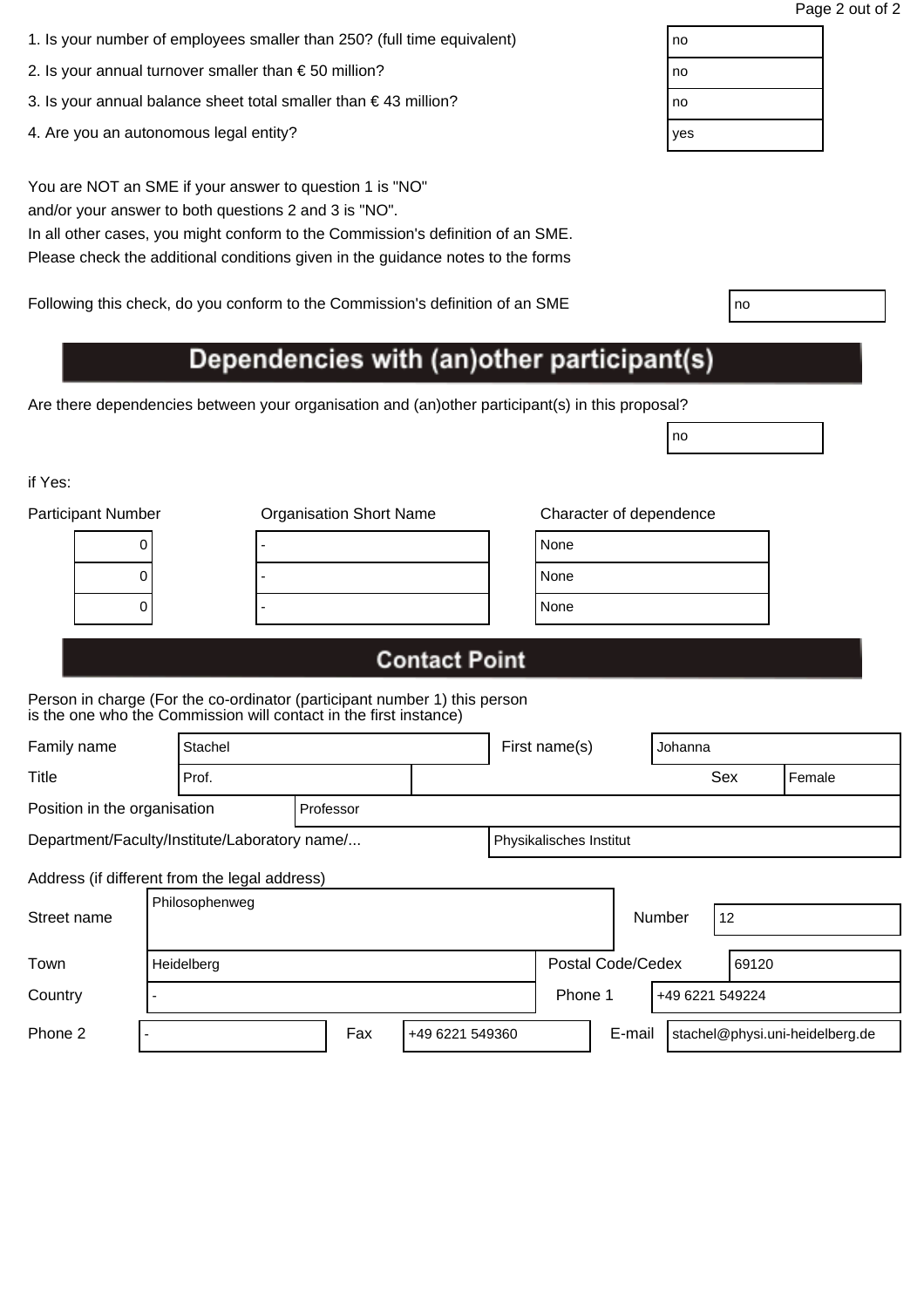### **EUROPEAN COMMISSION**

<sup>000000</sup>

7th Framework Programme on Research, Technological Development and Demonstration

### **Integrating Activities /** e-Infrastructures

# A3.1: Budget

|  | Proposal Number |
|--|-----------------|
|  |                 |

Proposal Acronym

HadronPhysics3 | Participant Number | 19

In FP7, there are different methods for calculating indirect costs. The various options are explained in the guidance notes

\*\*. Please be aware that not all options are available to all types of organisations.

The method of determining indirect costs is set in the Proposal setup page.

If you would like to modify this information, you have to do it from the proposal set-up page.

Actual indirect costs

My legal entity is established in an ICPCno all'altra di una proprietà di una proprietà di una di una di una di una di una di una di una di una di una and I shall use the lump sum funding method (If yes, please fill below the lump sum row only.If no, please do not use the lump sum row)

RTD

Other direct costs (in  $\epsilon$ )

Personnel costs (in €)

Subcontracting (in €)

Indirect costs (in  $\epsilon$ )

Access costs (in €)

Lump sum, flat-rate or scale of unit(option only for ICPC) (in €)

Total budget (in  $\epsilon$ ) <sup>72267</sup>7 | 0 | 53000 | 0 | 0 | 125267 Requested EC contribution (in  $\epsilon$ ) <sup>54200</sup> <sup>0</sup> <sup>53000</sup> <sup>0</sup> <sup>0</sup> <sup>0</sup> <sup>107200</sup> Total Receipts (in €)) and the contract of the contract of  $\sim$  0.000  $\mu$  . The contract of  $\sim$  0.000  $\mu$   $\sim$  0.000  $\mu$   $\sim$  0.000  $\mu$   $\sim$  0.000  $\mu$   $\sim$  0.000  $\mu$   $\sim$  0.000  $\mu$   $\sim$  0.000  $\mu$   $\sim$  0.000  $\mu$   $\sim$  0.000  $\mu$   $\sim$ 

Further guidance (eg. On the meaning of personnel costs, subcontracting etc.) can be found in Annex 3 to the Guide for Applicants

| 10 |  |  |
|----|--|--|
|    |  |  |

| ot use the lump sum row)            | <b>RTD</b> | Demons-<br>tration | Coordi-<br>nation | Support | Manage-<br>ment | Other | Total |
|-------------------------------------|------------|--------------------|-------------------|---------|-----------------|-------|-------|
| າ €)                                | 29412      |                    |                   |         |                 |       | 29412 |
| $\in)$                              |            |                    |                   | 0       |                 |       | U     |
| $(in \in)$                          | 7560       |                    | 53000             |         |                 |       | 60560 |
|                                     | 35295      |                    | $^{(1)}$          |         |                 |       | 35295 |
|                                     |            |                    | 0                 | 0       |                 |       |       |
| e or scale of unit<br>$P$ C) (in €) |            |                    | $\Omega$          |         | 0               |       | 0     |

Type of Activity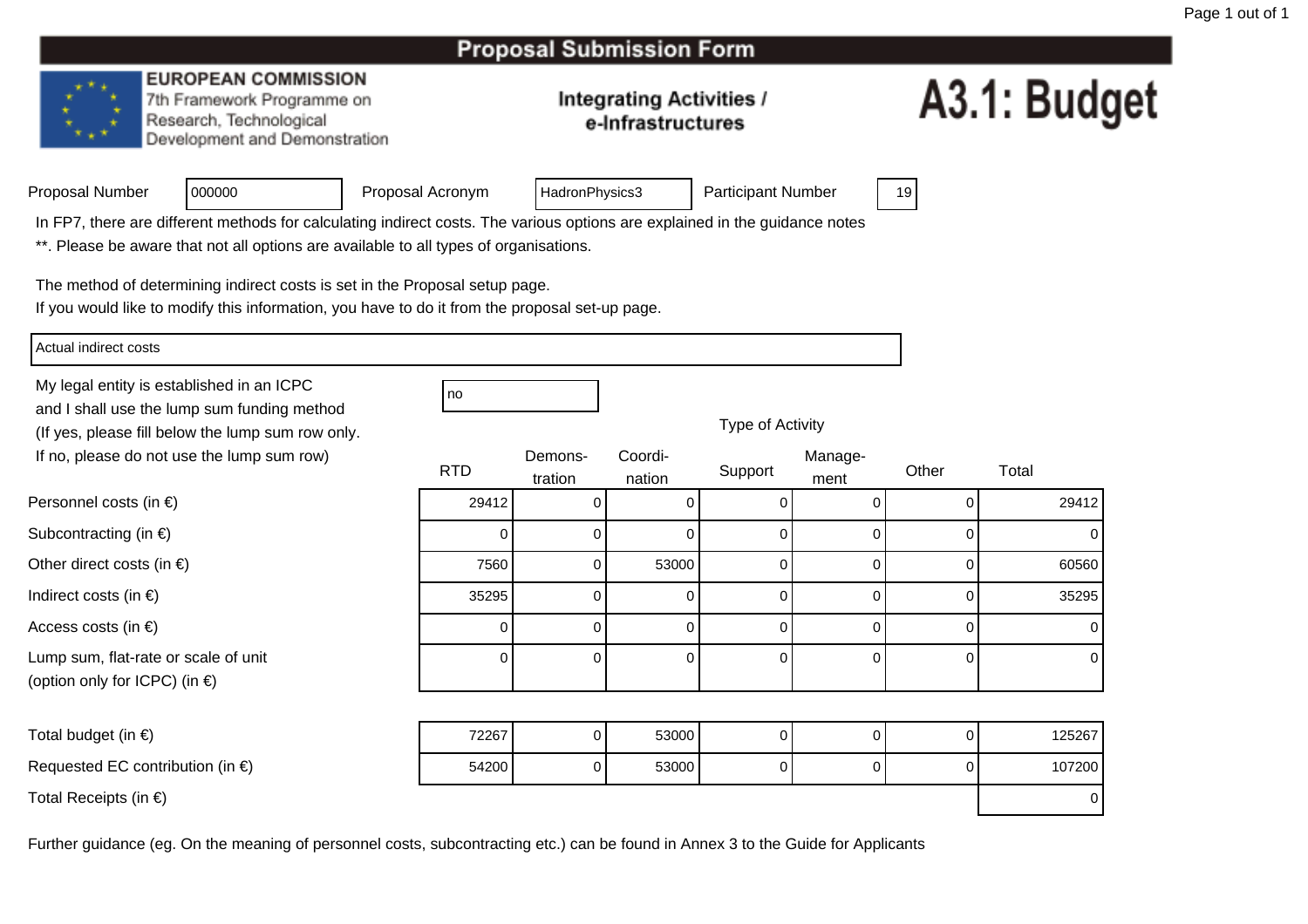|                                                                                                    |                                                                                                                      |             | <b>Proposal Submission Form</b>                      |                              |                           |    |
|----------------------------------------------------------------------------------------------------|----------------------------------------------------------------------------------------------------------------------|-------------|------------------------------------------------------|------------------------------|---------------------------|----|
|                                                                                                    | <b>EUROPEAN COMMISSION</b><br>7th Framework Programme on<br>Research, Technological<br>Development and Demonstration |             | <b>Integrating Activities /</b><br>e-Infrastructures | A2.1:<br><b>Participants</b> |                           |    |
| <b>Proposal Number</b>                                                                             | 000000                                                                                                               |             | Proposal Acronym                                     | HadronPhysics3               | <b>Participant Number</b> | 20 |
| If your organisation has already registered for FP7,<br>enter your Participant Identification Code |                                                                                                                      |             |                                                      | 999854564                    |                           |    |
| Organisation Legal name                                                                            |                                                                                                                      |             | UNIVERSITAET LEIPZIG                                 |                              |                           |    |
| Organisation short name                                                                            |                                                                                                                      | <b>ULEI</b> |                                                      |                              |                           |    |
|                                                                                                    |                                                                                                                      |             |                                                      |                              |                           |    |

# **Administrative Data**

Legal address

| Street name       |                | <b>RITTERSTRASSE</b>      | Number            | 26    |
|-------------------|----------------|---------------------------|-------------------|-------|
| Town              | <b>LEIPZIG</b> |                           | Postal Code/Cedex | 04109 |
| Country           | DE.            |                           |                   |       |
| Internet homepage |                | http://www.uni-leipzig.de |                   |       |

# **Status of your Organisation**

Certain types of organisations benefit from special conditions under the FP7 participation rules.

The Commission also collects data for statistical purposes.

The guidance notes will help you complete this section.

The status of the organisation is set by the proposal coordinator. If you would like to modify this information, the coordinator must modify it in the proposal set-up page

Non-profit organisation yes

Public body yes

Research organisation yes

Higher or secondary education establishment yes

Main area of activity (NACE code)

80.3

# **Proposal Submission Form**



**EUROPEAN COMMISSION** 7th Framework Programme on Research, Technological Development and Demonstration

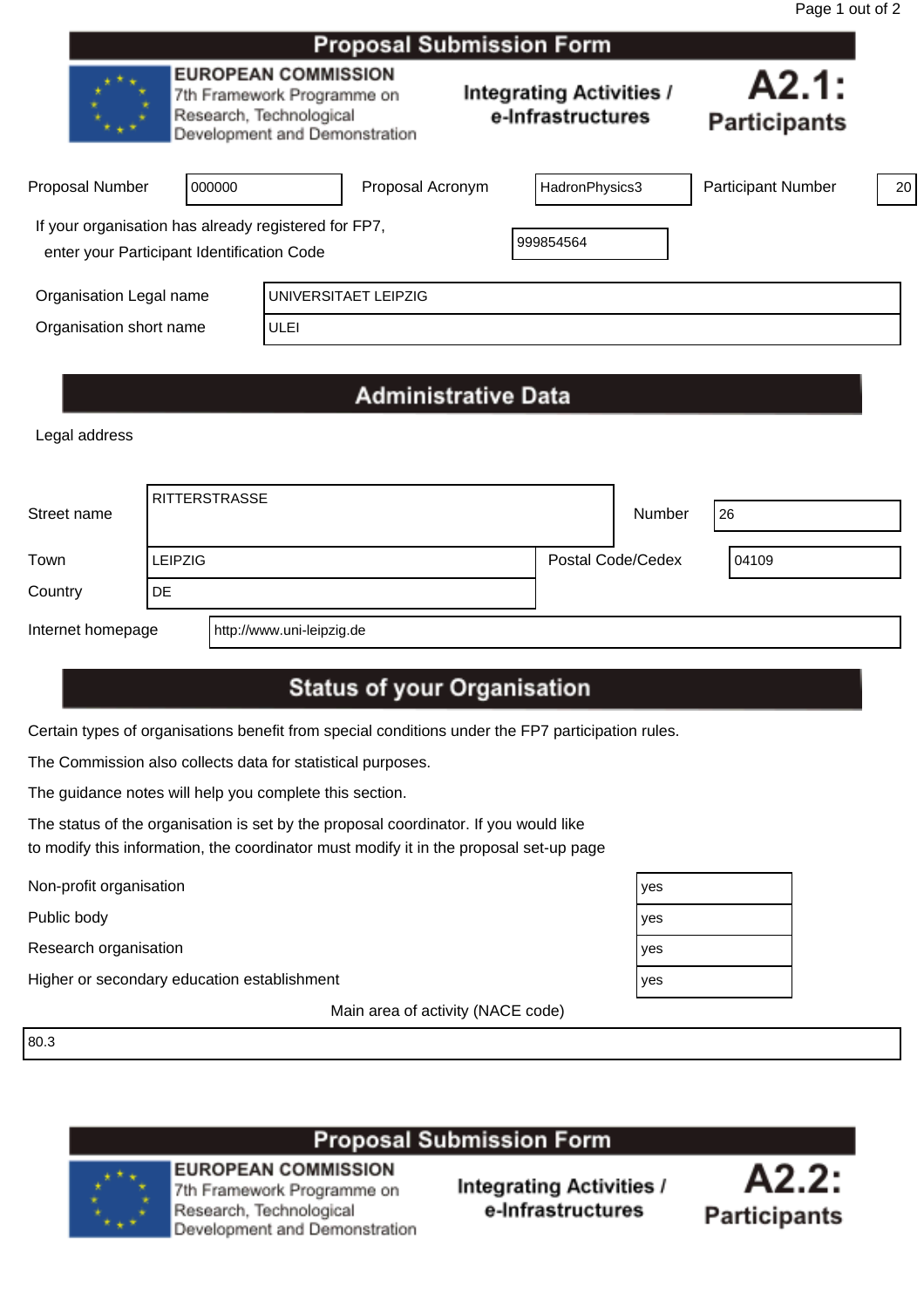| 1. Is your number of employees smaller than 250? (full time equivalent) | no |
|-------------------------------------------------------------------------|----|
|                                                                         |    |

- 2. Is your annual turnover smaller than  $\epsilon$  50 million?
- 3. Is your annual balance sheet total smaller than  $\epsilon$  43 million?
- 4. Are you an autonomous legal entity?

In all other cases, you might conform to the Commission's definition of an SME. Please check the additional conditions given in the guidance notes to the forms

Following this check, do you conform to the Commission's definition of an SME

# Dependencies with (an)other participant(s)

Are there dependencies between your organisation and (an)other participant(s) in this proposal?

if Yes:

| <b>Participant Number</b> | <b>Organisation Short Name</b> | Character of dependence |
|---------------------------|--------------------------------|-------------------------|
| U                         |                                | None                    |
| υ                         |                                | None                    |
|                           |                                | None                    |
|                           |                                |                         |

| lone |  |
|------|--|
| lone |  |
| lone |  |

no

# **Contact Point**

| Family name                                   |     | Schiller             |     |  |                            | First name(s)     |                                   | Arwed  |  |        |                                   |
|-----------------------------------------------|-----|----------------------|-----|--|----------------------------|-------------------|-----------------------------------|--------|--|--------|-----------------------------------|
| Title                                         | Dr. |                      |     |  |                            |                   |                                   | Sex    |  | Male   |                                   |
| Position in the organisation<br>Staff member  |     |                      |     |  |                            |                   |                                   |        |  |        |                                   |
| Department/Faculty/Institute/Laboratory name/ |     |                      |     |  |                            |                   | Institute for Theoretical Physics |        |  |        |                                   |
| Address (if different from the legal address) |     |                      |     |  |                            |                   |                                   |        |  |        |                                   |
| Street name                                   |     | Vor dem Hospitaltore |     |  |                            |                   |                                   | Number |  |        |                                   |
| Town                                          |     | Leipzig              |     |  |                            | Postal Code/Cedex |                                   |        |  | D-4103 |                                   |
| Country                                       |     |                      |     |  | Phone 1<br>+49-341-9732464 |                   |                                   |        |  |        |                                   |
| Phone 2                                       |     |                      | Fax |  | +49-341-9732548            |                   | E-mail                            |        |  |        | Arwed.Schiller@itp.uni-leipzig.de |

| no  |  |
|-----|--|
| no  |  |
| no  |  |
| yes |  |
|     |  |

| ٧ | ٧<br>I<br>×<br>۰. |  |
|---|-------------------|--|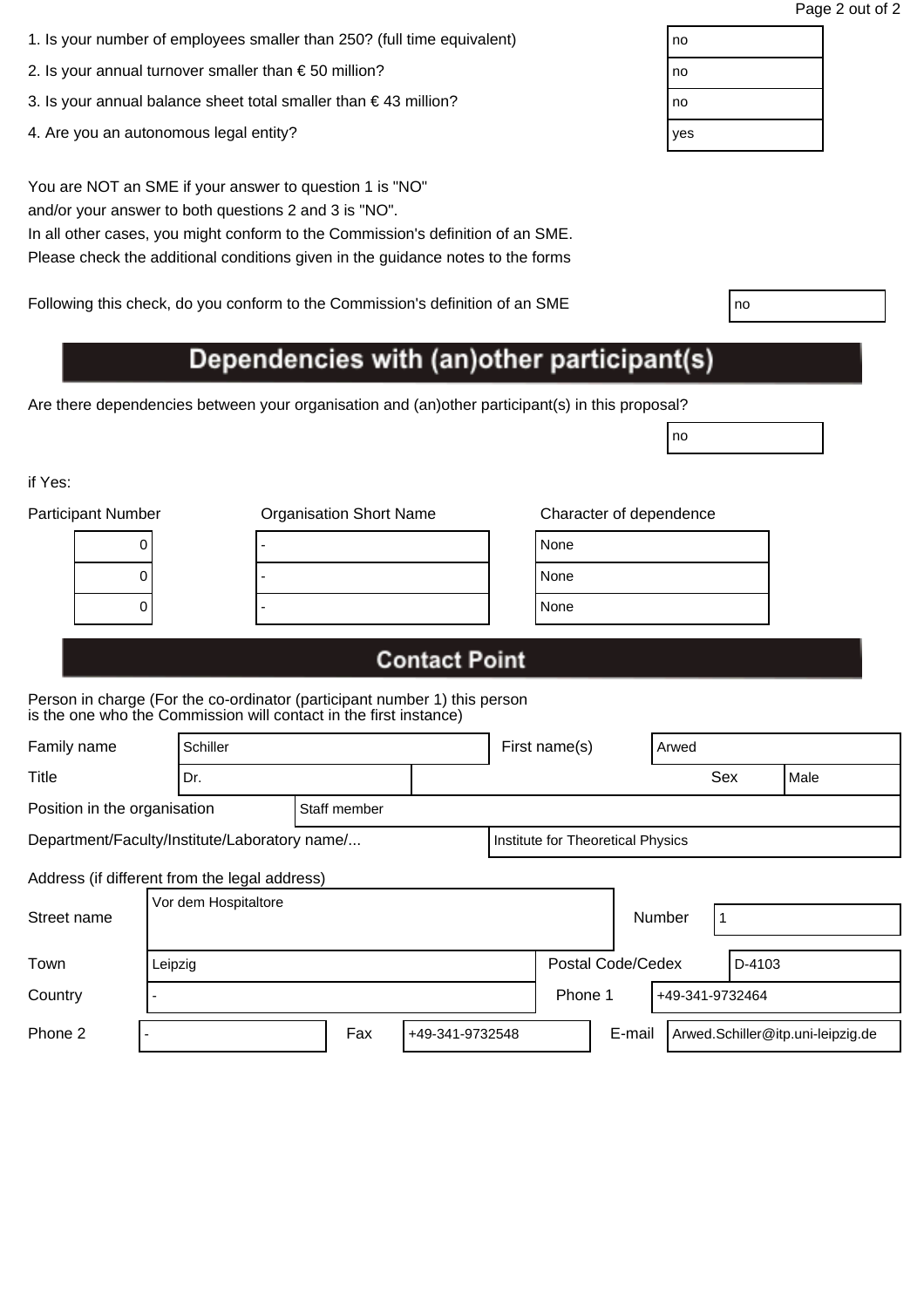### **EUROPEAN COMMISSION**

7th Framework Programme on Research, Technological Development and Demonstration

### **Integrating Activities /** e-Infrastructures

# A3.1: Budget

| Proposal Number |  |
|-----------------|--|
|                 |  |

Proposal Acronym

HadronPhysics3 | Participant Number | 20

In FP7, there are different methods for calculating indirect costs. The various options are explained in the guidance notes

\*\*. Please be aware that not all options are available to all types of organisations.

The method of determining indirect costs is set in the Proposal setup page.

If you would like to modify this information, you have to do it from the proposal set-up page.

Specific Flat Rate (60%)

Personnel costs (in €)

Subcontracting (in €)

Indirect costs (in  $\epsilon$ )

Access costs (in €)

Other direct costs (in  $\epsilon$ )

My legal entity is established in an ICPCno all'altra di una proprietà di una proprietà di una di una di una di una di una di una di una di una di una and I shall use the lump sum funding method (If yes, please fill below the lump sum row only.If no, please do not use the lump sum row)

<sup>000000</sup>

| Type of Activity |  |
|------------------|--|
|------------------|--|

0 | 82240 | 0 0 0 82240

0 | 54998 | 0 | 0 | 54998

| ot use the lump sum row)            |            | Demons- | Coordi- |         | Manage- |       |       |
|-------------------------------------|------------|---------|---------|---------|---------|-------|-------|
|                                     | <b>RTD</b> | tration | nation  | Support | ment    | Other | Total |
| າ €)                                |            |         | 51400   |         |         |       | 51400 |
| $\in)$                              |            |         |         |         |         |       | 0     |
| $(in \in)$                          |            |         |         |         |         |       | 0     |
|                                     |            |         | 30840   |         |         |       | 30840 |
|                                     |            |         |         |         |         |       | 0     |
| e or scale of unit<br>$P$ C) (in €) |            | 0       | 0       | O.      |         | 0     | 0     |

Total budget (in  $\epsilon$ )  $\begin{array}{ccc} \n\end{array}$ 

Requested EC contribution (in  $\epsilon$ ) <sup>0</sup>

Lump sum, flat-rate or scale of unit

(option only for ICPC) (in €)

Total Receipts (in €)) and the contract of the contract of  $\sim$  0.000  $\mu$  . The contract of  $\sim$  0.000  $\mu$   $\sim$  0.000  $\mu$   $\sim$  0.000  $\mu$   $\sim$  0.000  $\mu$   $\sim$  0.000  $\mu$   $\sim$  0.000  $\mu$   $\sim$  0.000  $\mu$   $\sim$  0.000  $\mu$   $\sim$  0.000  $\mu$   $\sim$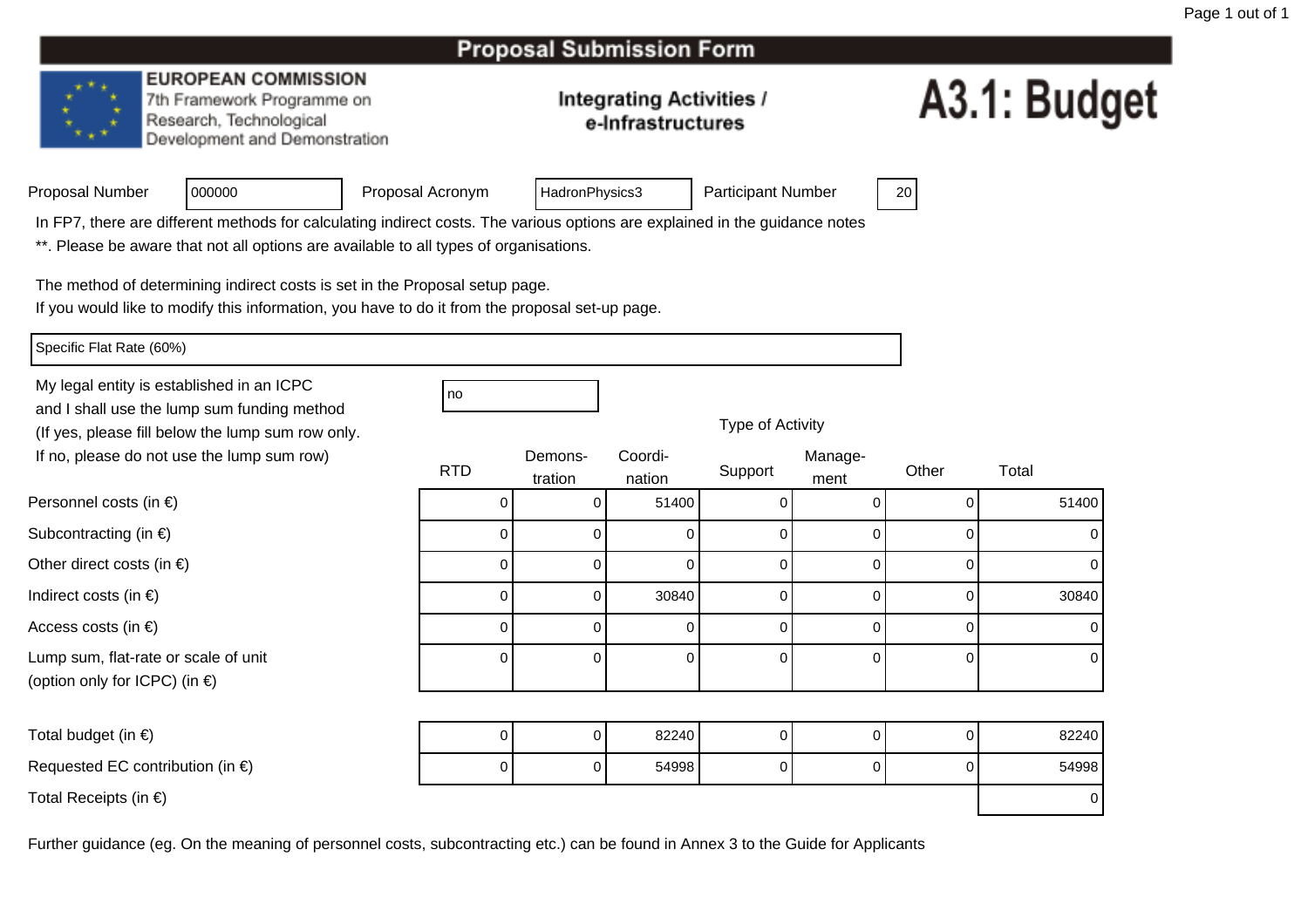|                                                                                                    |                                                                                                                      |                                       | <b>Proposal Submission Form</b> |  |                                                      |                              |    |
|----------------------------------------------------------------------------------------------------|----------------------------------------------------------------------------------------------------------------------|---------------------------------------|---------------------------------|--|------------------------------------------------------|------------------------------|----|
|                                                                                                    | <b>EUROPEAN COMMISSION</b><br>7th Framework Programme on<br>Research, Technological<br>Development and Demonstration |                                       |                                 |  | <b>Integrating Activities /</b><br>e-Infrastructures | A2.1:<br><b>Participants</b> |    |
| Proposal Number                                                                                    | 000000                                                                                                               |                                       | Proposal Acronym                |  | HadronPhysics3                                       | <b>Participant Number</b>    | 21 |
| If your organisation has already registered for FP7,<br>enter your Participant Identification Code |                                                                                                                      |                                       |                                 |  | 999978627                                            |                              |    |
| Organisation Legal name                                                                            |                                                                                                                      | JOHANNES GUTENBERG UNIVERSITAET MAINZ |                                 |  |                                                      |                              |    |
| Organisation short name                                                                            |                                                                                                                      | <b>UMainz</b>                         |                                 |  |                                                      |                              |    |
|                                                                                                    |                                                                                                                      |                                       |                                 |  |                                                      |                              |    |

# **Administrative Data**

Legal address

| Street name       | Saarstrasse  |                  | Number            | 21 |         |
|-------------------|--------------|------------------|-------------------|----|---------|
|                   |              |                  |                   |    |         |
| Town              | <b>MAINZ</b> |                  | Postal Code/Cedex |    | D-55099 |
| Country           | I DE         |                  |                   |    |         |
| Internet homepage |              | www.uni-mainz.de |                   |    |         |

# **Status of your Organisation**

Certain types of organisations benefit from special conditions under the FP7 participation rules.

The Commission also collects data for statistical purposes.

The guidance notes will help you complete this section.

The status of the organisation is set by the proposal coordinator. If you would like to modify this information, the coordinator must modify it in the proposal set-up page

Non-profit organisation yes

Public body yes

Research organisation  $\vert$  no

Higher or secondary education establishment yes

Main area of activity (NACE code)

80.3





**EUROPEAN COMMISSION** 7th Framework Programme on Research, Technological Development and Demonstration

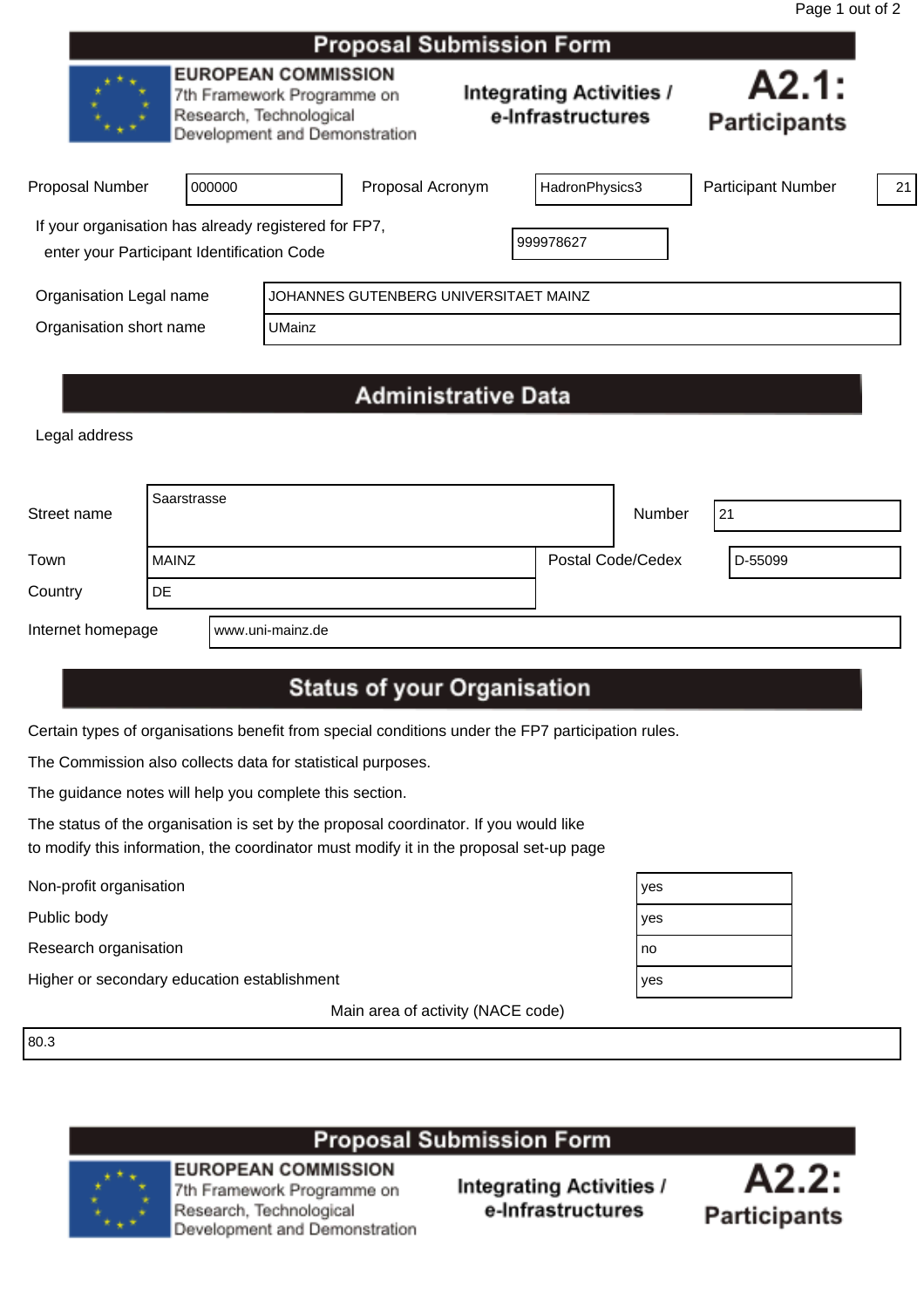| 1. Is your number of employees smaller than 250? (full time equivalent) | no |
|-------------------------------------------------------------------------|----|
|                                                                         |    |

- 2. Is your annual turnover smaller than  $\epsilon$  50 million?
- 3. Is your annual balance sheet total smaller than  $\epsilon$  43 million?
- 4. Are you an autonomous legal entity?

In all other cases, you might conform to the Commission's definition of an SME. Please check the additional conditions given in the guidance notes to the forms

Following this check, do you conform to the Commission's definition of an SME

# Dependencies with (an)other participant(s)

Are there dependencies between your organisation and (an)other participant(s) in this proposal?

if Yes:

| <b>Participant Number</b> |   | <b>Organisation Short Name</b> | Character of dependence |
|---------------------------|---|--------------------------------|-------------------------|
|                           | U |                                | None                    |
|                           | O |                                | None                    |
|                           | U |                                | None                    |
|                           |   |                                |                         |

| lone |  |  |
|------|--|--|
| lone |  |  |
| lone |  |  |

no

# **Contact Point**

| Family name                                   | Arends         |          | First name(s)                 |  | Hans-Juergen |    |  |  |
|-----------------------------------------------|----------------|----------|-------------------------------|--|--------------|----|--|--|
| Title                                         | Prof.          |          |                               |  | Sex<br>Male  |    |  |  |
| Position in the organisation                  |                | Director |                               |  |              |    |  |  |
| Department/Faculty/Institute/Laboratory name/ |                |          | Institute for Nuclear Physics |  |              |    |  |  |
| Address (if different from the legal address) |                |          |                               |  |              |    |  |  |
| Street name                                   | J.J. Becherweg |          |                               |  | Number       | 45 |  |  |
|                                               |                |          |                               |  |              |    |  |  |

| Town    | Mainz |     |                   |         | Postal Code/Cedex |                     | D-55099                 |
|---------|-------|-----|-------------------|---------|-------------------|---------------------|-------------------------|
| Country |       |     |                   | Phone 1 |                   | l +49 6131 39-25194 |                         |
| Phone 2 |       | Fax | +49 6131 39-22964 |         | E-mail            |                     | arends@kph.uni-mainz.de |

| no  |  |  |
|-----|--|--|
| no  |  |  |
| no  |  |  |
| yes |  |  |
|     |  |  |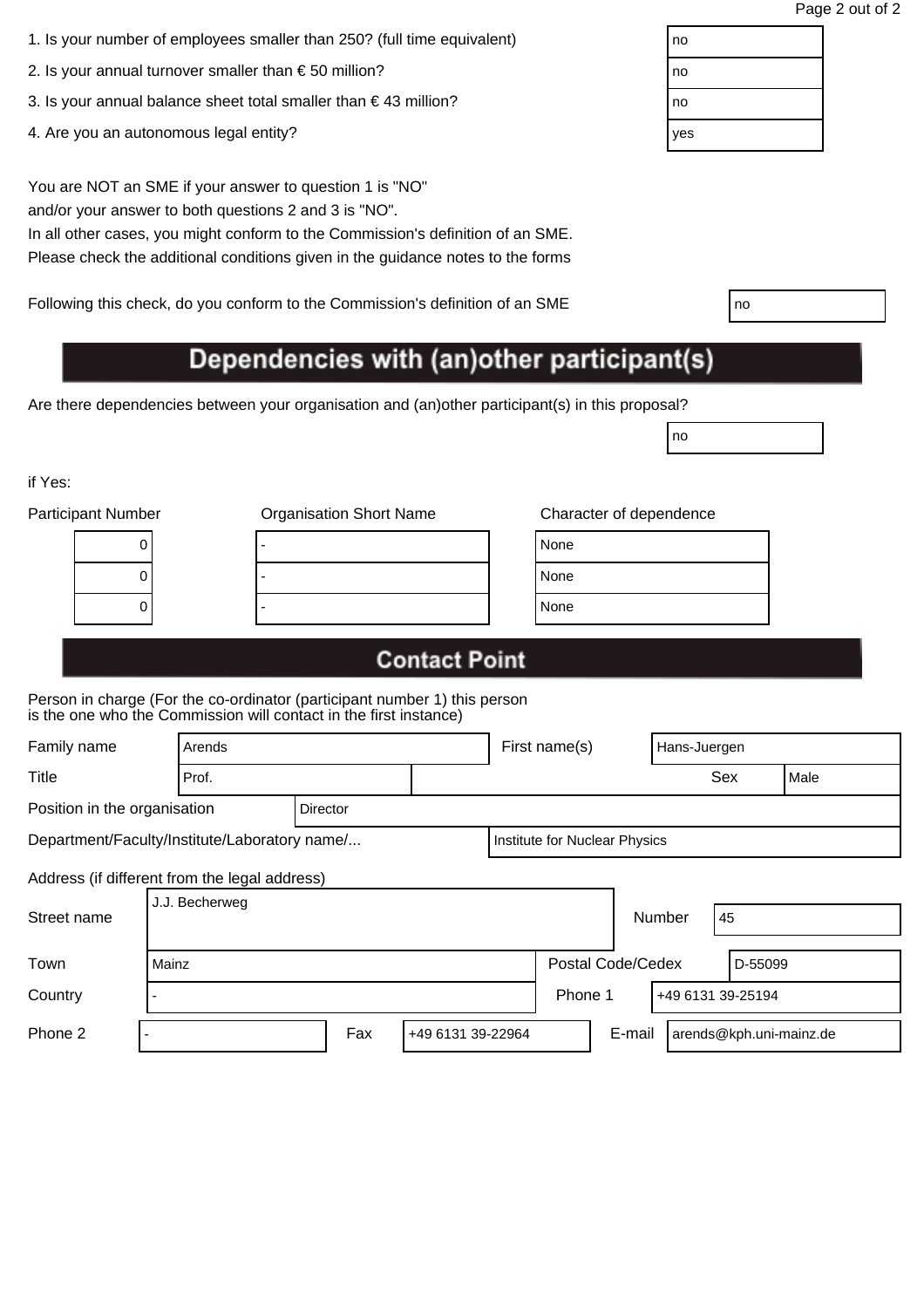### **EUROPEAN COMMISSION**

7th Framework Programme on Research, Technological Development and Demonstration

### **Integrating Activities /** e-Infrastructures

# A3.1: Budget

|  | Proposal Number |
|--|-----------------|
|  |                 |

Proposal Acronym

HadronPhysics3 | Participant Number | 21

In FP7, there are different methods for calculating indirect costs. The various options are explained in the guidance notes

\*\*. Please be aware that not all options are available to all types of organisations.

The method of determining indirect costs is set in the Proposal setup page.

If you would like to modify this information, you have to do it from the proposal set-up page.

Actual indirect costs calculated using a simplified method

<sup>000000</sup>

My legal entity is established in an ICPCno all'altra di una proprietà di una proprietà di una di una di una di una di una di una di una di una di una and I shall use the lump sum funding method (If yes, please fill below the lump sum row only.If no, please do not use the lump sum row)

| ot use the lump sum row)                     |            | Demons- | Coordi- |         | Manage- |       |        |
|----------------------------------------------|------------|---------|---------|---------|---------|-------|--------|
|                                              | <b>RTD</b> | tration | nation  | Support | ment    | Other | Total  |
| າ €)                                         | 80587      |         | 10000   |         |         |       | 90587  |
| $\in)$                                       |            |         |         |         |         |       | ∪∣     |
| $(in \in)$                                   | 16400      |         | 97574   | 267290  |         |       | 381264 |
|                                              | 58192      |         | 64544   | 160374  |         |       | 283110 |
|                                              |            |         | Ü       | 180000  |         |       | 180000 |
| e or scale of unit<br><sup>2</sup> C) (in €) |            | 0       |         |         |         |       | 0 I    |

Type of Activity

| Total budget (in $\epsilon$ ) |  |
|-------------------------------|--|
|                               |  |

Personnel costs (in €)

Subcontracting (in €)

Indirect costs (in  $\epsilon$ )

Access costs (in €)

Other direct costs (in  $\epsilon$ )

Requested EC contribution (in  $\epsilon$ )

Lump sum, flat-rate or scale of unit

(option only for ICPC) (in €)

Total Receipts (in €)

 <sup>155179</sup> <sup>0</sup> <sup>172118</sup> <sup>607664</sup> <sup>0</sup> <sup>0</sup> <sup>934961</sup> <sup>116384</sup> <sup>0</sup> <sup>115104</sup> <sup>466000</sup> <sup>0</sup> <sup>0</sup> <sup>697488</sup> ) and the contract of the contract of  $\sim$  0.000  $\mu$  . The contract of  $\sim$  0.000  $\mu$   $\sim$  0.000  $\mu$   $\sim$  0.000  $\mu$   $\sim$  0.000  $\mu$   $\sim$  0.000  $\mu$   $\sim$  0.000  $\mu$   $\sim$  0.000  $\mu$   $\sim$  0.000  $\mu$   $\sim$  0.000  $\mu$   $\sim$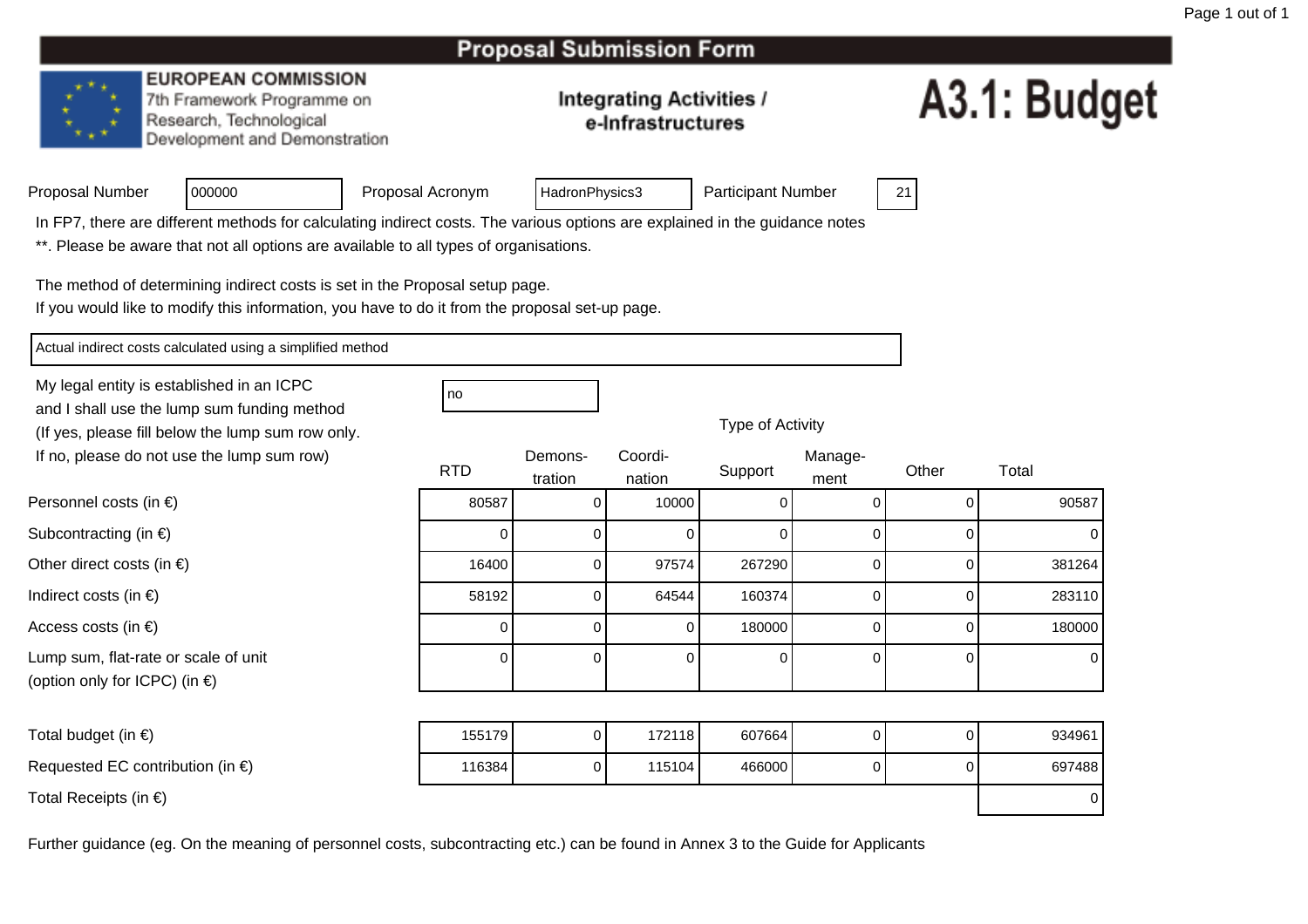|                         | <b>EUROPEAN COMMISSION</b><br>7th Framework Programme on<br>Research, Technological<br>Development and Demonstration |                                                                                                    |              | <b>Integrating Activities /</b><br>e-Infrastructures | A2.1:<br><b>Participants</b> |                           |    |
|-------------------------|----------------------------------------------------------------------------------------------------------------------|----------------------------------------------------------------------------------------------------|--------------|------------------------------------------------------|------------------------------|---------------------------|----|
| <b>Proposal Number</b>  |                                                                                                                      | 000000                                                                                             |              | Proposal Acronym                                     | HadronPhysics3               | <b>Participant Number</b> | 22 |
|                         |                                                                                                                      | If your organisation has already registered for FP7,<br>enter your Participant Identification Code |              |                                                      | 999854370                    |                           |    |
| Organisation Legal name |                                                                                                                      |                                                                                                    |              | UNIVERSITAET BIELEFELD                               |                              |                           |    |
| Organisation short name |                                                                                                                      |                                                                                                    | <b>UNIBI</b> |                                                      |                              |                           |    |

# **Administrative Data**

Legal address

| Street name       |           | UNIVERSITAETSSTRASSE |                   | Number | l 25  |
|-------------------|-----------|----------------------|-------------------|--------|-------|
| Town              | BIELEFELD |                      | Postal Code/Cedex |        | 33615 |
| Country           | DE        |                      |                   |        |       |
| Internet homepage |           | www.uni-bielefeld.de |                   |        |       |

# **Status of your Organisation**

Certain types of organisations benefit from special conditions under the FP7 participation rules.

The Commission also collects data for statistical purposes.

The guidance notes will help you complete this section.

The status of the organisation is set by the proposal coordinator. If you would like to modify this information, the coordinator must modify it in the proposal set-up page

Non-profit organisation yes

Public body yes

Research organisation yes

Higher or secondary education establishment yes

Main area of activity (NACE code)

80.3



Research, Technological

Development and Demonstration

**Proposal Submission Form** 

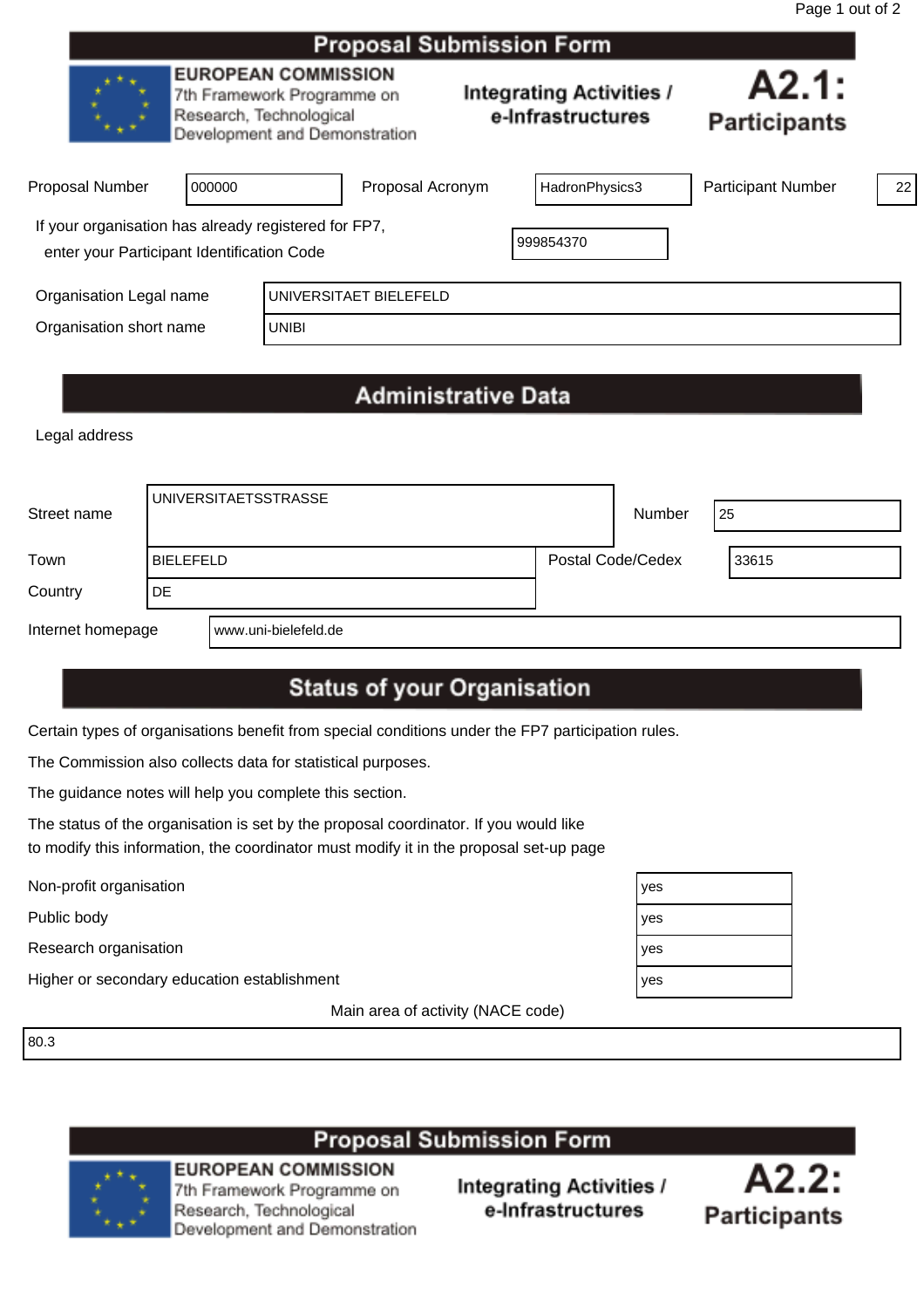| 1. Is your number of employees smaller than 250? (full time equivalent) | no |
|-------------------------------------------------------------------------|----|
|                                                                         |    |

- 2. Is your annual turnover smaller than  $\epsilon$  50 million?
- 3. Is your annual balance sheet total smaller than  $\epsilon$  43 million?
- 4. Are you an autonomous legal entity?

In all other cases, you might conform to the Commission's definition of an SME. Please check the additional conditions given in the guidance notes to the forms

Following this check, do you conform to the Commission's definition of an SME

# Dependencies with (an)other participant(s)

Are there dependencies between your organisation and (an)other participant(s) in this proposal?

if Yes:

| <b>Participant Number</b> | <b>Organisation Short Name</b> | Character of dependence |
|---------------------------|--------------------------------|-------------------------|
| U                         |                                | None                    |
| υ                         |                                | None                    |
|                           |                                | None                    |
|                           |                                |                         |

| lone |  |
|------|--|
| lone |  |
| lone |  |
|      |  |

no

# **Contact Point**

| Family name                                   |  | Laermann         |           |  |                  |  | First name(s)      |                   | Edwin  |                  |                               |
|-----------------------------------------------|--|------------------|-----------|--|------------------|--|--------------------|-------------------|--------|------------------|-------------------------------|
| Title                                         |  | Prof.            |           |  |                  |  |                    |                   |        | Sex              | Male                          |
| Position in the organisation                  |  |                  | Professor |  |                  |  |                    |                   |        |                  |                               |
| Department/Faculty/Institute/Laboratory name/ |  |                  |           |  |                  |  | Fakulty of Physics |                   |        |                  |                               |
| Address (if different from the legal address) |  |                  |           |  |                  |  |                    |                   |        |                  |                               |
| Street name                                   |  |                  |           |  |                  |  |                    |                   | Number |                  |                               |
| Town                                          |  |                  |           |  |                  |  |                    | Postal Code/Cedex |        |                  |                               |
| Country                                       |  |                  |           |  |                  |  | Phone 1            |                   |        | +49-521-106-6222 |                               |
| Phone 2                                       |  | +49-521-106-6223 | Fax       |  | +49-521-106-2961 |  |                    | E-mail            |        |                  | edwin@physik.uni-bielefeld.de |

| no  |  |
|-----|--|
| no  |  |
| no  |  |
| yes |  |
|     |  |

| ٧ | I<br>×<br>۰. |  |
|---|--------------|--|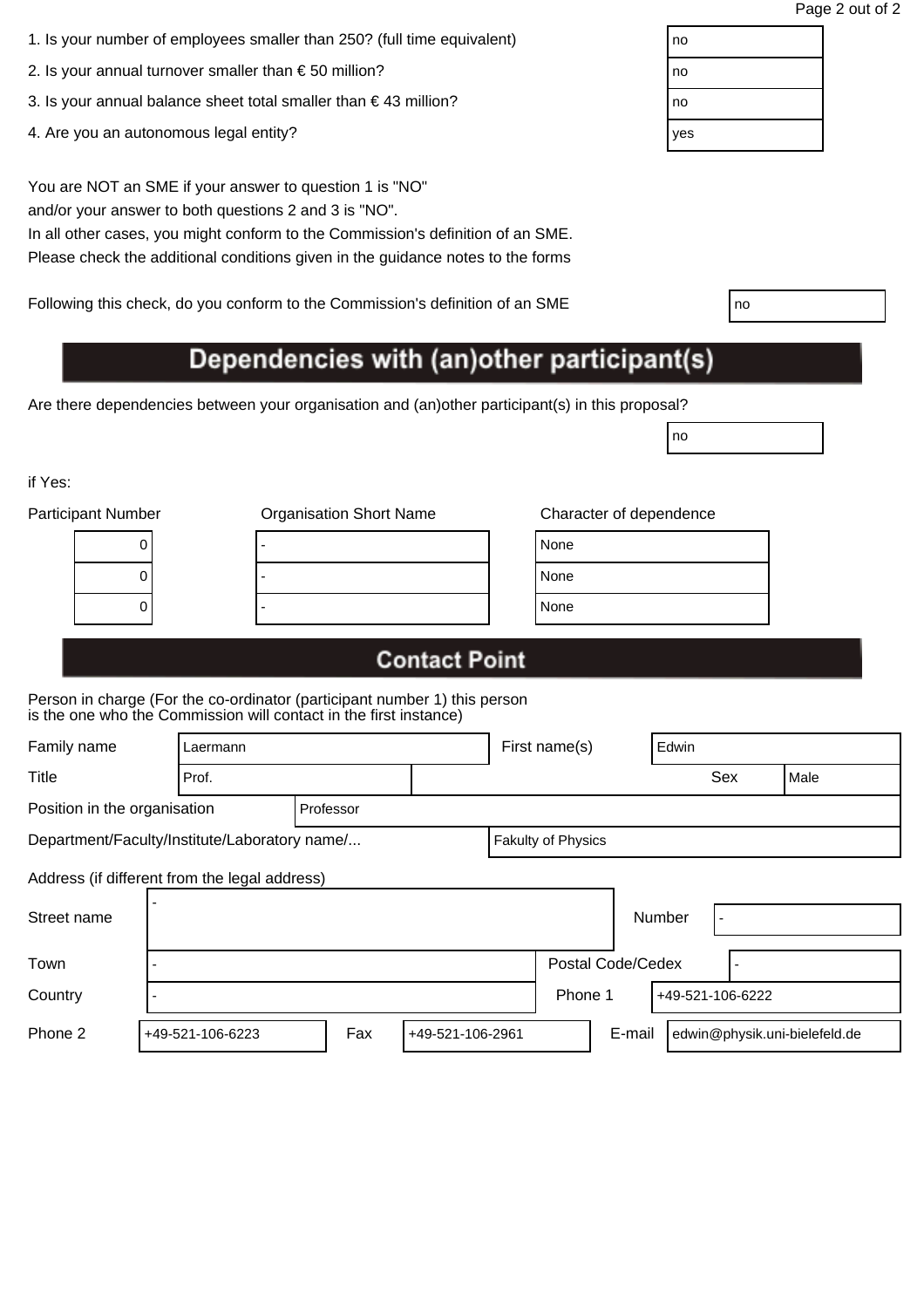### **EUROPEAN COMMISSION**

7th Framework Programme on Research, Technological Development and Demonstration

### **Integrating Activities /** e-Infrastructures

# A3.1: Budget

| Proposal Number |  |
|-----------------|--|
|                 |  |

Proposal Acronym

HadronPhysics3 | Participant Number | 22

In FP7, there are different methods for calculating indirect costs. The various options are explained in the guidance notes

\*\*. Please be aware that not all options are available to all types of organisations.

The method of determining indirect costs is set in the Proposal setup page.

If you would like to modify this information, you have to do it from the proposal set-up page.

Specific Flat Rate (60%)

Personnel costs (in €)

Subcontracting (in €)

Indirect costs (in  $\epsilon$ )

Access costs (in €)

Other direct costs (in  $\epsilon$ )

My legal entity is established in an ICPCno all'altra di una proprietà di una proprietà di una di una di una di una di una di una di una di una di una and I shall use the lump sum funding method (If yes, please fill below the lump sum row only.If no, please do not use the lump sum row)

<sup>000000</sup>

| below the lump sum row only.     |            |                    |                   |         |                 |       |       |
|----------------------------------|------------|--------------------|-------------------|---------|-----------------|-------|-------|
| ot use the lump sum row)         | <b>RTD</b> | Demons-<br>tration | Coordi-<br>nation | Support | Manage-<br>ment | Other | Total |
| ) €)                             |            |                    | 27100             |         |                 |       | 27100 |
| $\varepsilon$                    | U          |                    |                   |         | 0               |       |       |
| $(in \in)$                       |            |                    | 30800             |         | 0               |       | 30800 |
|                                  | 0          |                    | 34740             |         | 0               |       | 34740 |
|                                  | 0          |                    | 0                 |         | 0               | 0     |       |
| e or scale of unit<br>PC) (in €) | 0          |                    | $\Omega$          |         | 0               | U     |       |

| Total budget (in $\epsilon$ ) |  |
|-------------------------------|--|
|-------------------------------|--|

Requested EC contribution (in  $\epsilon$ )

Lump sum, flat-rate or scale of unit

(option only for ICPC) (in €)

Total Receipts (in €)

 $\begin{array}{ccc} \n\end{array}$ 0 0 92640 0 0 0 92640 <sup>0</sup>0 || 0 || 0 || 0 || 0 || 0 || 0 || 61953 ) and the contract of the contract of  $\sim$  0.000  $\mu$  . The contract of  $\sim$  0.000  $\mu$   $\sim$  0.000  $\mu$   $\sim$  0.000  $\mu$   $\sim$  0.000  $\mu$   $\sim$  0.000  $\mu$   $\sim$  0.000  $\mu$   $\sim$  0.000  $\mu$   $\sim$  0.000  $\mu$   $\sim$  0.000  $\mu$   $\sim$ 

Further guidance (eg. On the meaning of personnel costs, subcontracting etc.) can be found in Annex 3 to the Guide for Applicants

Type of Activity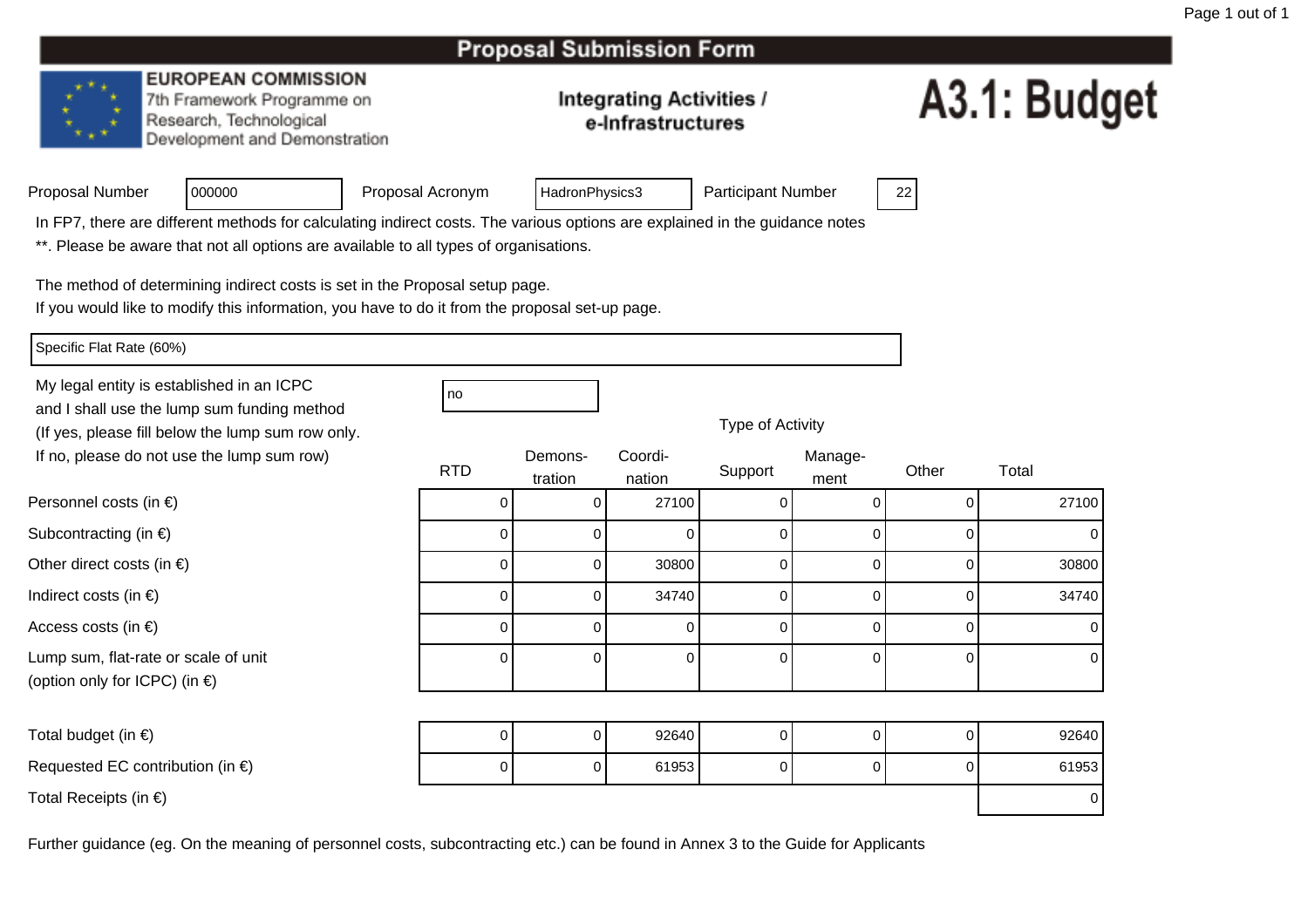|                                                                                                    |                                                                                                                      |             | Proposal Submission Form |                                                      |                              |    |
|----------------------------------------------------------------------------------------------------|----------------------------------------------------------------------------------------------------------------------|-------------|--------------------------|------------------------------------------------------|------------------------------|----|
|                                                                                                    | <b>EUROPEAN COMMISSION</b><br>7th Framework Programme on<br>Research, Technological<br>Development and Demonstration |             |                          | <b>Integrating Activities /</b><br>e-Infrastructures | A2.1:<br><b>Participants</b> |    |
| Proposal Number                                                                                    | 000000                                                                                                               |             | Proposal Acronym         | HadronPhysics3                                       | <b>Participant Number</b>    | 23 |
| If your organisation has already registered for FP7,<br>enter your Participant Identification Code |                                                                                                                      |             |                          | 999868629                                            |                              |    |
| Organisation Legal name<br>Organisation short name                                                 |                                                                                                                      | <b>UREG</b> | UNIVERSITAET REGENSBURG  |                                                      |                              |    |

# **Administrative Data**

Legal address

| Street name       |                   | I UNIVERSITAETSSTRASSE        | Number            | 131   |
|-------------------|-------------------|-------------------------------|-------------------|-------|
| Town              | <b>REGENSBURG</b> |                               | Postal Code/Cedex | 93053 |
| Country           | DE.               |                               |                   |       |
| Internet homepage |                   | http://www.uni-regensburg.de/ |                   |       |

# **Status of your Organisation**

Certain types of organisations benefit from special conditions under the FP7 participation rules.

The Commission also collects data for statistical purposes.

The guidance notes will help you complete this section.

The status of the organisation is set by the proposal coordinator. If you would like to modify this information, the coordinator must modify it in the proposal set-up page

Non-profit organisation yes

Public body yes

Research organisation yes

Higher or secondary education establishment yes

Main area of activity (NACE code)

80.3

# **Proposal Submission Form**



**EUROPEAN COMMISSION** 7th Framework Programme on Research, Technological Development and Demonstration

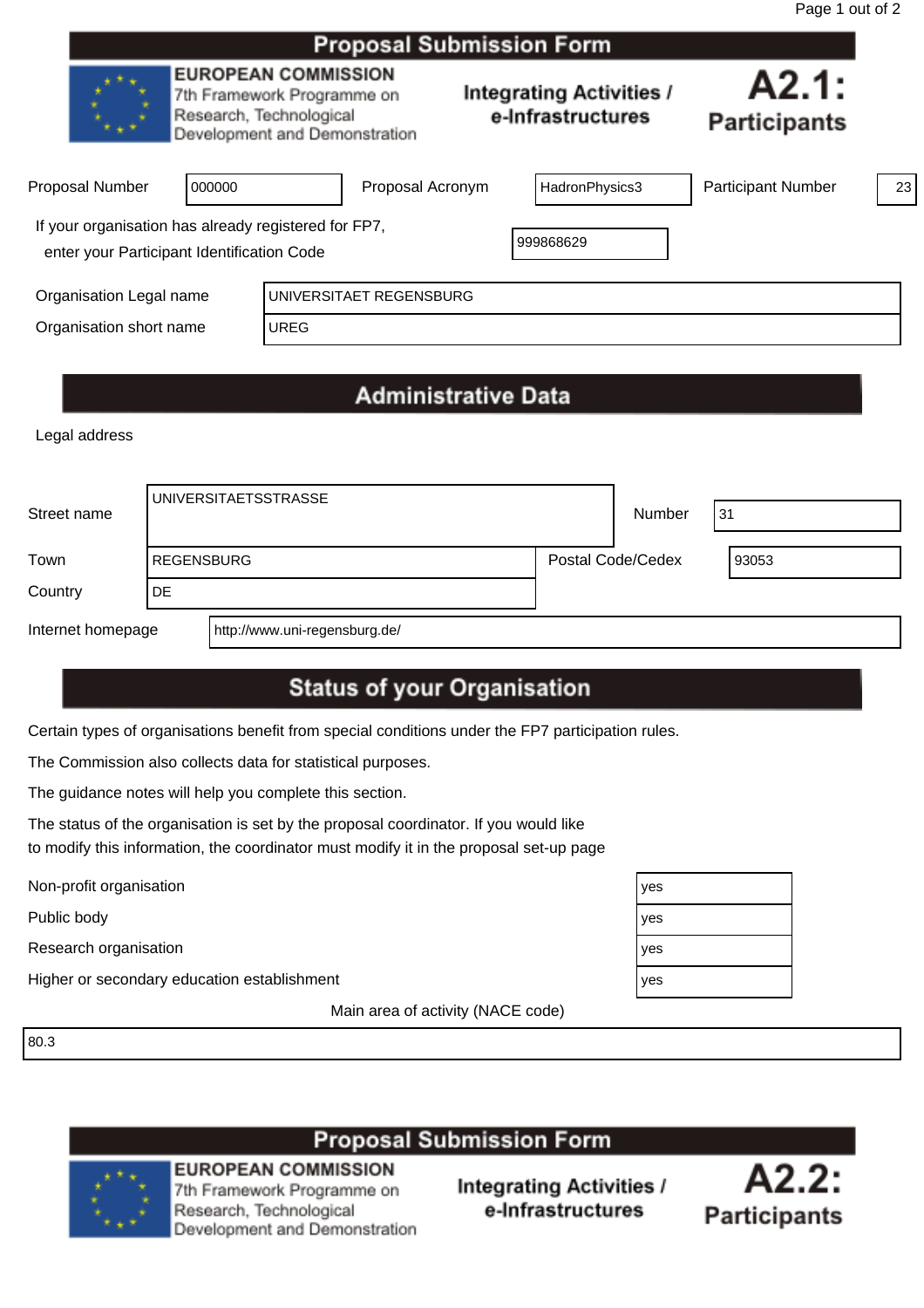| 1. Is your number of employees smaller than 250? (full time equivalent) | no |
|-------------------------------------------------------------------------|----|
|                                                                         |    |

- 2. Is your annual turnover smaller than  $\epsilon$  50 million?
- 3. Is your annual balance sheet total smaller than  $\epsilon$  43 million?
- 4. Are you an autonomous legal entity?

In all other cases, you might conform to the Commission's definition of an SME. Please check the additional conditions given in the guidance notes to the forms

Following this check, do you conform to the Commission's definition of an SME

# Dependencies with (an)other participant(s)

Are there dependencies between your organisation and (an)other participant(s) in this proposal?

if Yes:

| <b>Participant Number</b> | <b>Organisation Short Name</b> | Character of dependence |
|---------------------------|--------------------------------|-------------------------|
| υ                         |                                | None                    |
| U                         |                                | None                    |
| U                         |                                | None                    |
|                           |                                |                         |

| lone |  |
|------|--|
| lone |  |
| lone |  |

no

# **Contact Point**

| Family name                                   | Bali                                                                                           |                  |           |  | First name(s)    | Gunnar |         |                   |        |                  |                                      |
|-----------------------------------------------|------------------------------------------------------------------------------------------------|------------------|-----------|--|------------------|--------|---------|-------------------|--------|------------------|--------------------------------------|
| Title                                         |                                                                                                | Prof.            |           |  |                  |        |         |                   |        | Sex              | Male                                 |
| Position in the organisation                  |                                                                                                |                  | Professor |  |                  |        |         |                   |        |                  |                                      |
|                                               | Department/Faculty/Institute/Laboratory name/<br>Theoretical Physics, University of Regensburg |                  |           |  |                  |        |         |                   |        |                  |                                      |
| Address (if different from the legal address) |                                                                                                |                  |           |  |                  |        |         |                   |        |                  |                                      |
| Street name                                   |                                                                                                |                  |           |  |                  |        |         |                   | Number |                  |                                      |
| Town                                          |                                                                                                |                  |           |  |                  |        |         | Postal Code/Cedex |        |                  |                                      |
| Country                                       |                                                                                                |                  |           |  |                  |        | Phone 1 |                   |        | 0049 941 9432017 |                                      |
| Phone 2                                       |                                                                                                | 0049 941 9432008 | Fax       |  | 0049 941 9433887 |        |         | E-mail            |        |                  | Gunnar.bali@physik.uni-regensburg.de |

| no  |  |
|-----|--|
| no  |  |
| no  |  |
| yes |  |
|     |  |

| ٧<br>٧<br>× | I<br>۰. |
|-------------|---------|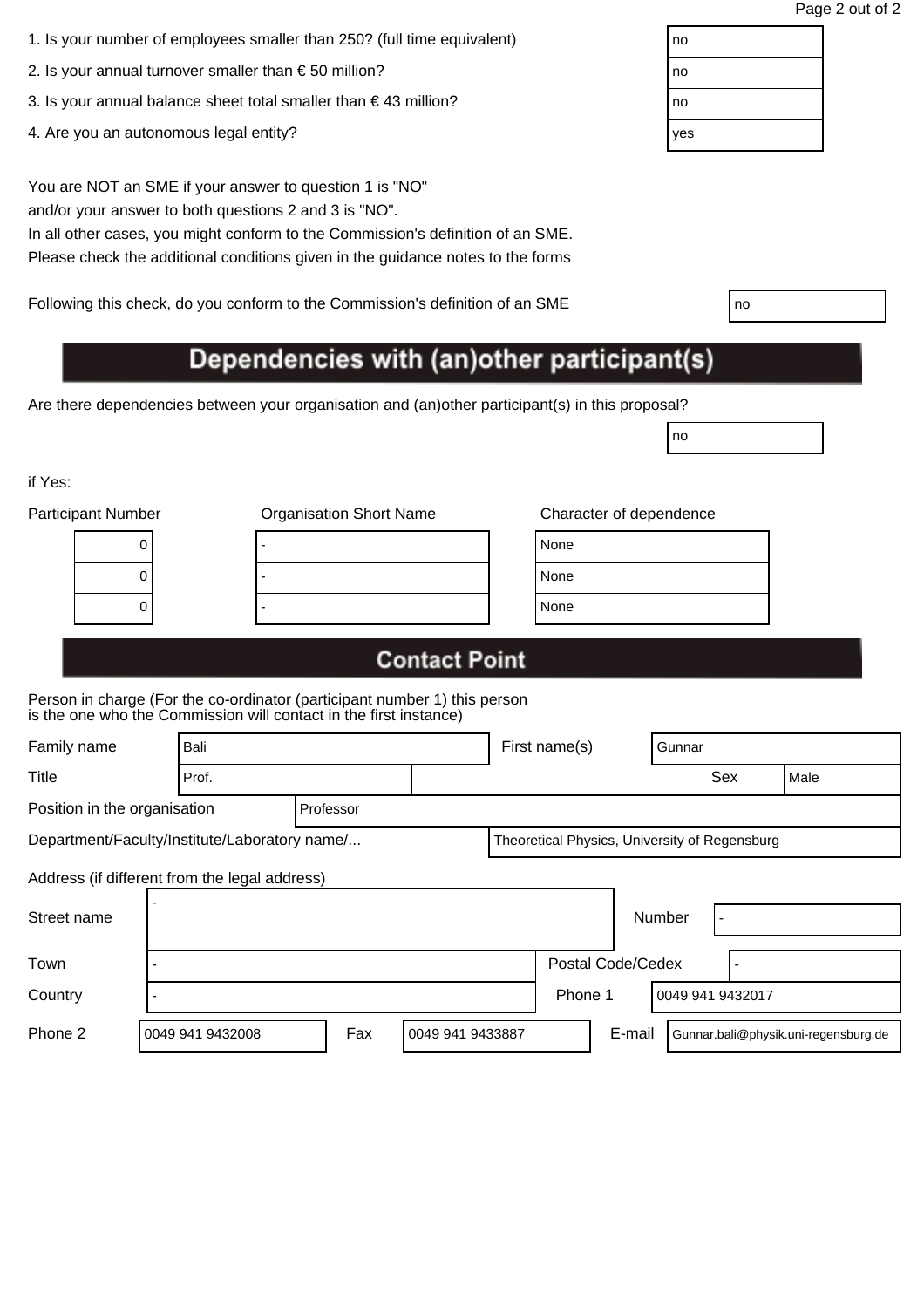### **EUROPEAN COMMISSION**

<sup>000000</sup>

7th Framework Programme on Research, Technological Development and Demonstration

### **Integrating Activities /** e-Infrastructures

# A3.1: Budget

| Proposal Number |  |
|-----------------|--|
|                 |  |

Proposal Acronym

HadronPhysics3 | Participant Number | 23

In FP7, there are different methods for calculating indirect costs. The various options are explained in the guidance notes

\*\*. Please be aware that not all options are available to all types of organisations.

The method of determining indirect costs is set in the Proposal setup page.

If you would like to modify this information, you have to do it from the proposal set-up page.

Specific Flat Rate (60%)

Personnel costs (in €)

Subcontracting (in €)

Indirect costs (in  $\epsilon$ )

Access costs (in €)

Other direct costs (in  $\epsilon$ )

Lump sum, flat-rate or scale of unit

(option only for ICPC) (in €)

My legal entity is established in an ICPCno all'altra di una proprietà di una proprietà di una di una di una di una di una di una di una di una di una and I shall use the lump sum funding methodIf no, please do not use the lump sum row)

| (If yes, please fill below the lump sum row only.                   |            |                    |                   | Type of Activity |                 |       |       |  |
|---------------------------------------------------------------------|------------|--------------------|-------------------|------------------|-----------------|-------|-------|--|
| If no, please do not use the lump sum row)                          | <b>RTD</b> | Demons-<br>tration | Coordi-<br>nation | Support          | Manage-<br>ment | Other | Total |  |
| ersonnel costs (in $\epsilon$ )                                     | 4667       |                    |                   |                  |                 |       | 4667  |  |
| ubcontracting (in $\epsilon$ )                                      |            |                    |                   |                  |                 |       |       |  |
| ther direct costs (in €)                                            | 14000      |                    |                   |                  |                 |       | 14000 |  |
| ndirect costs (in $\epsilon$ )                                      | 11200      | 0                  |                   |                  |                 |       | 11200 |  |
| ccess costs (in $\in$ ).                                            |            |                    |                   |                  |                 |       |       |  |
| ump sum, flat-rate or scale of unit<br>option only for ICPC) (in €) |            | 0                  |                   |                  |                 |       |       |  |

| Total budget (in $\epsilon$ )              | 29867 |  |  |  |  |   | 29867 |
|--------------------------------------------|-------|--|--|--|--|---|-------|
| Requested EC contribution (in $\epsilon$ ) | 22400 |  |  |  |  |   | 22400 |
| Total Receipts (in $\epsilon$ )            |       |  |  |  |  | 0 |       |

|  | Type of Activity |
|--|------------------|
|--|------------------|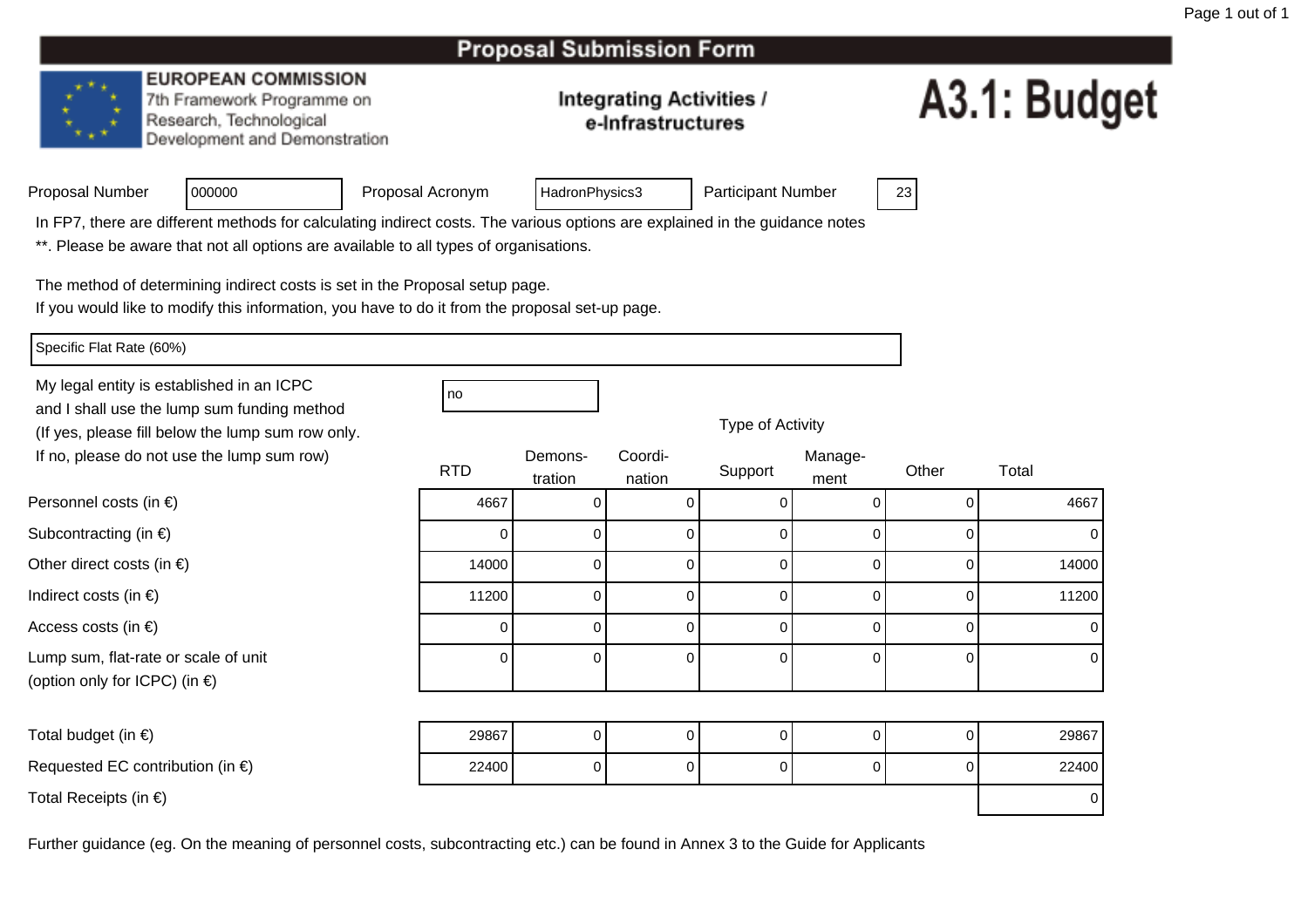|                                                                                                    |                                                                                                                      |            | <b>Proposal Submission Form</b> |  |                                                      |                              |    |
|----------------------------------------------------------------------------------------------------|----------------------------------------------------------------------------------------------------------------------|------------|---------------------------------|--|------------------------------------------------------|------------------------------|----|
|                                                                                                    | <b>EUROPEAN COMMISSION</b><br>7th Framework Programme on<br>Research, Technological<br>Development and Demonstration |            |                                 |  | <b>Integrating Activities /</b><br>e-Infrastructures | A2.1:<br><b>Participants</b> |    |
| Proposal Number                                                                                    | 000000                                                                                                               |            | Proposal Acronym                |  | HadronPhysics3                                       | <b>Participant Number</b>    | 24 |
| If your organisation has already registered for FP7,<br>enter your Participant Identification Code |                                                                                                                      |            |                                 |  | 999853691                                            |                              |    |
| Organisation Legal name                                                                            |                                                                                                                      |            |                                 |  | WESTFAELISCHE WILHELMS-UNIVERSITAET MUENSTER         |                              |    |
| Organisation short name                                                                            |                                                                                                                      | <b>WWU</b> |                                 |  |                                                      |                              |    |
|                                                                                                    |                                                                                                                      |            | <b>Administrative Data</b>      |  |                                                      |                              |    |

Legal address

| Street name       |          | SCHLOSSPLATZ 2 |                   | Number | $\overline{\phantom{0}}$ |
|-------------------|----------|----------------|-------------------|--------|--------------------------|
| Town              | MUENSTER |                | Postal Code/Cedex |        | 48149                    |
| Country           | DE.      |                |                   |        |                          |
| Internet homepage |          |                |                   |        |                          |

# **Status of your Organisation**

Certain types of organisations benefit from special conditions under the FP7 participation rules.

The Commission also collects data for statistical purposes.

The guidance notes will help you complete this section.

The status of the organisation is set by the proposal coordinator. If you would like to modify this information, the coordinator must modify it in the proposal set-up page

Non-profit organisation yes

Public body  $y'$ 

Research organisation  $\Gamma$ 

Higher or secondary education establishment yet

Main area of activity (NACE code)

80.3

**Proposal Submission Form** 



**EUROPEAN COMMISSION** 7th Framework Programme on Research, Technological

Development and Demonstration



| эs |  |
|----|--|
| ЭS |  |
| ٥  |  |
| ЭS |  |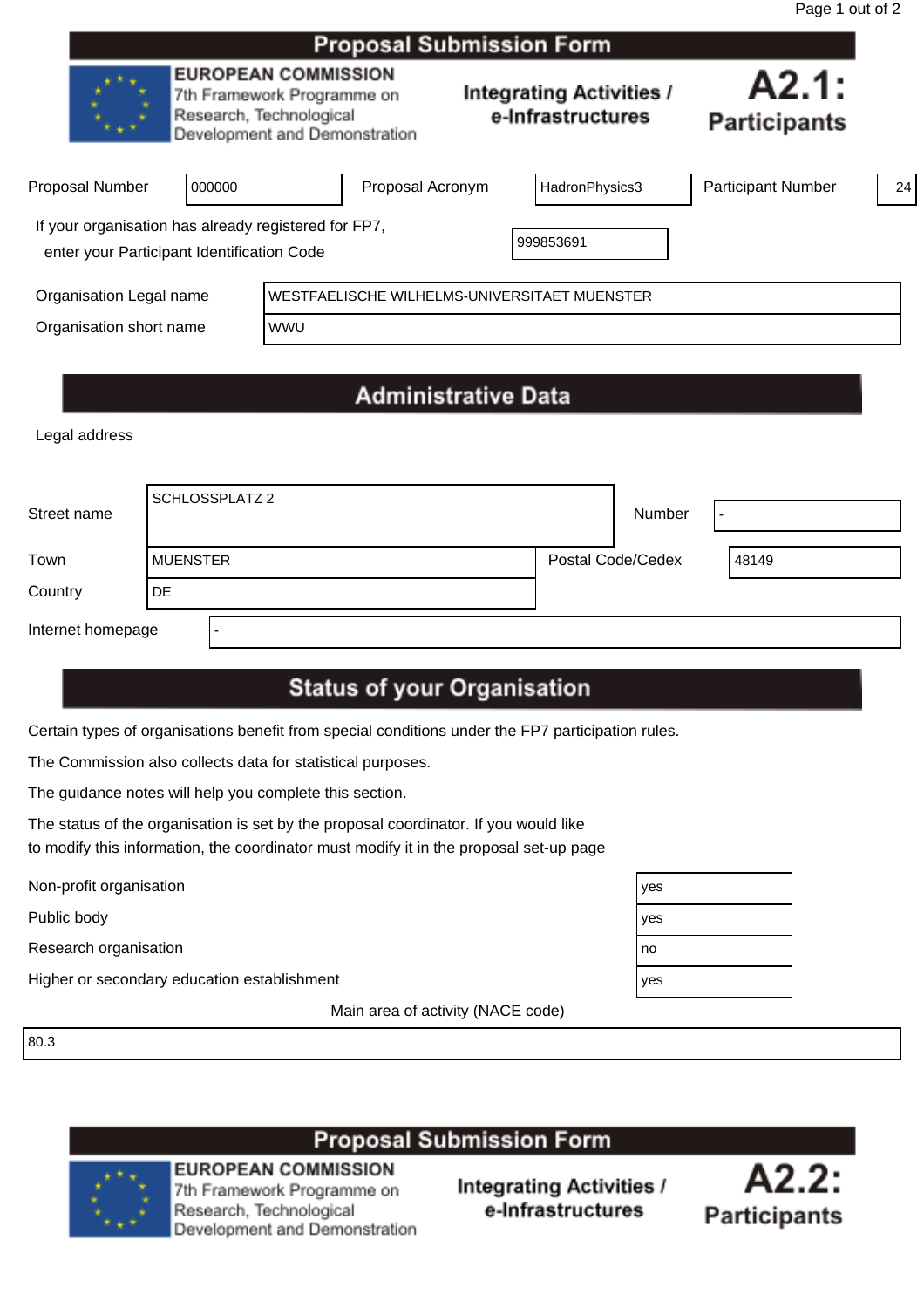| 1. Is your number of employees smaller than 250? (full time equivalent) | no |
|-------------------------------------------------------------------------|----|
|                                                                         |    |

- 2. Is your annual turnover smaller than  $\epsilon$  50 million?
- 3. Is your annual balance sheet total smaller than  $\epsilon$  43 million?
- 4. Are you an autonomous legal entity?

In all other cases, you might conform to the Commission's definition of an SME. Please check the additional conditions given in the guidance notes to the forms

Following this check, do you conform to the Commission's definition of an SME

# Dependencies with (an)other participant(s)

Are there dependencies between your organisation and (an)other participant(s) in this proposal?

if Yes:

| <b>Participant Number</b> | <b>Organisation Short Name</b> | Character of dependence |
|---------------------------|--------------------------------|-------------------------|
| υ                         |                                | None                    |
| υ                         |                                | None                    |
|                           |                                | None                    |
|                           |                                |                         |

| lone |  |
|------|--|
| lone |  |
| lone |  |

no

# **Contact Point**

| Family name                                                     | Steinberg |  |                                |  | First name(s)     |        | Katharina |     |        |  |
|-----------------------------------------------------------------|-----------|--|--------------------------------|--|-------------------|--------|-----------|-----|--------|--|
| Title                                                           | Dr.       |  |                                |  |                   |        |           | Sex | Female |  |
| Position in the organisation<br>Head of Dep. 6 Research Funding |           |  |                                |  |                   |        |           |     |        |  |
| Department/Faculty/Institute/Laboratory name/                   |           |  | Department 6, Research Funding |  |                   |        |           |     |        |  |
| Address (if different from the legal address)                   |           |  |                                |  |                   |        |           |     |        |  |
| Street name                                                     |           |  |                                |  |                   | Number |           |     |        |  |
| Town                                                            |           |  |                                |  | Postal Code/Cedex |        |           |     |        |  |

| Country |  |     |                    |  | Phone<br>1+49-251-83-22151 |  |                                     |
|---------|--|-----|--------------------|--|----------------------------|--|-------------------------------------|
| Phone 2 |  | Fax | l +49-251-83-21501 |  | E-mail                     |  | katharina.steinberg@uni-muenster.de |

| no  |  |  |
|-----|--|--|
| no  |  |  |
| no  |  |  |
| yes |  |  |
|     |  |  |

| ٧                 |  |
|-------------------|--|
| I<br>$\sim$<br>۰. |  |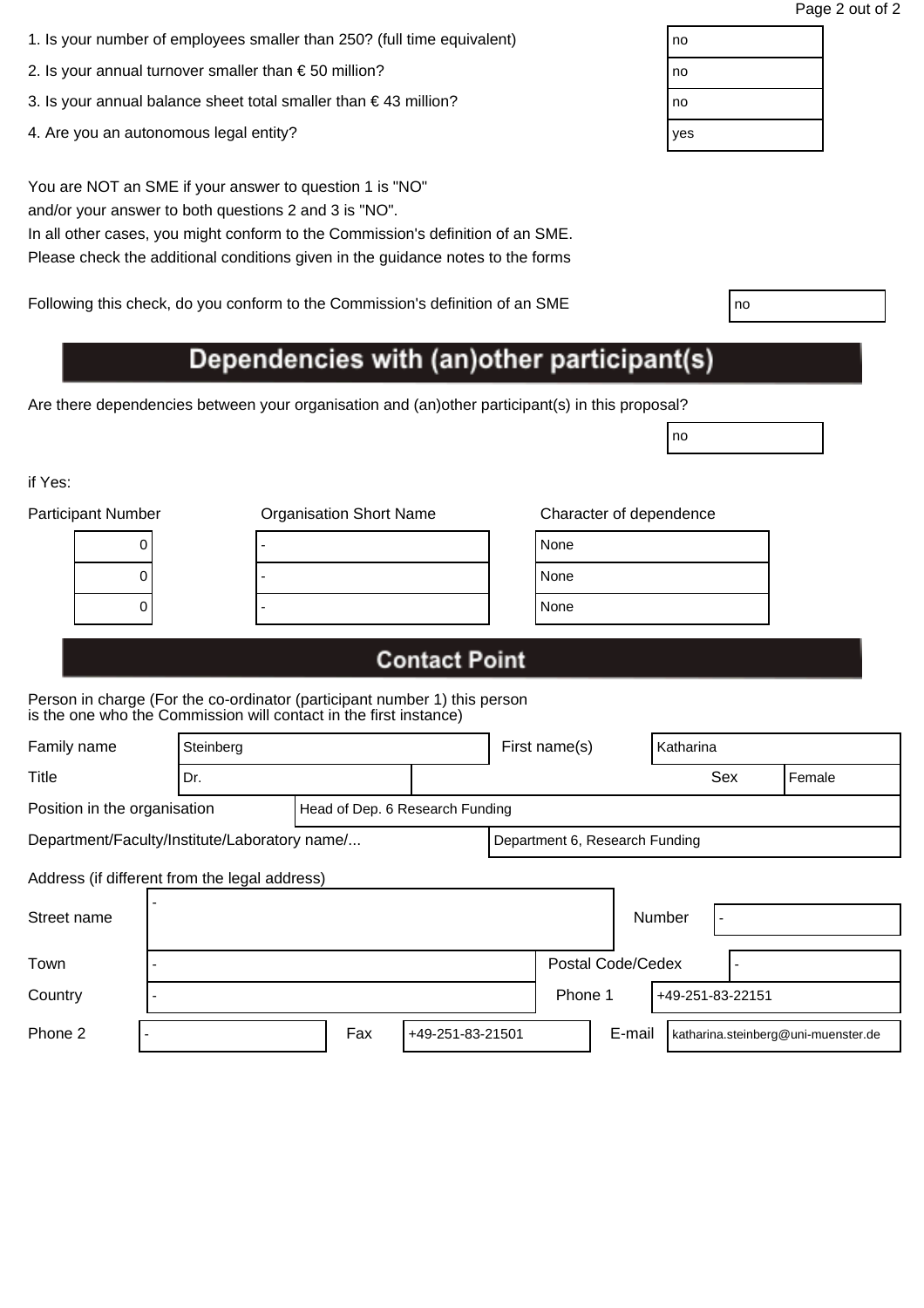### **EUROPEAN COMMISSION**

7th Framework Programme on Research, Technological Development and Demonstration

### **Integrating Activities /** e-Infrastructures

# A3.1: Budget

| Proposal Number |  |
|-----------------|--|
|                 |  |

Proposal Acronym

HadronPhysics3 | Participant Number | 24

In FP7, there are different methods for calculating indirect costs. The various options are explained in the guidance notes

\*\*. Please be aware that not all options are available to all types of organisations.

The method of determining indirect costs is set in the Proposal setup page.

If you would like to modify this information, you have to do it from the proposal set-up page.

Specific Flat Rate (60%)

Personnel costs (in €)

Subcontracting (in €)

Indirect costs (in  $\epsilon$ )

Access costs (in €)

Other direct costs (in  $\epsilon$ )

Lump sum, flat-rate or scale of unit

(option only for ICPC) (in €)

My legal entity is established in an ICPCno all'altra di una proprietà di una proprietà di una di una di una di una di una di una di una di una di una and I shall use the lump sum funding method (If yes, please fill below the lump sum row only.If no, please do not use the lump sum row)

<sup>000000</sup>

| ot use the lump sum row)            | <b>RTD</b> | Demons-<br>tration | Coordi-<br>nation | Support | Manage-<br>ment | Other    | Total  |
|-------------------------------------|------------|--------------------|-------------------|---------|-----------------|----------|--------|
| າ €)                                | 100792     |                    |                   |         |                 |          | 100792 |
| $\in)$                              |            |                    |                   |         |                 |          | 0      |
| $(in \in)$                          | 41875      |                    |                   |         |                 |          | 41875  |
|                                     | 85600      | 0                  | 0                 | 0       |                 | 0        | 85600  |
|                                     |            |                    |                   |         |                 |          | 0      |
| e or scale of unit<br>$P$ C) (in €) |            | 0                  | 0                 | 0       |                 | $\Omega$ | 0      |

Type of Activity

| Total budget (in $\epsilon$ )              | 228267 |  |  |  |  |  | 228267 |
|--------------------------------------------|--------|--|--|--|--|--|--------|
| Requested EC contribution (in $\epsilon$ ) | 171200 |  |  |  |  |  | 171200 |
| Total Receipts (in $\epsilon$ )            |        |  |  |  |  |  | 0 I    |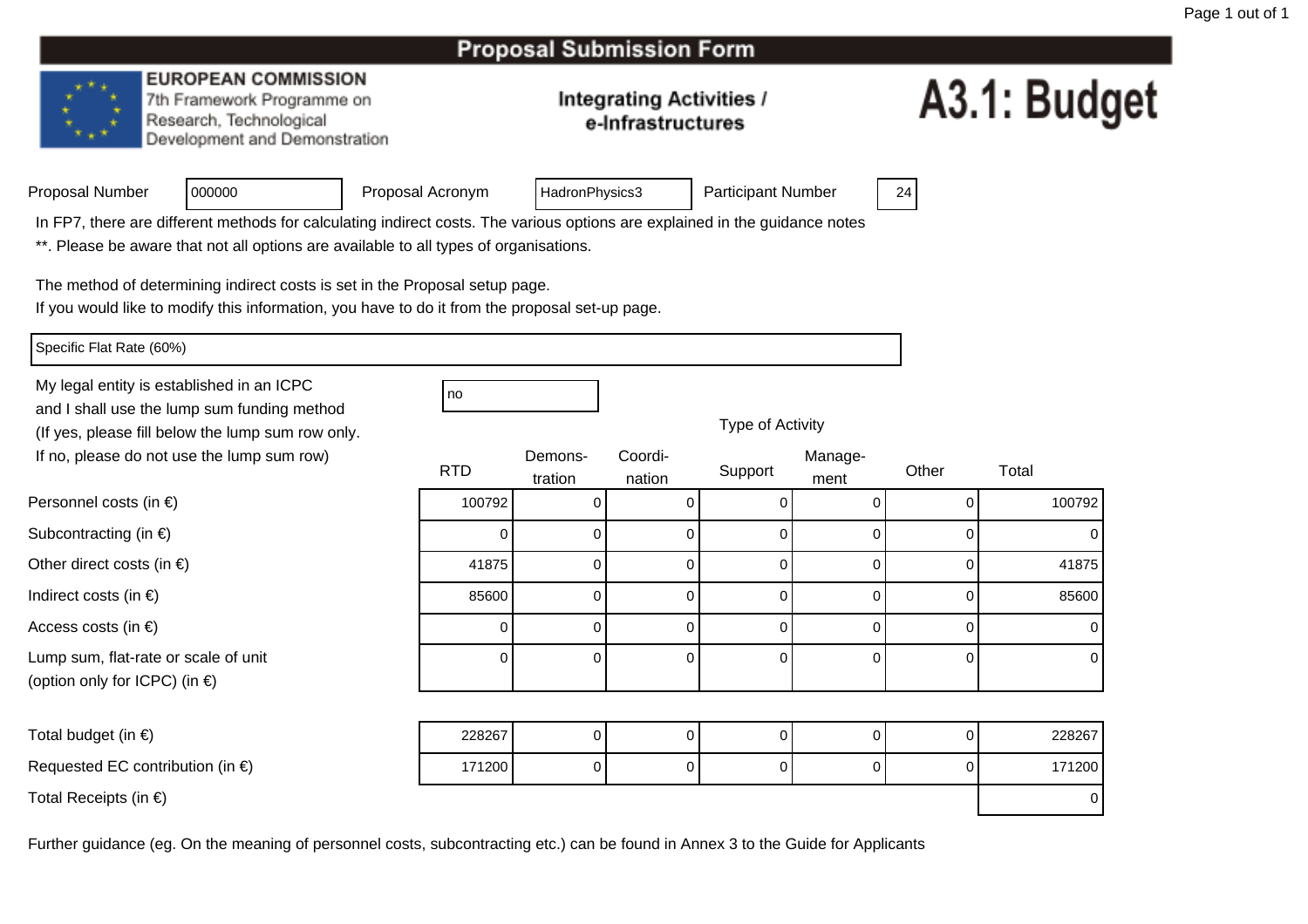|                                                                                                    |                                                                                                                      |                          | Proposal Jubilission Form |                                                      |                              |                           |    |
|----------------------------------------------------------------------------------------------------|----------------------------------------------------------------------------------------------------------------------|--------------------------|---------------------------|------------------------------------------------------|------------------------------|---------------------------|----|
|                                                                                                    | <b>EUROPEAN COMMISSION</b><br>7th Framework Programme on<br>Research, Technological<br>Development and Demonstration |                          |                           | <b>Integrating Activities /</b><br>e-Infrastructures | A2.1:<br><b>Participants</b> |                           |    |
| <b>Proposal Number</b>                                                                             | 000000                                                                                                               |                          | Proposal Acronym          |                                                      | HadronPhysics3               | <b>Participant Number</b> | 25 |
| If your organisation has already registered for FP7,<br>enter your Participant Identification Code |                                                                                                                      |                          |                           |                                                      | 999986387                    |                           |    |
| Organisation Legal name                                                                            |                                                                                                                      | UNIVERSITAT DE BARCELONA |                           |                                                      |                              |                           |    |
| Organisation short name                                                                            |                                                                                                                      | UB                       |                           |                                                      |                              |                           |    |
|                                                                                                    |                                                                                                                      |                          |                           |                                                      |                              |                           |    |

# **Administrative Data**

Legal address

| Street name       | <b>GRAN VIA DE LES CORTS CATALANES</b> |                   |                          | Number | 585   |  |
|-------------------|----------------------------------------|-------------------|--------------------------|--------|-------|--|
| Town              | <b>BARCELONA</b>                       |                   | <b>Postal Code/Cedex</b> |        | 08007 |  |
| Country           | ES                                     |                   |                          |        |       |  |
| Internet homepage |                                        | http://www.ub.edu |                          |        |       |  |

# **Status of your Organisation**

Certain types of organisations benefit from special conditions under the FP7 participation rules.

The Commission also collects data for statistical purposes.

The guidance notes will help you complete this section.

The status of the organisation is set by the proposal coordinator. If you would like to modify this information, the coordinator must modify it in the proposal set-up page

Non-profit organisation yes

Public body yes

Research organisation no metal and the search organisation no metal and the search organisation no metal and  $\vert$  no metal and the search of the search of the search of the search of the search of the search of the search

Higher or secondary education establishment yes

Main area of activity (NACE code)

80.3





**EUROPEAN COMMISSION** 7th Framework Programme on Research, Technological Development and Demonstration

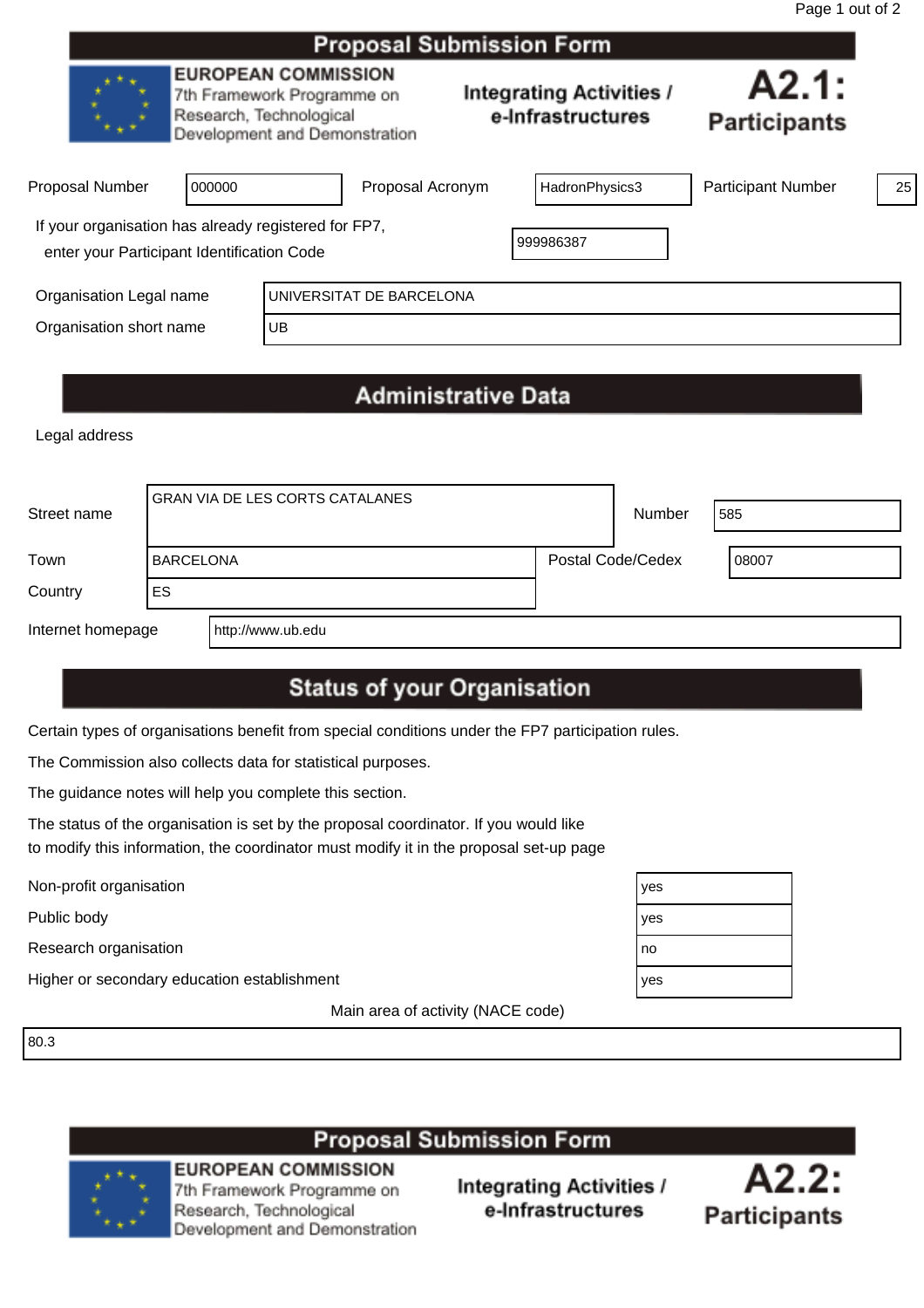| 1. Is your number of employees smaller than 250? (full time equivalent) | no |
|-------------------------------------------------------------------------|----|
|                                                                         |    |

- 2. Is your annual turnover smaller than  $\epsilon$  50 million?
- 3. Is your annual balance sheet total smaller than  $\epsilon$  43 million?
- 4. Are you an autonomous legal entity?

In all other cases, you might conform to the Commission's definition of an SME. Please check the additional conditions given in the guidance notes to the forms

Following this check, do you conform to the Commission's definition of an SME

# Dependencies with (an)other participant(s)

Are there dependencies between your organisation and (an)other participant(s) in this proposal?

if Yes:

| <b>Participant Number</b> |   | <b>Organisation Short Name</b> | Character of dependence |
|---------------------------|---|--------------------------------|-------------------------|
|                           | U |                                | None                    |
|                           | U |                                | None                    |
|                           |   |                                | None                    |
|                           |   |                                |                         |

| lone |  |
|------|--|
| lone |  |
| lone |  |
|      |  |

no

# **Contact Point**

| Family name<br>Ramos                          |       |              |                      |  |  | First name(s)                                         |  | Angels |                 |  |        |
|-----------------------------------------------|-------|--------------|----------------------|--|--|-------------------------------------------------------|--|--------|-----------------|--|--------|
| Title                                         | Prof. |              |                      |  |  |                                                       |  |        | Sex             |  | Female |
| Position in the organisation                  |       |              | Professor of Physics |  |  |                                                       |  |        |                 |  |        |
| Department/Faculty/Institute/Laboratory name/ |       |              |                      |  |  | Departament d'Estructura i Constituents de la Materia |  |        |                 |  |        |
| Address (if different from the legal address) |       |              |                      |  |  |                                                       |  |        |                 |  |        |
| Street name                                   |       | Diagonal     |                      |  |  | 647<br>Number                                         |  |        |                 |  |        |
| Town                                          |       | Barcelona    |                      |  |  | Postal Code/Cedex<br>ES-08028                         |  |        |                 |  |        |
| Country                                       |       |              |                      |  |  | Phone 1<br>+34 934039192                              |  |        |                 |  |        |
| Phone 2                                       |       | +34679496576 | Fax<br>+34 934021198 |  |  | E-mail                                                |  |        | ramos@ecm.ub.es |  |        |

| ገ0  |  |
|-----|--|
| ነ0  |  |
| ነ0  |  |
| /es |  |
|     |  |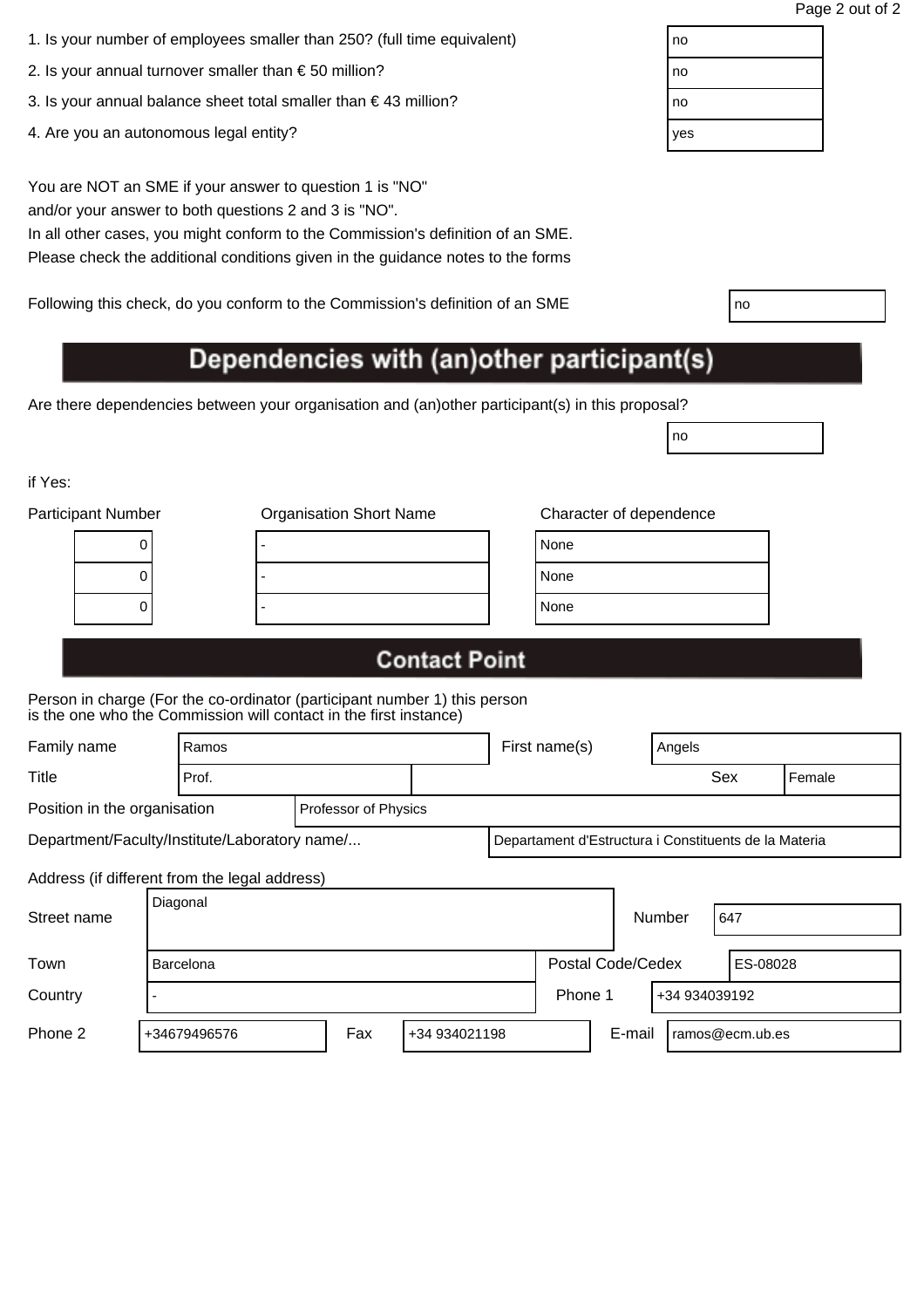#### **EUROPEAN COMMISSION**

7th Framework Programme on Research, Technological Development and Demonstration

#### **Integrating Activities /** e-Infrastructures

# A3.1: Budget

| Proposal Number |  |
|-----------------|--|
|                 |  |

Proposal Acronym

HadronPhysics3 | Participant Number | 25

In FP7, there are different methods for calculating indirect costs. The various options are explained in the guidance notes

\*\*. Please be aware that not all options are available to all types of organisations.

The method of determining indirect costs is set in the Proposal setup page.

If you would like to modify this information, you have to do it from the proposal set-up page.

Specific Flat Rate (60%)

Personnel costs (in €)

Subcontracting (in €)

Indirect costs (in  $\epsilon$ )

Access costs (in €)

Other direct costs (in  $\epsilon$ )

Lump sum, flat-rate or scale of unit

(option only for ICPC) (in €)

My legal entity is established in an ICPCno all'altra di una proprietà di una proprietà di una proprietà di una di una di una di una di una di una di u and I shall use the lump sum funding method (If yes, please fill below the lump sum row only.If no, please do not use the lump sum row)

<sup>000000</sup>

| below the lump sum row only.     |            |                    |                   | Type of Activity |                 |          |       |
|----------------------------------|------------|--------------------|-------------------|------------------|-----------------|----------|-------|
| ot use the lump sum row)         | <b>RTD</b> | Demons-<br>tration | Coordi-<br>nation | Support          | Manage-<br>ment | Other    | Total |
| າ €)                             |            |                    |                   |                  |                 |          |       |
| $\in)$                           |            |                    |                   |                  |                 |          |       |
| $(in \in)$                       |            |                    | 20000             |                  |                 |          | 20000 |
|                                  |            | 0                  | 12000             | 0                |                 |          | 12000 |
|                                  |            | 0                  |                   | 0                |                 |          |       |
| e or scale of unit<br>PC) (in €) | 0          | 0                  | 0                 | 0                | 0               | $\Omega$ |       |

Total budget (in  $\epsilon$ )  $\begin{array}{ccc} \n\end{array}$ 0 0 32000 0 0 0 32000 Requested EC contribution (in  $\epsilon$ ) <sup>0</sup>0 0 21400 0 0 0 21400 Total Receipts (in €)) and the contract of the contract of  $\sim$  0.000  $\mu$  . The contract of  $\sim$  0.000  $\mu$   $\sim$  0.000  $\mu$   $\sim$  0.000  $\mu$   $\sim$  0.000  $\mu$   $\sim$  0.000  $\mu$   $\sim$  0.000  $\mu$   $\sim$  0.000  $\mu$   $\sim$  0.000  $\mu$   $\sim$  0.000  $\mu$   $\sim$ 

| O.<br>т |  |  |
|---------|--|--|
|---------|--|--|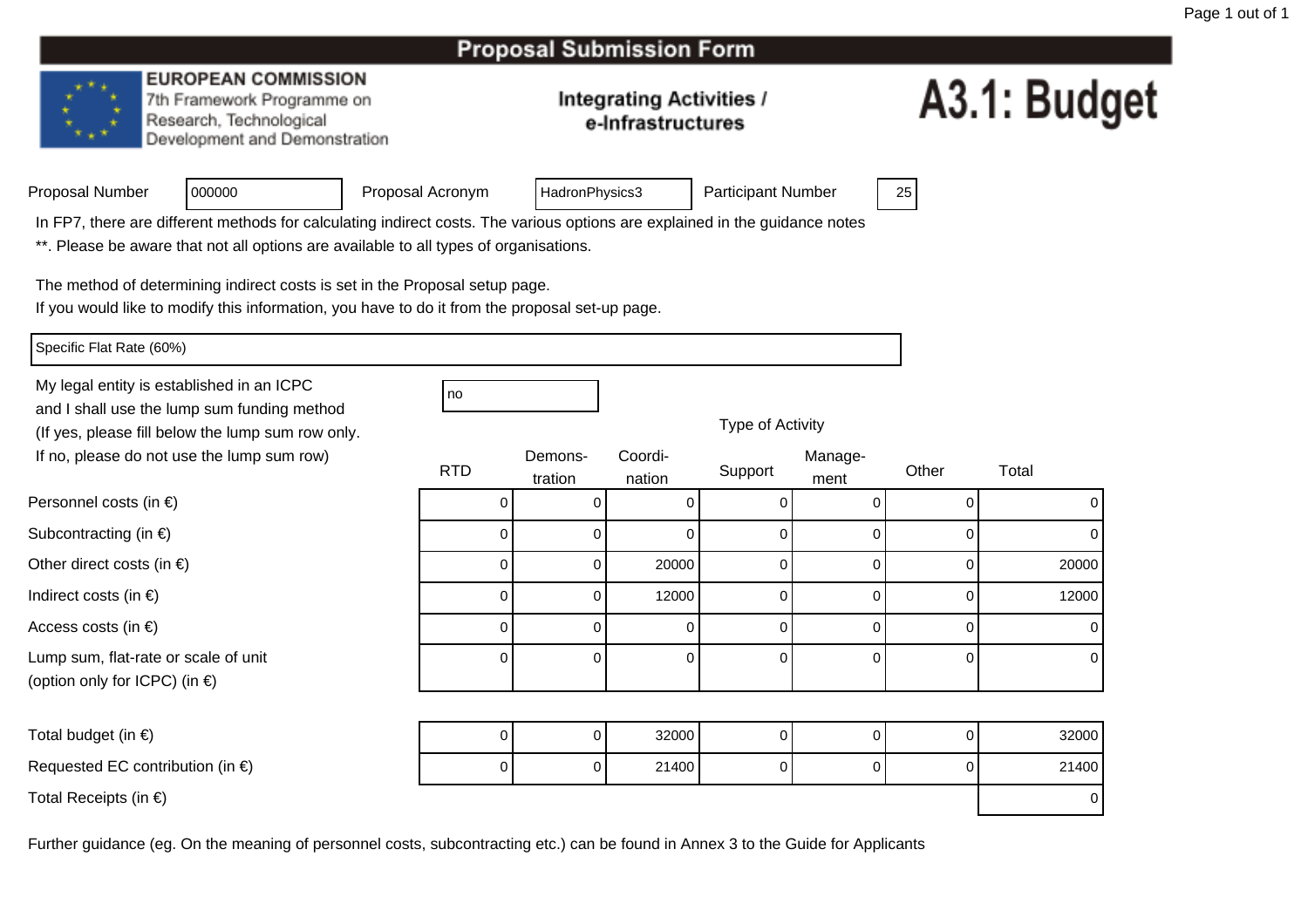|                                                                                                    |                                                                                        |                            | Proposal Submission Form |                                                      |                              |    |
|----------------------------------------------------------------------------------------------------|----------------------------------------------------------------------------------------|----------------------------|--------------------------|------------------------------------------------------|------------------------------|----|
|                                                                                                    | <b>EUROPEAN COMMISSION</b><br>Research, Technological<br>Development and Demonstration | 7th Framework Programme on |                          | <b>Integrating Activities /</b><br>e-Infrastructures | A2.1:<br><b>Participants</b> |    |
| Proposal Number                                                                                    | 000000                                                                                 |                            | Proposal Acronym         | HadronPhysics3                                       | <b>Participant Number</b>    | 26 |
| If your organisation has already registered for FP7,<br>enter your Participant Identification Code |                                                                                        |                            |                          | 999844282                                            |                              |    |
| Organisation Legal name                                                                            |                                                                                        |                            | UNIVERSIDAD DE MURCIA    |                                                      |                              |    |
| Organisation short name                                                                            |                                                                                        | <b>UMU</b>                 |                          |                                                      |                              |    |
|                                                                                                    |                                                                                        |                            |                          |                                                      |                              |    |

# **Administrative Data**

Legal address

| Street name       |                | AVENIDA TENIENTE FLOMESTA S/N - EDIFICIO CONVALECENCIA |                   | Number | -5 |       |
|-------------------|----------------|--------------------------------------------------------|-------------------|--------|----|-------|
| Town              | <b>IMURCIA</b> |                                                        | Postal Code/Cedex |        |    | 30003 |
| Country           | ES             |                                                        |                   |        |    |       |
| Internet homepage |                | http://www.um.es/                                      |                   |        |    |       |

# **Status of your Organisation**

Certain types of organisations benefit from special conditions under the FP7 participation rules.

The Commission also collects data for statistical purposes.

The guidance notes will help you complete this section.

The status of the organisation is set by the proposal coordinator. If you would like to modify this information, the coordinator must modify it in the proposal set-up page

Public body

Research organisation

Non-profit organisation<br>
Public body<br>
Research organisation<br>
Higher or secondary education establishment Higher or secondary education establishment

Main area of activity (NACE code)

80.3

### **Proposal Submission Form**



**EUROPEAN COMMISSION** 7th Framework Programme on Research, Technological Development and Demonstration



| es |  |
|----|--|
| es |  |
| 0  |  |
| es |  |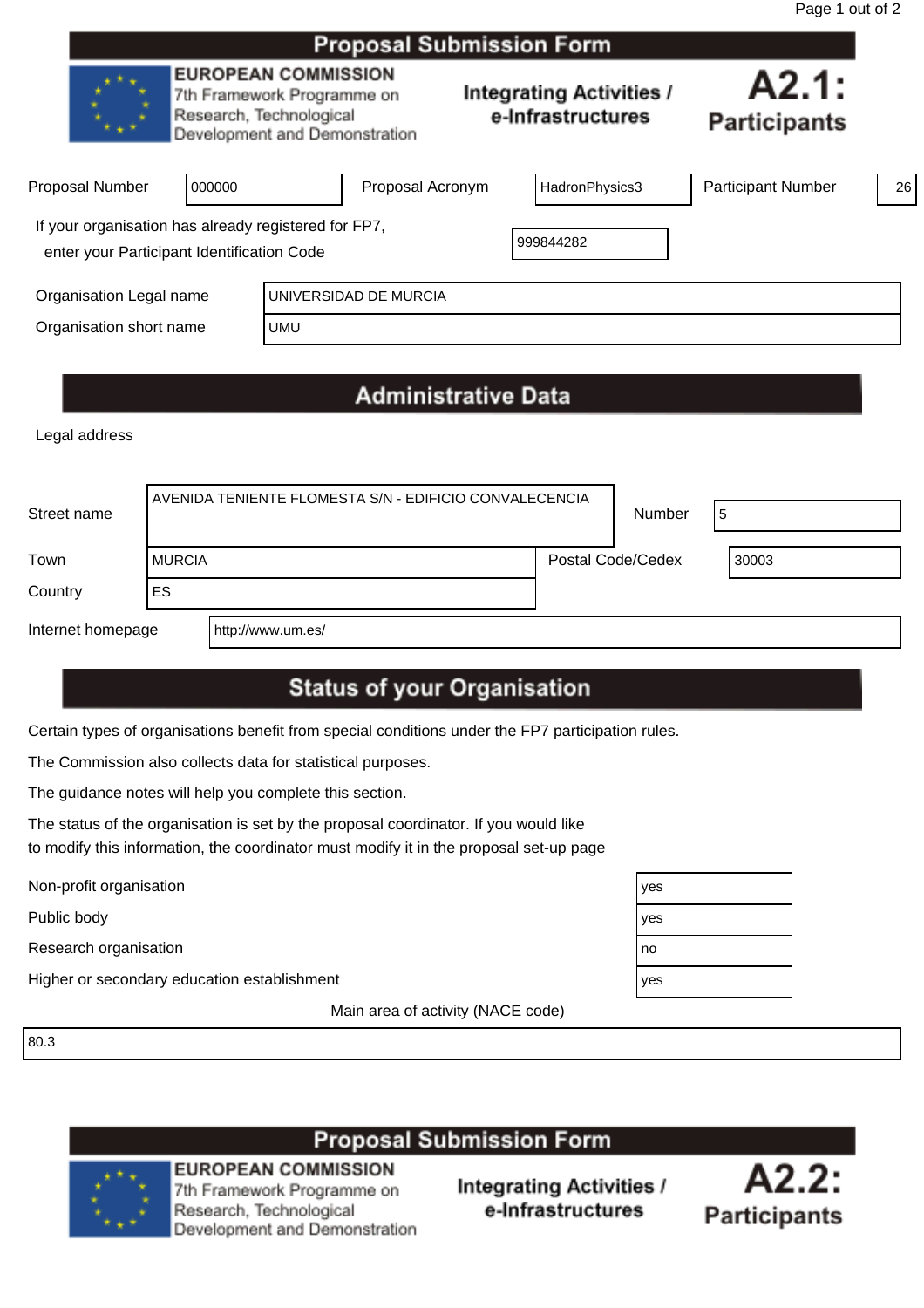| 1. Is your number of employees smaller than 250? (full time equivalent) | no |
|-------------------------------------------------------------------------|----|
|                                                                         |    |

- 2. Is your annual turnover smaller than € 50 million?  $\Box$  no
- 3. Is your annual balance sheet total smaller than € 43 million?  $\vert$  no
- 4. Are you an autonomous legal entity? yes will be a set of the set of the set of the set of the set of the set of the set of the set of the set of the set of the set of the set of the set of the set of the set of the set

You are NOT an SME if your answer to question 1 is "NO" and/or your answer to both questions 2 and 3 is "NO".

In all other cases, you might conform to the Commission's definition of an SME. Please check the additional conditions given in the guidance notes to the forms

Following this check, do you conform to the Commission's definition of an SME

# Dependencies with (an)other participant(s)

Are there dependencies between your organisation and (an)other participant(s) in this proposal?

if Yes:

| <b>Participant Number</b> | <b>Organisation Short Name</b> | Character of dependence |
|---------------------------|--------------------------------|-------------------------|
| U                         |                                | None                    |
|                           |                                | None                    |
|                           |                                | None                    |
|                           |                                |                         |

no

## **Contact Point**

Person in charge (For the co-ordinator (participant number 1) this person is the one who the Commission will contact in the first instance)

| Family name<br>Oller                          |                                      |                             |                            |  |  | First name(s)         |     | José Antonio    |       |  |
|-----------------------------------------------|--------------------------------------|-----------------------------|----------------------------|--|--|-----------------------|-----|-----------------|-------|--|
| Title                                         |                                      | Dr.                         |                            |  |  |                       | Sex |                 | Male  |  |
| Position in the organisation                  |                                      |                             | <b>Assistant Professor</b> |  |  |                       |     |                 |       |  |
| Department/Faculty/Institute/Laboratory name/ |                                      |                             |                            |  |  | Department of Physics |     |                 |       |  |
| Address (if different from the legal address) |                                      |                             |                            |  |  |                       |     |                 |       |  |
| Street name                                   | Departamento de Física, Univ. Murcia |                             |                            |  |  |                       |     | Number          |       |  |
| Town                                          |                                      | Campus de Espinardo, Murcia |                            |  |  | Postal Code/Cedex     |     |                 | 30071 |  |
| Country                                       |                                      |                             |                            |  |  | Phone 1               |     | +34 868 88 8322 |       |  |

Phone 2 | Fax | +34 868 88 4148 | Famail oller@um.es

| ٧<br>$\sim$ |  |
|-------------|--|
|-------------|--|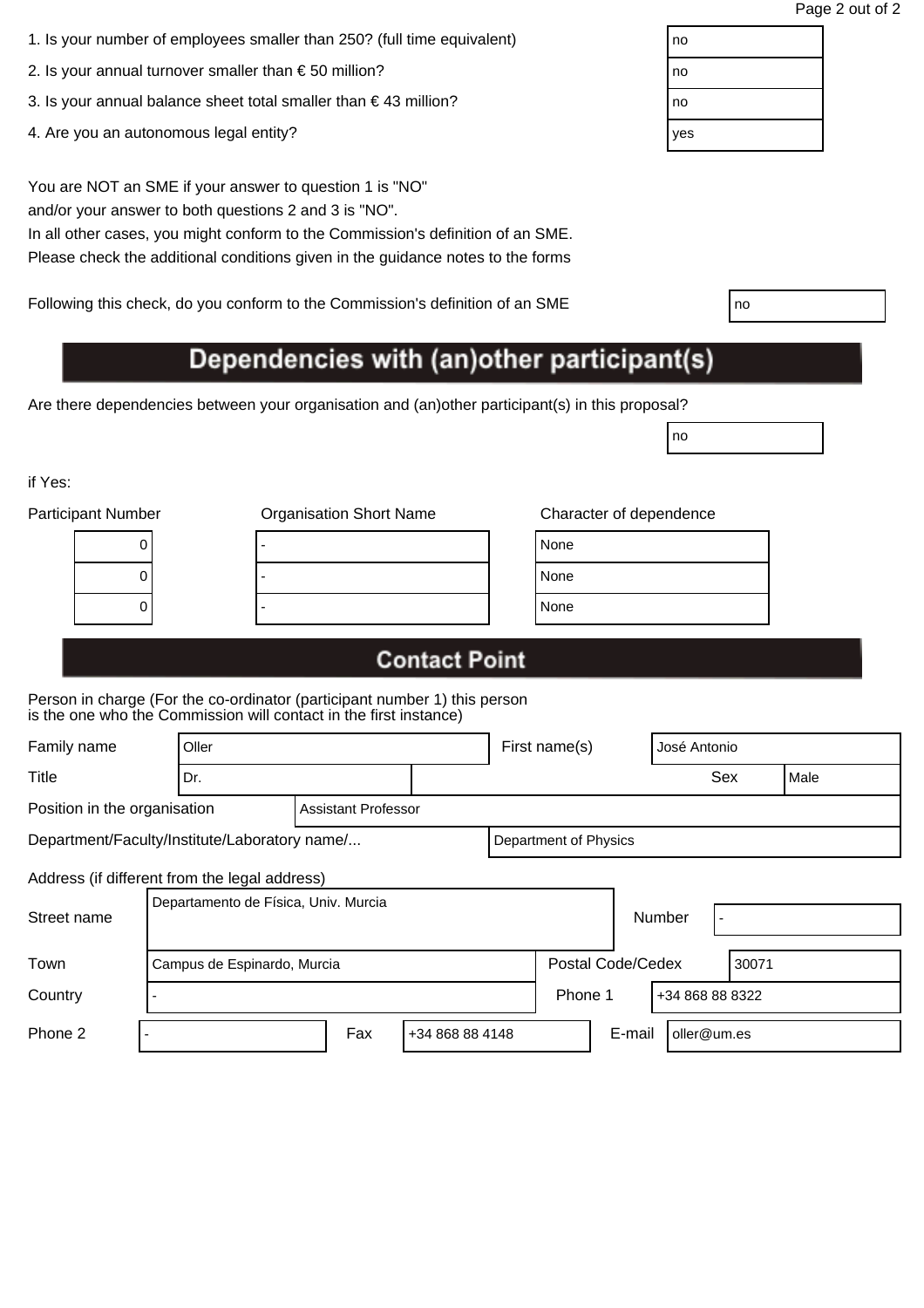#### **EUROPEAN COMMISSION**

7th Framework Programme on Research, Technological Development and Demonstration

#### **Integrating Activities /** e-Infrastructures

# A3.1: Budget

| Proposal Number |  |  |  |
|-----------------|--|--|--|
|-----------------|--|--|--|

Proposal Acronym

HadronPhysics3 | Participant Number | 26

In FP7, there are different methods for calculating indirect costs. The various options are explained in the guidance notes

\*\*. Please be aware that not all options are available to all types of organisations.

The method of determining indirect costs is set in the Proposal setup page.

If you would like to modify this information, you have to do it from the proposal set-up page.

Specific Flat Rate (60%)

Personnel costs (in €)

Subcontracting (in €)

Indirect costs (in  $\epsilon$ )

Access costs (in €)

Other direct costs (in  $\epsilon$ )

Lump sum, flat-rate or scale of unit

(option only for ICPC) (in €)

My legal entity is established in an ICPCno all'altra di una proprietà di una proprietà di una proprietà di una di una di una di una di una di una di u and I shall use the lump sum funding method (If yes, please fill below the lump sum row only.If no, please do not use the lump sum row)

<sup>000000</sup>

| ' no |
|------|

Type of Activity

| ot use the lump sum row)            |            | Demons- | Coordi-        |         | Manage- |       |       |
|-------------------------------------|------------|---------|----------------|---------|---------|-------|-------|
|                                     | <b>RTD</b> | tration | nation         | Support | ment    | Other | Total |
| າ €)                                |            |         | 45000          |         |         |       | 45000 |
| $\in)$                              |            |         | 0              |         |         |       | 0     |
| $(in \in)$                          |            |         | 0              |         |         |       | 0     |
|                                     |            |         | 27000          | 0       |         |       | 27000 |
|                                     |            |         | $\overline{0}$ | 0       |         |       | 0     |
| e or scale of unit<br>$P$ C) (in €) |            |         | $\overline{0}$ |         |         |       | 0     |

| Total budget (in $\epsilon$ )              |  |  | 72000 |  |  |  | 720001 |
|--------------------------------------------|--|--|-------|--|--|--|--------|
| Requested EC contribution (in $\epsilon$ ) |  |  | 48150 |  |  |  | 48150  |
| Total Receipts (in $\epsilon$ )            |  |  |       |  |  |  |        |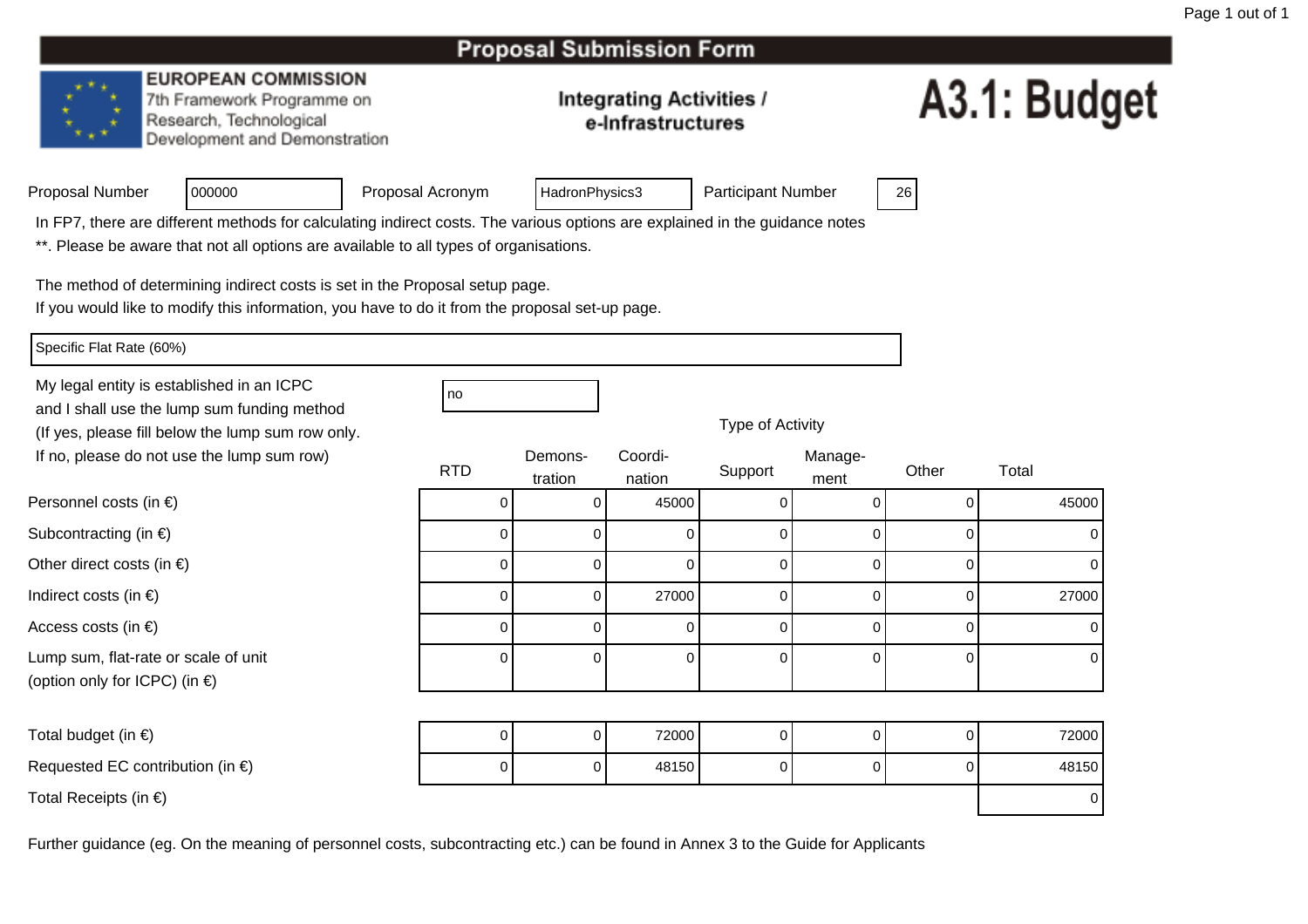|                                                                                                    |                                                       |                                                             | <b>Proposal Submission Form</b>        |                                                      |                              |    |
|----------------------------------------------------------------------------------------------------|-------------------------------------------------------|-------------------------------------------------------------|----------------------------------------|------------------------------------------------------|------------------------------|----|
|                                                                                                    | <b>EUROPEAN COMMISSION</b><br>Research, Technological | 7th Framework Programme on<br>Development and Demonstration |                                        | <b>Integrating Activities /</b><br>e-Infrastructures | A2.1:<br><b>Participants</b> |    |
| <b>Proposal Number</b>                                                                             | 000000                                                |                                                             | Proposal Acronym                       | HadronPhysics3                                       | <b>Participant Number</b>    | 27 |
| If your organisation has already registered for FP7,<br>enter your Participant Identification Code |                                                       |                                                             |                                        | 999829635                                            |                              |    |
| Organisation Legal name                                                                            |                                                       |                                                             | UNIVERSIDADE DE SANTIAGO DE COMPOSTELA |                                                      |                              |    |
| Organisation short name                                                                            |                                                       | <b>USC</b>                                                  |                                        |                                                      |                              |    |
|                                                                                                    |                                                       |                                                             |                                        |                                                      |                              |    |

# **Administrative Data**

Legal address

| Street name       |                               | PAZO DE SAN XEROME, PRAZA DO OBRADOIRO |  | Number            | S/N   |
|-------------------|-------------------------------|----------------------------------------|--|-------------------|-------|
| Town              | <b>SANTIAGO DE COMPOSTELA</b> |                                        |  | Postal Code/Cedex | 15782 |
| Country           | ES.                           |                                        |  |                   |       |
| Internet homepage |                               | http://www.usc.es                      |  |                   |       |

## **Status of your Organisation**

Certain types of organisations benefit from special conditions under the FP7 participation rules.

The Commission also collects data for statistical purposes.

The guidance notes will help you complete this section.

The status of the organisation is set by the proposal coordinator. If you would like to modify this information, the coordinator must modify it in the proposal set-up page

Public body

Research organisation

Non-profit organisation<br>
Public body<br>
Research organisation<br>
Higher or secondary education establishment<br>
y Higher or secondary education establishment

Main area of activity (NACE code)

80.3

# **Proposal Submission Form**



**EUROPEAN COMMISSION** 7th Framework Programme on Research, Technological Development and Demonstration



| es |  |
|----|--|
| es |  |
| es |  |
| es |  |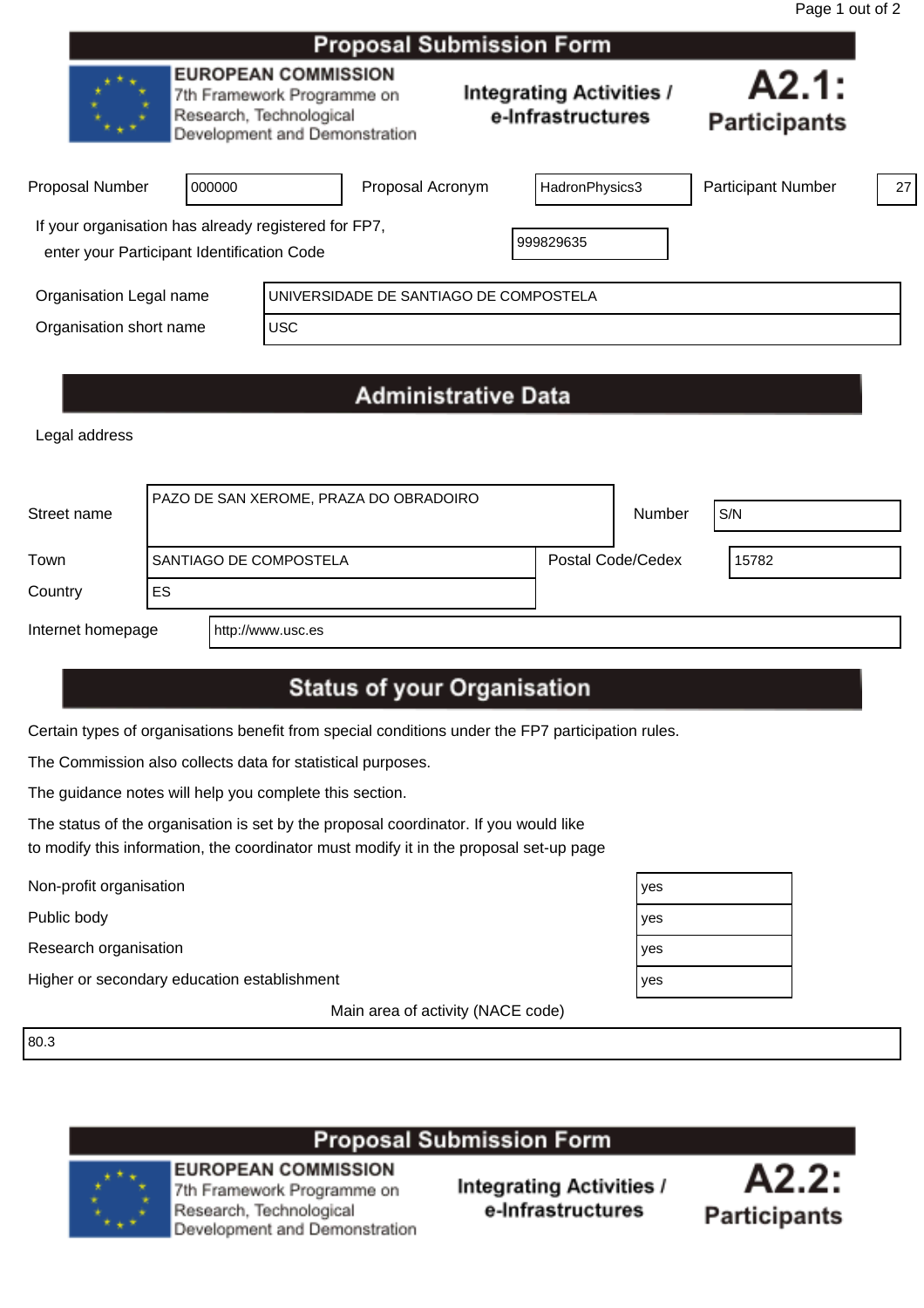| 1. Is your number of employees smaller than 250? (full time equivalent) | no |
|-------------------------------------------------------------------------|----|
|                                                                         |    |

- 2. Is your annual turnover smaller than € 50 million?  $|$ yes
- 3. Is your annual balance sheet total smaller than € 43 million?  $|$  yes
- 4. Are you an autonomous legal entity? yes will be a set of the set of the set of the set of the set of the set of the set of the set of the set of the set of the set of the set of the set of the set of the set of the set

You are NOT an SME if your answer to question 1 is "NO" and/or your answer to both questions 2 and 3 is "NO".

In all other cases, you might conform to the Commission's definition of an SME. Please check the additional conditions given in the guidance notes to the forms

Following this check, do you conform to the Commission's definition of an SME

# Dependencies with (an)other participant(s)

Are there dependencies between your organisation and (an)other participant(s) in this proposal?

if Yes:

| <b>Participant Number</b> | <b>Organisation Short Name</b> | Character of dependence |
|---------------------------|--------------------------------|-------------------------|
|                           |                                | None                    |
| U                         |                                | None                    |
|                           |                                | None                    |
|                           |                                |                         |

| lone |  |
|------|--|
| lone |  |
| lone |  |

no

## **Contact Point**

Person in charge (For the co-ordinator (participant number 1) this person is the one who the Commission will contact in the first instance)

| Family name                                                                |                                             | González Ferreiro |  |  |                   | First name(s) | Elena                      |     |        |
|----------------------------------------------------------------------------|---------------------------------------------|-------------------|--|--|-------------------|---------------|----------------------------|-----|--------|
| Title                                                                      | Prof.                                       |                   |  |  |                   |               |                            | Sex | Female |
| Position in the organisation                                               |                                             | Full professor    |  |  |                   |               |                            |     |        |
| Department/Faculty/Institute/Laboratory name/<br><b>Faculty of Physics</b> |                                             |                   |  |  |                   |               |                            |     |        |
| Address (if different from the legal address)                              |                                             |                   |  |  |                   |               |                            |     |        |
| Street name                                                                | Rua Xose Maria Suarez Nuñez s/n, Campus Sur |                   |  |  |                   | Number        |                            |     |        |
| Town                                                                       | Santiago de Compostela                      |                   |  |  | Postal Code/Cedex |               | 15782                      |     |        |
| Country                                                                    |                                             |                   |  |  | Phone 1           |               | +34 881 811 800 Ext. 13983 |     |        |

Phone 2 - Fax +34 981 521091 Fermail elena@fpaxp1.usc.es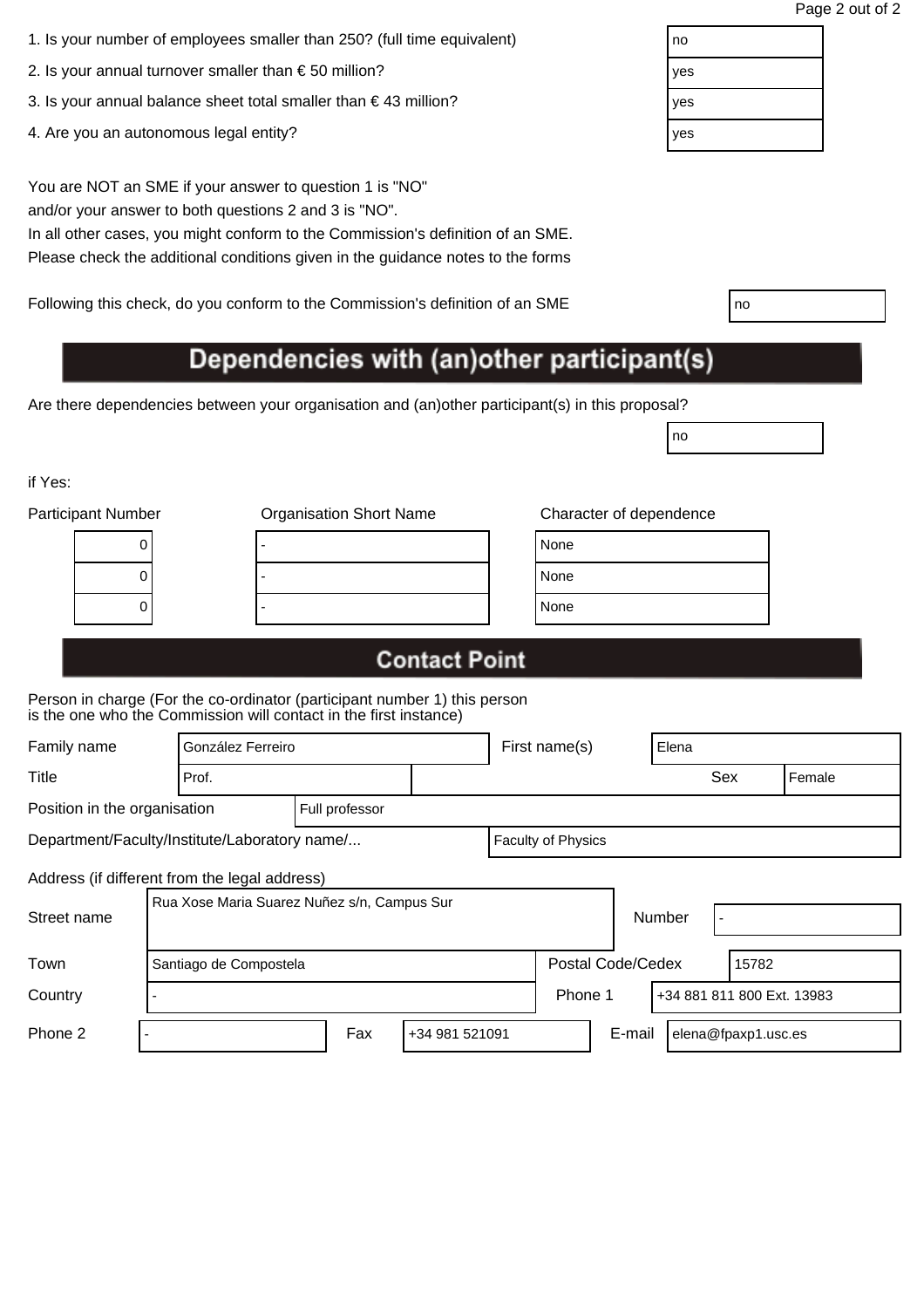#### **EUROPEAN COMMISSION**

7th Framework Programme on Research, Technological Development and Demonstration

#### **Integrating Activities /** e-Infrastructures

# A3.1: Budget

|  | Proposal Number |  |
|--|-----------------|--|
|  |                 |  |

Proposal Acronym

HadronPhysics3 | Participant Number | 27

In FP7, there are different methods for calculating indirect costs. The various options are explained in the guidance notes

\*\*. Please be aware that not all options are available to all types of organisations.

The method of determining indirect costs is set in the Proposal setup page.

If you would like to modify this information, you have to do it from the proposal set-up page.

Specific Flat Rate (60%)

Personnel costs (in €)

Subcontracting (in €)

Indirect costs (in  $\epsilon$ )

Access costs (in €)

Other direct costs (in  $\epsilon$ )

Lump sum, flat-rate or scale of unit

(option only for ICPC) (in €)

My legal entity is established in an ICPCand I shall use the lump sum funding method (If yes, please fill below the lump sum row only.If no, please do not use the lump sum row)

<sup>000000</sup>

| С   |  | no |
|-----|--|----|
| . . |  |    |

Type of Activity

| ot use the lump sum row)         | <b>RTD</b> | Demons- | Coordi-  | Support | Manage- | Other | Total     |
|----------------------------------|------------|---------|----------|---------|---------|-------|-----------|
|                                  |            | tration | nation   |         | ment    |       |           |
| ) €)                             | 26667      |         |          |         |         | O     | 26667     |
| $\in)$                           |            |         | 0        |         |         |       | 0         |
| $(in \in)$                       |            | 0       | 0        | 0       |         | 0     | 0         |
|                                  | 16000      |         | υ        |         |         | O     | 16000     |
|                                  |            |         | 0        |         |         | 0     | 0         |
| e or scale of unit<br>PC) (in €) |            | 0       | $\Omega$ | O       |         | 0     | $\pmb{0}$ |
|                                  |            |         |          |         |         |       |           |
|                                  |            |         |          |         |         |       |           |

| Total budget (in $\epsilon$ )              | 42667 | 0 |  | 42667 |
|--------------------------------------------|-------|---|--|-------|
| Requested EC contribution (in $\epsilon$ ) | 32000 | 0 |  | 32000 |
| Total Receipts (in $\epsilon$ )            |       |   |  |       |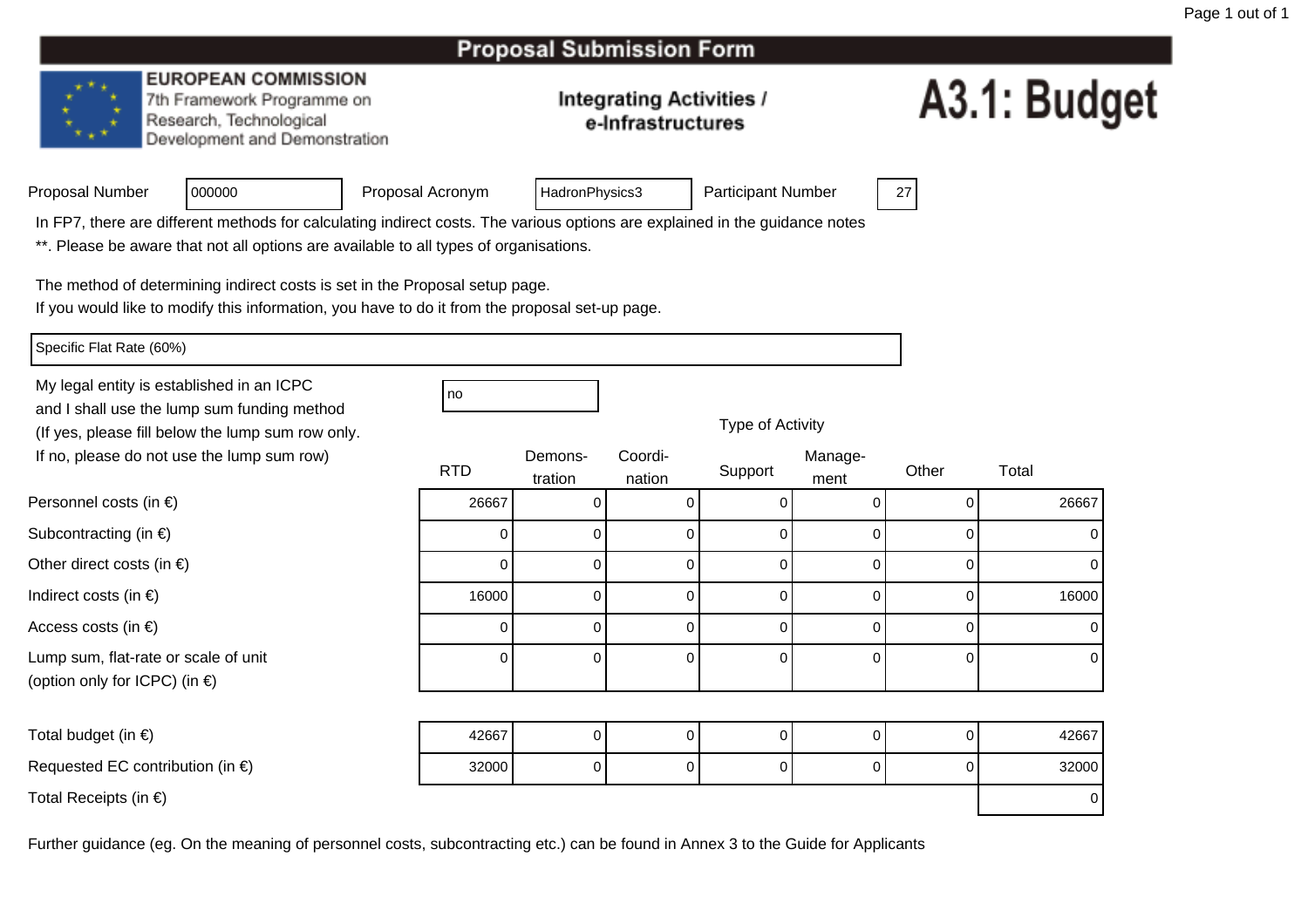|                                                                                                    |        |                                                                                                                      | Proposal Submission Form |  |                                                      |                              |    |
|----------------------------------------------------------------------------------------------------|--------|----------------------------------------------------------------------------------------------------------------------|--------------------------|--|------------------------------------------------------|------------------------------|----|
|                                                                                                    |        | <b>EUROPEAN COMMISSION</b><br>7th Framework Programme on<br>Research, Technological<br>Development and Demonstration |                          |  | <b>Integrating Activities /</b><br>e-Infrastructures | A2.1:<br><b>Participants</b> |    |
| <b>Proposal Number</b>                                                                             | 000000 |                                                                                                                      | Proposal Acronym         |  | HadronPhysics3                                       | <b>Participant Number</b>    | 28 |
| If your organisation has already registered for FP7,<br>enter your Participant Identification Code |        |                                                                                                                      |                          |  | 999953019                                            |                              |    |
| Organisation Legal name<br>UNIVERSITAT DE VALENCIA                                                 |        |                                                                                                                      |                          |  |                                                      |                              |    |
| Organisation short name<br><b>UVEG</b>                                                             |        |                                                                                                                      |                          |  |                                                      |                              |    |

# **Administrative Data**

Legal address

| Street name       |                 | AVENIDA BLASCO IBANEZ |                   | Number | 13    |
|-------------------|-----------------|-----------------------|-------------------|--------|-------|
| Town              | <b>VALENCIA</b> |                       | Postal Code/Cedex |        | 46010 |
| Country           | <b>ES</b>       |                       |                   |        |       |
| Internet homepage |                 | www.uv.es             |                   |        |       |

# **Status of your Organisation**

Certain types of organisations benefit from special conditions under the FP7 participation rules.

The Commission also collects data for statistical purposes.

The guidance notes will help you complete this section.

The status of the organisation is set by the proposal coordinator. If you would like to modify this information, the coordinator must modify it in the proposal set-up page

Non-profit organisation yes

Research organisation

Public body<br>
Research organisation<br>
Higher or secondary education establishment Higher or secondary education establishment

Main area of activity (NACE code)

80.3

### **Proposal Submission Form**



**EUROPEAN COMMISSION** 7th Framework Programme on Research, Technological Development and Demonstration



| es |  |
|----|--|
| es |  |
| es |  |
| es |  |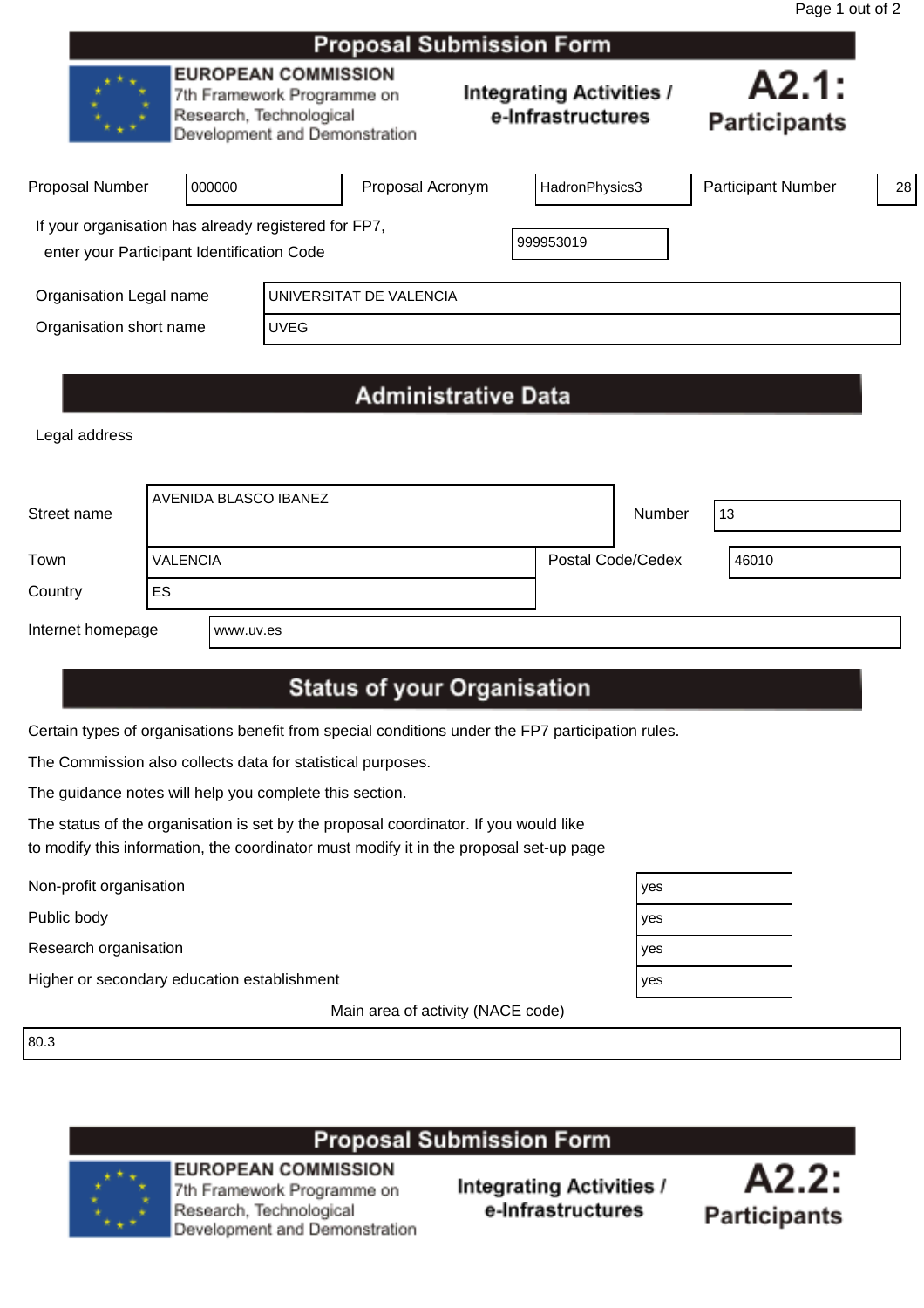| 1. Is your number of employees smaller than 250? (full time equivalent) | no |
|-------------------------------------------------------------------------|----|
|                                                                         |    |

- 2. Is your annual turnover smaller than  $\epsilon$  50 million?
- 3. Is your annual balance sheet total smaller than  $\epsilon$  43 million?
- 4. Are you an autonomous legal entity?

You are NOT an SME if your answer to question 1 is "NO" and/or your answer to both questions 2 and 3 is "NO".

In all other cases, you might conform to the Commission's definition of an SME. Please check the additional conditions given in the guidance notes to the forms

Following this check, do you conform to the Commission's definition of an SME

# Dependencies with (an)other participant(s)

Are there dependencies between your organisation and (an)other participant(s) in this proposal?

if Yes:

| <b>Participant Number</b> |   | <b>Organisation Short Name</b> | Character of dependence |  |  |
|---------------------------|---|--------------------------------|-------------------------|--|--|
|                           | U |                                | None                    |  |  |
|                           | U |                                | None                    |  |  |
|                           |   |                                | None                    |  |  |
|                           |   |                                |                         |  |  |

no

## **Contact Point**

Person in charge (For the co-ordinator (participant number 1) this person is the one who the Commission will contact in the first instance)

| Family name                                   |                                               | Noguera              |           |  |                     | First name(s) | Santiago                  |        |  |                        |  |      |
|-----------------------------------------------|-----------------------------------------------|----------------------|-----------|--|---------------------|---------------|---------------------------|--------|--|------------------------|--|------|
| <b>Title</b>                                  |                                               | Dr.                  |           |  |                     |               |                           |        |  | Sex                    |  | Male |
| Position in the organisation                  |                                               |                      | Professor |  |                     |               |                           |        |  |                        |  |      |
|                                               | Department/Faculty/Institute/Laboratory name/ |                      |           |  | Dep. Fisica Teorica |               |                           |        |  |                        |  |      |
| Address (if different from the legal address) |                                               |                      |           |  |                     |               |                           |        |  |                        |  |      |
| Street name                                   |                                               | Av. Dr. Moliner      |           |  |                     |               |                           |        |  | Number<br>50           |  |      |
| Town                                          |                                               | Burjassot (Valencia) |           |  |                     |               | Postal Code/Cedex         |        |  | 46005                  |  |      |
| Country                                       |                                               |                      |           |  |                     |               | Phone 1<br>(34) 963544511 |        |  |                        |  |      |
| Phone 2                                       |                                               | (34) 963544349       | Fax       |  | (34) 963543381      |               |                           | E-mail |  | Santiago.Noguera@uv.es |  |      |

| no  |  |
|-----|--|
| no  |  |
| no  |  |
| yes |  |
|     |  |

| I<br>×<br>۰. |  |
|--------------|--|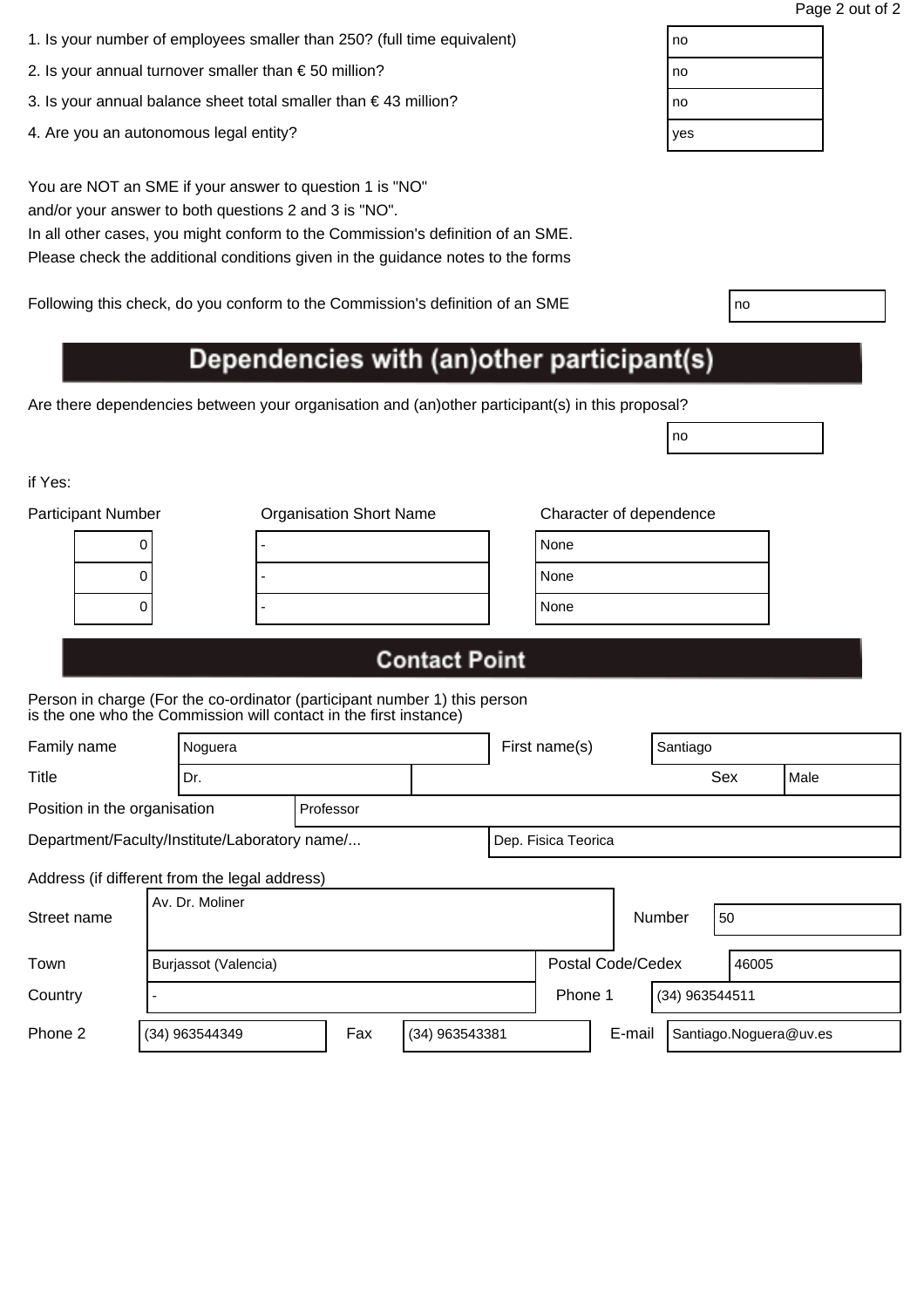#### **EUROPEAN COMMISSION**

7th Framework Programme on Research, Technological Development and Demonstration

#### **Integrating Activities /** e-Infrastructures

# A3.1: Budget

| Proposal Number |  |
|-----------------|--|
|                 |  |

Proposal Acronym

HadronPhysics3 | Participant Number | 28

In FP7, there are different methods for calculating indirect costs. The various options are explained in the guidance notes

\*\*. Please be aware that not all options are available to all types of organisations.

The method of determining indirect costs is set in the Proposal setup page.

If you would like to modify this information, you have to do it from the proposal set-up page.

Specific Flat Rate (60%)

Personnel costs (in €)

Subcontracting (in €)

Indirect costs (in  $\epsilon$ )

Access costs (in €)

Other direct costs (in  $\epsilon$ )

Lump sum, flat-rate or scale of unit

(option only for ICPC) (in €)

My legal entity is established in an ICPCno all'altra di una proprietà di una proprietà di una proprietà di una di una di una di una di una di una di u and I shall use the lump sum funding method (If yes, please fill below the lump sum row only.If no, please do not use the lump sum row)

<sup>000000</sup>

) a coordi- Coordi- Coordi- Manage-RTDD tration nation Support <sub>ment</sub> Other Total n nation buppon ment ) (1833) <sup>0</sup> <sup>45000</sup> <sup>0</sup> <sup>0</sup> <sup>0</sup> <sup>46833</sup> ) and the contract of  $\overline{a}$  of  $\overline{a}$  of  $\overline{a}$  of  $\overline{a}$  of  $\overline{a}$  of  $\overline{a}$  of  $\overline{a}$  of  $\overline{a}$  of  $\overline{a}$  of  $\overline{a}$  of  $\overline{a}$  of  $\overline{a}$  of  $\overline{a}$  of  $\overline{a}$  of  $\overline{a}$  of  $\overline{a}$  of  $\overline{a}$ 0 0 0 0 0 0 0 <sup>5500</sup>0 0 0 0 0 0 5500 <sup>4400</sup>0 0 27000 0 0 0 31400 ) and the contract of  $\overline{a}$  and  $\overline{b}$  and  $\overline{a}$  and  $\overline{a}$  and  $\overline{a}$  and  $\overline{a}$  and  $\overline{a}$  and  $\overline{a}$  and  $\overline{a}$  and  $\overline{a}$  and  $\overline{a}$  and  $\overline{a}$  and  $\overline{a}$  and  $\overline{a}$  and  $\overline{a}$  and  $\overline$ 0 0 0 0 0 0 0 t 0 0 0 0 0 0 0 0

Total budget (in  $\epsilon$ ) <sup>11733</sup> <sup>0</sup> <sup>72000</sup> <sup>0</sup> <sup>0</sup> <sup>0</sup> <sup>83733</sup> Requested EC contribution (in  $\epsilon$ ) <sup>8800</sup> <sup>0</sup> <sup>48150</sup> <sup>0</sup> <sup>0</sup> <sup>0</sup> <sup>56950</sup> Total Receipts (in €)) and the contract of the contract of  $\sim$  0.000  $\mu$  . The contract of  $\sim$  0.000  $\mu$   $\sim$  0.000  $\mu$   $\sim$  0.000  $\mu$   $\sim$  0.000  $\mu$   $\sim$  0.000  $\mu$   $\sim$  0.000  $\mu$   $\sim$  0.000  $\mu$   $\sim$  0.000  $\mu$   $\sim$  0.000  $\mu$   $\sim$ 

Further guidance (eg. On the meaning of personnel costs, subcontracting etc.) can be found in Annex 3 to the Guide for Applicants

Type of Activity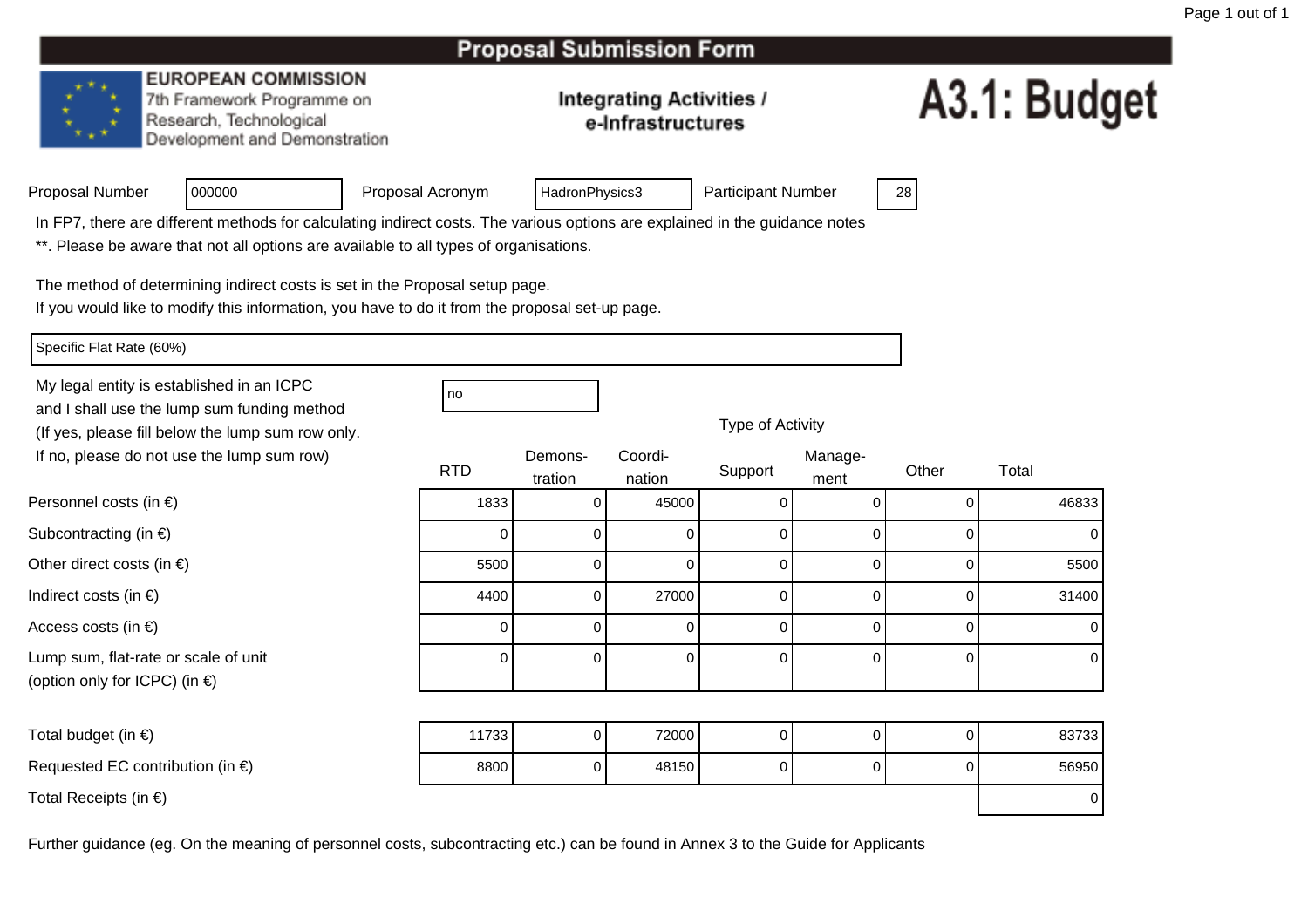|                                                                                                    |                                                                                                                      |                            | <b>Proposal Submission Form</b> |  |                                                      |                              |    |
|----------------------------------------------------------------------------------------------------|----------------------------------------------------------------------------------------------------------------------|----------------------------|---------------------------------|--|------------------------------------------------------|------------------------------|----|
|                                                                                                    | <b>EUROPEAN COMMISSION</b><br>7th Framework Programme on<br>Research, Technological<br>Development and Demonstration |                            |                                 |  | <b>Integrating Activities /</b><br>e-Infrastructures | A2.1:<br><b>Participants</b> |    |
| <b>Proposal Number</b>                                                                             | 000000                                                                                                               |                            | Proposal Acronym                |  | HadronPhysics3                                       | <b>Participant Number</b>    | 29 |
| If your organisation has already registered for FP7,<br>enter your Participant Identification Code |                                                                                                                      |                            |                                 |  | 999994535                                            |                              |    |
| Organisation Legal name                                                                            |                                                                                                                      | <b>HELSINGIN YLIOPISTO</b> |                                 |  |                                                      |                              |    |
| Organisation short name                                                                            |                                                                                                                      | <b>UH</b>                  |                                 |  |                                                      |                              |    |
|                                                                                                    |                                                                                                                      |                            |                                 |  |                                                      |                              |    |

# **Administrative Data**

Legal address

| Street name       |    | YLIOPISTONKATU                     |                   | Number | 4     |
|-------------------|----|------------------------------------|-------------------|--------|-------|
| Town              |    | <b>HELSINGIN YLIOPISTO</b>         | Postal Code/Cedex |        | 00014 |
| Country           | FI |                                    |                   |        |       |
| Internet homepage |    | http://www.helsinki.fi/university/ |                   |        |       |

## **Status of your Organisation**

Certain types of organisations benefit from special conditions under the FP7 participation rules.

The Commission also collects data for statistical purposes.

The guidance notes will help you complete this section.

The status of the organisation is set by the proposal coordinator. If you would like to modify this information, the coordinator must modify it in the proposal set-up page

Non-profit organisation yes

Public body yes

Research organisation yesterday and the search organisation yesterday and the search organisation

Higher or secondary education establishment

Main area of activity (NACE code)

80.3

#### **Proposal Submission Form EUROPEAN COMMISSION**

7th Framework Programme on Research, Technological Development and Demonstration



| es |
|----|
| es |
| es |
| es |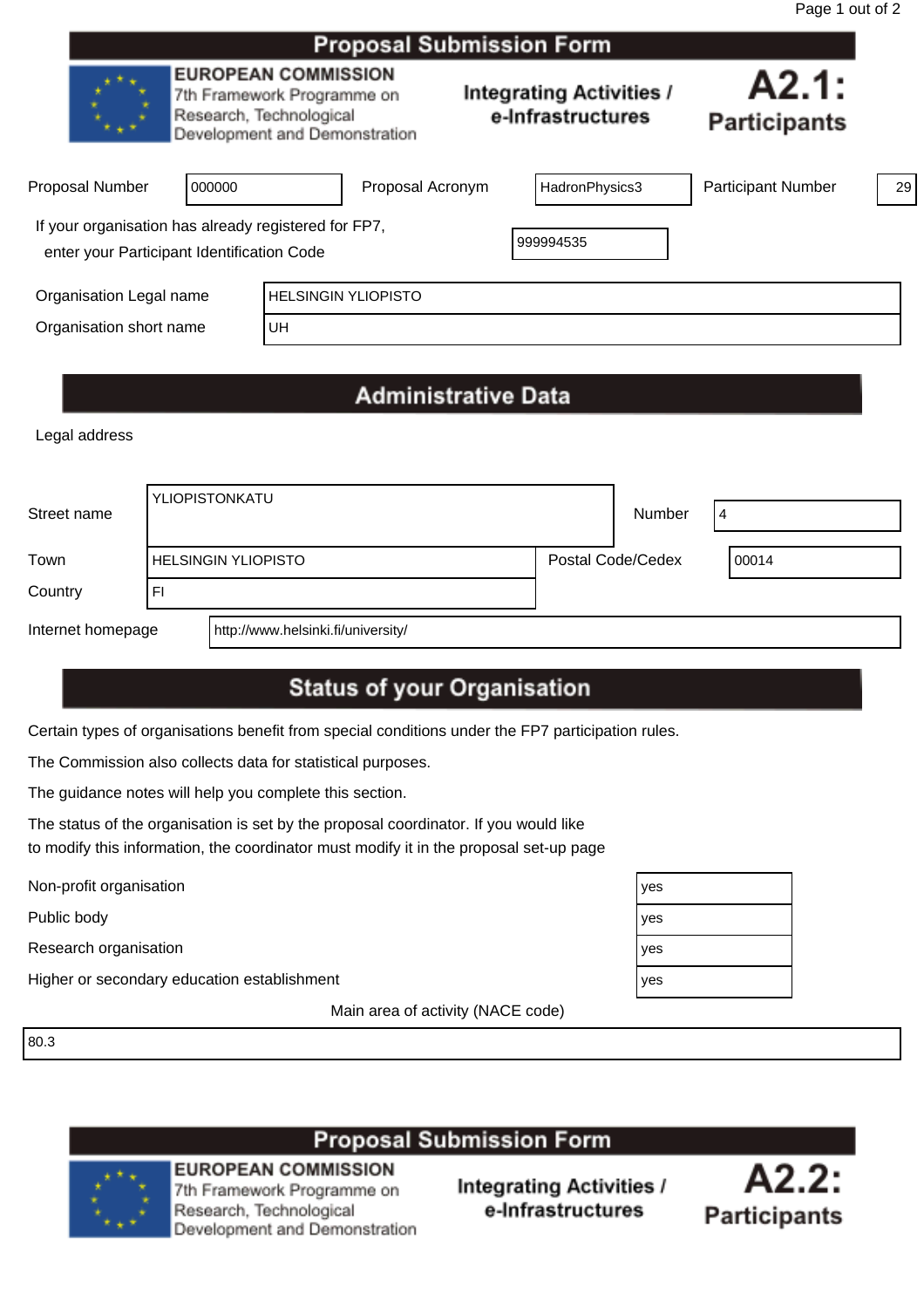| 1. Is your number of employees smaller than 250? (full time equivalent) | no |
|-------------------------------------------------------------------------|----|
|                                                                         |    |

- 2. Is your annual turnover smaller than  $\epsilon$  50 million?
- 3. Is your annual balance sheet total smaller than  $\epsilon$  43 million?
- 4. Are you an autonomous legal entity?

You are NOT an SME if your answer to question 1 is "NO" and/or your answer to both questions 2 and 3 is "NO".

In all other cases, you might conform to the Commission's definition of an SME. Please check the additional conditions given in the guidance notes to the forms

Following this check, do you conform to the Commission's definition of an SME

# Dependencies with (an)other participant(s)

Are there dependencies between your organisation and (an)other participant(s) in this proposal?

if Yes:

| <b>Participant Number</b> | <b>Organisation Short Name</b> | Character of dependence |
|---------------------------|--------------------------------|-------------------------|
| U                         |                                | None                    |
|                           |                                | None                    |
|                           |                                | None                    |
|                           |                                |                         |

| lone |  |
|------|--|
| lone |  |
| lone |  |

no

# **Contact Point**

Person in charge (For the co-ordinator (participant number 1) this person is the one who the Commission will contact in the first instance)

| Family name                                                                    |  | Garcia                        |                     |                  |  | First name(s) |                          |        | Francisco                    |  |  |
|--------------------------------------------------------------------------------|--|-------------------------------|---------------------|------------------|--|---------------|--------------------------|--------|------------------------------|--|--|
| <b>Title</b>                                                                   |  | Dr.                           |                     |                  |  |               | Sex<br>Male              |        |                              |  |  |
| Position in the organisation                                                   |  |                               | Laboratory Engineer |                  |  |               |                          |        |                              |  |  |
| Department/Faculty/Institute/Laboratory name/<br>Helsinki Institute of Physics |  |                               |                     |                  |  |               |                          |        |                              |  |  |
| Address (if different from the legal address)                                  |  |                               |                     |                  |  |               |                          |        |                              |  |  |
| Street name                                                                    |  | Gustaf Hällströmin katu       |                     |                  |  |               |                          | Number | $\overline{2}$               |  |  |
| Town                                                                           |  | Helsingin yliopisto, Helsinki |                     |                  |  |               | <b>Postal Code/Cedex</b> |        | 00014                        |  |  |
| Country                                                                        |  |                               |                     |                  |  | Phone 1       |                          |        | +358-9-191 51086             |  |  |
| Phone 2                                                                        |  |                               | Fax                 | +358-9-191 50553 |  |               | E-mail                   |        | Francisco.Garcia@helsinki.fi |  |  |

| no  |  |
|-----|--|
| no  |  |
| no  |  |
| yes |  |
|     |  |

| ٧ | ٧<br>I<br>×<br>۰. |  |
|---|-------------------|--|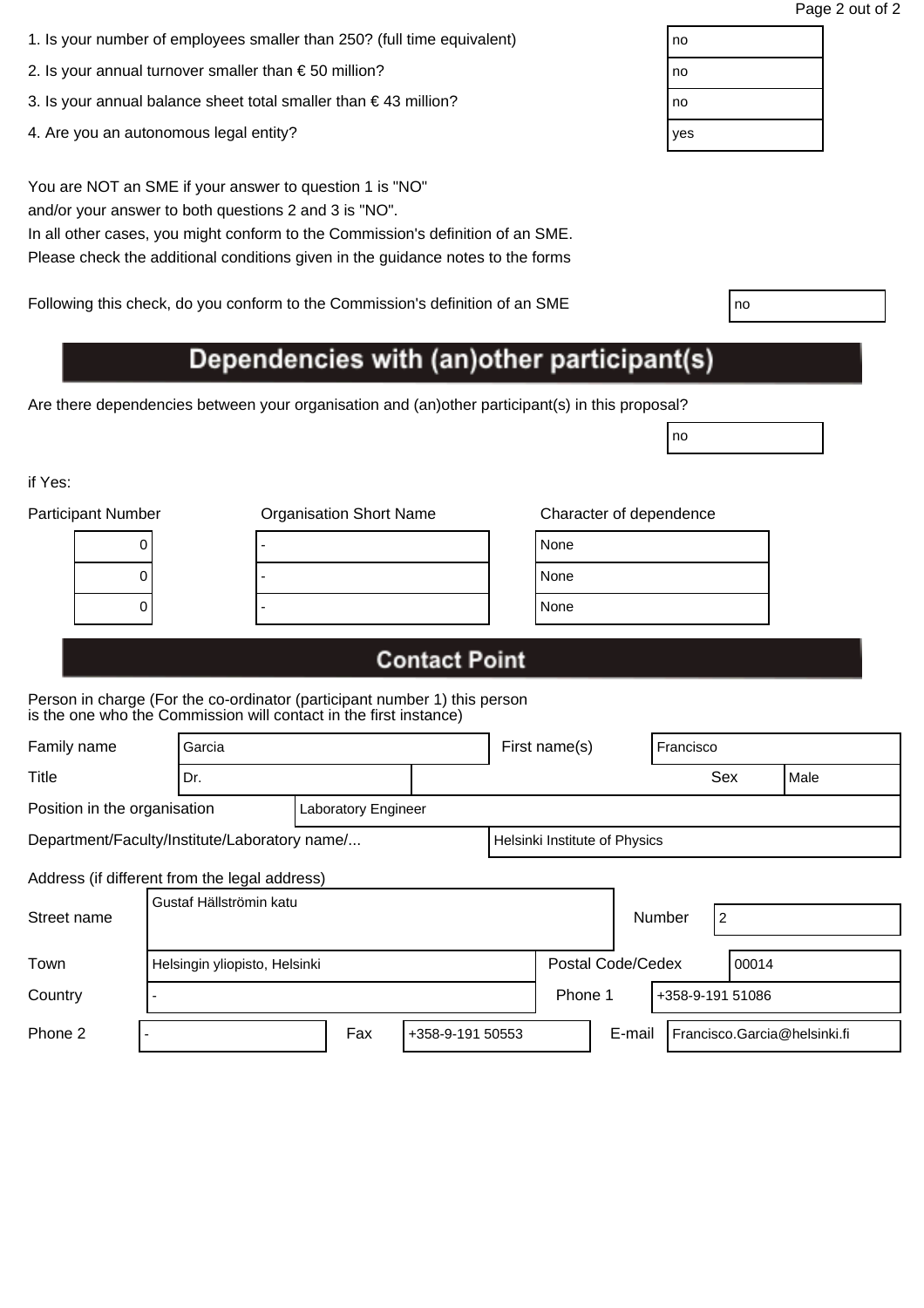#### **EUROPEAN COMMISSION**

<sup>000000</sup>

7th Framework Programme on Research, Technological Development and Demonstration

#### **Integrating Activities /** e-Infrastructures

# A3.1: Budget

| Proposal Number |  |
|-----------------|--|
|                 |  |

Proposal Acronym

HadronPhysics3 | Participant Number | 29

In FP7, there are different methods for calculating indirect costs. The various options are explained in the guidance notes

\*\*. Please be aware that not all options are available to all types of organisations.

The method of determining indirect costs is set in the Proposal setup page.

If you would like to modify this information, you have to do it from the proposal set-up page.

Specific Flat Rate (60%)

My legal entity is established in an ICPCno all'altra di una proprietà di una proprietà di una proprietà di una di una di una di una di una di una di u and I shall use the lump sum funding methodIf no, please do not use the lump sum row)

| (If yes, please fill below the lump sum row only. |            |                    |                   | Type of Activity |                 |       |       |
|---------------------------------------------------|------------|--------------------|-------------------|------------------|-----------------|-------|-------|
| If no, please do not use the lump sum row)        | <b>RTD</b> | Demons-<br>tration | Coordi-<br>nation | Support          | Manage-<br>ment | Other | Total |
| ersonnel costs (in $\epsilon$ )                   | 6667       |                    |                   |                  |                 |       | 6667  |
| ubcontracting (in €)                              |            |                    |                   |                  |                 |       |       |
| ther direct costs (in €)                          | 20000      |                    |                   |                  |                 |       | 20000 |
| ndirect costs (in $\epsilon$ )                    | 16000      |                    |                   |                  |                 |       | 16000 |
| ccess costs (in $\in$ ).                          |            |                    |                   |                  |                 |       |       |

 $T_{M20}$  of Activity

0 0 0 0 0 0 0

Personnel costs (in €)

Subcontracting (in €)

Other direct costs (in  $\epsilon$ )

Indirect costs (in  $\epsilon$ )

Access costs (in €)

Lump sum, flat-rate or scale of unitt 0 (option only for ICPC) (in €)

Total budget (in  $\epsilon$ ) <sup>42667</sup>7 | 0 | 0 | 0 | 0 | 42667 Requested EC contribution (in  $\epsilon$ ) <sup>32000</sup>0 0 0 0 0 0 0 32000 Total Receipts (in €)) and the contract of the contract of  $\sim$  0.000  $\mu$  . The contract of  $\sim$  0.000  $\mu$   $\sim$  0.000  $\mu$   $\sim$  0.000  $\mu$   $\sim$  0.000  $\mu$   $\sim$  0.000  $\mu$   $\sim$  0.000  $\mu$   $\sim$  0.000  $\mu$   $\sim$  0.000  $\mu$   $\sim$  0.000  $\mu$   $\sim$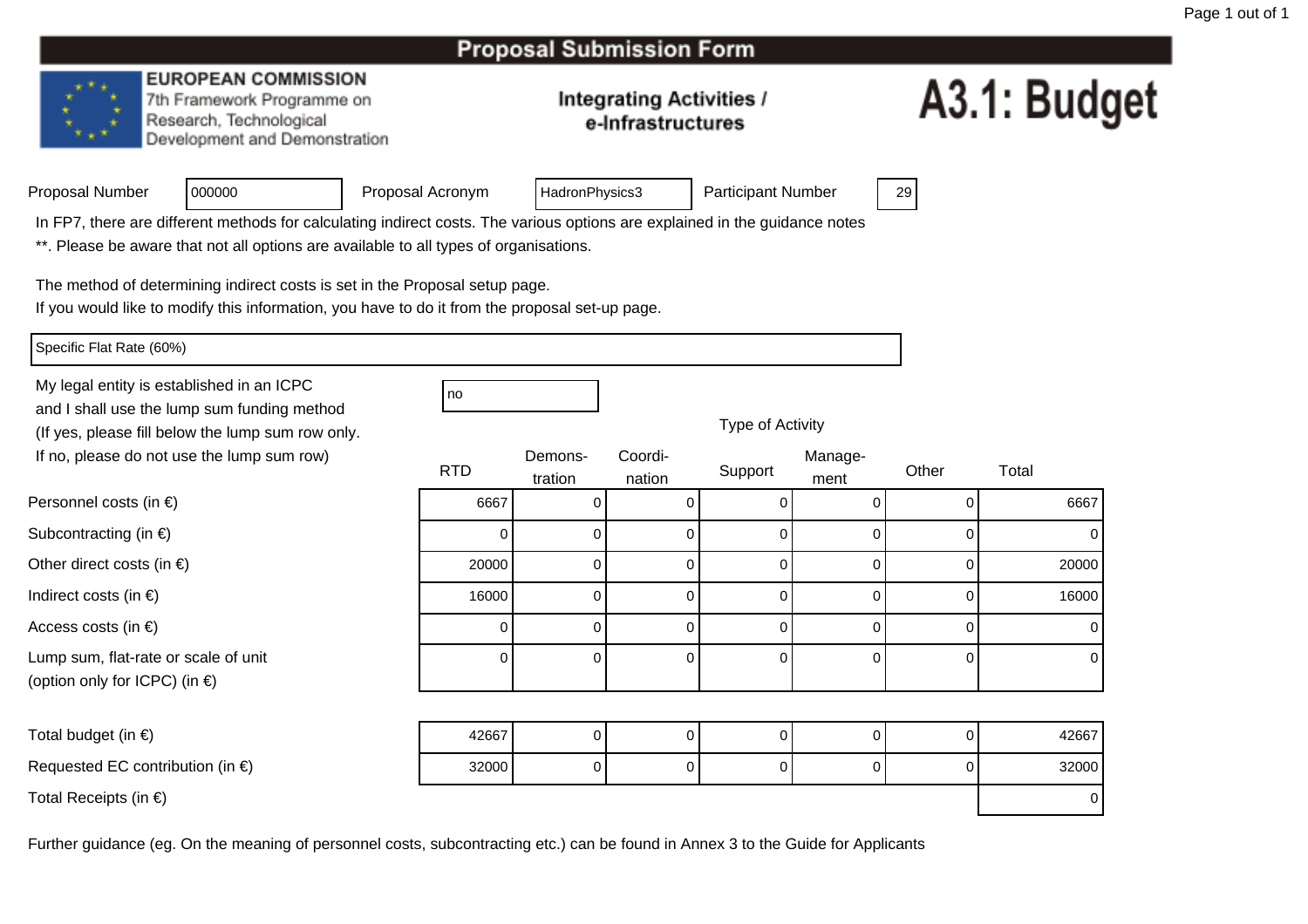|                                                                                                    |        |                                                                                                                      | <b>Proposal Submission Form</b> |                                                      |                                                                |                           |    |
|----------------------------------------------------------------------------------------------------|--------|----------------------------------------------------------------------------------------------------------------------|---------------------------------|------------------------------------------------------|----------------------------------------------------------------|---------------------------|----|
|                                                                                                    |        | <b>EUROPEAN COMMISSION</b><br>7th Framework Programme on<br>Research, Technological<br>Development and Demonstration |                                 | <b>Integrating Activities /</b><br>e-Infrastructures | A2.1:<br><b>Participants</b>                                   |                           |    |
| <b>Proposal Number</b>                                                                             | 000000 |                                                                                                                      | Proposal Acronym                |                                                      | HadronPhysics3                                                 | <b>Participant Number</b> | 30 |
| If your organisation has already registered for FP7,<br>enter your Participant Identification Code |        |                                                                                                                      |                                 |                                                      | 999992401                                                      |                           |    |
| Organisation Legal name                                                                            |        |                                                                                                                      |                                 |                                                      | COMMISSARIAT A L ENERGIE ATOMIQUE ET AUX ENERGIES ALTERNATIVES |                           |    |
| Organisation short name                                                                            |        | <b>CEA</b>                                                                                                           |                                 |                                                      |                                                                |                           |    |
|                                                                                                    |        |                                                                                                                      | <b>Administrative Data</b>      |                                                      |                                                                |                           |    |

#### Legal address

| Street name       |                              | <b>BATIMENT LE PONANT D RUE LEBLANC</b> |                   | Number | 25    |  |
|-------------------|------------------------------|-----------------------------------------|-------------------|--------|-------|--|
| Town<br>Country   | <b>PARIS 15</b><br><b>FR</b> |                                         | Postal Code/Cedex |        | 75015 |  |
| Internet homepage |                              | l www.cea.fr                            |                   |        |       |  |

# **Status of your Organisation**

Certain types of organisations benefit from special conditions under the FP7 participation rules.

The Commission also collects data for statistical purposes.

The guidance notes will help you complete this section.

The status of the organisation is set by the proposal coordinator. If you would like to modify this information, the coordinator must modify it in the proposal set-up page

Non-profit organisation yes

Public body<br>Research organisation Research organisation

Higher or secondary education establishment

Main area of activity (NACE code)

73.1

### **Proposal Submission Form**



**EUROPEAN COMMISSION** 7th Framework Programme on Research, Technological Development and Demonstration



| 'es |  |
|-----|--|
| 'es |  |
| 'es |  |
| ΙO  |  |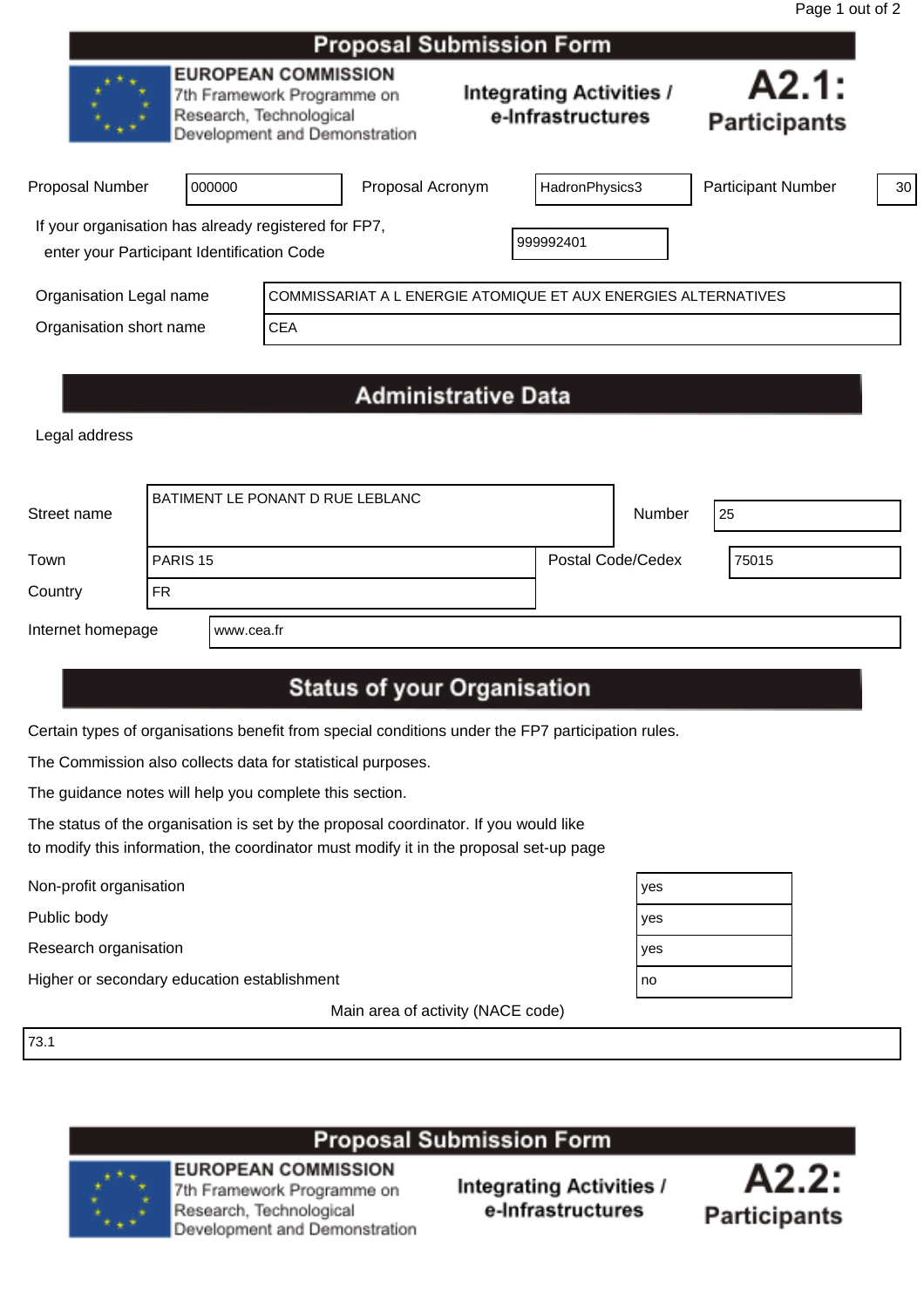| 1. Is your number of employees smaller than 250? (full time equivalent) | no |
|-------------------------------------------------------------------------|----|
|                                                                         |    |

- 2. Is your annual turnover smaller than  $\epsilon$  50 million?
- 3. Is your annual balance sheet total smaller than  $\epsilon$  43 million?
- 4. Are you an autonomous legal entity?

You are NOT an SME if your answer to question 1 is "NO" and/or your answer to both questions 2 and 3 is "NO".

In all other cases, you might conform to the Commission's definition of an SME. Please check the additional conditions given in the guidance notes to the forms

Following this check, do you conform to the Commission's definition of an SME no

# Dependencies with (an)other participant(s)

Are there dependencies between your organisation and (an)other participant(s) in this proposal?

if Yes:

Participant N

| umber | <b>Organisation Short Name</b> | Char |
|-------|--------------------------------|------|
|       |                                | None |
|       |                                | None |
|       |                                | None |
|       |                                |      |

| Character of dependence |  |
|-------------------------|--|
|-------------------------|--|

| lone |  |
|------|--|
| lone |  |
| lone |  |

no

## **Contact Point**

Person in charge (For the co-ordinator (participant number 1) this person is the one who the Commission will contact in the first instance)

| Family name                  |                                               | Garçon                    |  |                                  |                    |  | First name(s) |                          | Michel      |                      |  |  |
|------------------------------|-----------------------------------------------|---------------------------|--|----------------------------------|--------------------|--|---------------|--------------------------|-------------|----------------------|--|--|
| Title                        |                                               | Dr.                       |  |                                  |                    |  |               |                          | Sex<br>Male |                      |  |  |
| Position in the organisation |                                               |                           |  | Head of Nuclear Physics Division |                    |  |               |                          |             |                      |  |  |
|                              | Department/Faculty/Institute/Laboratory name/ |                           |  |                                  | DSM/IRFU/SPhN      |  |               |                          |             |                      |  |  |
|                              | Address (if different from the legal address) |                           |  |                                  |                    |  |               |                          |             |                      |  |  |
| Street name                  |                                               | CEA/Saclay, DSM/IRFU/SPhN |  |                                  |                    |  |               |                          | Number      | Bât. 703             |  |  |
| Town                         |                                               | Gif-sur-Yvette cedex      |  |                                  |                    |  |               | <b>Postal Code/Cedex</b> |             | 91191                |  |  |
| Country                      |                                               |                           |  |                                  |                    |  | Phone 1       |                          |             | +33 169 08 86 23     |  |  |
| Phone 2                      |                                               | + 33 1 69 08 73 54        |  | Fax                              | + 33 1 69 08 75 84 |  |               | E-mail                   |             | michel.garcon@cea.fr |  |  |

| no  |  |
|-----|--|
| no  |  |
| no  |  |
| yes |  |
|     |  |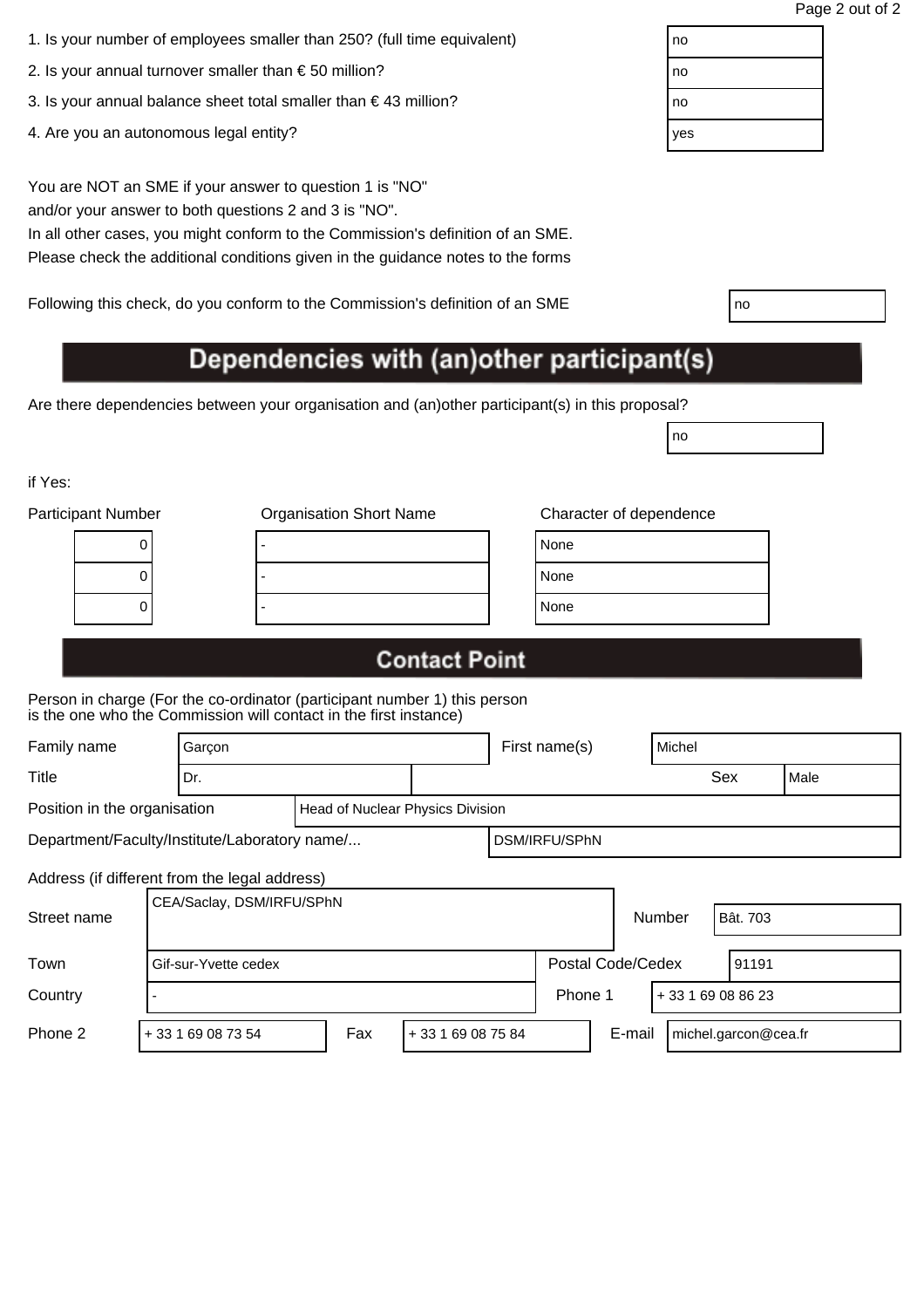#### **EUROPEAN COMMISSION**

<sup>000000</sup>

7th Framework Programme on Research, Technological Development and Demonstration

#### **Integrating Activities /** e-Infrastructures

# A3.1: Budget

| Proposal Number |
|-----------------|
|-----------------|

Proposal Acronym

HadronPhysics3 | Participant Number | 30

In FP7, there are different methods for calculating indirect costs. The various options are explained in the guidance notes

\*\*. Please be aware that not all options are available to all types of organisations.

The method of determining indirect costs is set in the Proposal setup page.

If you would like to modify this information, you have to do it from the proposal set-up page.

Actual indirect costs

Personnel costs (in €)

Subcontracting (in €)

Indirect costs (in  $\epsilon$ )

Access costs (in €)

Other direct costs (in  $\epsilon$ )

Lump sum, flat-rate or scale of unit

(option only for ICPC) (in €)

My legal entity is established in an ICPCand I shall use the lump sum funding method (If yes, please fill below the lump sum row only.If no, please do not use the lump sum row)

no all'altra di una proprietà di una proprietà di una proprietà di una di una di una di una di una di una di u

Type of Activity

| ot use the lump sum row)            |            | Demons- | Coordi-        |         | Manage- |          |        |
|-------------------------------------|------------|---------|----------------|---------|---------|----------|--------|
|                                     | <b>RTD</b> | tration | nation         | Support | ment    | Other    | Total  |
| າ €)                                | 119199     |         | 27600          |         |         |          | 146799 |
| $\in)$                              |            |         |                |         |         |          | 0      |
| $(in \in)$                          | 57920      | 0       | 13350          | 0       |         | 0        | 71270  |
|                                     | 75095      | 0       | 17388          | 0       |         |          | 92483  |
|                                     |            |         | 0              | 0       |         |          | 0      |
| e or scale of unit<br>$P$ C) (in €) |            | 0       | $\overline{0}$ | 0       |         | $\Omega$ | 0      |

| Total budget (in $\epsilon$ )              | 252214 |  | 58338 |  |  | 0 | 310552 |
|--------------------------------------------|--------|--|-------|--|--|---|--------|
| Requested EC contribution (in $\epsilon$ ) | 189160 |  | 42882 |  |  | 0 | 232042 |
| Total Receipts (in $\epsilon$ )            |        |  |       |  |  |   |        |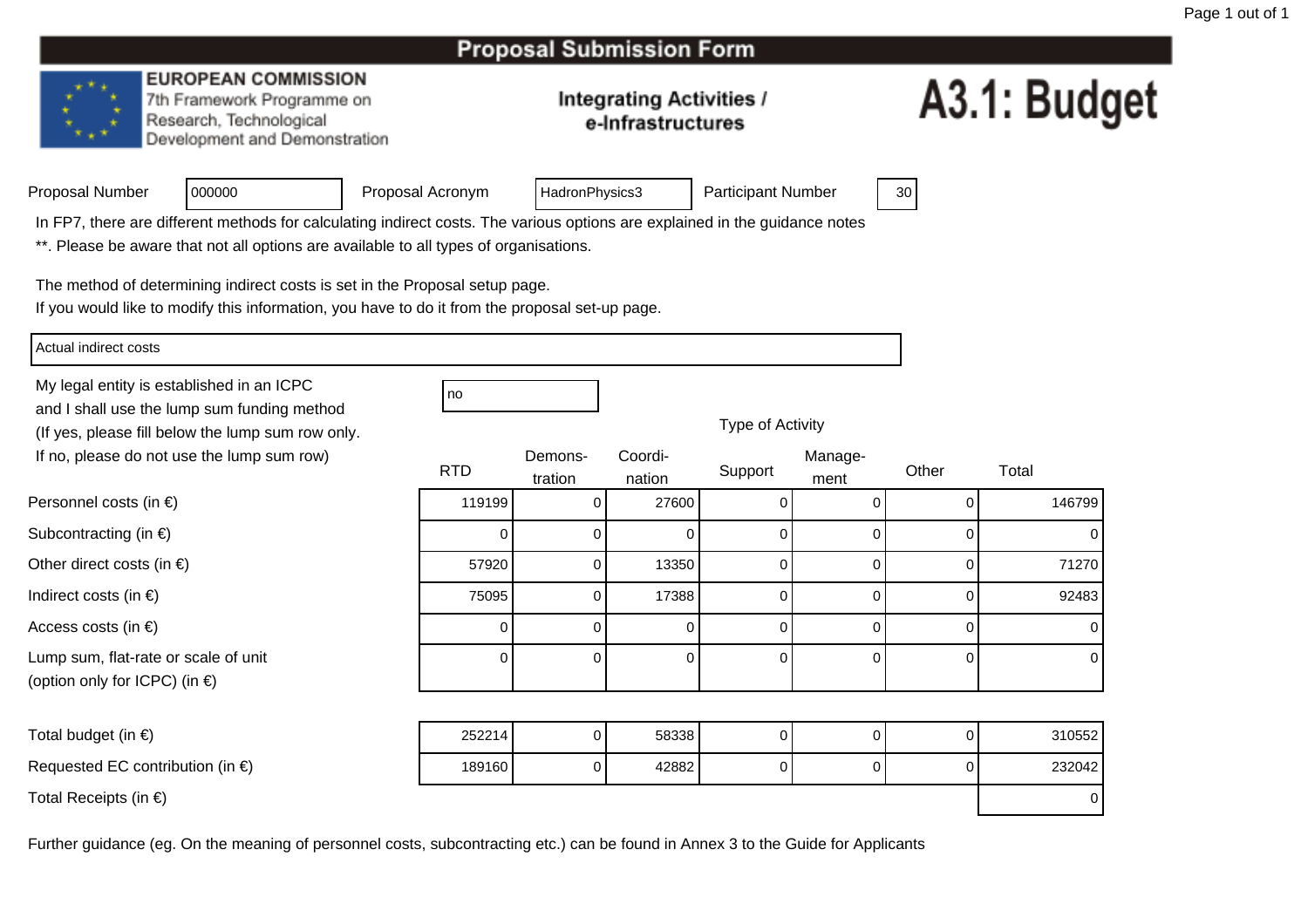|                                                                         |        |                                              | <b>Proposal Submission Form</b>                                                           |  |                                                      |                              |    |
|-------------------------------------------------------------------------|--------|----------------------------------------------|-------------------------------------------------------------------------------------------|--|------------------------------------------------------|------------------------------|----|
|                                                                         |        | Research, Technological                      | <b>EUROPEAN COMMISSION</b><br>7th Framework Programme on<br>Development and Demonstration |  | <b>Integrating Activities /</b><br>e-Infrastructures | A2.1:<br><b>Participants</b> |    |
| Proposal Number<br>If your organisation has already registered for FP7, | 000000 |                                              | Proposal Acronym                                                                          |  | HadronPhysics3<br>999997930                          | <b>Participant Number</b>    | 31 |
| enter your Participant Identification Code                              |        |                                              |                                                                                           |  |                                                      |                              |    |
| Organisation Legal name                                                 |        | CENTRE NATIONAL DE LA RECHERCHE SCIENTIFIQUE |                                                                                           |  |                                                      |                              |    |
| Organisation short name                                                 |        | <b>CNRS</b>                                  |                                                                                           |  |                                                      |                              |    |
|                                                                         |        |                                              | <b>Administrative Data</b>                                                                |  |                                                      |                              |    |

Legal address

| Street name       | Rue Michel - Ange |             |                   | Number | 3 |     |
|-------------------|-------------------|-------------|-------------------|--------|---|-----|
| Town              | <b>PARIS</b>      |             | Postal Code/Cedex |        |   | 16، |
| Country           | FR.               |             |                   |        |   |     |
| Internet homepage |                   | www.cnrs.fr |                   |        |   |     |

# **Status of your Organisation**

Certain types of organisations benefit from special conditions under the FP7 participation rules.

The Commission also collects data for statistical purposes.

The guidance notes will help you complete this section.

The status of the organisation is set by the proposal coordinator. If you would like to modify this information, the coordinator must modify it in the proposal set-up page

Public body

Non-profit organisation yesterday<br>Public body<br>Research organisation Research organisation

Higher or secondary education establishment

Main area of activity (NACE code)

73.1

**Proposal Submission Form** 



**EUROPEAN COMMISSION** 7th Framework Programme on Research, Technological

Development and Demonstration



| es |  |
|----|--|
| es |  |
| es |  |
| ١O |  |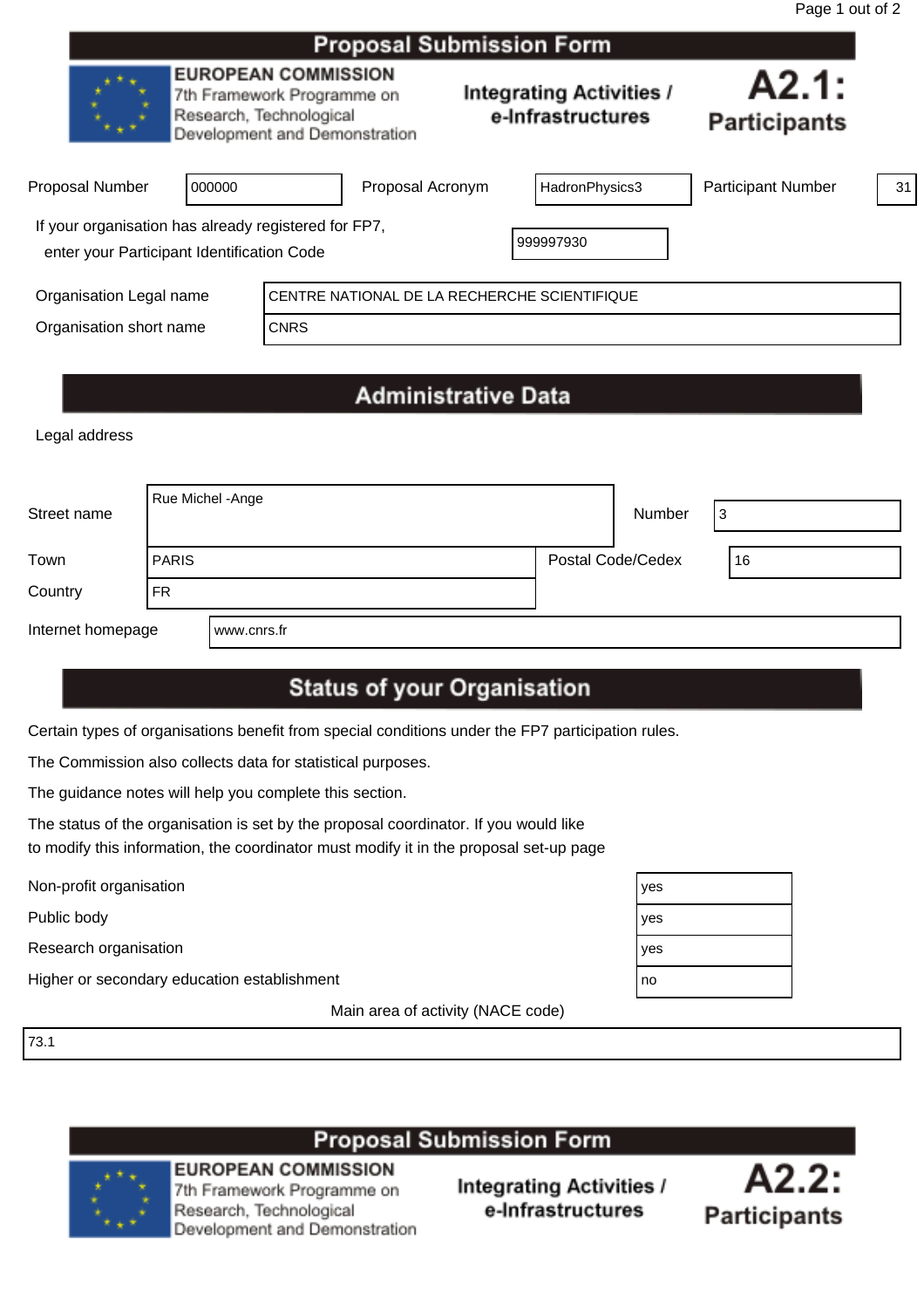| 1. Is your number of employees smaller than 250? (full time equivalent) | no |
|-------------------------------------------------------------------------|----|
|                                                                         |    |

- 2. Is your annual turnover smaller than  $\epsilon$  50 million?
- 3. Is your annual balance sheet total smaller than  $\epsilon$  43 million?
- 4. Are you an autonomous legal entity?

You are NOT an SME if your answer to question 1 is "NO" and/or your answer to both questions 2 and 3 is "NO".

In all other cases, you might conform to the Commission's definition of an SME. Please check the additional conditions given in the guidance notes to the forms

Following this check, do you conform to the Commission's definition of an SME

# Dependencies with (an) other participant(s)

Are there dependencies between your organisation and (an)other participant(s) in this proposal?

if Yes:

| <b>Participant Number</b> | <b>Organisation Short Name</b> | Character of dependence |
|---------------------------|--------------------------------|-------------------------|
| υ                         |                                | None                    |
| U                         |                                | None                    |
|                           |                                | None                    |
|                           |                                |                         |

| lone |  |
|------|--|
| lone |  |
| lone |  |

no

### **Contact Point**

Person in charge (For the co-ordinator (participant number 1) this person is the one who the Commission will contact in the first instance)

| Family name                                   | <b>Dupieux</b> |                                 |  |                             |  | First name(s)     | Pascal |               |     |       |      |  |
|-----------------------------------------------|----------------|---------------------------------|--|-----------------------------|--|-------------------|--------|---------------|-----|-------|------|--|
| Title                                         |                | Dr.                             |  |                             |  |                   |        |               | Sex |       | Male |  |
| Position in the organisation                  |                | <b>Research Director - CNRS</b> |  |                             |  |                   |        |               |     |       |      |  |
| Department/Faculty/Institute/Laboratory name/ |                |                                 |  | <b>LPC Clermont-Ferrand</b> |  |                   |        |               |     |       |      |  |
| Address (if different from the legal address) |                |                                 |  |                             |  |                   |        |               |     |       |      |  |
| Street name                                   |                | Avenue des Landais              |  |                             |  |                   |        | Number        | 24  |       |      |  |
| Town                                          | Aubiere        |                                 |  |                             |  | Postal Code/Cedex |        |               |     | 63177 |      |  |
| Country                                       |                |                                 |  |                             |  | Phone 1           |        | +33 473407654 |     |       |      |  |

Phone 2 | Fax | Fax 1+33 473264598 | E-mail Pascal.Dupieux@clermont.in2p3.fr

| no  |  |
|-----|--|
| no  |  |
| no  |  |
| yes |  |

| ٧<br>I<br>×<br>۰. |  |
|-------------------|--|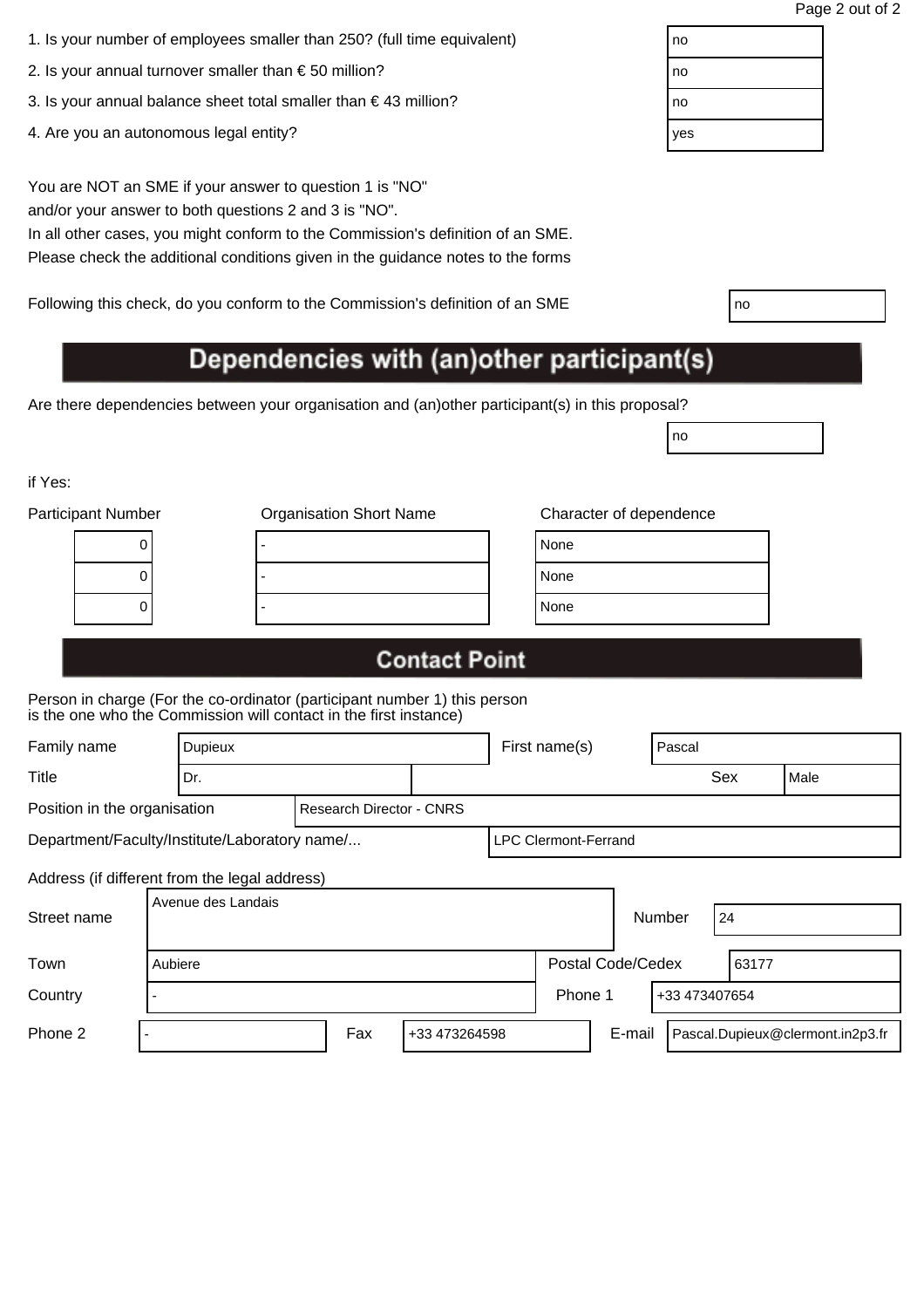#### **EUROPEAN COMMISSION**

7th Framework Programme on Research, Technological Development and Demonstration

#### **Integrating Activities /** e-Infrastructures

# A3.1: Budget

|  | Proposal Number |
|--|-----------------|
|  |                 |

Proposal Acronym

HadronPhysics3 | Participant Number | 31

In FP7, there are different methods for calculating indirect costs. The various options are explained in the guidance notes

\*\*. Please be aware that not all options are available to all types of organisations.

The method of determining indirect costs is set in the Proposal setup page.

If you would like to modify this information, you have to do it from the proposal set-up page.

Specific Flat Rate (60%)

Personnel costs (in €)

Subcontracting (in €)

Indirect costs (in  $\epsilon$ )

Access costs (in €)

Other direct costs (in  $\epsilon$ )

Lump sum, flat-rate or scale of unit

(option only for ICPC) (in €)

My legal entity is established in an ICPCno all'altra di una proprietà di una proprietà di una proprietà di una di una di una di una di una di una di u and I shall use the lump sum funding method (If yes, please fill below the lump sum row only.If no, please do not use the lump sum row)

<sup>000000</sup>

| ot use the lump sum row)                     | <b>RTD</b> | Demons-<br>tration | Coordi-<br>nation | Support | Manage-<br>ment | Other | Total  |
|----------------------------------------------|------------|--------------------|-------------------|---------|-----------------|-------|--------|
| າ €)                                         | 124833     |                    | 301909            |         |                 |       | 426742 |
| $\in)$                                       |            |                    | 0                 | 0       |                 |       | 0      |
| $(in \in)$                                   | 30500      |                    | 178150            | 0       |                 |       | 208650 |
|                                              | 93200      | 0                  | 288035            | 0       |                 | 0     | 381235 |
|                                              |            |                    | 0                 | 0       |                 |       | 0      |
| e or scale of unit<br><sup>2</sup> C) (in €) |            |                    | 0                 | 0       |                 | 0     | 0      |

Type of Activity

Total budget (in  $\epsilon$ ) <sup>248533</sup> <sup>0</sup> <sup>768094</sup> <sup>0</sup> <sup>0</sup> <sup>0</sup> <sup>1016627</sup> Requested EC contribution (in  $\epsilon$ ) <sup>170400</sup>0 | 317104 | 0 | 0 | 487504 Total Receipts (in €)) and the contract of the contract of  $\sim$  0.000  $\mu$  . The contract of  $\sim$  0.000  $\mu$   $\sim$  0.000  $\mu$   $\sim$  0.000  $\mu$   $\sim$  0.000  $\mu$   $\sim$  0.000  $\mu$   $\sim$  0.000  $\mu$   $\sim$  0.000  $\mu$   $\sim$  0.000  $\mu$   $\sim$  0.000  $\mu$   $\sim$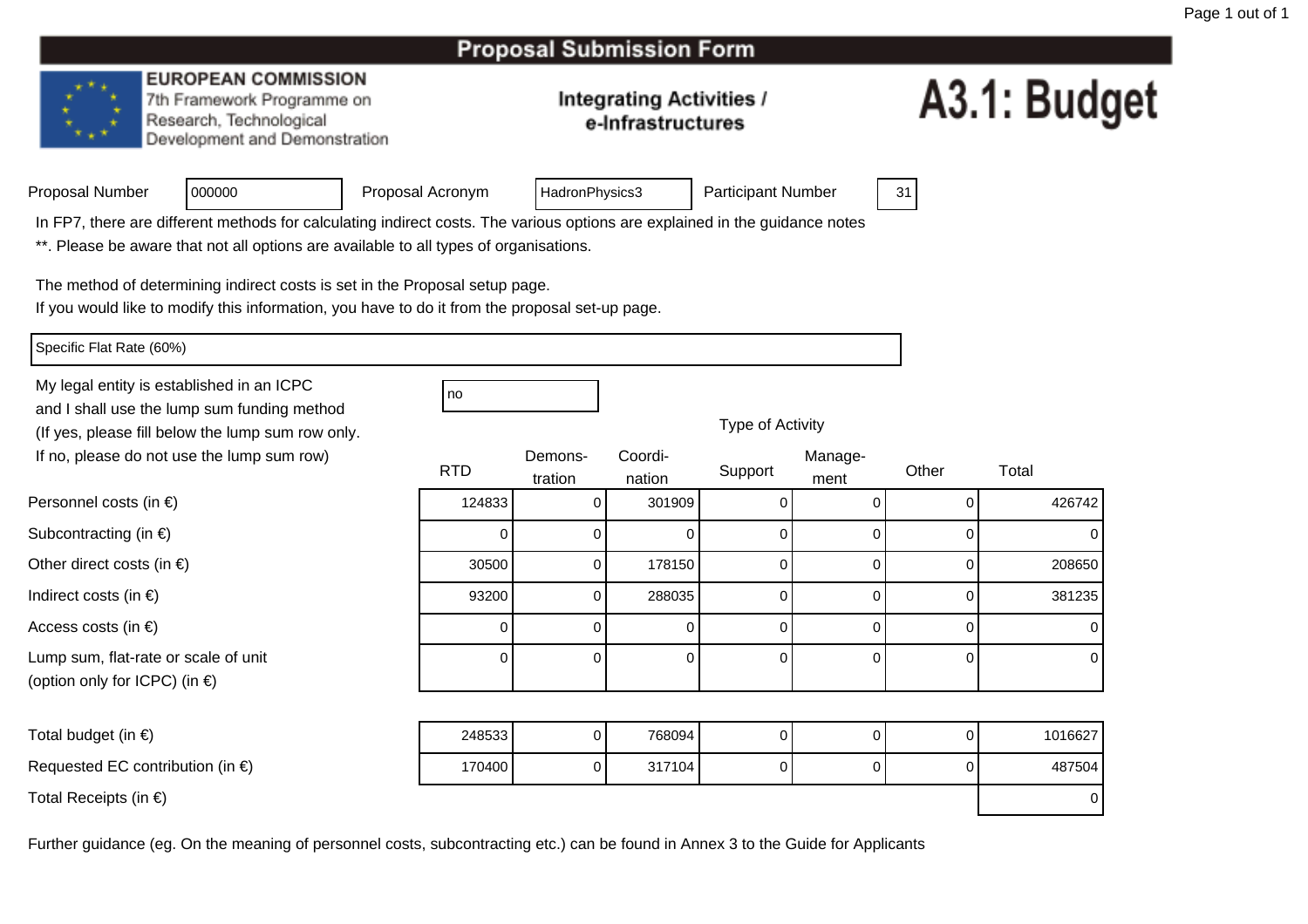| Page 1 out of 2 |  |  |
|-----------------|--|--|
|                 |  |  |

|                                                                                                    |                                                                                                                      |            | Proposal Submission Form        |  |                                                      |                              |    |
|----------------------------------------------------------------------------------------------------|----------------------------------------------------------------------------------------------------------------------|------------|---------------------------------|--|------------------------------------------------------|------------------------------|----|
|                                                                                                    | <b>EUROPEAN COMMISSION</b><br>7th Framework Programme on<br>Research, Technological<br>Development and Demonstration |            |                                 |  | <b>Integrating Activities /</b><br>e-Infrastructures | A2.1:<br><b>Participants</b> |    |
| <b>Proposal Number</b>                                                                             | 000000                                                                                                               |            | Proposal Acronym                |  | HadronPhysics3                                       | <b>Participant Number</b>    | 32 |
| If your organisation has already registered for FP7,<br>enter your Participant Identification Code |                                                                                                                      |            |                                 |  | 999875031                                            |                              |    |
| Organisation Legal name                                                                            |                                                                                                                      |            | <b>RUDER BOSKOVIC INSTITUTE</b> |  |                                                      |                              |    |
| Organisation short name                                                                            |                                                                                                                      | <b>RBI</b> |                                 |  |                                                      |                              |    |
|                                                                                                    |                                                                                                                      |            |                                 |  |                                                      |                              |    |

# **Administrative Data**

Legal address

| Street name       | Bijenicka cesta |            |  | Number            | 54    |
|-------------------|-----------------|------------|--|-------------------|-------|
| Town              | <b>ZAGREB</b>   |            |  | Postal Code/Cedex | 10000 |
| Country           | HR.             |            |  |                   |       |
| Internet homepage |                 | www.irb.hr |  |                   |       |

# **Status of your Organisation**

Certain types of organisations benefit from special conditions under the FP7 participation rules.

The Commission also collects data for statistical purposes.

The guidance notes will help you complete this section.

The status of the organisation is set by the proposal coordinator. If you would like to modify this information, the coordinator must modify it in the proposal set-up page

Public body

Research organisation

Non-profit organisation<br>
Public body<br>
Research organisation<br>
Higher or secondary education establishment Higher or secondary education establishment

Main area of activity (NACE code)

73.1

**Proposal Submission Form** 



**EUROPEAN COMMISSION** 7th Framework Programme on Research, Technological

Development and Demonstration



| es |  |
|----|--|
| es |  |
| es |  |
| 0  |  |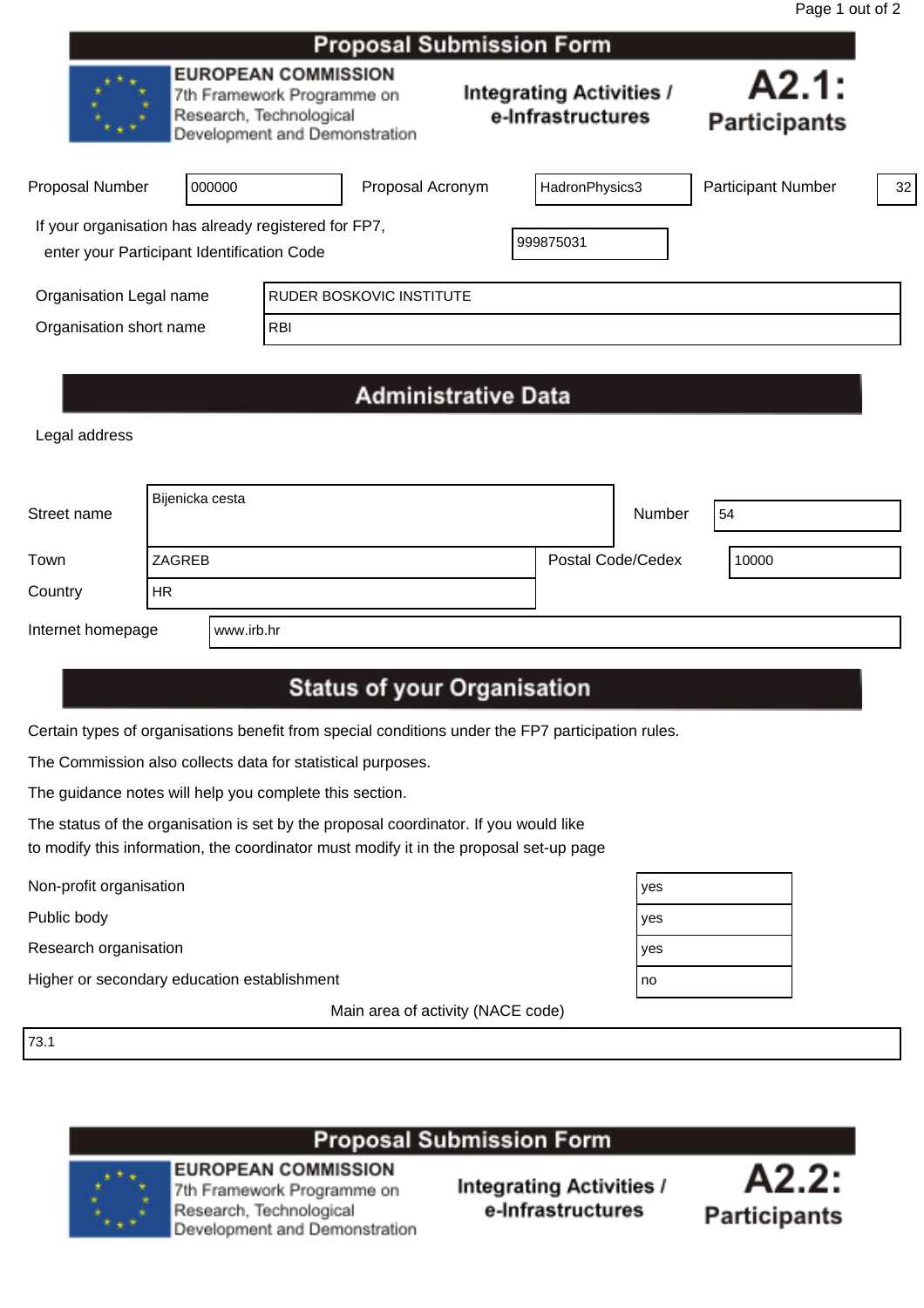| 1. Is your number of employees smaller than 250? (full time equivalent) | no |
|-------------------------------------------------------------------------|----|
|                                                                         |    |

- 2. Is your annual turnover smaller than € 50 million?  $|$ yes
- 3. Is your annual balance sheet total smaller than € 43 million?  $|$  yes
- 4. Are you an autonomous legal entity? yes will be a set of the set of the set of the set of the set of the set of the set of the set of the set of the set of the set of the set of the set of the set of the set of the set

You are NOT an SME if your answer to question 1 is "NO" and/or your answer to both questions 2 and 3 is "NO".

In all other cases, you might conform to the Commission's definition of an SME. Please check the additional conditions given in the guidance notes to the forms

Following this check, do you conform to the Commission's definition of an SME

# Dependencies with (an) other participant(s)

Are there dependencies between your organisation and (an)other participant(s) in this proposal?

if Yes:

| <b>Participant Number</b> | <b>Organisation Short Name</b> | Character of dependence |
|---------------------------|--------------------------------|-------------------------|
| U                         |                                | None                    |
|                           |                                | None                    |
|                           |                                | None                    |
|                           |                                |                         |

| lone |  |
|------|--|
| lone |  |
| lone |  |

no

## **Contact Point**

Person in charge (For the co-ordinator (participant number 1) this person is the one who the Commission will contact in the first instance)

| Family name                                      |  | Supek |  |                                     |  | First name(s)     | Ivan   |  |                 |      |
|--------------------------------------------------|--|-------|--|-------------------------------------|--|-------------------|--------|--|-----------------|------|
| Title                                            |  | Dr.   |  |                                     |  |                   |        |  | Sex             | Male |
| Position in the organisation<br>Senior scientist |  |       |  |                                     |  |                   |        |  |                 |      |
| Department/Faculty/Institute/Laboratory name/    |  |       |  | Department for Experimental Physics |  |                   |        |  |                 |      |
| Address (if different from the legal address)    |  |       |  |                                     |  |                   |        |  |                 |      |
| Street name                                      |  |       |  |                                     |  |                   | Number |  |                 |      |
| Town                                             |  |       |  |                                     |  | Postal Code/Cedex |        |  |                 |      |
| Country                                          |  |       |  |                                     |  | Phone 1           |        |  | +385 1 456-1062 |      |

Phone 2 +385 91 515-4444 Fax +385 1 468-0239 E-mail supek@irb.hr

| I<br>$\sim$ |  |
|-------------|--|
|-------------|--|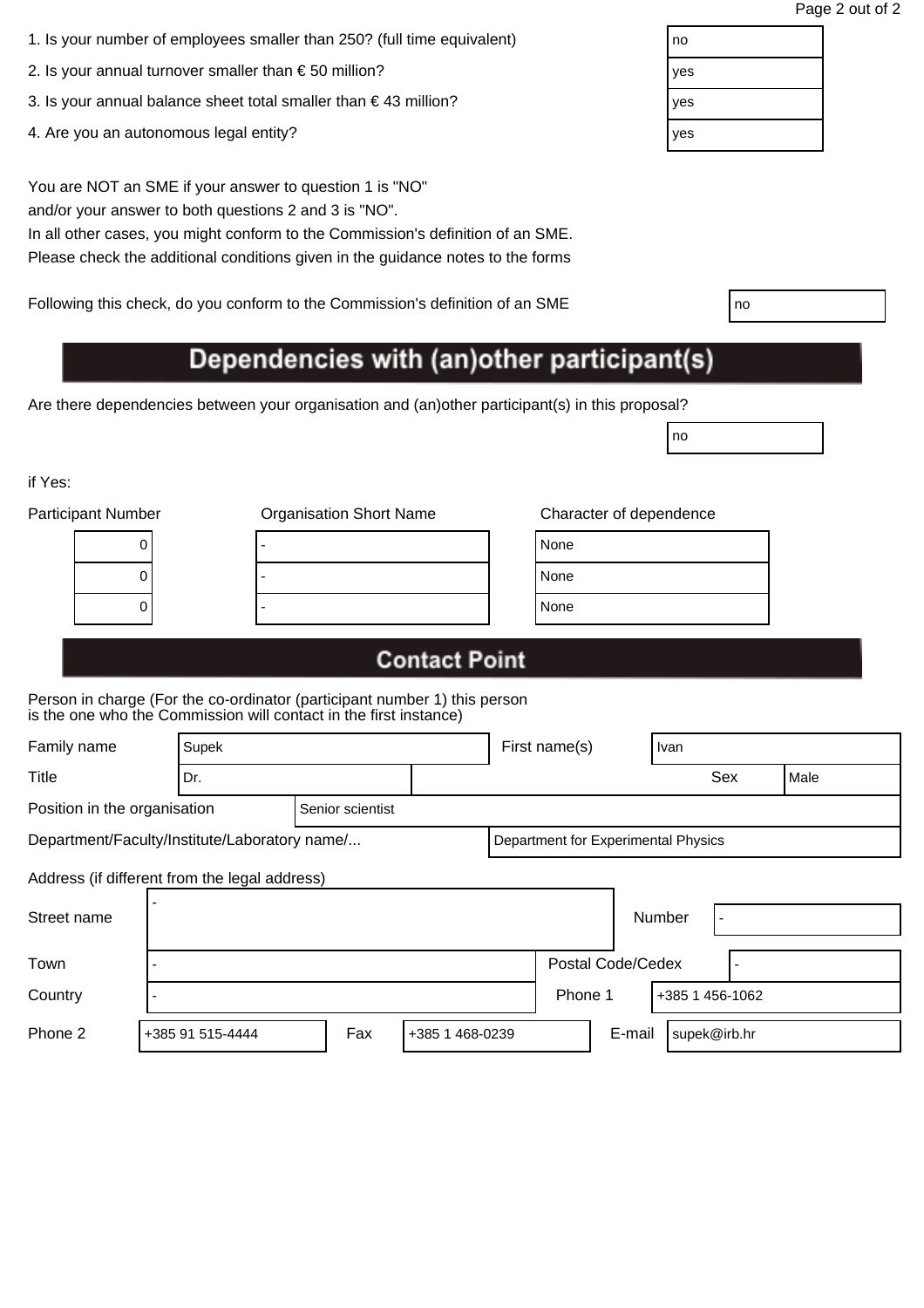#### **EUROPEAN COMMISSION**

7th Framework Programme on Research, Technological Development and Demonstration

#### **Integrating Activities /** e-Infrastructures

# A3.1: Budget

| Proposal Number |  |  |
|-----------------|--|--|
|-----------------|--|--|

Proposal Acronym

HadronPhysics3 | Participant Number | 32

In FP7, there are different methods for calculating indirect costs. The various options are explained in the guidance notes

\*\*. Please be aware that not all options are available to all types of organisations.

The method of determining indirect costs is set in the Proposal setup page.

If you would like to modify this information, you have to do it from the proposal set-up page.

Specific Flat Rate (60%)

Personnel costs (in €)

Subcontracting (in €)

Indirect costs (in  $\epsilon$ )

Access costs (in €)

Other direct costs (in  $\epsilon$ )

Lump sum, flat-rate or scale of unit

(option only for ICPC) (in €)

My legal entity is established in an ICPCno all'altra di una proprietà di una proprietà di una proprietà di una di una di una di una di una di una di u and I shall use the lump sum funding method (If yes, please fill below the lump sum row only.If no, please do not use the lump sum row)

<sup>000000</sup>

| DEIOW THE RITIP SUIT TOW OHIY.   |            |                    |                   |         |                 |       |       |
|----------------------------------|------------|--------------------|-------------------|---------|-----------------|-------|-------|
| ot use the lump sum row)         | <b>RTD</b> | Demons-<br>tration | Coordi-<br>nation | Support | Manage-<br>ment | Other | Total |
| າ €)                             | 10400      |                    |                   |         |                 |       | 10400 |
| $\varepsilon$                    |            |                    |                   |         |                 |       |       |
| $(in \in)$                       |            |                    |                   |         |                 |       |       |
|                                  | 6240       |                    |                   |         |                 |       | 6240  |
|                                  |            |                    |                   |         | O               |       |       |
| e or scale of unit<br>PC) (in €) |            | $\Omega$           | O.                | 0       | 0               |       |       |

| Total budget (in $\epsilon$ )              | 16640 | 0 |  | 16640 |
|--------------------------------------------|-------|---|--|-------|
| Requested EC contribution (in $\epsilon$ ) | 12480 |   |  | 12480 |
| Total Receipts (in $\epsilon$ )            |       |   |  |       |

|  |  | Type of Activity |  |
|--|--|------------------|--|
|--|--|------------------|--|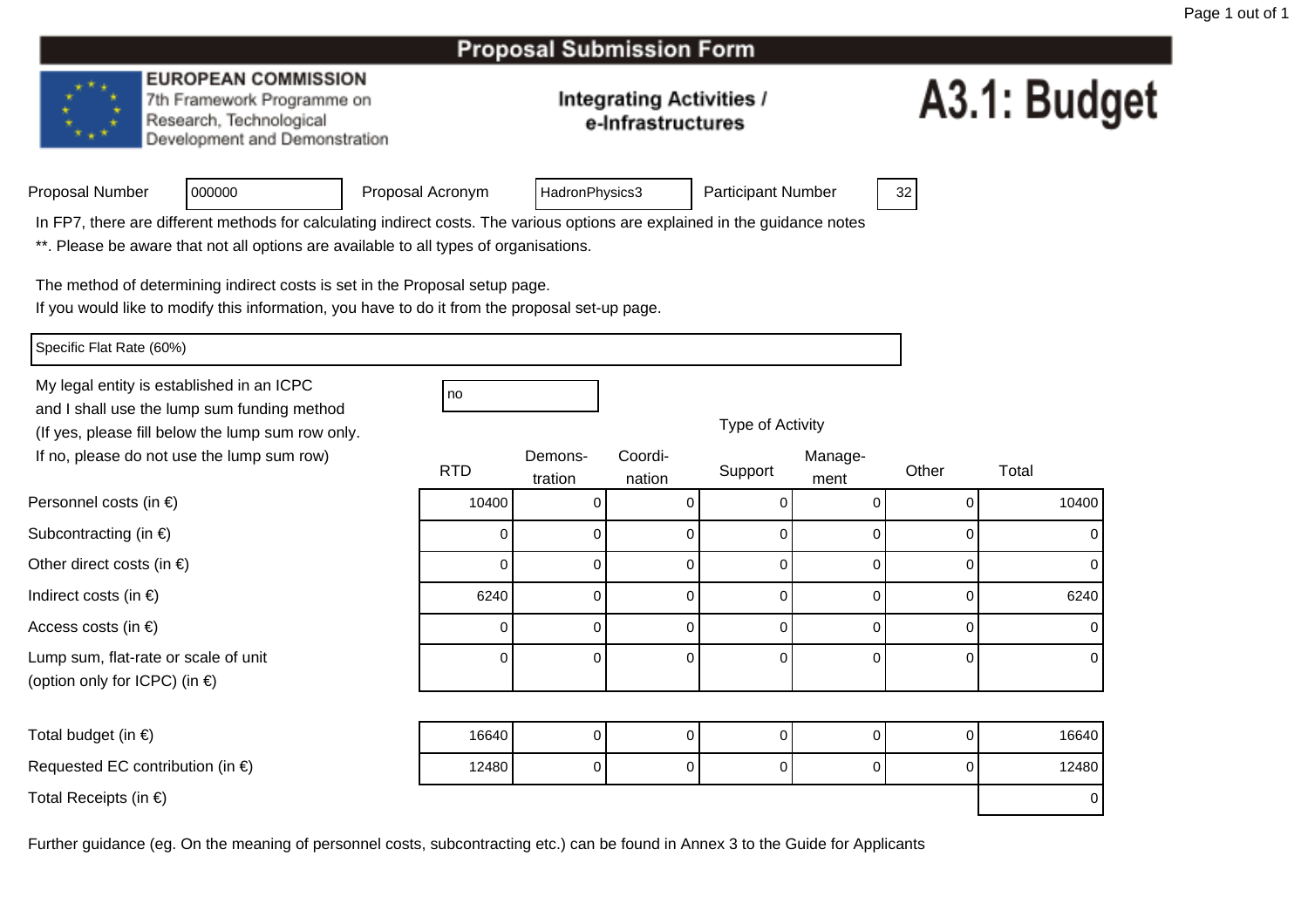|                                                                                                    |        |                                                                                                                      | Proposal Jubilission Form |  |                                                      |                              |    |
|----------------------------------------------------------------------------------------------------|--------|----------------------------------------------------------------------------------------------------------------------|---------------------------|--|------------------------------------------------------|------------------------------|----|
|                                                                                                    |        | <b>EUROPEAN COMMISSION</b><br>7th Framework Programme on<br>Research, Technological<br>Development and Demonstration |                           |  | <b>Integrating Activities /</b><br>e-Infrastructures | A2.1:<br><b>Participants</b> |    |
| <b>Proposal Number</b>                                                                             | 000000 |                                                                                                                      | Proposal Acronym          |  | HadronPhysics3                                       | <b>Participant Number</b>    | 33 |
| If your organisation has already registered for FP7,<br>enter your Participant Identification Code |        |                                                                                                                      |                           |  | 999933231                                            |                              |    |
| Organisation Legal name                                                                            |        |                                                                                                                      | SVEUCILISTE U ZAGREBU     |  |                                                      |                              |    |
| Organisation short name                                                                            |        | <b>UNIZG</b>                                                                                                         |                           |  |                                                      |                              |    |
|                                                                                                    |        |                                                                                                                      |                           |  |                                                      |                              |    |

# **Administrative Data**

Legal address

| Street name       | Trg Marsala Tita |              |                   | Number | 14    |
|-------------------|------------------|--------------|-------------------|--------|-------|
| Town              | ZAGREB           |              | Postal Code/Cedex |        | 10000 |
| Country           | HR.              |              |                   |        |       |
| Internet homepage |                  | www.unizg.hr |                   |        |       |

# **Status of your Organisation**

Certain types of organisations benefit from special conditions under the FP7 participation rules.

The Commission also collects data for statistical purposes.

The guidance notes will help you complete this section.

The status of the organisation is set by the proposal coordinator. If you would like to modify this information, the coordinator must modify it in the proposal set-up page

Non-profit organisation yes

Public body yes

Research organisation yes

Higher or secondary education establishment yes

Main area of activity (NACE code)

80.3

### **Proposal Submission Form**



**EUROPEAN COMMISSION** 7th Framework Programme on Research, Technological Development and Demonstration

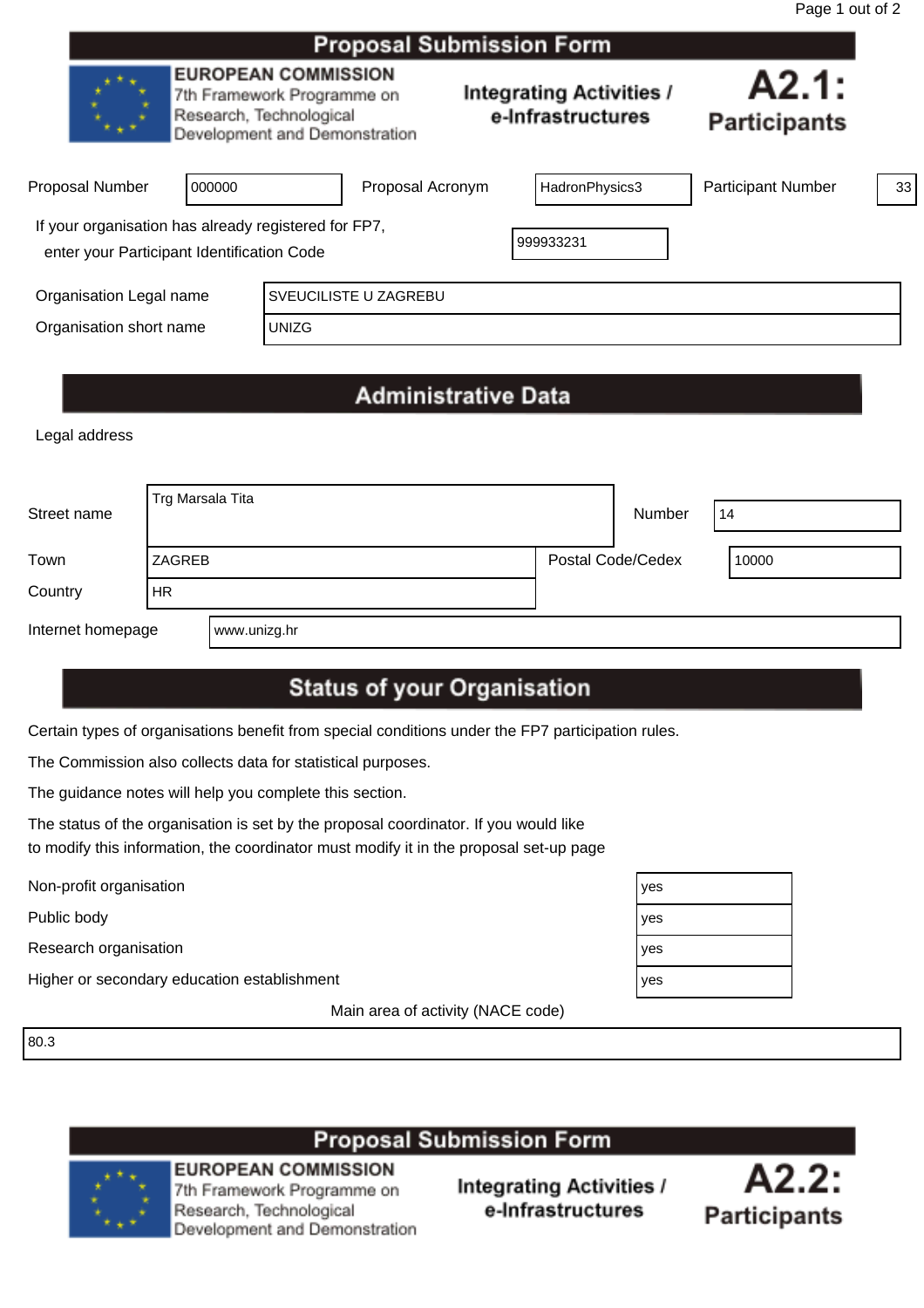| 1. Is your number of employees smaller than 250? (full time equivalent) | no |
|-------------------------------------------------------------------------|----|
|                                                                         |    |

- 2. Is your annual turnover smaller than  $\epsilon$  50 million?
- 3. Is your annual balance sheet total smaller than € 43 million?
- 4. Are you an autonomous legal entity?

You are NOT an SME if your answer to question 1 is "NO" and/or your answer to both questions 2 and 3 is "NO".

In all other cases, you might conform to the Commission's definition of an SME. Please check the additional conditions given in the guidance notes to the forms

Following this check, do you conform to the Commission's definition of an SME

# Dependencies with (an)other participant(s)

Are there dependencies between your organisation and (an)other participant(s) in this proposal?

if Yes:

| <b>Participant Number</b> | <b>Organisation Short Name</b> | Character of dependence |
|---------------------------|--------------------------------|-------------------------|
| U                         |                                | None                    |
| U                         |                                | None                    |
|                           |                                | None                    |
|                           |                                |                         |

| lone |  |  |
|------|--|--|
| lone |  |  |
| lone |  |  |

no

## **Contact Point**

Person in charge (For the co-ordinator (participant number 1) this person is the one who the Commission will contact in the first instance)

| Family name                                   | Kumericki |                 |                     |                | First name(s) | Kresimir                             |        |        |                |      |
|-----------------------------------------------|-----------|-----------------|---------------------|----------------|---------------|--------------------------------------|--------|--------|----------------|------|
| Title<br>Dr.                                  |           |                 |                     |                |               |                                      |        |        | Sex            | Male |
| Position in the organisation                  |           |                 | Assistant professor |                |               |                                      |        |        |                |      |
| Department/Faculty/Institute/Laboratory name/ |           |                 |                     |                |               | <b>Physics Department</b>            |        |        |                |      |
| Address (if different from the legal address) |           |                 |                     |                |               |                                      |        |        |                |      |
| Street name                                   |           | Bijenicka c.    |                     |                |               |                                      |        | Number | 32             |      |
| Town                                          | Zagreb    |                 |                     |                |               | <b>Postal Code/Cedex</b><br>HR-10000 |        |        |                |      |
| Country                                       |           |                 |                     |                |               | Phone 1                              |        |        | +385 1 4605583 |      |
| Phone 2                                       |           | +385 91 5399549 | Fax                 | +385 1 4680336 |               |                                      | E-mail |        | kkumer@phy.hr  |      |

| no  |  |
|-----|--|
| yes |  |
| yes |  |
| yes |  |
|     |  |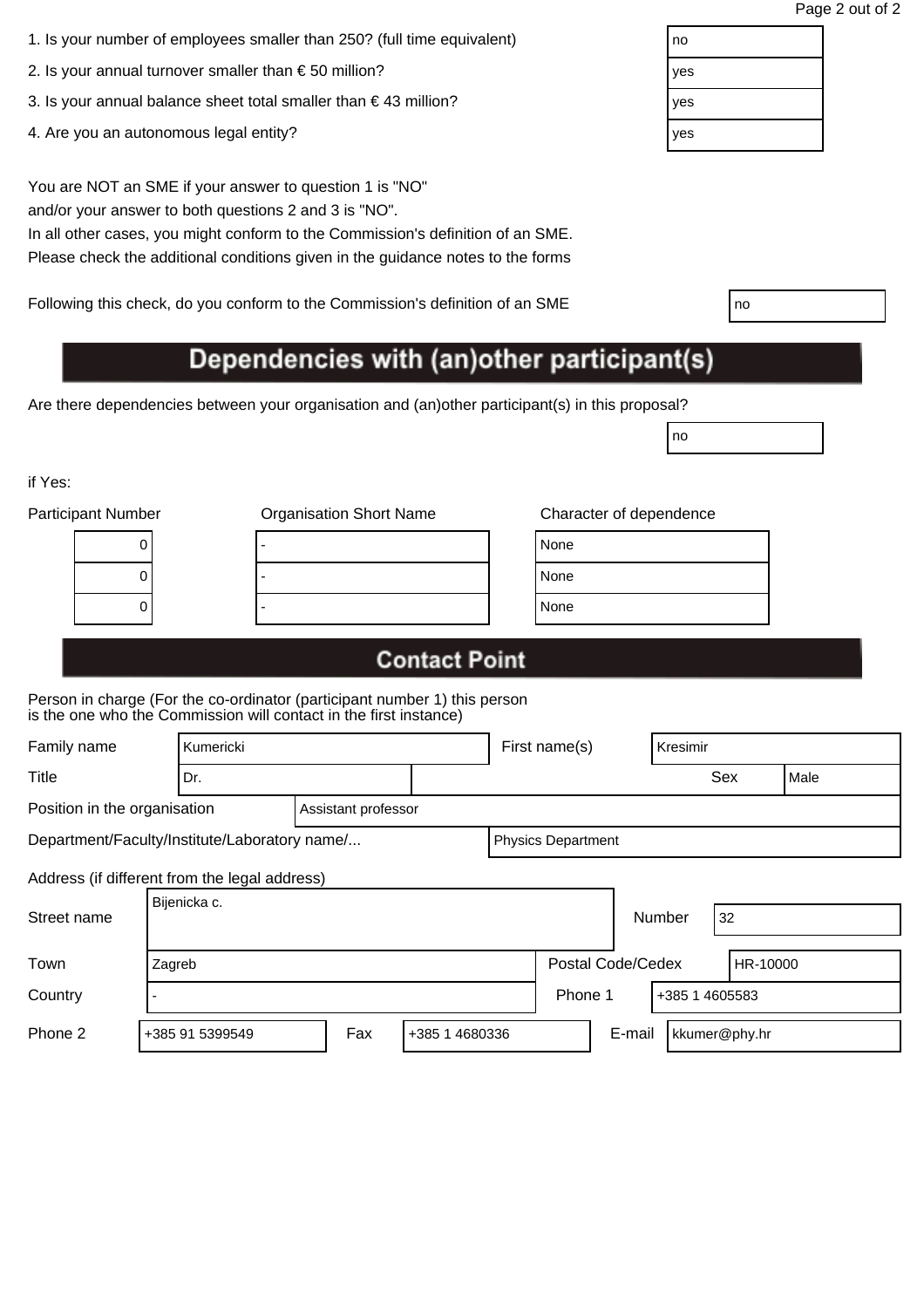#### **EUROPEAN COMMISSION**

7th Framework Programme on Research, Technological Development and Demonstration

#### **Integrating Activities /** e-Infrastructures

# A3.1: Budget

| Proposal Number |  |
|-----------------|--|
|                 |  |

Proposal Acronym

HadronPhysics3 | Participant Number | 33

In FP7, there are different methods for calculating indirect costs. The various options are explained in the guidance notes

\*\*. Please be aware that not all options are available to all types of organisations.

The method of determining indirect costs is set in the Proposal setup page.

If you would like to modify this information, you have to do it from the proposal set-up page.

Specific Flat Rate (60%)

Personnel costs (in €)

Subcontracting (in €)

Indirect costs (in  $\epsilon$ )

Access costs (in €)

Other direct costs (in  $\epsilon$ )

Lump sum, flat-rate or scale of unit

(option only for ICPC) (in €)

My legal entity is established in an ICPCno all'altra di una proprietà di una proprietà di una proprietà di una di una di una di una di una di una di u and I shall use the lump sum funding method (If yes, please fill below the lump sum row only.If no, please do not use the lump sum row)

<sup>000000</sup>

| below the lump sum row only.        |            |                    |                   |         |                 |       |       |  |
|-------------------------------------|------------|--------------------|-------------------|---------|-----------------|-------|-------|--|
| ot use the lump sum row)            | <b>RTD</b> | Demons-<br>tration | Coordi-<br>nation | Support | Manage-<br>ment | Other | Total |  |
| ) €)                                | 2000       | U                  |                   |         |                 |       | 2000  |  |
| $\in)$                              |            |                    |                   |         |                 |       |       |  |
| $(in \in)$                          | 6000       |                    |                   |         |                 |       | 6000  |  |
|                                     |            |                    |                   |         |                 |       |       |  |
|                                     | 4800       | 0                  |                   |         |                 |       | 4800  |  |
| e or scale of unit<br>$P$ C) (in €) | 0          |                    |                   |         |                 | n     |       |  |

| Total budget (in $\epsilon$ )              | 12800 |  |  |  |  |  | 12800 <sub>1</sub> |  |  |
|--------------------------------------------|-------|--|--|--|--|--|--------------------|--|--|
| Requested EC contribution (in $\epsilon$ ) | 9600  |  |  |  |  |  | 9600               |  |  |
| Total Receipts (in $\epsilon$ )            |       |  |  |  |  |  |                    |  |  |

|  | Type of Activity |
|--|------------------|
|--|------------------|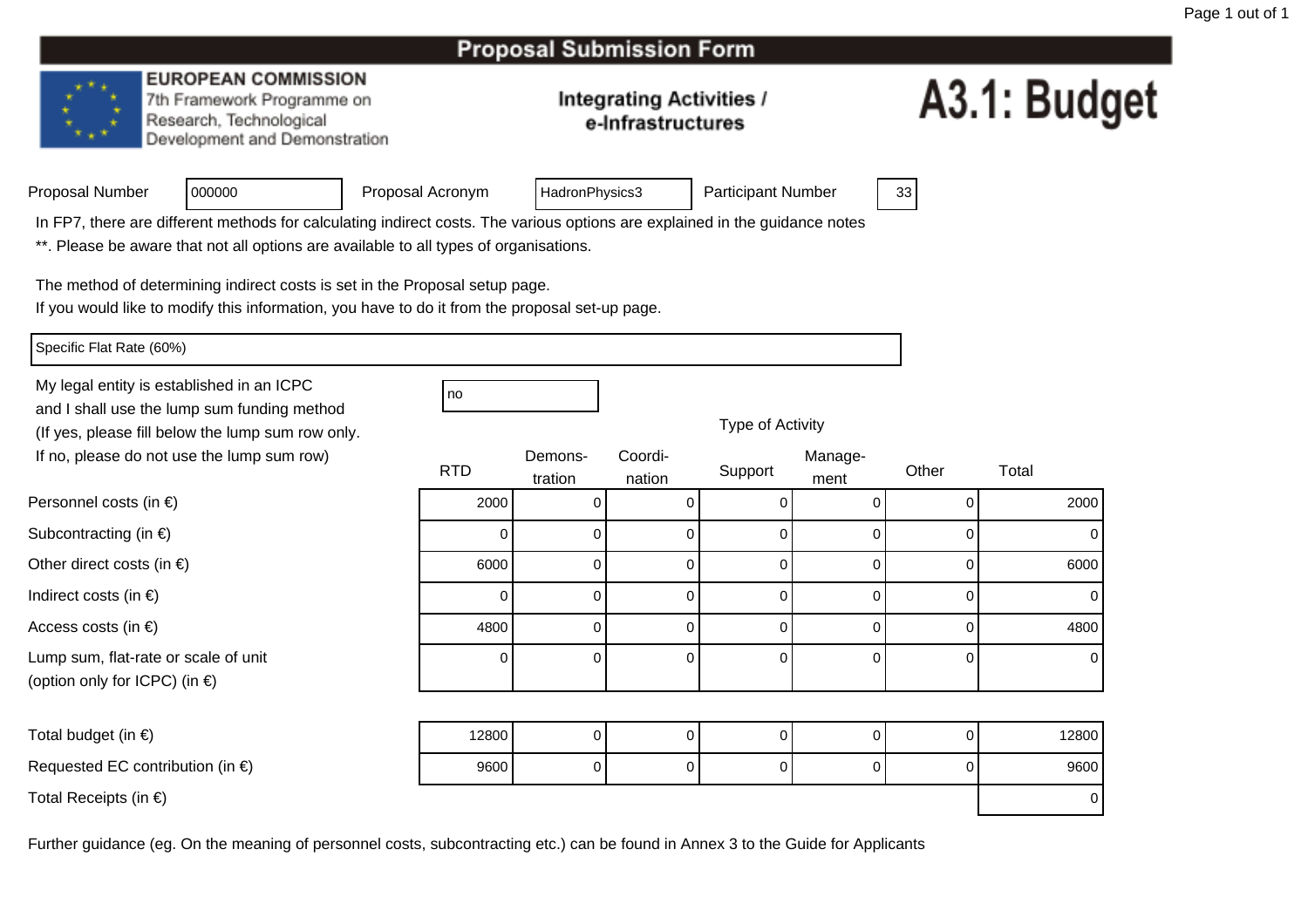|                                                                                                                 |        |                                                                                                                      | <b>Proposal Submission Form</b> |  |                                                      |                              |    |
|-----------------------------------------------------------------------------------------------------------------|--------|----------------------------------------------------------------------------------------------------------------------|---------------------------------|--|------------------------------------------------------|------------------------------|----|
|                                                                                                                 |        | <b>EUROPEAN COMMISSION</b><br>7th Framework Programme on<br>Research, Technological<br>Development and Demonstration |                                 |  | <b>Integrating Activities /</b><br>e-Infrastructures | A2.1:<br><b>Participants</b> |    |
| <b>Proposal Number</b>                                                                                          | 000000 |                                                                                                                      | Proposal Acronym                |  | HadronPhysics3                                       | <b>Participant Number</b>    | 34 |
| If your organisation has already registered for FP7,<br>999971643<br>enter your Participant Identification Code |        |                                                                                                                      |                                 |  |                                                      |                              |    |
| Organisation Legal name                                                                                         |        |                                                                                                                      |                                 |  | MTA KFKI RESZECSKE-ES MAGFIZIKAI KUTATOINTEZET       |                              |    |
| Organisation short name<br><b>KFKI RMKI</b>                                                                     |        |                                                                                                                      |                                 |  |                                                      |                              |    |
|                                                                                                                 |        |                                                                                                                      |                                 |  |                                                      |                              |    |

# **Administrative Data**

Legal address

| Street name       |                 | I KONKOLY THEGE MIKLOS UTCA | Number                   | l 29-33 |      |
|-------------------|-----------------|-----------------------------|--------------------------|---------|------|
| Town              | <b>BUDAPEST</b> |                             | <b>Postal Code/Cedex</b> |         | 1121 |
| Country           | HU              |                             |                          |         |      |
| Internet homepage |                 | l www.rmki.kfki.hu          |                          |         |      |

## **Status of your Organisation**

Certain types of organisations benefit from special conditions under the FP7 participation rules.

The Commission also collects data for statistical purposes.

The guidance notes will help you complete this section.

The status of the organisation is set by the proposal coordinator. If you would like to modify this information, the coordinator must modify it in the proposal set-up page

Public body

Non-profit organisation<br>Public body<br>Research organisation Research organisation

Higher or secondary education establishment

Main area of activity (NACE code)

73.1

# **Proposal Submission Form**



**EUROPEAN COMMISSION** 7th Framework Programme on Research, Technological Development and Demonstration



| 'es |  |
|-----|--|
| 'es |  |
| 'es |  |
| ١O  |  |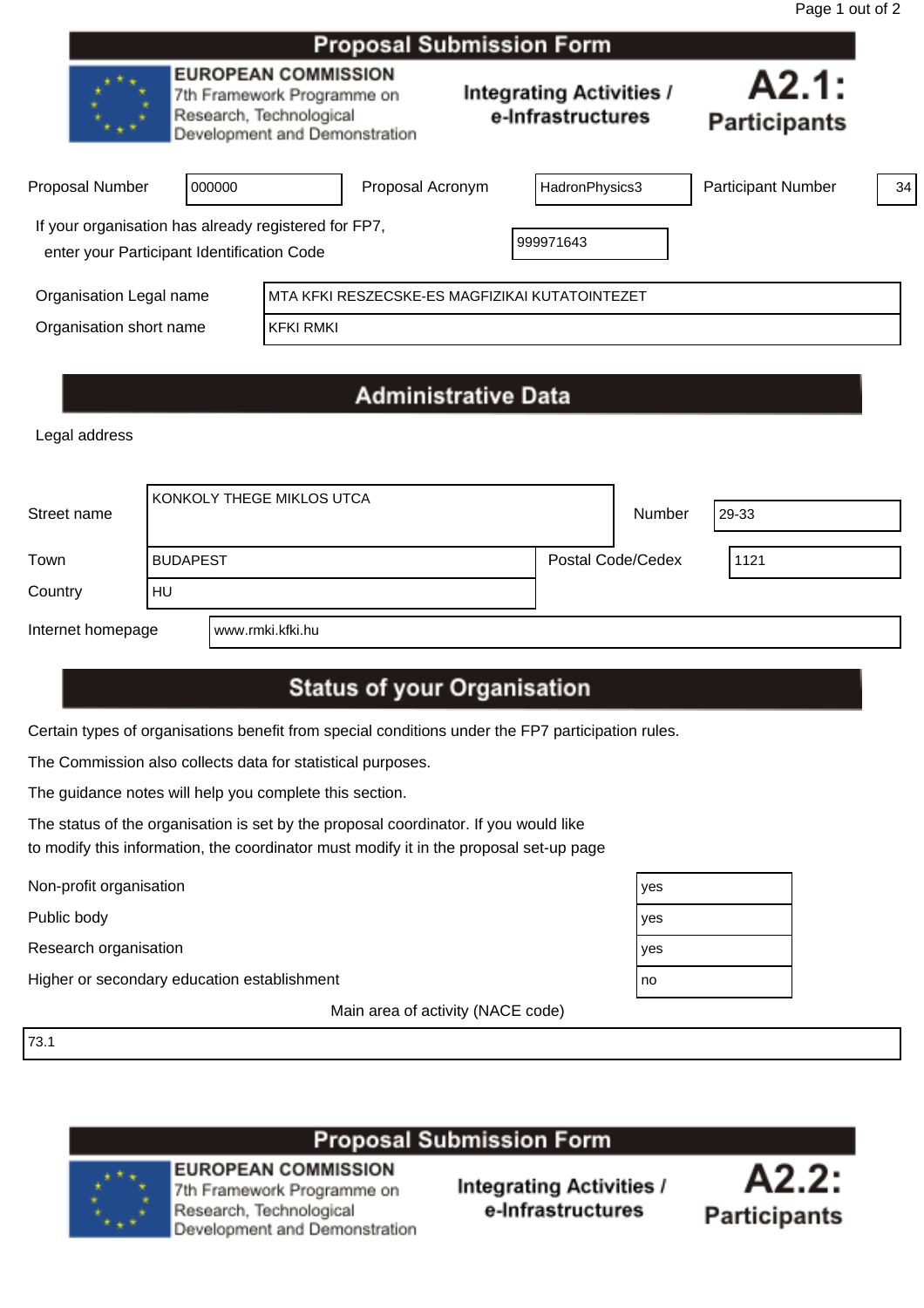| 1. Is your number of employees smaller than 250? (full time equivalent) | l yes |
|-------------------------------------------------------------------------|-------|
|                                                                         |       |

- 2. Is your annual turnover smaller than  $\epsilon$  50 million?
- 3. Is your annual balance sheet total smaller than € 43 million?
- 4. Are you an autonomous legal entity?

You are NOT an SME if your answer to question 1 is "NO" and/or your answer to both questions 2 and 3 is "NO".

In all other cases, you might conform to the Commission's definition of an SME. Please check the additional conditions given in the guidance notes to the forms

Following this check, do you conform to the Commission's definition of an SME

# Dependencies with (an)other participant(s)

Are there dependencies between your organisation and (an)other participant(s) in this proposal?

if Yes:

| <b>Participant Number</b> | <b>Organisation Short Name</b> | Character of dependence |
|---------------------------|--------------------------------|-------------------------|
| U                         |                                | None                    |
|                           |                                | None                    |
|                           |                                | None                    |
|                           |                                |                         |

| lone |  |  |
|------|--|--|
| lone |  |  |
| lone |  |  |

no

## **Contact Point**

Person in charge (For the co-ordinator (participant number 1) this person is the one who the Commission will contact in the first instance)

| Family name<br>Wolf                                                |               |                 |                 | First name(s)   |  | György            |        |                |                   |      |
|--------------------------------------------------------------------|---------------|-----------------|-----------------|-----------------|--|-------------------|--------|----------------|-------------------|------|
| Title                                                              |               | Dr.             |                 |                 |  |                   |        |                | Sex               | Male |
| Position in the organisation                                       |               |                 | Department head |                 |  |                   |        |                |                   |      |
| Department/Faculty/Institute/Laboratory name/<br>Theory, KFKI RMKI |               |                 |                 |                 |  |                   |        |                |                   |      |
| Address (if different from the legal address)                      |               |                 |                 |                 |  |                   |        |                |                   |      |
| Street name                                                        | <b>POB 49</b> |                 |                 |                 |  |                   |        | Number         |                   |      |
| Town                                                               |               | <b>Budapest</b> |                 |                 |  | Postal Code/Cedex |        |                | 1525              |      |
| Country                                                            |               |                 |                 |                 |  | Phone 1           |        | 0036 1 3922521 |                   |      |
| Phone 2                                                            |               | 0036 20 9196416 | Fax             | 0036 1 392 2727 |  |                   | E-mail |                | wolf@rmki.kfki.hu |      |

| yes |  |
|-----|--|
| yes |  |
| yes |  |
| yes |  |
|     |  |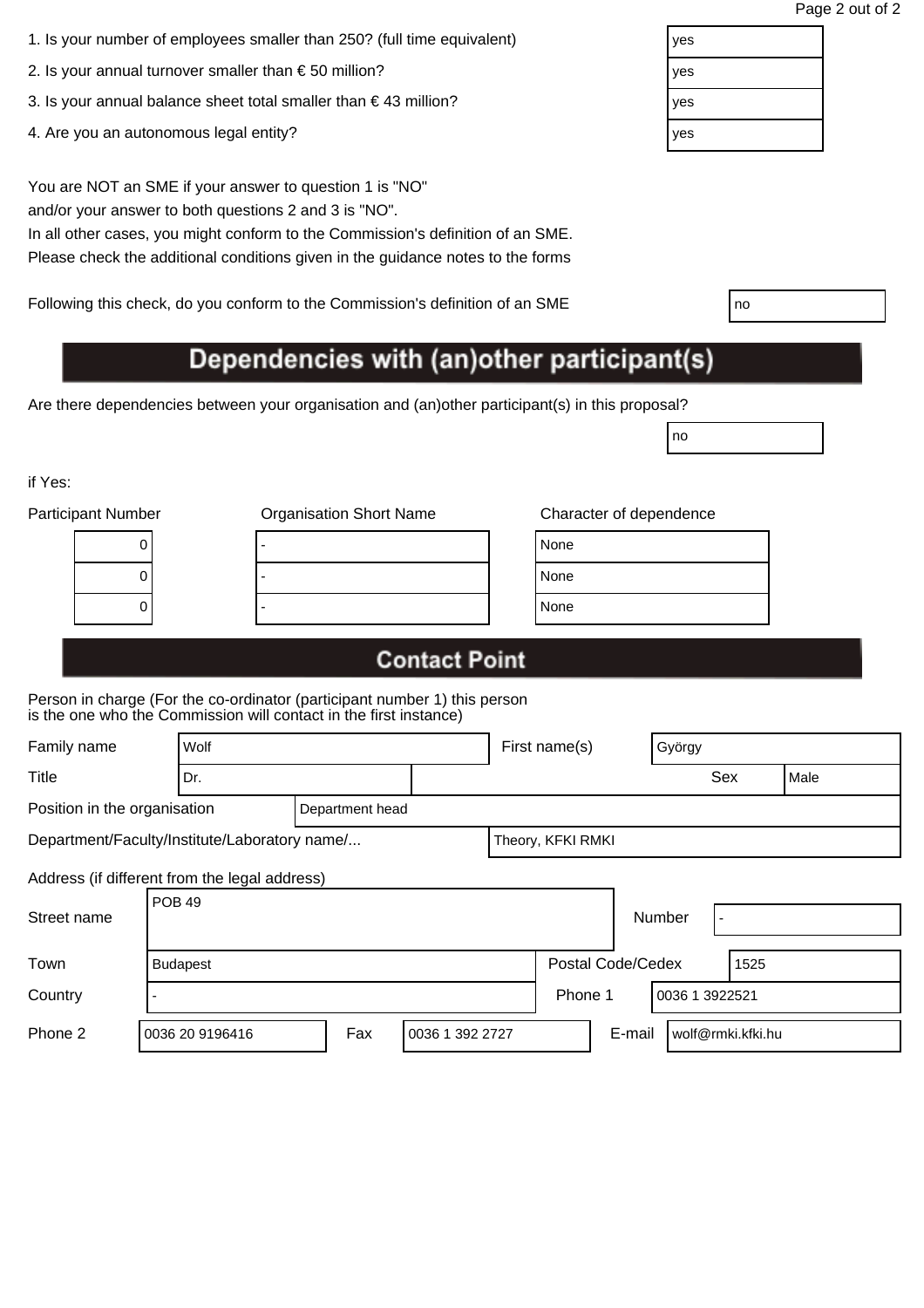#### **EUROPEAN COMMISSION**

7th Framework Programme on Research, Technological Development and Demonstration

#### **Integrating Activities /** e-Infrastructures

# A3.1: Budget

| Proposal Number |  |
|-----------------|--|
|                 |  |

Proposal Acronym

HadronPhysics3 | Participant Number | 34

In FP7, there are different methods for calculating indirect costs. The various options are explained in the guidance notes

\*\*. Please be aware that not all options are available to all types of organisations.

The method of determining indirect costs is set in the Proposal setup page.

If you would like to modify this information, you have to do it from the proposal set-up page.

Standard flat rate of 20%

Personnel costs (in €)

Subcontracting (in €)

Indirect costs (in  $\epsilon$ )

Access costs (in €)

Other direct costs (in  $\epsilon$ )

My legal entity is established in an ICPCno all'altra di una proprietà di una proprietà di una proprietà di una di una di una di una di una di una di u and I shall use the lump sum funding method (If yes, please fill below the lump sum row only.If no, please do not use the lump sum row)

<sup>000000</sup>

| -<br>ot use the lump sum row)                | <b>RTD</b> | Demons-<br>tration | Coordi-<br>nation | Support  | Manage-<br>ment | Other | Total |
|----------------------------------------------|------------|--------------------|-------------------|----------|-----------------|-------|-------|
| າ €)                                         |            |                    | 28037             |          |                 |       | 28037 |
| $\in)$                                       |            |                    |                   |          |                 |       |       |
| $(in \in)$                                   |            |                    | 0                 |          |                 |       |       |
|                                              |            |                    | 5607              |          |                 |       | 5607  |
|                                              |            |                    | 0                 |          |                 |       |       |
| e or scale of unit<br><sup>2</sup> C) (in €) | O          |                    | 0                 | $\Omega$ | 0               |       | 0     |

| Lump sum, flat-rate or scale of unit    |
|-----------------------------------------|
| (option only for ICPC) (in $\epsilon$ ) |
|                                         |

Total budget (in  $\epsilon$ )

Requested EC contribution (in  $\epsilon$ )

Total Receipts (in €)

 $\begin{array}{ccc} \n\end{array}$ 0 0 33644 0 0 0 0 33644 <sup>0</sup>0 0 30000 0 0 0 30000 ) and the contract of the contract of  $\sim$  0.000  $\mu$  . The contract of  $\sim$  0.000  $\mu$   $\sim$  0.000  $\mu$   $\sim$  0.000  $\mu$   $\sim$  0.000  $\mu$   $\sim$  0.000  $\mu$   $\sim$  0.000  $\mu$   $\sim$  0.000  $\mu$   $\sim$  0.000  $\mu$   $\sim$  0.000  $\mu$   $\sim$ 

Further guidance (eg. On the meaning of personnel costs, subcontracting etc.) can be found in Annex 3 to the Guide for Applicants

| ∽<br>n<br>о |  |  |
|-------------|--|--|
|-------------|--|--|

Type of Activity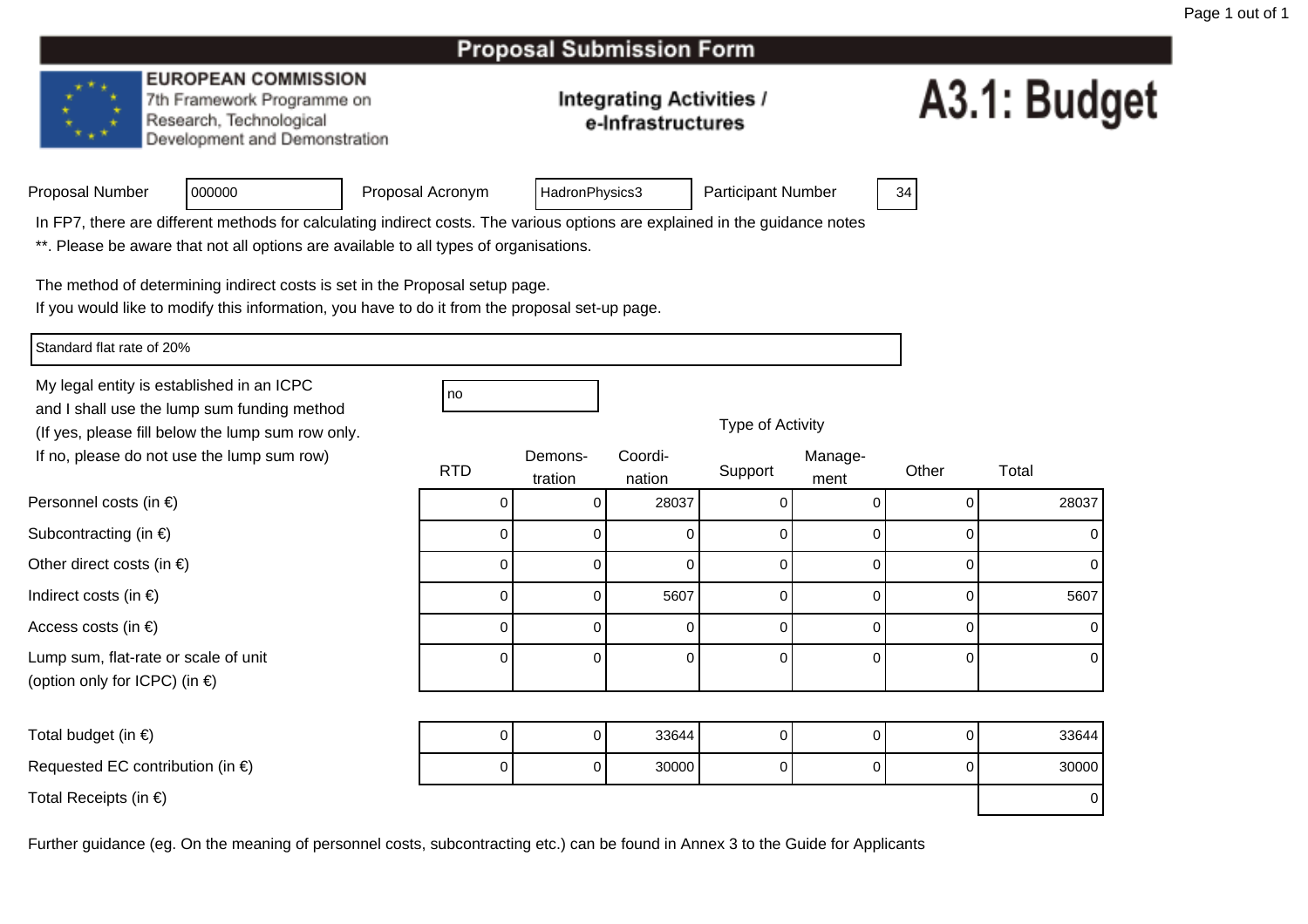|                                                                                                    |        |                                                                                                                      | Proposal Submission Form |                                                      |                              |    |
|----------------------------------------------------------------------------------------------------|--------|----------------------------------------------------------------------------------------------------------------------|--------------------------|------------------------------------------------------|------------------------------|----|
|                                                                                                    |        | <b>EUROPEAN COMMISSION</b><br>7th Framework Programme on<br>Research, Technological<br>Development and Demonstration |                          | <b>Integrating Activities /</b><br>e-Infrastructures | A2.1:<br><b>Participants</b> |    |
| Proposal Number                                                                                    | 000000 |                                                                                                                      | Proposal Acronym         | HadronPhysics3                                       | <b>Participant Number</b>    | 35 |
| If your organisation has already registered for FP7,<br>enter your Participant Identification Code |        |                                                                                                                      |                          | 999625450                                            |                              |    |
| Organisation Legal name                                                                            |        |                                                                                                                      | FONDAZIONE BRUNO KESSLER |                                                      |                              |    |
| Organisation short name                                                                            |        | <b>FBK</b>                                                                                                           |                          |                                                      |                              |    |
|                                                                                                    |        |                                                                                                                      |                          |                                                      |                              |    |

# **Administrative Data**

Legal address

| Street name       |               | <b>VIA SANTA CROCE</b> |                   | Number | 77    |
|-------------------|---------------|------------------------|-------------------|--------|-------|
| Town              | <b>TRENTO</b> |                        | Postal Code/Cedex |        | 38122 |
| Country           | ш             |                        |                   |        |       |
| Internet homepage |               | www.fbk.eu             |                   |        |       |

# **Status of your Organisation**

Certain types of organisations benefit from special conditions under the FP7 participation rules.

The Commission also collects data for statistical purposes.

The guidance notes will help you complete this section.

The status of the organisation is set by the proposal coordinator. If you would like to modify this information, the coordinator must modify it in the proposal set-up page

Public body

Research organisation

Non-profit organisation<br>
Public body<br>
Research organisation<br>
Higher or secondary education establishment Higher or secondary education establishment

Main area of activity (NACE code)

73.1





**EUROPEAN COMMISSION** 7th Framework Programme on Research, Technological

Development and Demonstration



| es |  |
|----|--|
| 0  |  |
| es |  |
| 0  |  |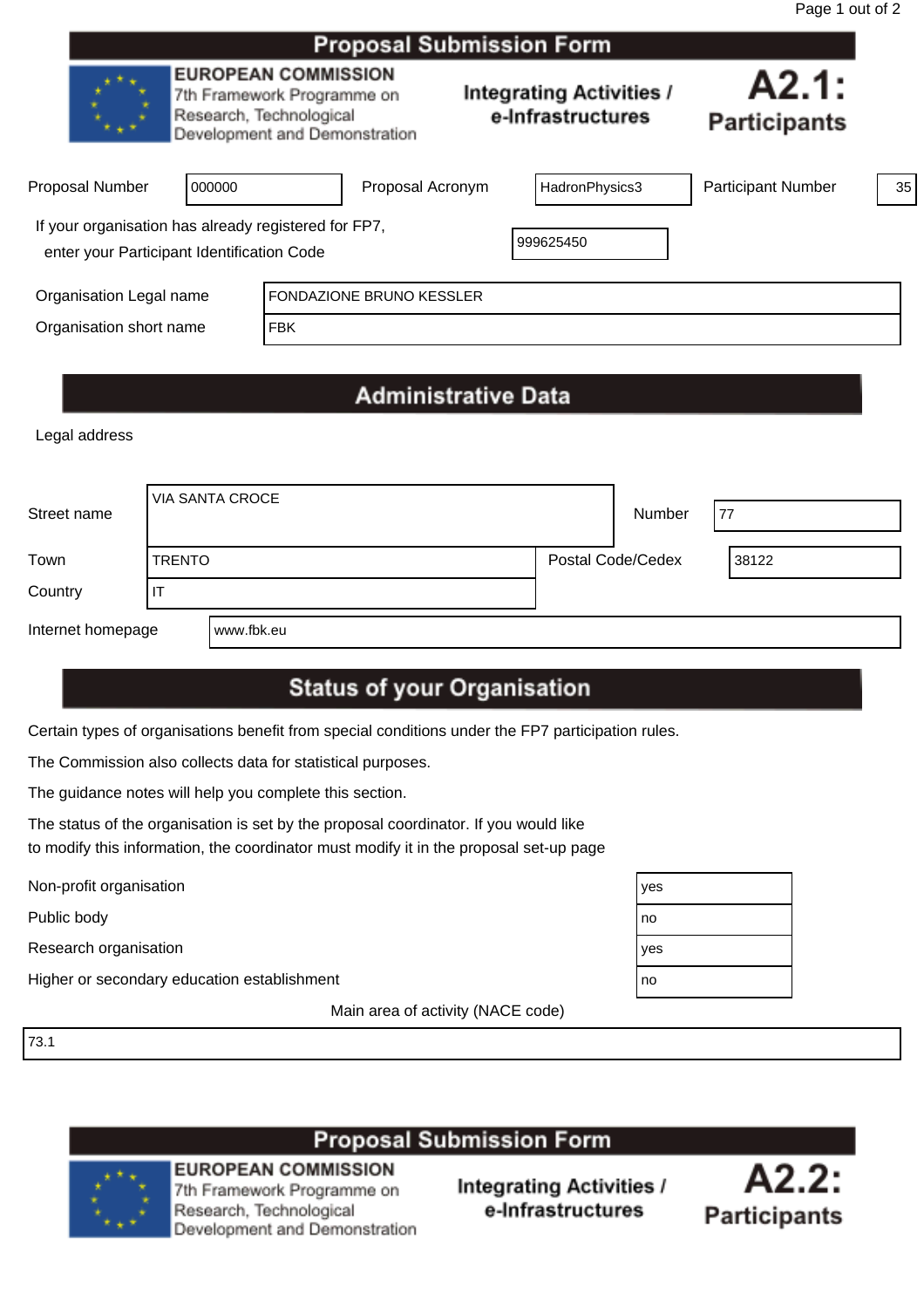| 1. Is your number of employees smaller than 250? (full time equivalent) | no |
|-------------------------------------------------------------------------|----|
|                                                                         |    |

- 2. Is your annual turnover smaller than € 50 million?  $\vert$  y
- 3. Is your annual balance sheet total smaller than  $\epsilon$  43 million?
- 4. Are you an autonomous legal entity?

You are NOT an SME if your answer to question 1 is "NO" and/or your answer to both questions 2 and 3 is "NO".

In all other cases, you might conform to the Commission's definition of an SME. Please check the additional conditions given in the guidance notes to the forms

Following this check, do you conform to the Commission's definition of an SME

# Dependencies with (an)other participant(s)

Are there dependencies between your organisation and (an)other participant(s) in this proposal?

if Yes:

| <b>Participant Number</b> | <b>Organisation Short Name</b> | Character of dependence |
|---------------------------|--------------------------------|-------------------------|
| U                         |                                | None                    |
|                           |                                | None                    |
|                           |                                | None                    |

| lone |  |
|------|--|
| lone |  |
| lone |  |

no

## **Contact Point**

Person in charge (For the co-ordinator (participant number 1) this person is the one who the Commission will contact in the first instance)

| Family name<br>Richter                        |       |                        |                 |                                                                                     | First name(s)              |                            | Achim  |        |                |  |      |
|-----------------------------------------------|-------|------------------------|-----------------|-------------------------------------------------------------------------------------|----------------------------|----------------------------|--------|--------|----------------|--|------|
| Title                                         | Prof. |                        |                 |                                                                                     |                            |                            |        |        | Sex            |  | Male |
| Position in the organisation                  |       |                        | <b>Director</b> |                                                                                     |                            |                            |        |        |                |  |      |
| Department/Faculty/Institute/Laboratory name/ |       |                        |                 | ECT* (European Centre for Theoretical Studies in Nuclear Physics and Related Areas) |                            |                            |        |        |                |  |      |
| Address (if different from the legal address) |       |                        |                 |                                                                                     |                            |                            |        |        |                |  |      |
| Street name                                   |       | Strada delle Tabarelle |                 |                                                                                     |                            |                            |        | Number | 286            |  |      |
| Town                                          |       | Villazzano-Trento      |                 |                                                                                     |                            | Postal Code/Cedex<br>38123 |        |        |                |  |      |
| Country                                       |       |                        |                 |                                                                                     | Phone 1<br>+39-0461-314760 |                            |        |        |                |  |      |
| Phone 2                                       |       | +39-0461-314723        | Fax             | +39-0461-935007                                                                     |                            |                            | E-mail |        | richter@ect.it |  |      |

| ገ0  |  |
|-----|--|
| /es |  |
| ገ0  |  |
| /es |  |
|     |  |

| ٧<br>٧<br>I<br>×<br>۰. |  |
|------------------------|--|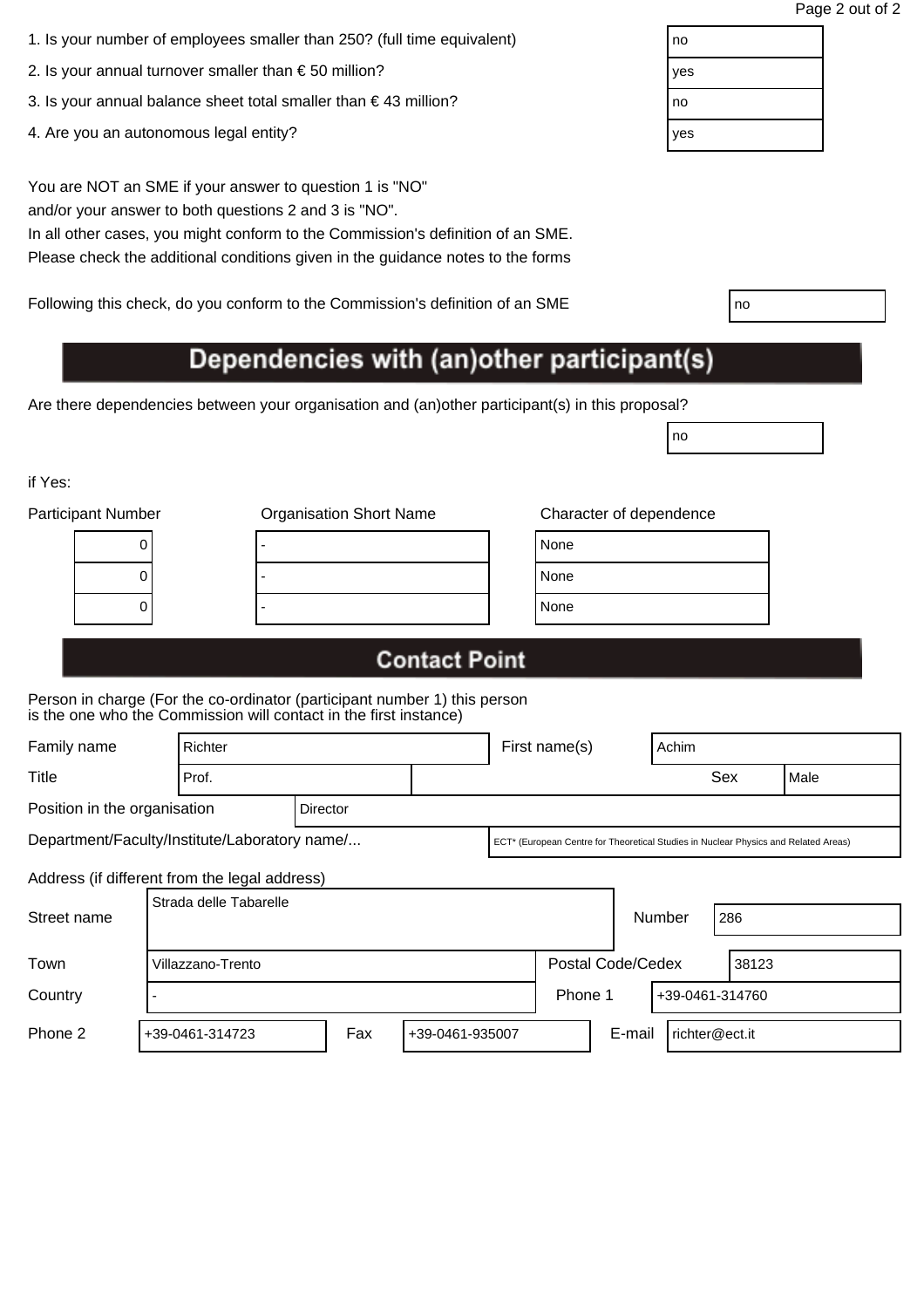#### **EUROPEAN COMMISSION**

7th Framework Programme on Research, Technological Development and Demonstration

#### **Integrating Activities /** e-Infrastructures

# A3.1: Budget

| Proposal Number |  |  |  |
|-----------------|--|--|--|
|-----------------|--|--|--|

Proposal Acronym

HadronPhysics3 | Participant Number | 35

In FP7, there are different methods for calculating indirect costs. The various options are explained in the guidance notes

\*\*. Please be aware that not all options are available to all types of organisations.

The method of determining indirect costs is set in the Proposal setup page.

If you would like to modify this information, you have to do it from the proposal set-up page.

Actual indirect costs

Personnel costs (in €)

Subcontracting (in €)

Indirect costs (in  $\epsilon$ )

Access costs (in €)

Total budget (in  $\epsilon$ )

Total Receipts (in €)

Other direct costs (in  $\epsilon$ )

Lump sum, flat-rate or scale of unit

(option only for ICPC) (in €)

My legal entity is established in an ICPCno all'altra di una proprietà di una proprietà di una proprietà di una di una di una di una di una di una di u and I shall use the lump sum funding method (If yes, please fill below the lump sum row only.If no, please do not use the lump sum row)

<sup>000000</sup>

) a coordi- Coordi- Coordi- Manage-RTDD tration nation Support <sub>ment</sub> Other Total n nation buppon ment ) and the contract of  $\overline{a}$  and  $\overline{b}$  and  $\overline{a}$  and  $\overline{a}$  and  $\overline{a}$  and  $\overline{a}$  and  $\overline{a}$  and  $\overline{a}$  and  $\overline{a}$  and  $\overline{a}$  and  $\overline{a}$  and  $\overline{a}$  and  $\overline{a}$  and  $\overline{a}$  and  $\overline{a}$  and  $\overline$ 0 0 0 0 0 0 0 ) and the contract of  $\overline{a}$  of  $\overline{a}$  of  $\overline{a}$  of  $\overline{a}$  of  $\overline{a}$  of  $\overline{a}$  of  $\overline{a}$  of  $\overline{a}$  of  $\overline{a}$  of  $\overline{a}$  of  $\overline{a}$  of  $\overline{a}$  of  $\overline{a}$  of  $\overline{a}$  of  $\overline{a}$  of  $\overline{a}$  of  $\overline{a}$ 0 0 0 0 0 0 0 <sup>0</sup>0 0 0 227400 0 0 227400 ) and the contract of  $\overline{a}$  and  $\overline{b}$  and  $\overline{b}$  and  $\overline{a}$  and  $\overline{a}$  and  $\overline{a}$  and  $\overline{a}$  and  $\overline{a}$  and  $\overline{a}$  and  $\overline{a}$  and  $\overline{a}$  and  $\overline{a}$  and  $\overline{a}$  and  $\overline{a}$  and  $\overline{a}$  and  $\overline$ 0 | 0 | 15918 | 0 | 15918 ) and the contract of  $\overline{a}$  and  $\overline{b}$  and  $\overline{a}$  and  $\overline{a}$  and  $\overline{a}$  and  $\overline{a}$  and  $\overline{a}$  and  $\overline{a}$  and  $\overline{a}$  and  $\overline{a}$  and  $\overline{a}$  and  $\overline{a}$  and  $\overline{a}$  and  $\overline{a}$  and  $\overline{a}$  and  $\overline$ 0 | 0 | 185682 | 0 | 185682 t 0 0 0 0 0 0 0 0

Type of Activity

 $\begin{array}{ccc} \n\end{array}$ 0 0 0 429000 0 0 429000 Requested EC contribution (in  $\epsilon$ ) <sup>0</sup>0 0 0 429000 0 0 429000 ) and the contract of the contract of  $\sim$  0.000  $\mu$  . The contract of  $\sim$  0.000  $\mu$   $\sim$  0.000  $\mu$   $\sim$  0.000  $\mu$   $\sim$  0.000  $\mu$   $\sim$  0.000  $\mu$   $\sim$  0.000  $\mu$   $\sim$  0.000  $\mu$   $\sim$  0.000  $\mu$   $\sim$  0.000  $\mu$   $\sim$ 

|  | O<br>п<br>ı<br>г |  |
|--|------------------|--|
|--|------------------|--|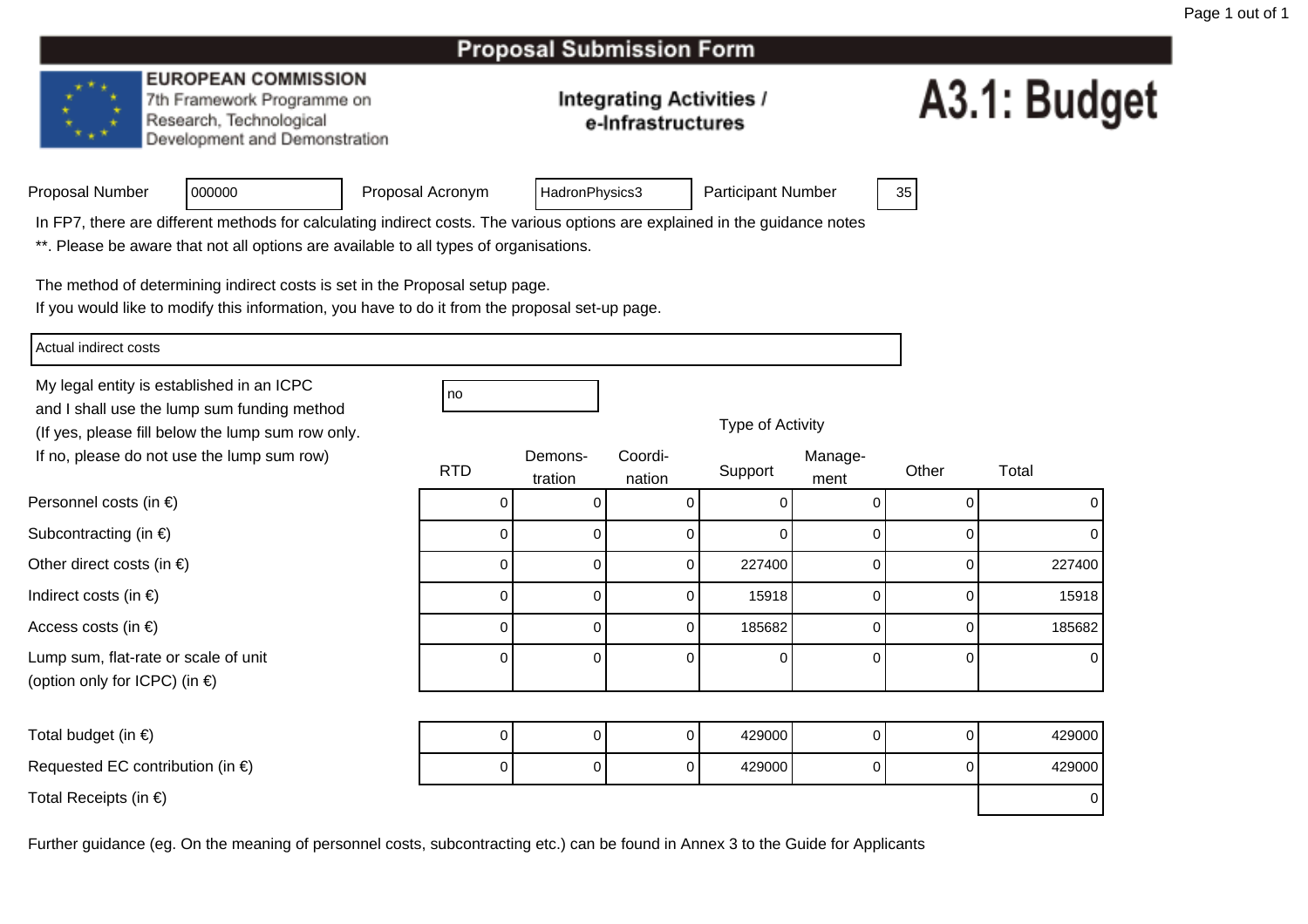|                                                                                                    |        |                                                                                                                      | <b>Proposal Submission Form</b>    |                                                      |                              |    |
|----------------------------------------------------------------------------------------------------|--------|----------------------------------------------------------------------------------------------------------------------|------------------------------------|------------------------------------------------------|------------------------------|----|
|                                                                                                    |        | <b>EUROPEAN COMMISSION</b><br>7th Framework Programme on<br>Research, Technological<br>Development and Demonstration |                                    | <b>Integrating Activities /</b><br>e-Infrastructures | A2.1:<br><b>Participants</b> |    |
| <b>Proposal Number</b>                                                                             | 000000 |                                                                                                                      | Proposal Acronym                   | HadronPhysics3                                       | <b>Participant Number</b>    | 36 |
| If your organisation has already registered for FP7,<br>enter your Participant Identification Code |        |                                                                                                                      |                                    | 999989782                                            |                              |    |
| Organisation Legal name                                                                            |        |                                                                                                                      | <b>RIJKSUNIVERSITEIT GRONINGEN</b> |                                                      |                              |    |
| Organisation short name                                                                            |        | <b>RUG</b>                                                                                                           |                                    |                                                      |                              |    |
|                                                                                                    |        |                                                                                                                      |                                    |                                                      |                              |    |

# **Administrative Data**

Legal address

| Street name       | <b>Broerstraat</b> |            |                   | Number | 5      |
|-------------------|--------------------|------------|-------------------|--------|--------|
| Town              | <b>GRONINGEN</b>   |            | Postal Code/Cedex |        | 9712CP |
| Country           | I NL               |            |                   |        |        |
| Internet homepage |                    | www.rug.nl |                   |        |        |

# **Status of your Organisation**

Certain types of organisations benefit from special conditions under the FP7 participation rules.

The Commission also collects data for statistical purposes.

The guidance notes will help you complete this section.

The status of the organisation is set by the proposal coordinator. If you would like to modify this information, the coordinator must modify it in the proposal set-up page

Non-profit organisation yes

Public body yes

Research organisation yes

Higher or secondary education establishment yes

Main area of activity (NACE code)

80.3



Research, Technological

Development and Demonstration

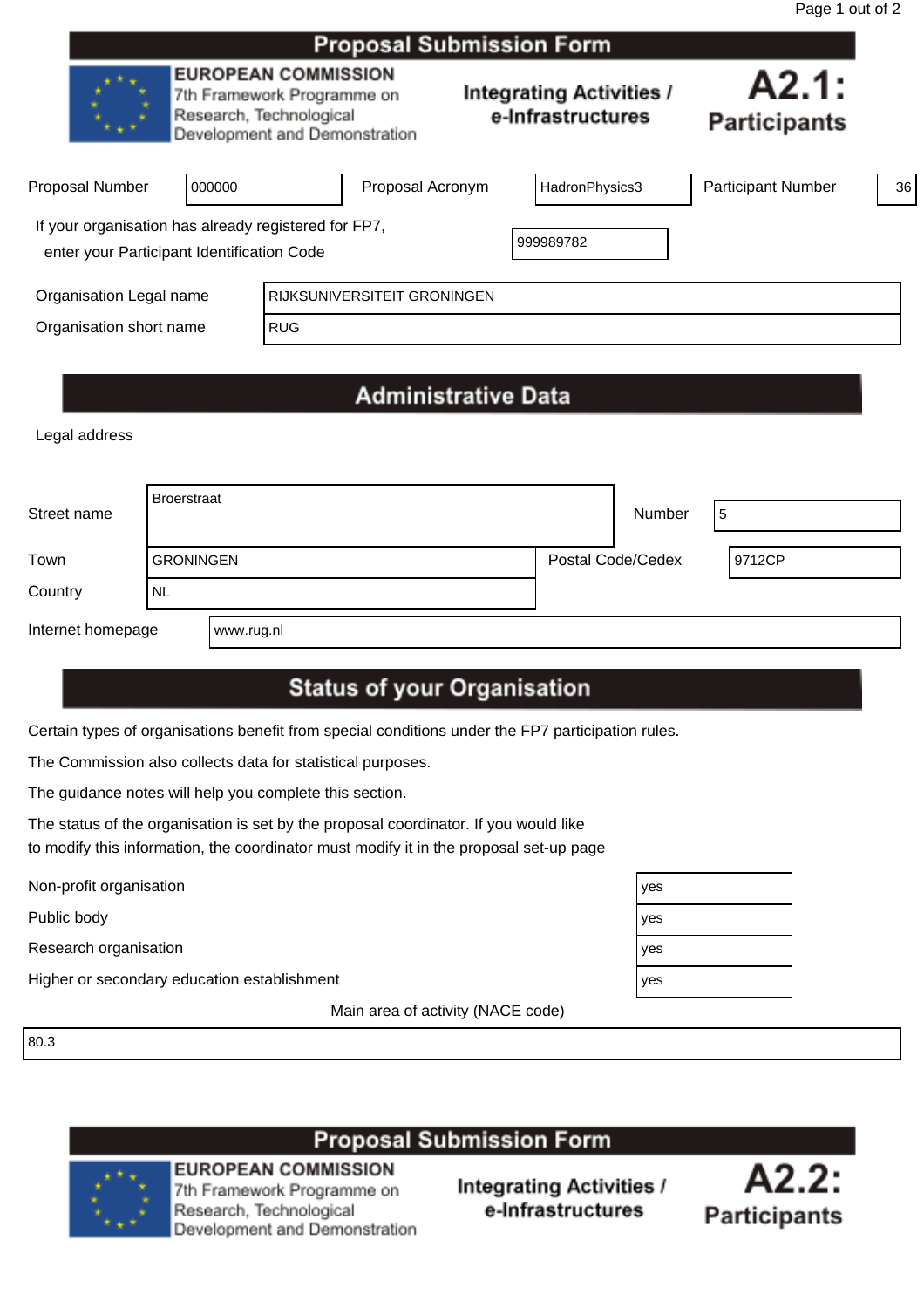| 1. Is your number of employees smaller than 250? (full time equivalent) | no |
|-------------------------------------------------------------------------|----|
|                                                                         |    |

- 2. Is your annual turnover smaller than € 50 million?  $\Box$  no
- 3. Is your annual balance sheet total smaller than € 43 million?  $\vert$  no
- 4. Are you an autonomous legal entity? yes will be a set of the set of the set of the set of the set of the set of the set of the set of the set of the set of the set of the set of the set of the set of the set of the set

You are NOT an SME if your answer to question 1 is "NO" and/or your answer to both questions 2 and 3 is "NO".

In all other cases, you might conform to the Commission's definition of an SME. Please check the additional conditions given in the guidance notes to the forms

Following this check, do you conform to the Commission's definition of an SME

# Dependencies with (an) other participant(s)

Are there dependencies between your organisation and (an)other participant(s) in this proposal?

if Yes:

| <b>Participant Number</b> |   | <b>Organisation Short Name</b> | Character of dependence |      |
|---------------------------|---|--------------------------------|-------------------------|------|
|                           | U |                                |                         | None |
|                           |   |                                |                         | None |
|                           |   |                                |                         | None |
|                           |   |                                |                         |      |

| lone |  |  |
|------|--|--|
| lone |  |  |
| lone |  |  |

no

# **Contact Point**

Person in charge (For the co-ordinator (participant number 1) this person is the one who the Commission will contact in the first instance)

| Family name                                                                       | Kavatsyuk |  |                         |                             |         | First name(s)   |              | Myroslav |  |      |
|-----------------------------------------------------------------------------------|-----------|--|-------------------------|-----------------------------|---------|-----------------|--------------|----------|--|------|
| Title                                                                             | Dr.       |  |                         |                             |         |                 |              | Sex      |  | Male |
| Position in the organisation                                                      |           |  | Tenure-track researcher |                             |         |                 |              |          |  |      |
| Department/Faculty/Institute/Laboratory name/<br>Kernfysisch Versneller Instituut |           |  |                         |                             |         |                 |              |          |  |      |
| Address (if different from the legal address)                                     |           |  |                         |                             |         |                 |              |          |  |      |
| Zernikelaan<br>Street name                                                        |           |  |                         |                             |         |                 | 25<br>Number |          |  |      |
| Town<br>Groningen                                                                 |           |  |                         | Postal Code/Cedex<br>9747AA |         |                 |              |          |  |      |
| Country                                                                           |           |  |                         |                             | Phone 1 | +31 50 363 3600 |              |          |  |      |

Phone 2 +31 50 363 3620 Fax +31 50 363 4003 E-mail M.Kavatsyuk@rug.nl

| I<br>×<br>۰. |  |
|--------------|--|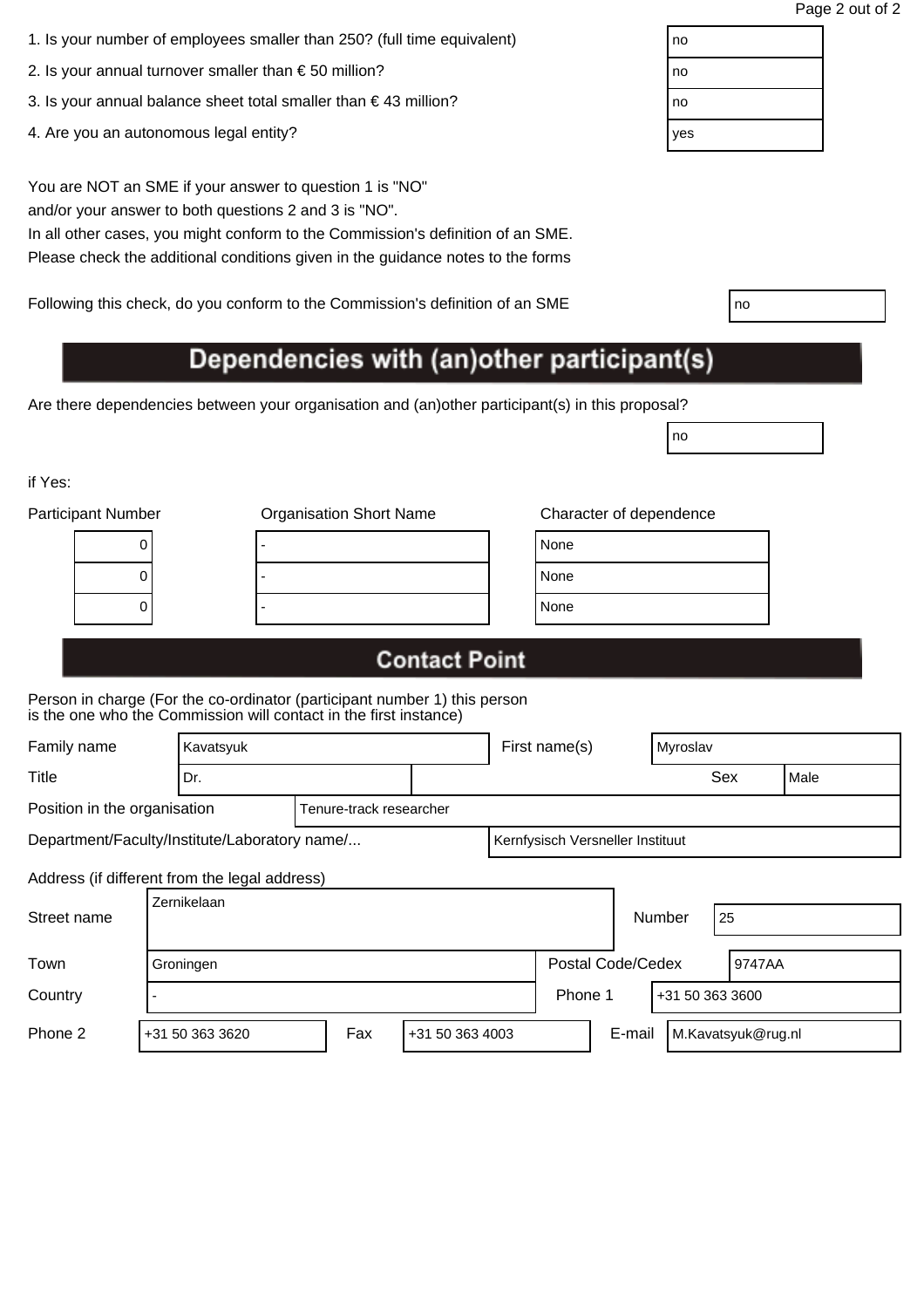#### **EUROPEAN COMMISSION**

7th Framework Programme on Research, Technological Development and Demonstration

#### **Integrating Activities /** e-Infrastructures

# A3.1: Budget

| Proposal Number |  |
|-----------------|--|
|-----------------|--|

Proposal Acronym

HadronPhysics3 | Participant Number | 36

In FP7, there are different methods for calculating indirect costs. The various options are explained in the guidance notes

\*\*. Please be aware that not all options are available to all types of organisations.

The method of determining indirect costs is set in the Proposal setup page.

If you would like to modify this information, you have to do it from the proposal set-up page.

Specific Flat Rate (60%)

Personnel costs (in €)

Subcontracting (in €)

Indirect costs (in  $\epsilon$ )

Access costs (in €)

Other direct costs (in  $\epsilon$ )

Lump sum, flat-rate or scale of unit

(option only for ICPC) (in €)

My legal entity is established in an ICPCno all'altra di una proprietà di una proprietà di una proprietà di una di una di una di una di una di una di u and I shall use the lump sum funding methodIf no, please do not use the lump sum row)

<sup>000000</sup>

| (If yes, please fill below the lump sum row only.                   |            |                    |                   | Type of Activity |                 |       |       |
|---------------------------------------------------------------------|------------|--------------------|-------------------|------------------|-----------------|-------|-------|
| If no, please do not use the lump sum row)                          | <b>RTD</b> | Demons-<br>tration | Coordi-<br>nation | Support          | Manage-<br>ment | Other | Total |
| ersonnel costs (in $\epsilon$ )                                     | 28833      |                    |                   |                  |                 |       | 28833 |
| ubcontracting (in $\epsilon$ )                                      |            |                    |                   |                  |                 |       |       |
| ther direct costs (in €)                                            | 26500      |                    |                   |                  | 0               |       | 26500 |
| ndirect costs (in $\epsilon$ )                                      | 33200      |                    |                   |                  | 0               |       | 33200 |
| ccess costs (in $\epsilon$ )                                        |            |                    |                   |                  |                 |       |       |
| ump sum, flat-rate or scale of unit<br>option only for ICPC) (in €) |            |                    |                   |                  |                 |       |       |

| Total budget (in $\epsilon$ )              | 88533 |  |  |  |  | υı | 88533 |
|--------------------------------------------|-------|--|--|--|--|----|-------|
| Requested EC contribution (in $\epsilon$ ) | 66400 |  |  |  |  |    | 66400 |
| Total Receipts (in $\epsilon$ )            |       |  |  |  |  |    | 0     |

Further guidance (eg. On the meaning of personnel costs, subcontracting etc.) can be found in Annex 3 to the Guide for Applicants

Type of Activity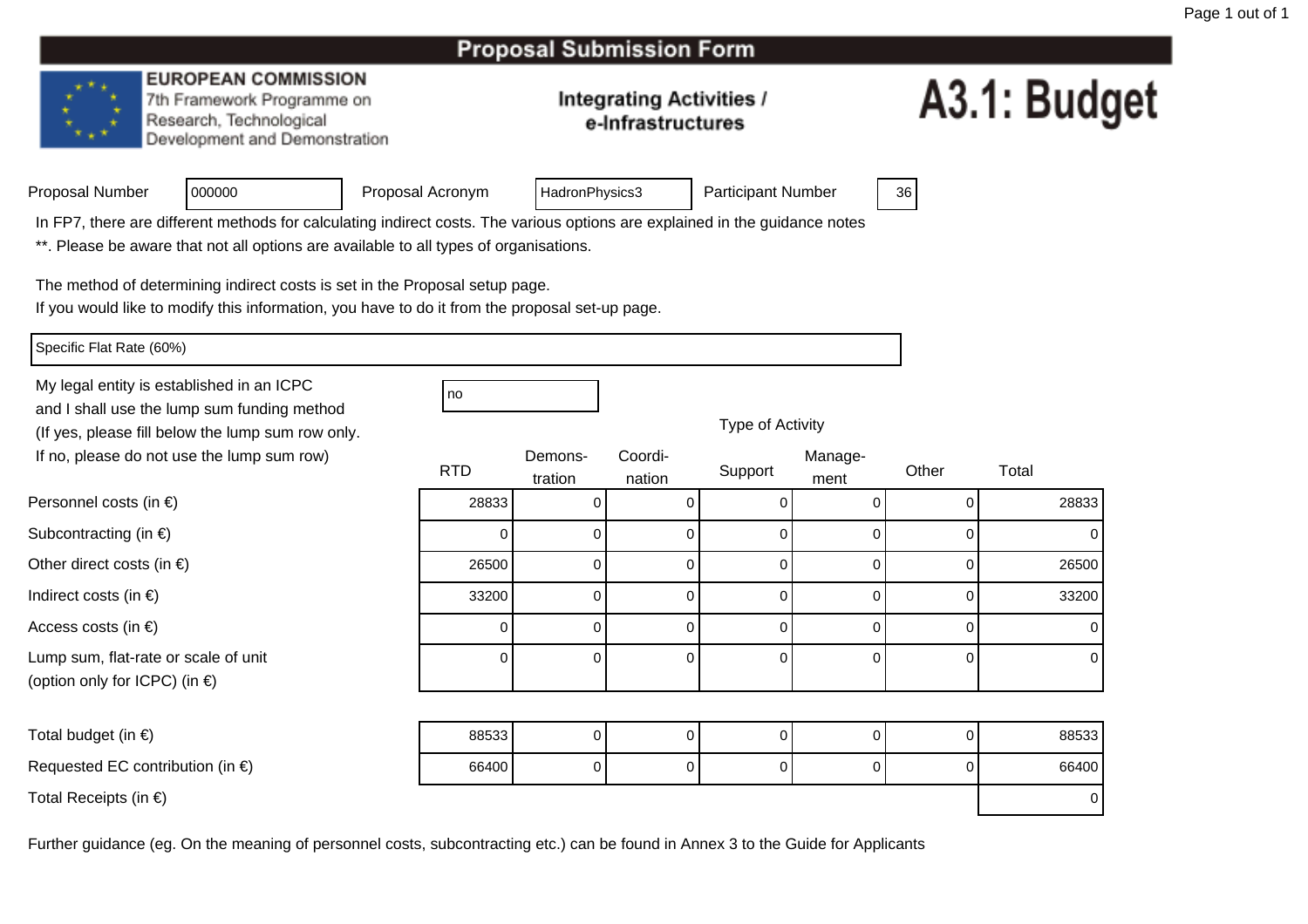|                                                                                                                 |                                                                                                                      |                                                                                         | <b>Proposal Submission Form</b> |                                                      |                              |                           |    |  |
|-----------------------------------------------------------------------------------------------------------------|----------------------------------------------------------------------------------------------------------------------|-----------------------------------------------------------------------------------------|---------------------------------|------------------------------------------------------|------------------------------|---------------------------|----|--|
|                                                                                                                 | <b>EUROPEAN COMMISSION</b><br>7th Framework Programme on<br>Research, Technological<br>Development and Demonstration |                                                                                         |                                 | <b>Integrating Activities /</b><br>e-Infrastructures | A2.1:<br><b>Participants</b> |                           |    |  |
| <b>Proposal Number</b>                                                                                          | 000000                                                                                                               |                                                                                         | Proposal Acronym                |                                                      | HadronPhysics3               | <b>Participant Number</b> | 37 |  |
| If your organisation has already registered for FP7,<br>999989103<br>enter your Participant Identification Code |                                                                                                                      |                                                                                         |                                 |                                                      |                              |                           |    |  |
| Organisation Legal name                                                                                         |                                                                                                                      | VERENIGING VOOR CHRISTELIJK HOGER ONDERWIJS WETENSCHAPPELIJK ONDERZOEK EN PATIENTENZORG |                                 |                                                      |                              |                           |    |  |
| Organisation short name                                                                                         |                                                                                                                      | VU                                                                                      |                                 |                                                      |                              |                           |    |  |
|                                                                                                                 |                                                                                                                      |                                                                                         |                                 |                                                      |                              |                           |    |  |

# **Administrative Data**

Legal address

| Street name       | l De Boelelaan   |           | Number            | 1105 |         |
|-------------------|------------------|-----------|-------------------|------|---------|
| Town<br>Country   | AMSTERDAM<br>'NL |           | Postal Code/Cedex |      | 1081 HV |
| Internet homepage |                  | www.vu.nl |                   |      |         |

## **Status of your Organisation**

Certain types of organisations benefit from special conditions under the FP7 participation rules.

The Commission also collects data for statistical purposes.

The guidance notes will help you complete this section.

The status of the organisation is set by the proposal coordinator. If you would like to modify this information, the coordinator must modify it in the proposal set-up page

Non-profit organisation yes

Public body not be a set of the set of the set of the set of the set of the set of the set of the set of the set of the set of the set of the set of the set of the set of the set of the set of the set of the set of the set

Research organisation  $\overline{y}$ 

Higher or secondary education establishment yets are all the secondary of  $\frac{1}{y}$ 

Main area of activity (NACE code)

80.3

### **Proposal Submission Form**



**EUROPEAN COMMISSION** 7th Framework Programme on Research, Technological Development and Demonstration



| es |  |
|----|--|
| о  |  |
| es |  |
| es |  |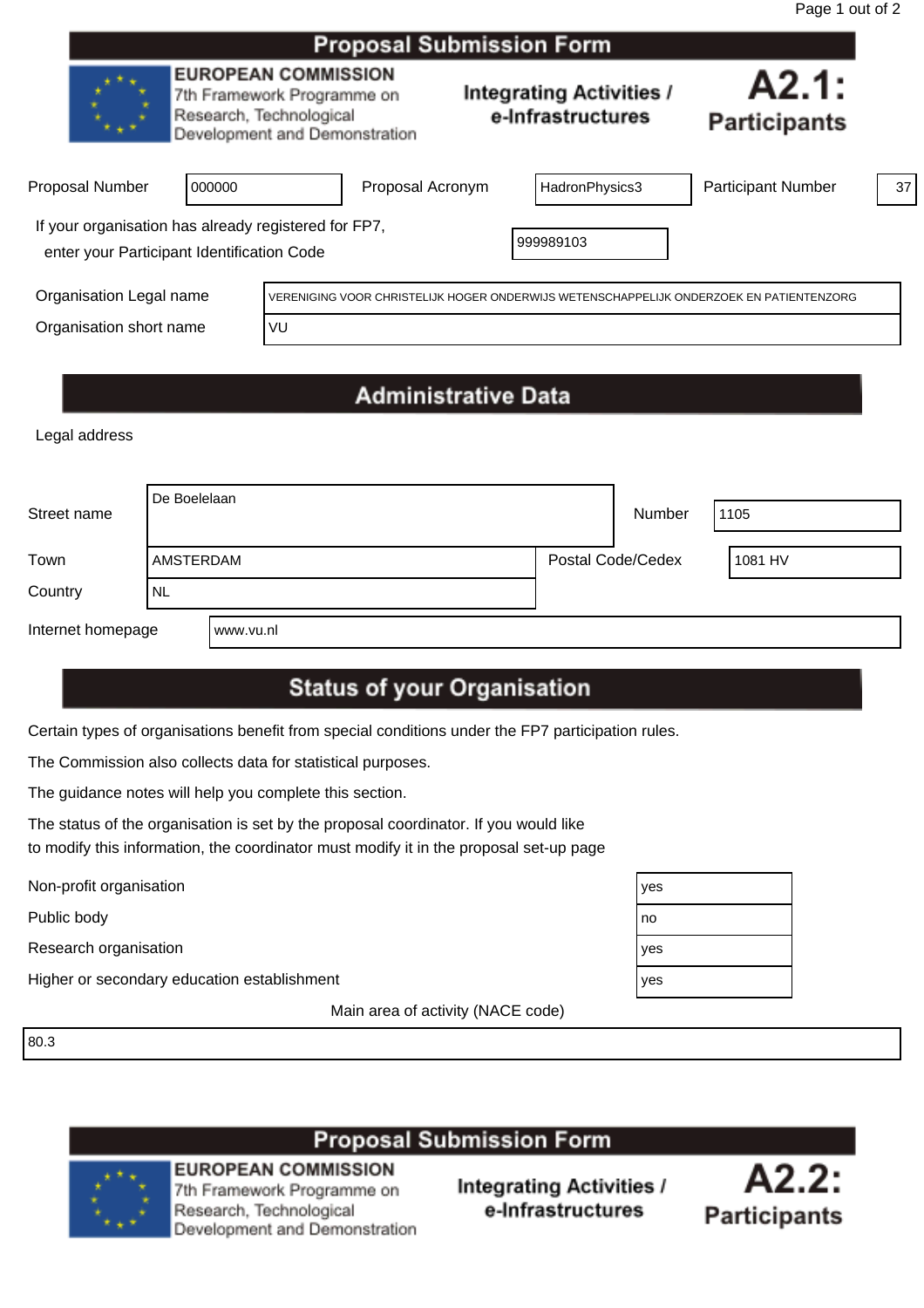| 1. Is your number of employees smaller than 250? (full time equivalent) | no |
|-------------------------------------------------------------------------|----|
|                                                                         |    |

- 2. Is your annual turnover smaller than  $\epsilon$  50 million?
- 3. Is your annual balance sheet total smaller than  $\epsilon$  43 million?
- 4. Are you an autonomous legal entity?

You are NOT an SME if your answer to question 1 is "NO" and/or your answer to both questions 2 and 3 is "NO".

In all other cases, you might conform to the Commission's definition of an SME. Please check the additional conditions given in the guidance notes to the forms

Following this check, do you conform to the Commission's definition of an SME

# Dependencies with (an)other participant(s)

Are there dependencies between your organisation and (an)other participant(s) in this proposal?

if Yes:

| <b>Participant Number</b> |   | <b>Organisation Short Name</b> |  |      |  |  |
|---------------------------|---|--------------------------------|--|------|--|--|
|                           | U |                                |  | None |  |  |
|                           | U |                                |  | None |  |  |
|                           |   |                                |  | None |  |  |
|                           |   |                                |  |      |  |  |

| lone |  |  |
|------|--|--|
| lone |  |  |
| lone |  |  |

no

## **Contact Point**

Person in charge (For the co-ordinator (participant number 1) this person is the one who the Commission will contact in the first instance)

| Family name                                   |                                                                     | <b>Mulders</b>  |     |  |                 | First name(s) |                   |                 | Piet |     |                   |  |
|-----------------------------------------------|---------------------------------------------------------------------|-----------------|-----|--|-----------------|---------------|-------------------|-----------------|------|-----|-------------------|--|
| Title                                         |                                                                     | Prof.           |     |  |                 |               |                   |                 |      | Sex | Male              |  |
| Position in the organisation                  |                                                                     | Professor       |     |  |                 |               |                   |                 |      |     |                   |  |
|                                               | Department/Faculty/Institute/Laboratory name/<br>Faculty of Science |                 |     |  |                 |               |                   |                 |      |     |                   |  |
| Address (if different from the legal address) |                                                                     |                 |     |  |                 |               |                   |                 |      |     |                   |  |
| Street name                                   |                                                                     |                 |     |  |                 |               | Number            |                 |      |     |                   |  |
| Town                                          |                                                                     |                 |     |  |                 |               | Postal Code/Cedex |                 |      |     |                   |  |
| Country                                       |                                                                     |                 |     |  | Phone 1         |               |                   | +31 20 598 7863 |      |     |                   |  |
| Phone 2                                       |                                                                     | +31 20 598 7892 | Fax |  | +31 20 598 7992 |               |                   | E-mail          |      |     | mulders@few.vu.nl |  |

| ١O |  |  |  |
|----|--|--|--|
| ١Ο |  |  |  |
| ١O |  |  |  |
| es |  |  |  |
|    |  |  |  |

| ٧ | ٧<br>I<br>×<br>۰. |  |
|---|-------------------|--|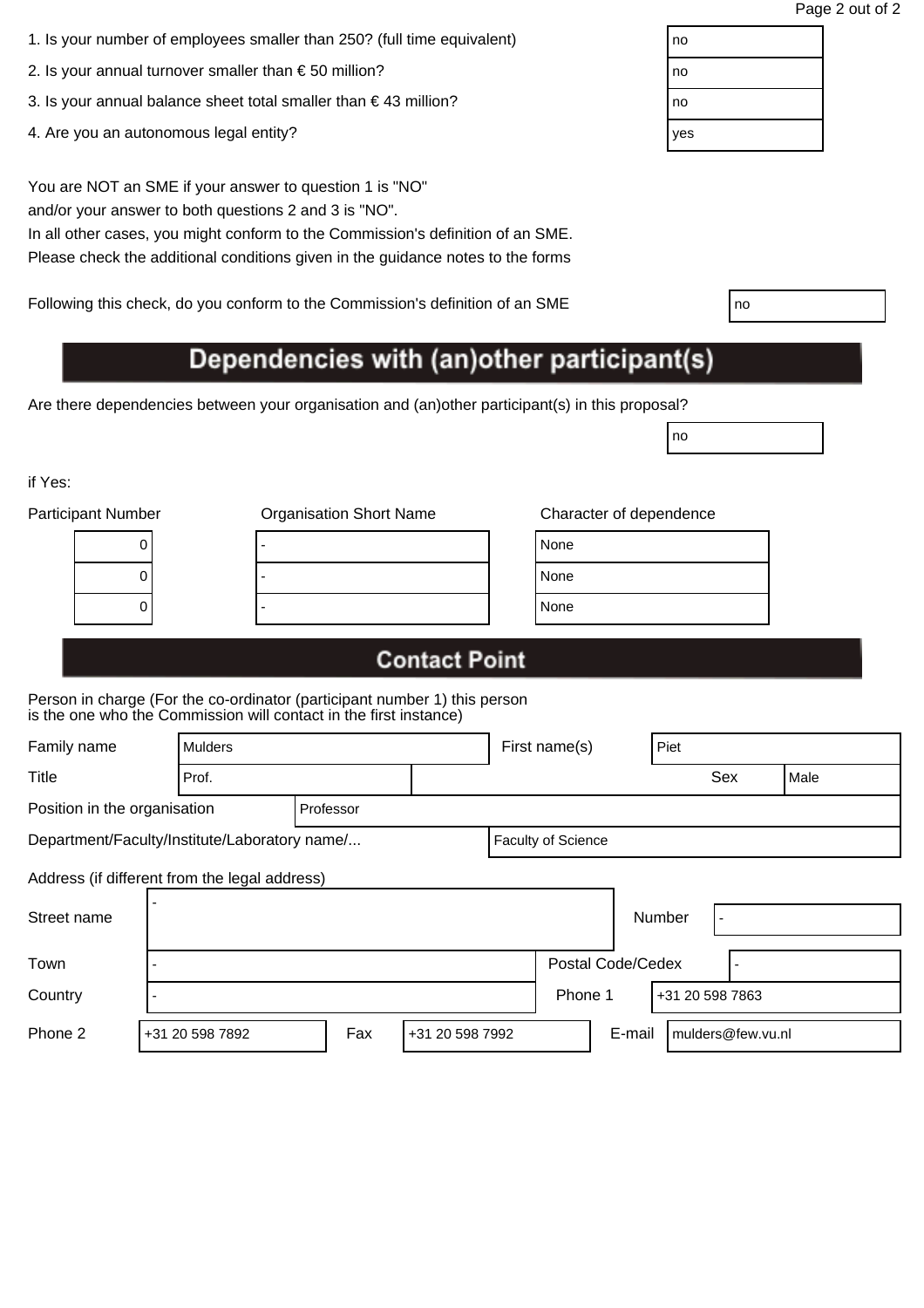#### **EUROPEAN COMMISSION**

7th Framework Programme on Research, Technological Development and Demonstration

### **Integrating Activities /** e-Infrastructures

# A3.1: Budget

| Proposal Number |  |  |
|-----------------|--|--|
|-----------------|--|--|

Proposal Acronym

HadronPhysics3 | Participant Number | 37

In FP7, there are different methods for calculating indirect costs. The various options are explained in the guidance notes

\*\*. Please be aware that not all options are available to all types of organisations.

The method of determining indirect costs is set in the Proposal setup page.

If you would like to modify this information, you have to do it from the proposal set-up page.

Specific Flat Rate (60%)

Personnel costs (in €)

Subcontracting (in  $\epsilon$ )

Indirect costs (in  $\epsilon$ )

Access costs (in €)

Other direct costs (in  $\epsilon$ )

Lump sum, flat-rate or scale of unit

(option only for ICPC) (in €)

My legal entity is established in an ICPCand I shall use the lump sum funding method (If yes, please fill below the lump sum row only.If no, please do not use the lump sum row)

<sup>000000</sup>

| С | no |
|---|----|

Type of Activity

| ot use the lump sum row)         | <b>RTD</b> | Demons- | Coordi-        | Support | Manage- | Other | Total            |
|----------------------------------|------------|---------|----------------|---------|---------|-------|------------------|
|                                  |            | tration | nation         |         | ment    |       |                  |
| ) €)                             | 26667      |         | 0              |         |         |       | 26667            |
| $\in)$                           |            |         | $\mathbf 0$    | 0       |         |       | 0                |
| $(in \in)$                       |            |         | $\mathbf 0$    | 0       |         |       | 0                |
|                                  | 27733      |         | 0              | 0       |         |       | 27733            |
|                                  |            |         | $\overline{0}$ | 0       |         |       | $\boldsymbol{0}$ |
| e or scale of unit<br>PC) (in €) |            | 0       | $\overline{0}$ | 0       |         | 0     | $\boldsymbol{0}$ |
|                                  |            |         |                |         |         |       |                  |
|                                  |            |         |                |         |         |       |                  |

| Total budget (in $\epsilon$ )              | 54400 |  |  |  |  |  | 54400 |
|--------------------------------------------|-------|--|--|--|--|--|-------|
| Requested EC contribution (in $\epsilon$ ) | 40800 |  |  |  |  |  | 40800 |
| Total Receipts (in $\epsilon$ )            |       |  |  |  |  |  |       |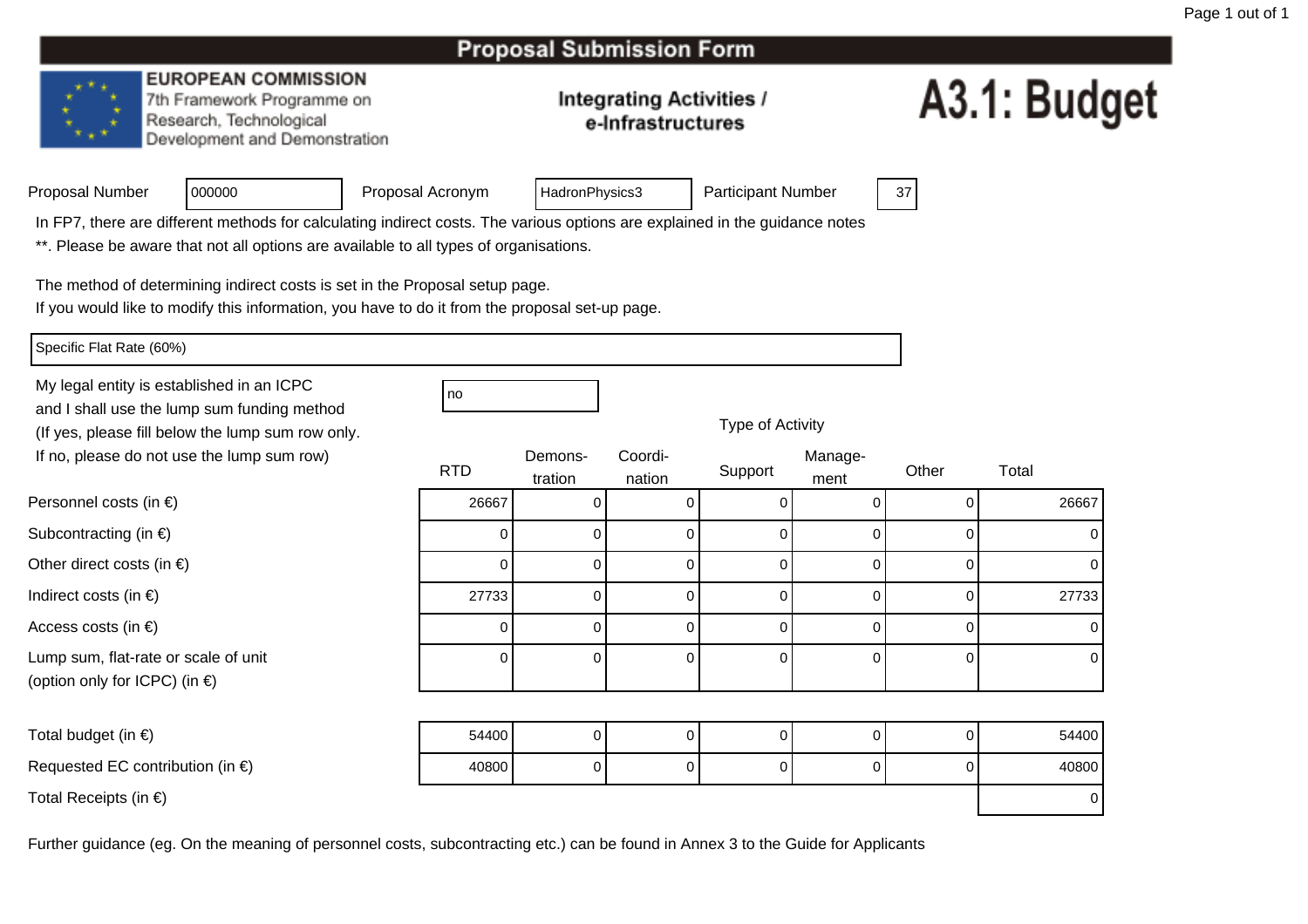|                                                                                                                      | <b>Proposal Submission Form</b> |                  |  |  |                                                      |                                                                                                 |    |  |  |
|----------------------------------------------------------------------------------------------------------------------|---------------------------------|------------------|--|--|------------------------------------------------------|-------------------------------------------------------------------------------------------------|----|--|--|
| <b>EUROPEAN COMMISSION</b><br>7th Framework Programme on<br>Research, Technological<br>Development and Demonstration |                                 |                  |  |  | <b>Integrating Activities /</b><br>e-Infrastructures | A2.1:<br><b>Participants</b>                                                                    |    |  |  |
| <b>Proposal Number</b>                                                                                               | 000000                          | Proposal Acronym |  |  | HadronPhysics3                                       | <b>Participant Number</b>                                                                       | 38 |  |  |
| If your organisation has already registered for FP7,<br>enter your Participant Identification Code                   |                                 |                  |  |  | 999506722                                            |                                                                                                 |    |  |  |
| Organisation Legal name                                                                                              |                                 |                  |  |  |                                                      | INSTYTUT PROBLEMOW JADROWYCH IM.ANDRZEJA SOLTANA - ANDRZEJ SOLTAN INSTITUTE FOR NUCLEAR STUDIES |    |  |  |
| Organisation short name                                                                                              |                                 | <b>SINS</b>      |  |  |                                                      |                                                                                                 |    |  |  |
|                                                                                                                      |                                 |                  |  |  |                                                      |                                                                                                 |    |  |  |

# **Administrative Data**

Legal address

| Street name       | l IPJ     |                |                   | Number | -     |
|-------------------|-----------|----------------|-------------------|--------|-------|
| Town              |           | SWIERK/OTWOCK  | Postal Code/Cedex |        | 05400 |
| Country           | <b>PL</b> |                |                   |        |       |
| Internet homepage |           | www.ipj.gov.pl |                   |        |       |

## **Status of your Organisation**

Certain types of organisations benefit from special conditions under the FP7 participation rules.

The Commission also collects data for statistical purposes.

The guidance notes will help you complete this section.

The status of the organisation is set by the proposal coordinator. If you would like to modify this information, the coordinator must modify it in the proposal set-up page

Non-profit organisation yes

Public body yes

Research organisation yes

Higher or secondary education establishment no metal of the second local problem in the second local problem in

Main area of activity (NACE code)

72



7th Framework Programme on Research, Technological Development and Demonstration

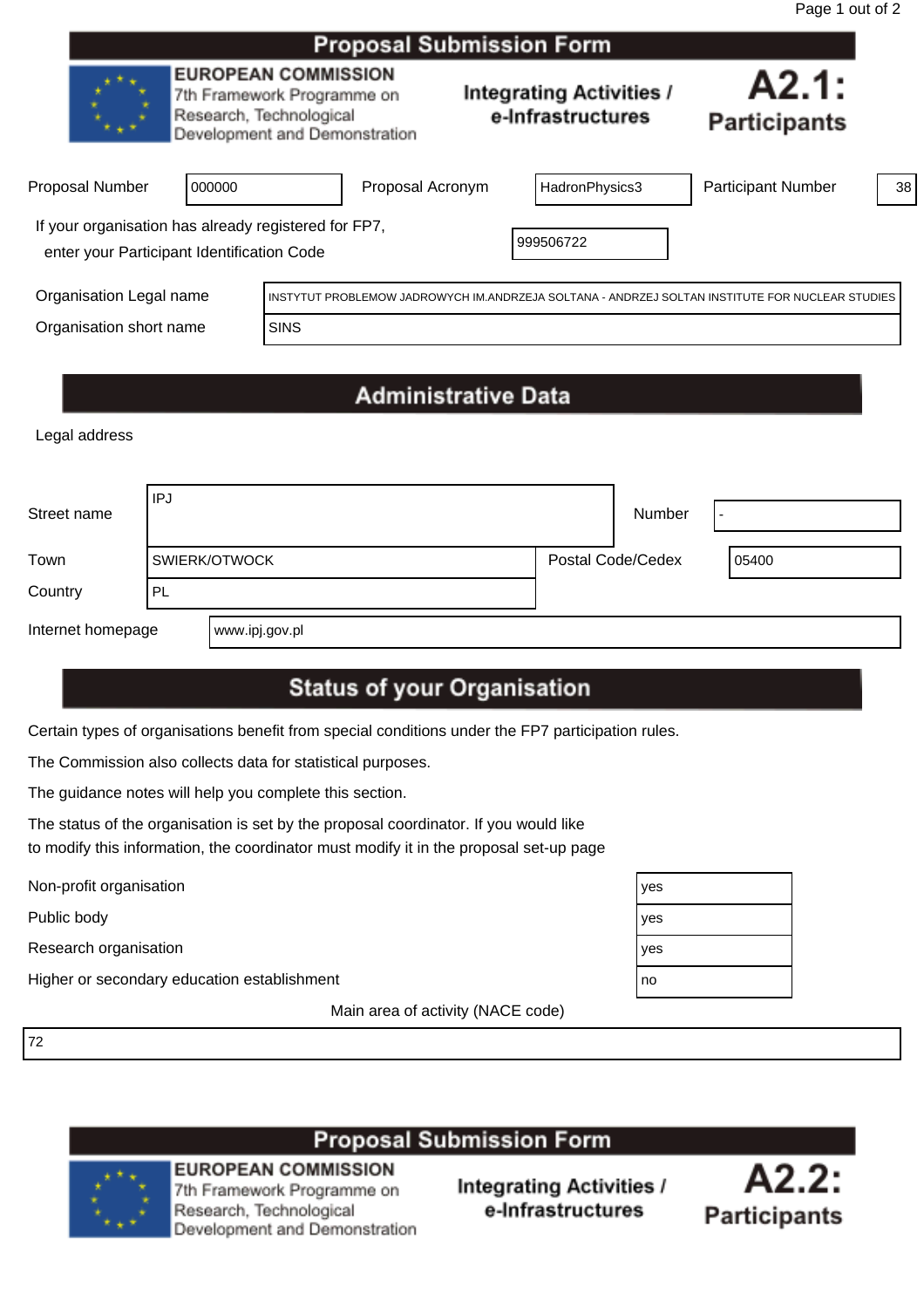| 1. Is your number of employees smaller than 250? (full time equivalent) | no |
|-------------------------------------------------------------------------|----|
|                                                                         |    |

- 2. Is your annual turnover smaller than  $\epsilon$  50 million?
- 3. Is your annual balance sheet total smaller than  $\epsilon$  43 million?
- 4. Are you an autonomous legal entity?

You are NOT an SME if your answer to question 1 is "NO" and/or your answer to both questions 2 and 3 is "NO".

In all other cases, you might conform to the Commission's definition of an SME. Please check the additional conditions given in the guidance notes to the forms

Following this check, do you conform to the Commission's definition of an SME

# Dependencies with (an)other participant(s)

Are there dependencies between your organisation and (an)other participant(s) in this proposal?

if Yes:

| <b>Participant Number</b> | <b>Organisation Short Name</b> | Character of dependence |
|---------------------------|--------------------------------|-------------------------|
| U                         |                                | None                    |
| U                         |                                | None                    |
|                           |                                | None                    |
|                           |                                |                         |

| lone |  |  |
|------|--|--|
| lone |  |  |
| lone |  |  |

no

# **Contact Point**

Person in charge (For the co-ordinator (participant number 1) this person is the one who the Commission will contact in the first instance)

| Family name                                   |        | Sandacz             |  |                                |         | First name(s)     |                  | Andrzej |        |      |
|-----------------------------------------------|--------|---------------------|--|--------------------------------|---------|-------------------|------------------|---------|--------|------|
| <b>Title</b>                                  |        | Dr.                 |  |                                |         |                   |                  |         | Sex    | Male |
| Position in the organisation                  |        | Assistant professor |  |                                |         |                   |                  |         |        |      |
| Department/Faculty/Institute/Laboratory name/ |        |                     |  | High Energy Physics Department |         |                   |                  |         |        |      |
| Address (if different from the legal address) |        |                     |  |                                |         |                   |                  |         |        |      |
| Street name                                   | Hoza   |                     |  |                                |         |                   |                  | Number  | 69     |      |
| Town                                          | Warsaw |                     |  |                                |         | Postal Code/Cedex |                  |         | 00-681 |      |
| Country                                       |        |                     |  |                                | Phone 1 |                   | +48 22 55 32 207 |         |        |      |
|                                               |        |                     |  |                                |         |                   |                  |         |        |      |

Phone 2  $\vert$  +48 603 515 762 Fax  $\vert$  +48 22 621 28 04 Fasc E-mail sandacz@fuw.edu.pl

| no  |  |  |
|-----|--|--|
| yes |  |  |
| yes |  |  |
| yes |  |  |
|     |  |  |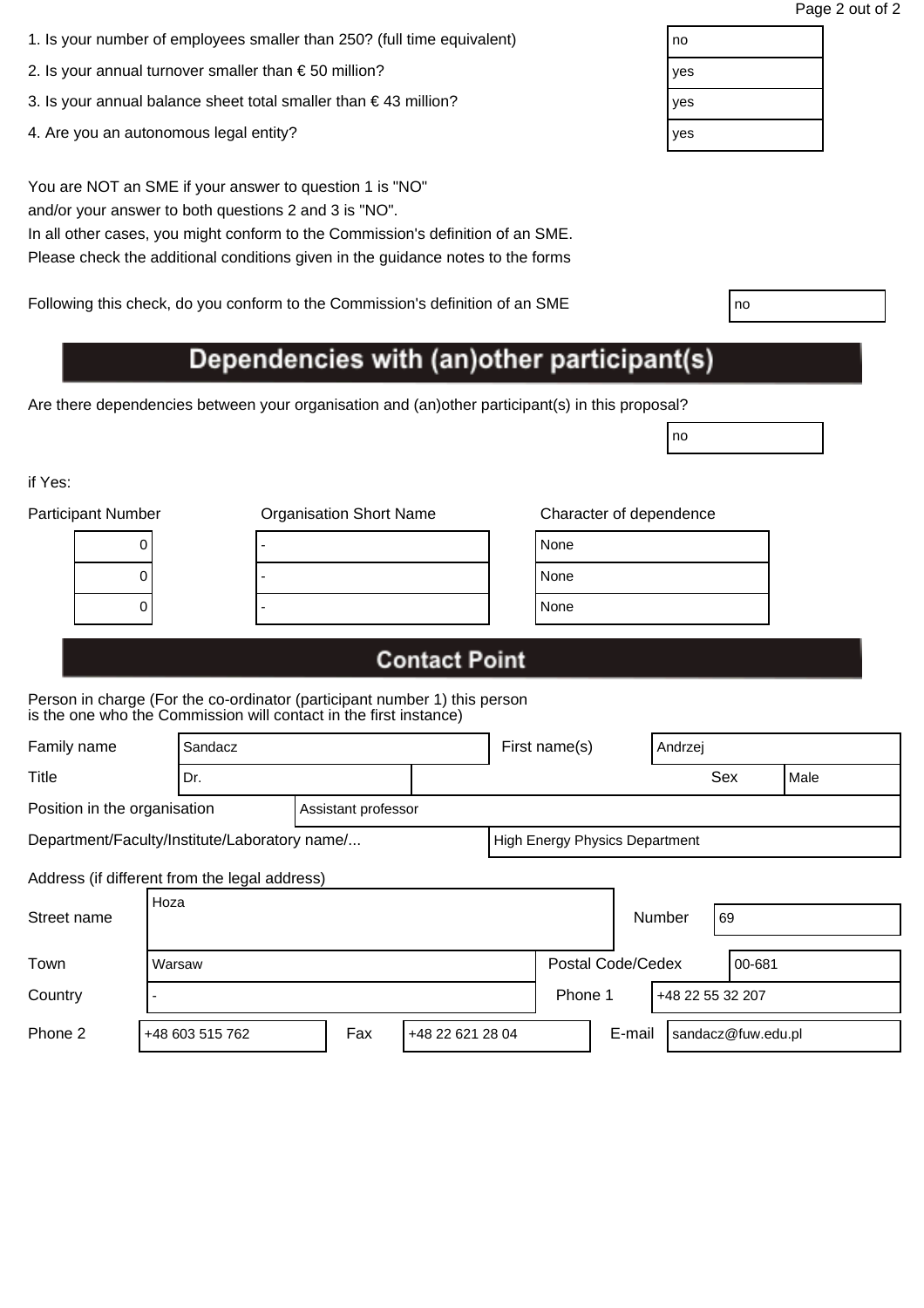#### **EUROPEAN COMMISSION**

7th Framework Programme on Research, Technological Development and Demonstration

### **Integrating Activities /** e-Infrastructures

# A3.1: Budget

| Proposal Number |  |
|-----------------|--|
|                 |  |

Proposal Acronym

HadronPhysics3 | Participant Number | 38

In FP7, there are different methods for calculating indirect costs. The various options are explained in the guidance notes

\*\*. Please be aware that not all options are available to all types of organisations.

The method of determining indirect costs is set in the Proposal setup page.

If you would like to modify this information, you have to do it from the proposal set-up page.

Specific Flat Rate (60%)

Personnel costs (in €)

Subcontracting (in  $\epsilon$ )

Indirect costs (in  $\epsilon$ )

Access costs (in €)

Other direct costs (in  $\epsilon$ )

Lump sum, flat-rate or scale of unit

(option only for ICPC) (in €)

My legal entity is established in an ICPCand I shall use the lump sum funding method (If yes, please fill below the lump sum row only.If no, please do not use the lump sum row)

<sup>000000</sup>

| С                        | no |
|--------------------------|----|
| $\overline{\phantom{a}}$ |    |

Type of Activity

| ot use the lump sum row)            | <b>RTD</b> | Demons-<br>tration | Coordi-<br>nation | Support | Manage-<br>ment | Other | Total |
|-------------------------------------|------------|--------------------|-------------------|---------|-----------------|-------|-------|
| າ €)                                | 28867      |                    | 0                 |         |                 |       | 28867 |
| $\in)$                              |            |                    | 0                 | 0       |                 |       | 0     |
| $(in \in)$                          | 22600      |                    | 15000             |         |                 |       | 37600 |
|                                     | 30880      |                    | 9000              |         |                 |       | 39880 |
|                                     |            |                    | $\overline{0}$    | 0       |                 |       | 0     |
| e or scale of unit<br>$P$ C) (in €) |            |                    | $\overline{0}$    |         |                 |       | 0     |

Total budget (in  $\epsilon$ ) <sup>82347</sup>7 | 0 | 24000 | 0 | 0 | 106347 Requested EC contribution (in  $\epsilon$ ) <sup>61760</sup>0 | 16050 | 0 0 0 77810 Total Receipts (in €)) and the contract of the contract of  $\sim$  0.000  $\mu$  . The contract of  $\sim$  0.000  $\mu$   $\sim$  0.000  $\mu$   $\sim$  0.000  $\mu$   $\sim$  0.000  $\mu$   $\sim$  0.000  $\mu$   $\sim$  0.000  $\mu$   $\sim$  0.000  $\mu$   $\sim$  0.000  $\mu$   $\sim$  0.000  $\mu$   $\sim$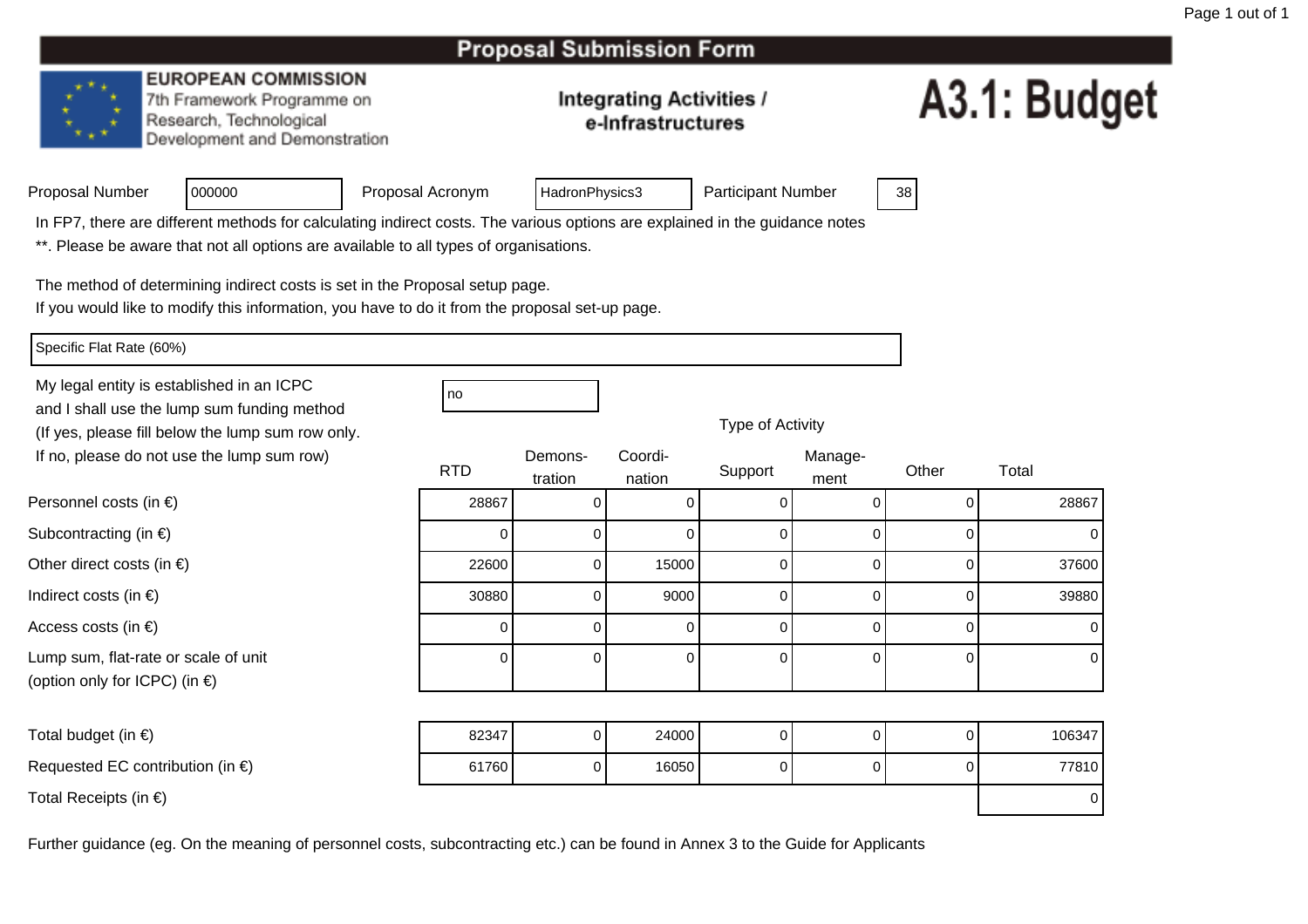| Page 1 out of 2 |  |  |
|-----------------|--|--|
|                 |  |  |

|                                                                                                                      |        |    | Proposal Submission Form                             |                              |                           |    |
|----------------------------------------------------------------------------------------------------------------------|--------|----|------------------------------------------------------|------------------------------|---------------------------|----|
| <b>EUROPEAN COMMISSION</b><br>7th Framework Programme on<br>Research, Technological<br>Development and Demonstration |        |    | <b>Integrating Activities /</b><br>e-Infrastructures | A2.1:<br><b>Participants</b> |                           |    |
| <b>Proposal Number</b>                                                                                               | 000000 |    | Proposal Acronym                                     | HadronPhysics3               | <b>Participant Number</b> | 39 |
| If your organisation has already registered for FP7,<br>enter your Participant Identification Code                   |        |    |                                                      | 999642716                    |                           |    |
| Organisation Legal name                                                                                              |        |    | UNIWERSYTET JAGIELLONSKI                             |                              |                           |    |
| Organisation short name                                                                                              |        | UJ |                                                      |                              |                           |    |
|                                                                                                                      |        |    |                                                      |                              |                           |    |

# **Administrative Data**

Legal address

| Street name       | UI. Golebia         |               | Number | 24                |       |
|-------------------|---------------------|---------------|--------|-------------------|-------|
| Town<br>Country   | <b>KRAKOW</b><br>PL |               |        | Postal Code/Cedex | 31007 |
| Internet homepage |                     | www.uj.edu.pl |        |                   |       |

# **Status of your Organisation**

Certain types of organisations benefit from special conditions under the FP7 participation rules.

The Commission also collects data for statistical purposes.

The guidance notes will help you complete this section.

The status of the organisation is set by the proposal coordinator. If you would like to modify this information, the coordinator must modify it in the proposal set-up page

Non-profit organisation yes

-

Public body<br>Research organisation Research organisation

Higher or secondary education establishment

Main area of activity (NACE code)

| es |  |
|----|--|
| es |  |
| ١O |  |
| es |  |

**Proposal Submission Form EUROPEAN COMMISSION** 

7th Framework Programme on Research, Technological Development and Demonstration

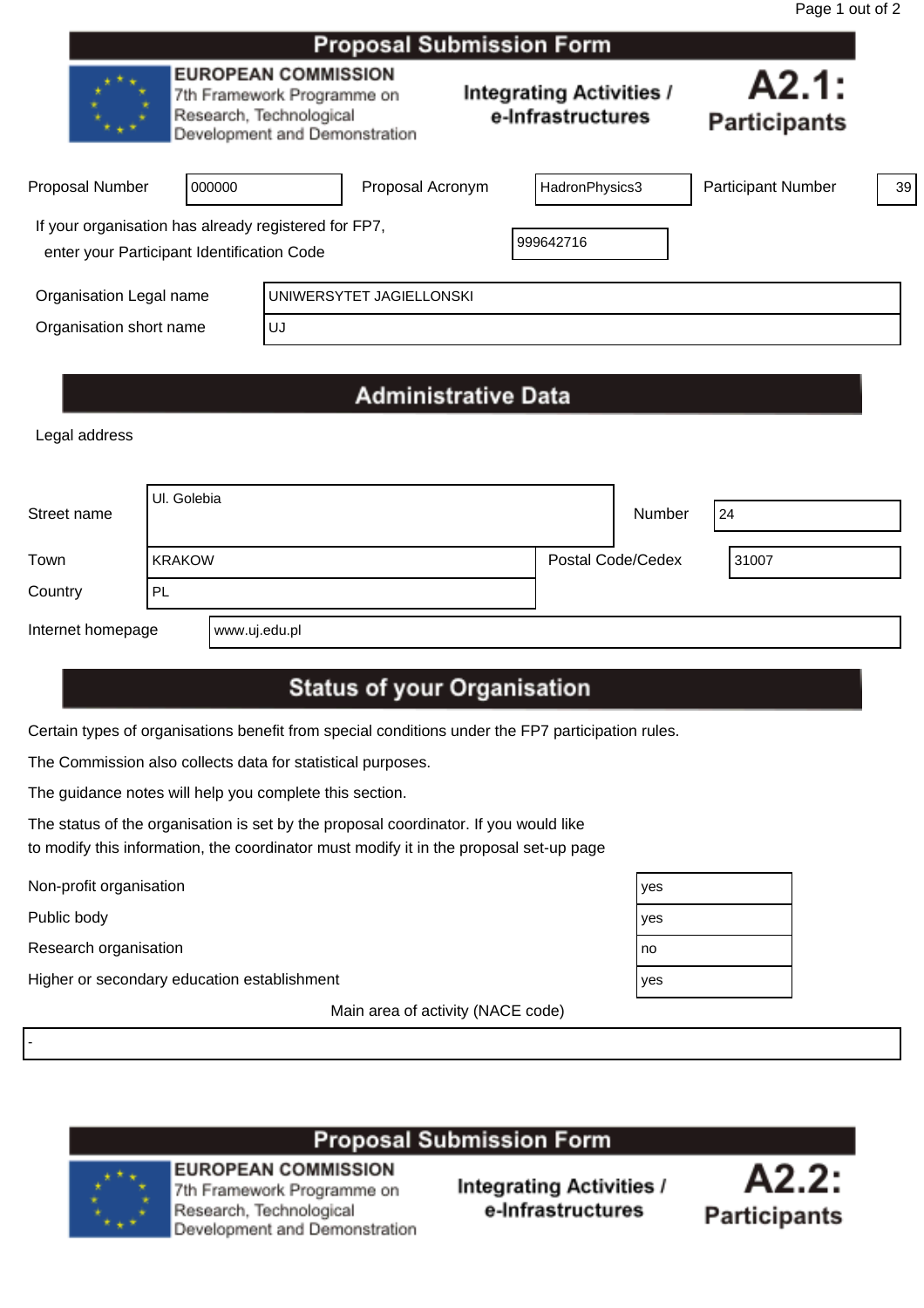| 1. Is your number of employees smaller than 250? (full time equivalent) | no |
|-------------------------------------------------------------------------|----|
|                                                                         |    |

- 2. Is your annual turnover smaller than  $\epsilon$  50 million?
- 3. Is your annual balance sheet total smaller than  $\epsilon$  43 million?
- 4. Are you an autonomous legal entity?

You are NOT an SME if your answer to question 1 is "NO" and/or your answer to both questions 2 and 3 is "NO".

In all other cases, you might conform to the Commission's definition of an SME. Please check the additional conditions given in the guidance notes to the forms

Following this check, do you conform to the Commission's definition of an SME

# Dependencies with (an)other participant(s)

Are there dependencies between your organisation and (an)other participant(s) in this proposal?

if Yes:

| lone |  |  |
|------|--|--|
| lone |  |  |
| lone |  |  |
|      |  |  |

no

# **Contact Point**

Person in charge (For the co-ordinator (participant number 1) this person is the one who the Commission will contact in the first instance)

| Family name                                   |  | Smyrski  |           |                 |                                                                                                                 | First name(s)              |        | Jerzy  |                      |      |
|-----------------------------------------------|--|----------|-----------|-----------------|-----------------------------------------------------------------------------------------------------------------|----------------------------|--------|--------|----------------------|------|
| Title                                         |  | Prof.    |           |                 |                                                                                                                 |                            |        |        | Sex                  | Male |
| Position in the organisation                  |  |          | Professor |                 |                                                                                                                 |                            |        |        |                      |      |
| Department/Faculty/Institute/Laboratory name/ |  |          |           |                 | Nuclear Physics Department, Faculty of Physics, Astronomy and Applied Computer Science, Jagiellonian University |                            |        |        |                      |      |
| Address (if different from the legal address) |  |          |           |                 |                                                                                                                 |                            |        |        |                      |      |
| Street name                                   |  | Reymonta |           |                 |                                                                                                                 |                            |        | Number | 4                    |      |
| Town                                          |  | Cracow   |           |                 |                                                                                                                 | Postal Code/Cedex          |        |        | 30-059               |      |
| Country                                       |  |          |           |                 |                                                                                                                 | Phone 1<br>+48 12 663 5616 |        |        |                      |      |
| Phone 2                                       |  |          | Fax       | +48 12 634-2038 |                                                                                                                 |                            | E-mail |        | smyrski@if.uj.edu.pl |      |

| no  |  |
|-----|--|
| yes |  |
| no  |  |
| yes |  |
|     |  |

| I<br>×<br>۰. |  |
|--------------|--|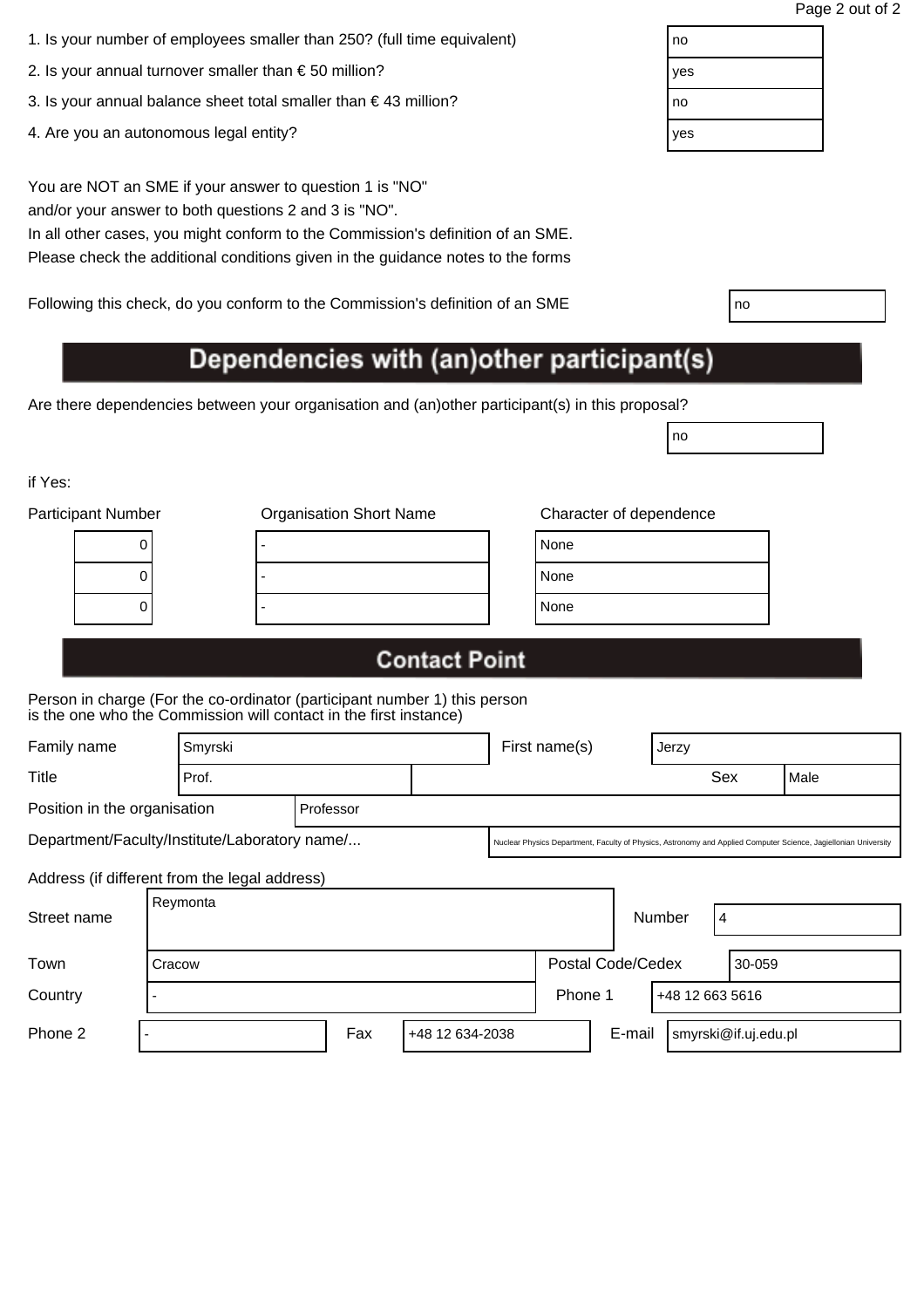#### **EUROPEAN COMMISSION**

7th Framework Programme on Research, Technological Development and Demonstration

### **Integrating Activities /** e-Infrastructures

# A3.1: Budget

| Proposal Number |  |
|-----------------|--|
|                 |  |

Proposal Acronym

HadronPhysics3 | Participant Number | 39

In FP7, there are different methods for calculating indirect costs. The various options are explained in the guidance notes

\*\*. Please be aware that not all options are available to all types of organisations.

The method of determining indirect costs is set in the Proposal setup page.

If you would like to modify this information, you have to do it from the proposal set-up page.

Specific Flat Rate (60%)

Personnel costs (in €)

Subcontracting (in  $\epsilon$ )

Indirect costs (in  $\epsilon$ )

Access costs (in €)

Other direct costs (in  $\epsilon$ )

Lump sum, flat-rate or scale of unit

(option only for ICPC) (in €)

My legal entity is established in an ICPCno all'altra di una proprietà di una proprietà di una proprietà di una di una di una di una di una di una di u and I shall use the lump sum funding method (If yes, please fill below the lump sum row only.If no, please do not use the lump sum row)

<sup>000000</sup>

| Delow the furtip surfl row only. |            |                    |                   | . .     |                 |       |       |
|----------------------------------|------------|--------------------|-------------------|---------|-----------------|-------|-------|
| ot use the lump sum row)         | <b>RTD</b> | Demons-<br>tration | Coordi-<br>nation | Support | Manage-<br>ment | Other | Total |
| ) €)                             | 3750       |                    |                   |         |                 |       | 3750  |
| $\in)$                           |            |                    |                   |         |                 |       |       |
| $(in \in)$                       | 11250      | O                  |                   |         |                 |       | 11250 |
|                                  | 9000       | 0                  |                   |         |                 |       | 9000  |
|                                  |            |                    |                   |         | 0               |       |       |
| e or scale of unit<br>PC) (in €) |            | 0                  | 0                 | 0       | 0               |       |       |

| Total budget (in $\epsilon$ )              | 24000 |  |  |  |  |  | 24000 |
|--------------------------------------------|-------|--|--|--|--|--|-------|
| Requested EC contribution (in $\epsilon$ ) | 18000 |  |  |  |  |  | 18000 |
| Total Receipts (in $\epsilon$ )            |       |  |  |  |  |  |       |

Further guidance (eg. On the meaning of personnel costs, subcontracting etc.) can be found in Annex 3 to the Guide for Applicants

Type of Activity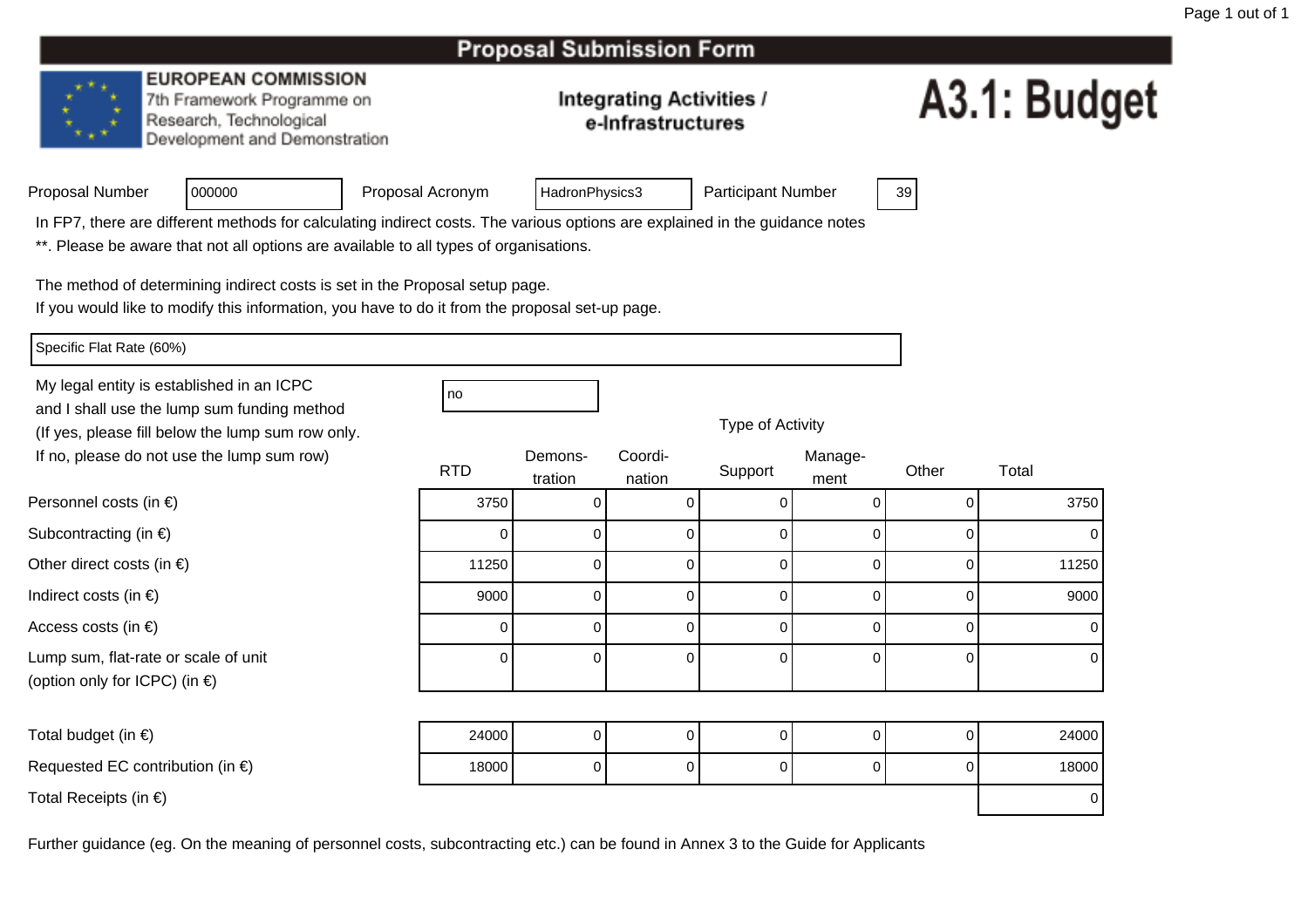| Proposal Jubilission Form                                                                          |        |                                                                                                                      |                        |  |                                                      |                              |    |  |
|----------------------------------------------------------------------------------------------------|--------|----------------------------------------------------------------------------------------------------------------------|------------------------|--|------------------------------------------------------|------------------------------|----|--|
|                                                                                                    |        | <b>EUROPEAN COMMISSION</b><br>7th Framework Programme on<br>Research, Technological<br>Development and Demonstration |                        |  | <b>Integrating Activities /</b><br>e-Infrastructures | A2.1:<br><b>Participants</b> |    |  |
| <b>Proposal Number</b>                                                                             | 000000 |                                                                                                                      | Proposal Acronym       |  | HadronPhysics3                                       | <b>Participant Number</b>    | 41 |  |
| If your organisation has already registered for FP7,<br>enter your Participant Identification Code |        |                                                                                                                      |                        |  | 999845155                                            |                              |    |  |
| Organisation Legal name                                                                            |        |                                                                                                                      | UNIWERSYTET WROCLAWSKI |  |                                                      |                              |    |  |
| Organisation short name                                                                            |        | <b>UWR</b>                                                                                                           |                        |  |                                                      |                              |    |  |
|                                                                                                    |        |                                                                                                                      |                        |  |                                                      |                              |    |  |

# **Administrative Data**

Legal address

| Street name       |                | Plac Uniwersytecki |                   | Number |       |
|-------------------|----------------|--------------------|-------------------|--------|-------|
| Town              | <b>WROCLAW</b> |                    | Postal Code/Cedex |        | 50137 |
| Country           | <b>PL</b>      |                    |                   |        |       |
| Internet homepage |                | www.uni.wroc.pl    |                   |        |       |

# **Status of your Organisation**

Certain types of organisations benefit from special conditions under the FP7 participation rules.

The Commission also collects data for statistical purposes.

The guidance notes will help you complete this section.

The status of the organisation is set by the proposal coordinator. If you would like to modify this information, the coordinator must modify it in the proposal set-up page

Non-profit organisation yes all the set of the set of the set of the set of the set of the set of the set of the set of the set of the set of the set of the set of the set of the set of the set of the set of the set of the

Public body yes

Research organisation yes

Higher or secondary education establishment yes

Main area of activity (NACE code)

80.3

## **Proposal Submission Form**



**EUROPEAN COMMISSION** 7th Framework Programme on Research, Technological Development and Demonstration



| эS |  |
|----|--|
| эS |  |
| эS |  |
| эs |  |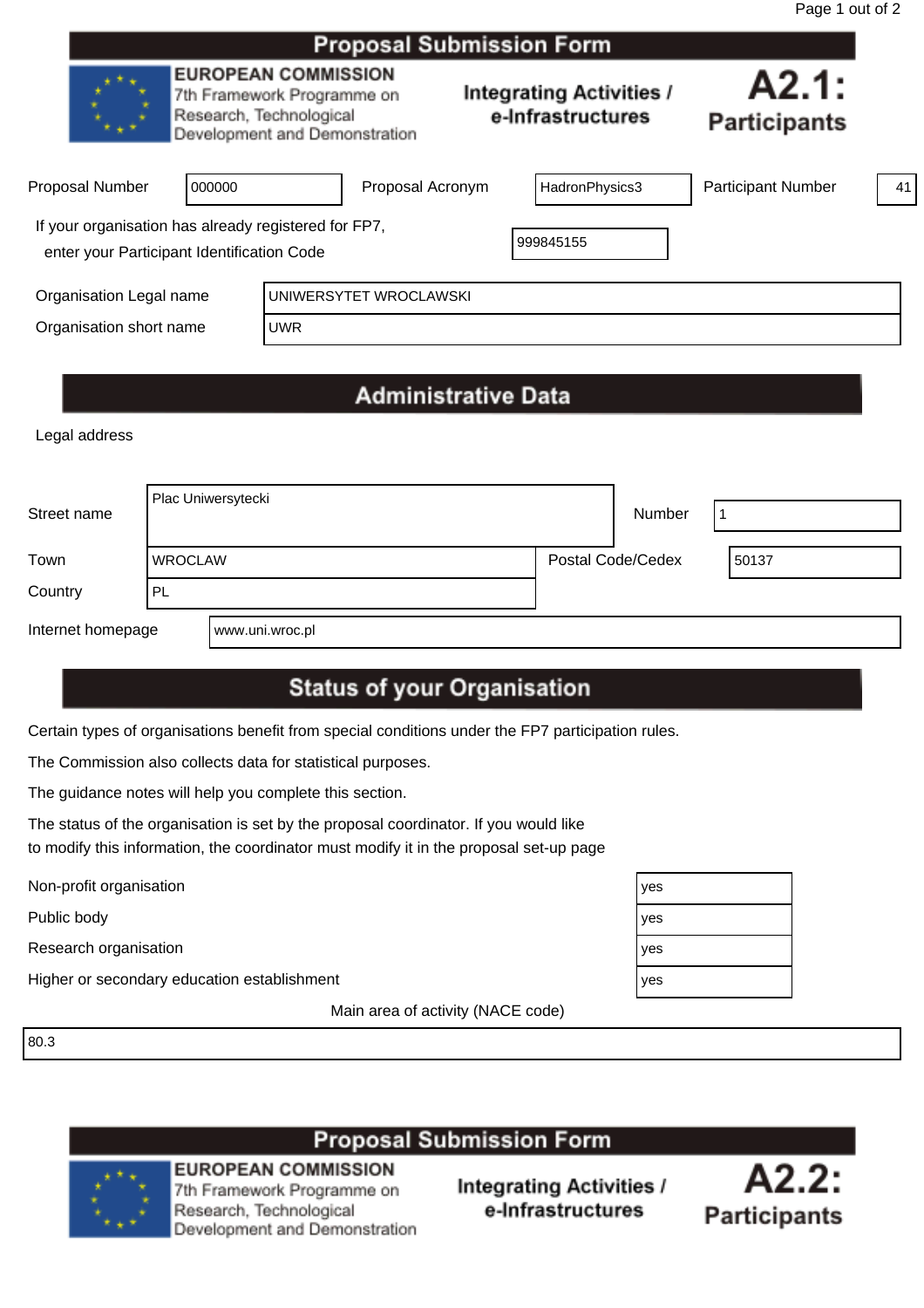| 1. Is your number of employees smaller than 250? (full time equivalent) | no |
|-------------------------------------------------------------------------|----|
|                                                                         |    |

- 2. Is your annual turnover smaller than € 50 million?  $|$ yes
- 3. Is your annual balance sheet total smaller than € 43 million?  $|$  yes
- 4. Are you an autonomous legal entity? yes will be a set of the set of the set of the set of the set of the set of the set of the set of the set of the set of the set of the set of the set of the set of the set of the set

You are NOT an SME if your answer to question 1 is "NO" and/or your answer to both questions 2 and 3 is "NO".

In all other cases, you might conform to the Commission's definition of an SME. Please check the additional conditions given in the guidance notes to the forms

Following this check, do you conform to the Commission's definition of an SME

# Dependencies with (an)other participant(s)

Are there dependencies between your organisation and (an)other participant(s) in this proposal?

if Yes:

| <b>Organisation Short Name</b> | Character of dependence |
|--------------------------------|-------------------------|
|                                | None                    |
|                                | None                    |
|                                | None                    |
|                                |                         |

| lone |  |
|------|--|
| lone |  |
| lone |  |

no

# **Contact Point**

Person in charge (For the co-ordinator (participant number 1) this person is the one who the Commission will contact in the first instance)

| Family name                                   | Redlich                                       |  |  | First name(s)                    |                   | Krzysztof |     |        |      |
|-----------------------------------------------|-----------------------------------------------|--|--|----------------------------------|-------------------|-----------|-----|--------|------|
| Title                                         | Prof.                                         |  |  |                                  |                   |           | Sex |        | Male |
| Position in the organisation<br>Professor     |                                               |  |  |                                  |                   |           |     |        |      |
| Department/Faculty/Institute/Laboratory name/ |                                               |  |  | Institute of Theoretical Physics |                   |           |     |        |      |
|                                               | Address (if different from the legal address) |  |  |                                  |                   |           |     |        |      |
| Street name                                   | Plac Maxa Borna                               |  |  |                                  |                   | Number    | 9   |        |      |
| Town                                          | Wroclaw                                       |  |  |                                  | Postal Code/Cedex |           |     | 50-204 |      |

Country - Phone 1 +48 510 05 0835

| Phone $\sim$ | +48 71 375 9408 | Fax | 44548<br>+48 71 321 | E-mail | I redlich@ift.uni.wroc.pl |
|--------------|-----------------|-----|---------------------|--------|---------------------------|

| I<br>$\sim$ |  |
|-------------|--|
|-------------|--|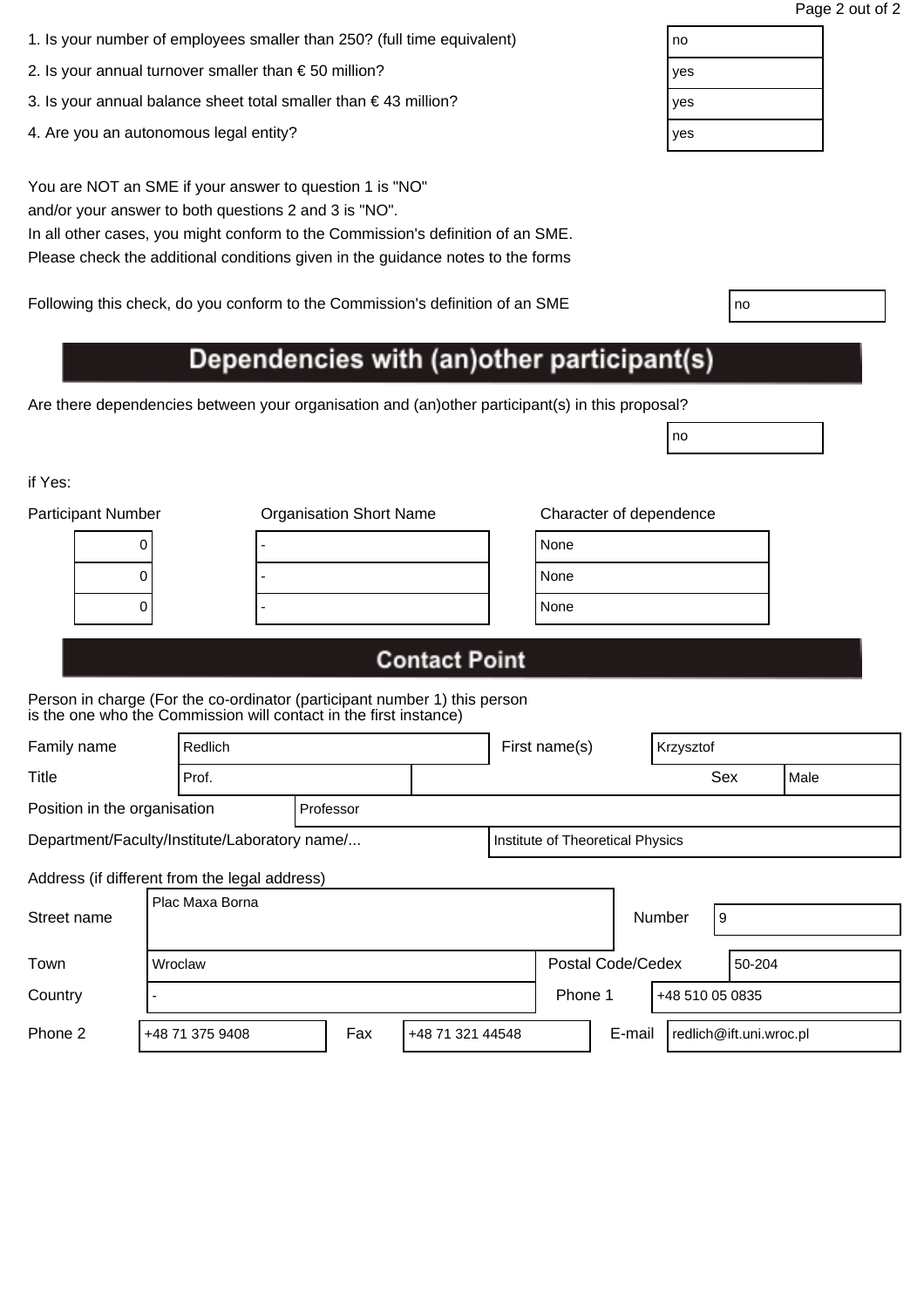#### **EUROPEAN COMMISSION**

7th Framework Programme on Research, Technological Development and Demonstration

### **Integrating Activities /** e-Infrastructures

# A3.1: Budget

| Proposal Number |  |
|-----------------|--|
|                 |  |

Proposal Acronym

HadronPhysics3 | Participant Number | 41

In FP7, there are different methods for calculating indirect costs. The various options are explained in the guidance notes

\*\*. Please be aware that not all options are available to all types of organisations.

The method of determining indirect costs is set in the Proposal setup page.

If you would like to modify this information, you have to do it from the proposal set-up page.

Specific Flat Rate (60%)

Personnel costs (in €)

Subcontracting (in  $\epsilon$ )

Indirect costs (in  $\epsilon$ )

Access costs (in €)

Other direct costs (in  $\epsilon$ )

My legal entity is established in an ICPCno all'altra di una proprietà di una proprietà di una proprietà di una di una di una di una di una di una di u and I shall use the lump sum funding method (If yes, please fill below the lump sum row only.If no, please do not use the lump sum row)

<sup>000000</sup>

| l no |
|------|
|      |

| .<br>ot use the lump sum row)       | <b>RTD</b> | Demons-<br>tration | Coordi-<br>nation | Support | Manage-<br>ment | Other    | Total |
|-------------------------------------|------------|--------------------|-------------------|---------|-----------------|----------|-------|
| ) €)                                |            | 0                  | 28037             |         |                 |          | 28037 |
| $\in)$                              |            |                    |                   |         |                 |          |       |
| $(in \in)$                          |            |                    |                   |         |                 |          |       |
|                                     |            | 0                  | 16822             |         |                 | $\Omega$ | 16822 |
|                                     |            | 0                  |                   |         |                 |          |       |
| e or scale of unit<br>$P$ C) (in €) |            | 0                  |                   |         |                 |          |       |

Type of Activity

Total budget (in  $\epsilon$ )

Requested EC contribution (in  $\epsilon$ )

Lump sum, flat-rate or scale of unit

(option only for ICPC) (in €)

Total Receipts (in €)

) and the contract of  $\overline{a}$  of  $\overline{a}$  of  $\overline{a}$  of  $\overline{a}$  of  $\overline{a}$  of  $\overline{a}$  of  $\overline{a}$  of  $\overline{a}$  of  $\overline{a}$  of  $\overline{a}$  of  $\overline{a}$  of  $\overline{a}$  of  $\overline{a}$  of  $\overline{a}$  of  $\overline{a}$  of  $\overline{a}$  of  $\overline{a}$ 0 | 44859 | 0 | 0 | 44859 <sup>0</sup>0 0 30000 0 0 0 30000 ) and the contract of the contract of  $\sim$  0.000  $\mu$  . The contract of  $\sim$  0.000  $\mu$   $\sim$  0.000  $\mu$   $\sim$  0.000  $\mu$   $\sim$  0.000  $\mu$   $\sim$  0.000  $\mu$   $\sim$  0.000  $\mu$   $\sim$  0.000  $\mu$   $\sim$  0.000  $\mu$   $\sim$  0.000  $\mu$   $\sim$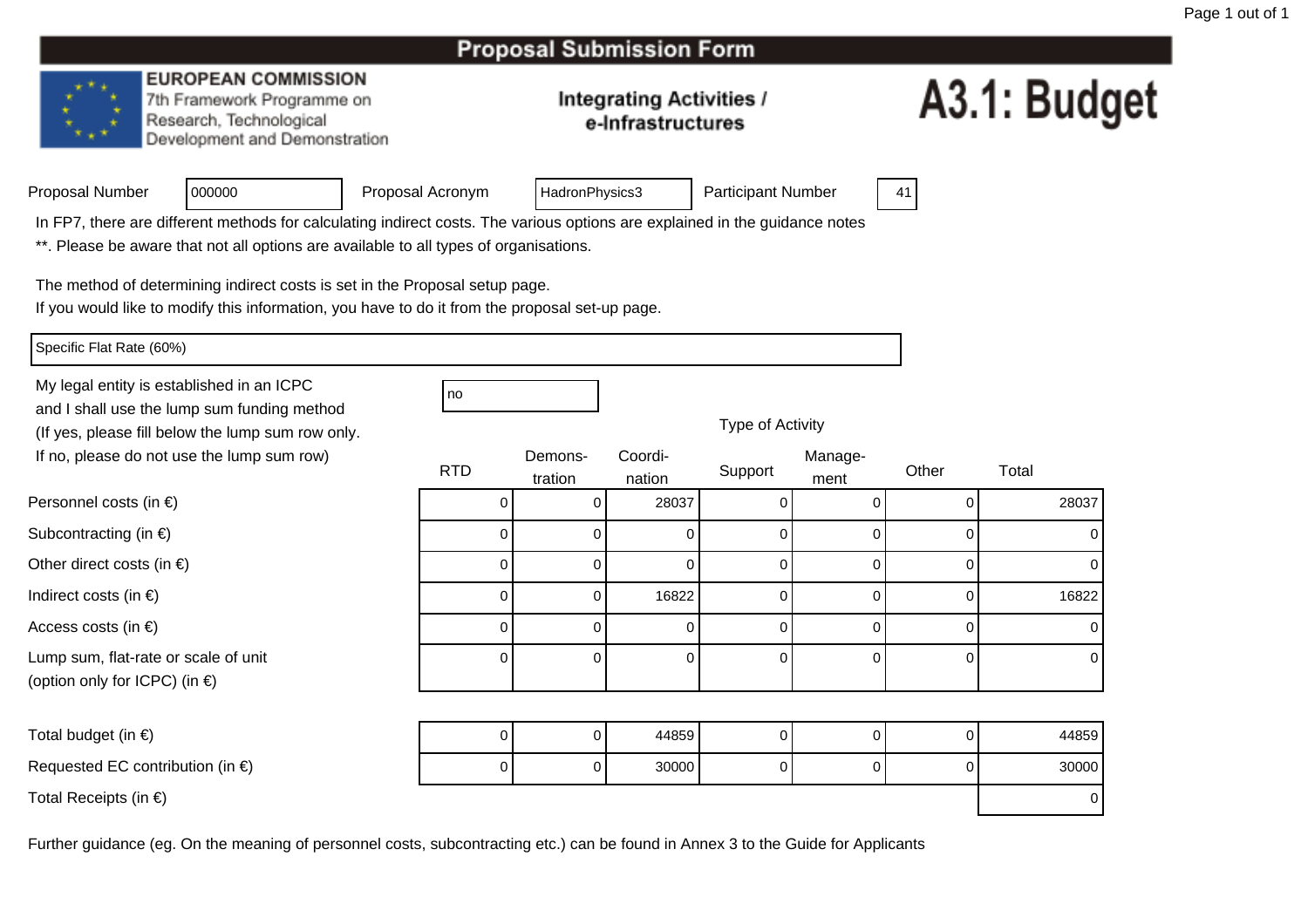|                                                                                                                      |        |            | <b>Proposal Submission Form</b>               |                              |                           |    |
|----------------------------------------------------------------------------------------------------------------------|--------|------------|-----------------------------------------------|------------------------------|---------------------------|----|
| <b>EUROPEAN COMMISSION</b><br>7th Framework Programme on<br>Research, Technological<br>Development and Demonstration |        |            | Integrating Activities /<br>e-Infrastructures | A2.1:<br><b>Participants</b> |                           |    |
| <b>Proposal Number</b>                                                                                               | 000000 |            | Proposal Acronym                              | HadronPhysics3               | <b>Participant Number</b> | 42 |
| If your organisation has already registered for FP7,<br>enter your Participant Identification Code                   |        |            |                                               | 999992983                    |                           |    |
| Organisation Legal name                                                                                              |        |            | <b>INSTITUTO SUPERIOR TECNICO</b>             |                              |                           |    |
| Organisation short name                                                                                              |        | <b>IST</b> |                                               |                              |                           |    |

# **Administrative Data**

Legal address

| Street name       |               | Avenida Rovisco Pais | Number            |          |
|-------------------|---------------|----------------------|-------------------|----------|
| Town              | <b>LISBOA</b> |                      | Postal Code/Cedex | 1049-001 |
| Country           | <b>PT</b>     |                      |                   |          |
| Internet homepage |               | www.ist.utl.pt       |                   |          |

# **Status of your Organisation**

Certain types of organisations benefit from special conditions under the FP7 participation rules.

The Commission also collects data for statistical purposes.

The guidance notes will help you complete this section.

The status of the organisation is set by the proposal coordinator. If you would like to modify this information, the coordinator must modify it in the proposal set-up page

Public body

Research organisation

Non-profit organisation<br>
Public body<br>
Research organisation<br>
Higher or secondary education establishment<br>
y Higher or secondary education establishment

Main area of activity (NACE code)

80.3

# **Proposal Submission Form**



**EUROPEAN COMMISSION** 7th Framework Programme on Research, Technological Development and Demonstration



| es |  |
|----|--|
| es |  |
| es |  |
| es |  |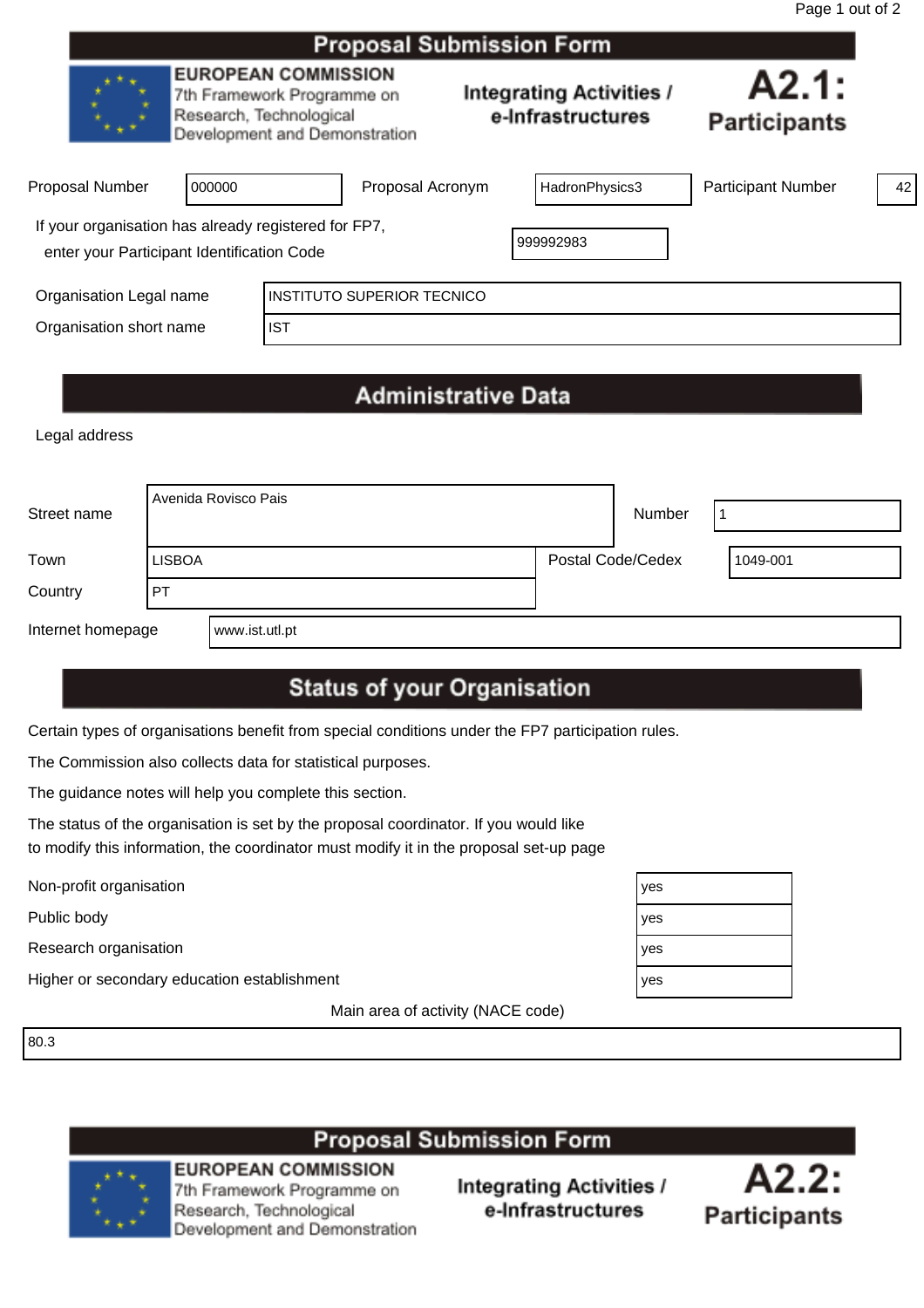| 1. Is your number of employees smaller than 250? (full time equivalent) | no |
|-------------------------------------------------------------------------|----|
|                                                                         |    |

- 2. Is your annual turnover smaller than  $\epsilon$  50 million?
- 3. Is your annual balance sheet total smaller than  $\epsilon$  43 million?
- 4. Are you an autonomous legal entity?

You are NOT an SME if your answer to question 1 is "NO" and/or your answer to both questions 2 and 3 is "NO".

In all other cases, you might conform to the Commission's definition of an SME. Please check the additional conditions given in the guidance notes to the forms

Following this check, do you conform to the Commission's definition of an SME

# Dependencies with (an)other participant(s)

Are there dependencies between your organisation and (an)other participant(s) in this proposal?

if Yes:

| <b>Participant Number</b> |   | <b>Organisation Short Name</b> |  |      |  |  |
|---------------------------|---|--------------------------------|--|------|--|--|
|                           | U |                                |  | None |  |  |
|                           |   |                                |  | None |  |  |
|                           | υ |                                |  | None |  |  |
|                           |   |                                |  |      |  |  |

| lone |  |
|------|--|
| lone |  |
| lone |  |

no

## **Contact Point**

Person in charge (For the co-ordinator (participant number 1) this person is the one who the Commission will contact in the first instance)

| Family name<br>Peña                           |  |                |                     |                | First name(s) |                       | Maria Teresa |        |                        |        |
|-----------------------------------------------|--|----------------|---------------------|----------------|---------------|-----------------------|--------------|--------|------------------------|--------|
| Title                                         |  | Dr.            |                     |                |               |                       |              |        | Sex                    | Female |
| Position in the organisation                  |  |                | Associate Professor |                |               |                       |              |        |                        |        |
| Department/Faculty/Institute/Laboratory name/ |  |                |                     |                |               | Department of Physics |              |        |                        |        |
| Address (if different from the legal address) |  |                |                     |                |               |                       |              |        |                        |        |
| Street name                                   |  |                |                     |                |               |                       |              | Number |                        |        |
| Town                                          |  |                |                     |                |               | Postal Code/Cedex     |              |        |                        |        |
| Country                                       |  |                |                     |                |               | Phone 1               |              |        | +351218417533          |        |
| Phone 2                                       |  | +351 218419092 | Fax                 | +351 218419143 |               |                       | E-mail       |        | teresa.pena@ist.utl.pt |        |

| no  |  |
|-----|--|
| no  |  |
| no  |  |
| yes |  |
|     |  |

| ٧<br>I<br>×<br>۰. |  |
|-------------------|--|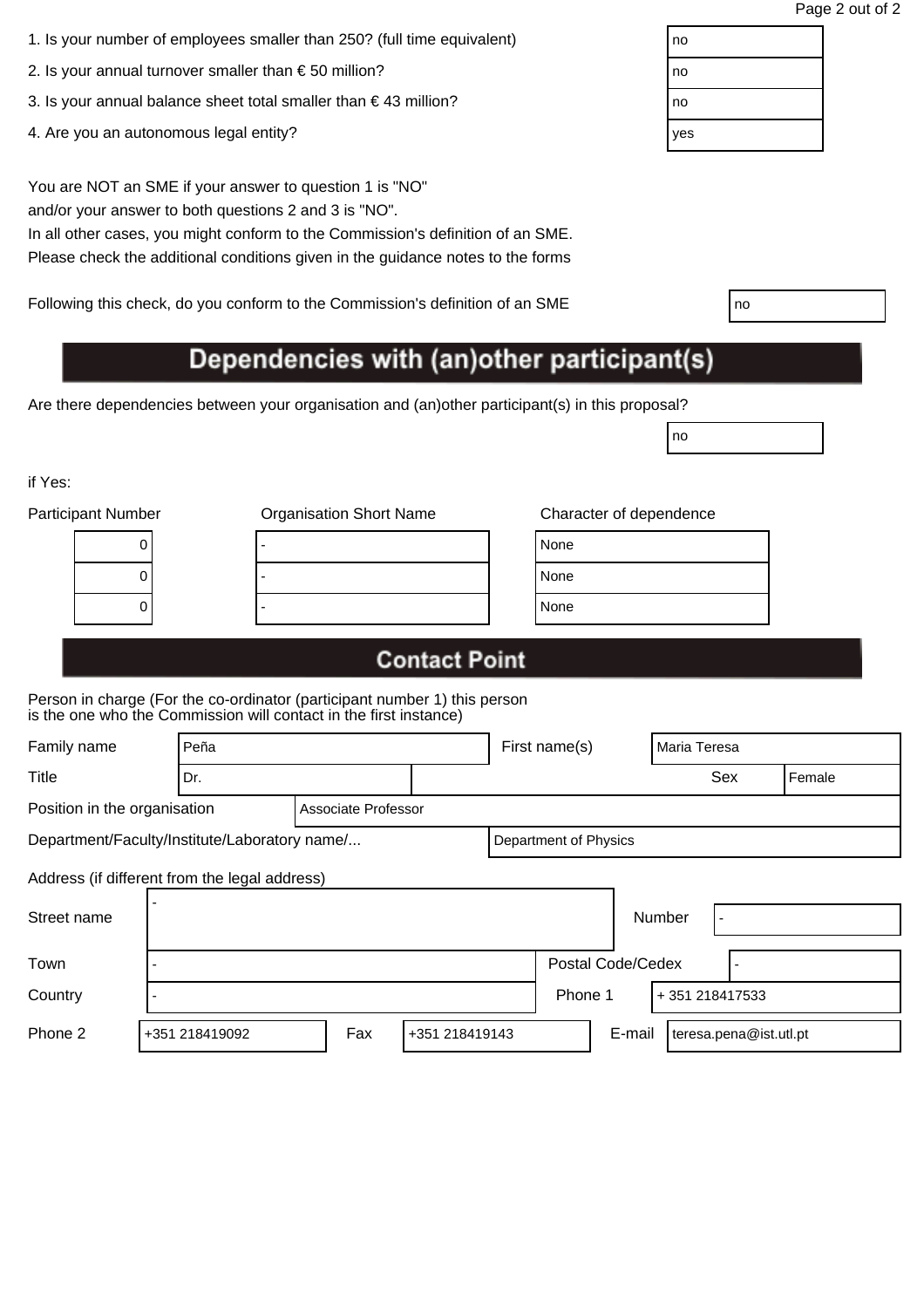#### **EUROPEAN COMMISSION**

7th Framework Programme on Research, Technological Development and Demonstration

### **Integrating Activities /** e-Infrastructures

# A3.1: Budget

| Proposal Number |  |
|-----------------|--|
|-----------------|--|

Proposal Acronym

HadronPhysics3 | Participant Number | 42

In FP7, there are different methods for calculating indirect costs. The various options are explained in the guidance notes

\*\*. Please be aware that not all options are available to all types of organisations.

The method of determining indirect costs is set in the Proposal setup page.

If you would like to modify this information, you have to do it from the proposal set-up page.

Actual indirect costs

Personnel costs (in €)

Subcontracting (in  $\epsilon$ )

Indirect costs (in  $\epsilon$ )

Access costs (in €)

Other direct costs (in  $\epsilon$ )

My legal entity is established in an ICPCno all'altra di una proprietà di una proprietà di una proprietà di una di una di una di una di una di una di u and I shall use the lump sum funding method (If yes, please fill below the lump sum row only.If no, please do not use the lump sum row)

<sup>000000</sup>

| bolow the large samplew only.       |            |                    |                   |         |                 |       |       |
|-------------------------------------|------------|--------------------|-------------------|---------|-----------------|-------|-------|
| ot use the lump sum row)            | <b>RTD</b> | Demons-<br>tration | Coordi-<br>nation | Support | Manage-<br>ment | Other | Total |
| າ €)                                |            |                    | 10000             |         |                 |       | 10000 |
| $\in)$                              |            |                    |                   |         | 0               |       |       |
| $(in \in)$                          |            | 0                  |                   |         | 0               |       |       |
|                                     |            | 0                  | 2500              |         | 0               |       | 2500  |
|                                     |            |                    |                   |         | 0               |       |       |
| e or scale of unit<br>$P$ C) (in €) |            | 0                  |                   |         | 0               |       |       |

Lump sum, flat-rate or scale of unit(option only for ICPC) (in €)

Total budget (in  $\epsilon$ ) ) and the contract of  $\overline{a}$  of  $\overline{a}$  of  $\overline{a}$  of  $\overline{a}$  of  $\overline{a}$  of  $\overline{a}$  of  $\overline{a}$  of  $\overline{a}$  of  $\overline{a}$  of  $\overline{a}$  of  $\overline{a}$  of  $\overline{a}$  of  $\overline{a}$  of  $\overline{a}$  of  $\overline{a}$  of  $\overline{a}$  of  $\overline{a}$ 0 | 12500 | 0 0 0 12500 Requested EC contribution (in  $\epsilon$ ) <sup>0</sup>0 | 0 | 10700 | 0 | 0 | 10700 Total Receipts (in €)) and the contract of the contract of  $\sim$  0.000  $\mu$  . The contract of  $\sim$  0.000  $\mu$   $\sim$  0.000  $\mu$   $\sim$  0.000  $\mu$   $\sim$  0.000  $\mu$   $\sim$  0.000  $\mu$   $\sim$  0.000  $\mu$   $\sim$  0.000  $\mu$   $\sim$  0.000  $\mu$   $\sim$  0.000  $\mu$   $\sim$ 

Further guidance (eg. On the meaning of personnel costs, subcontracting etc.) can be found in Annex 3 to the Guide for Applicants

Type of Activity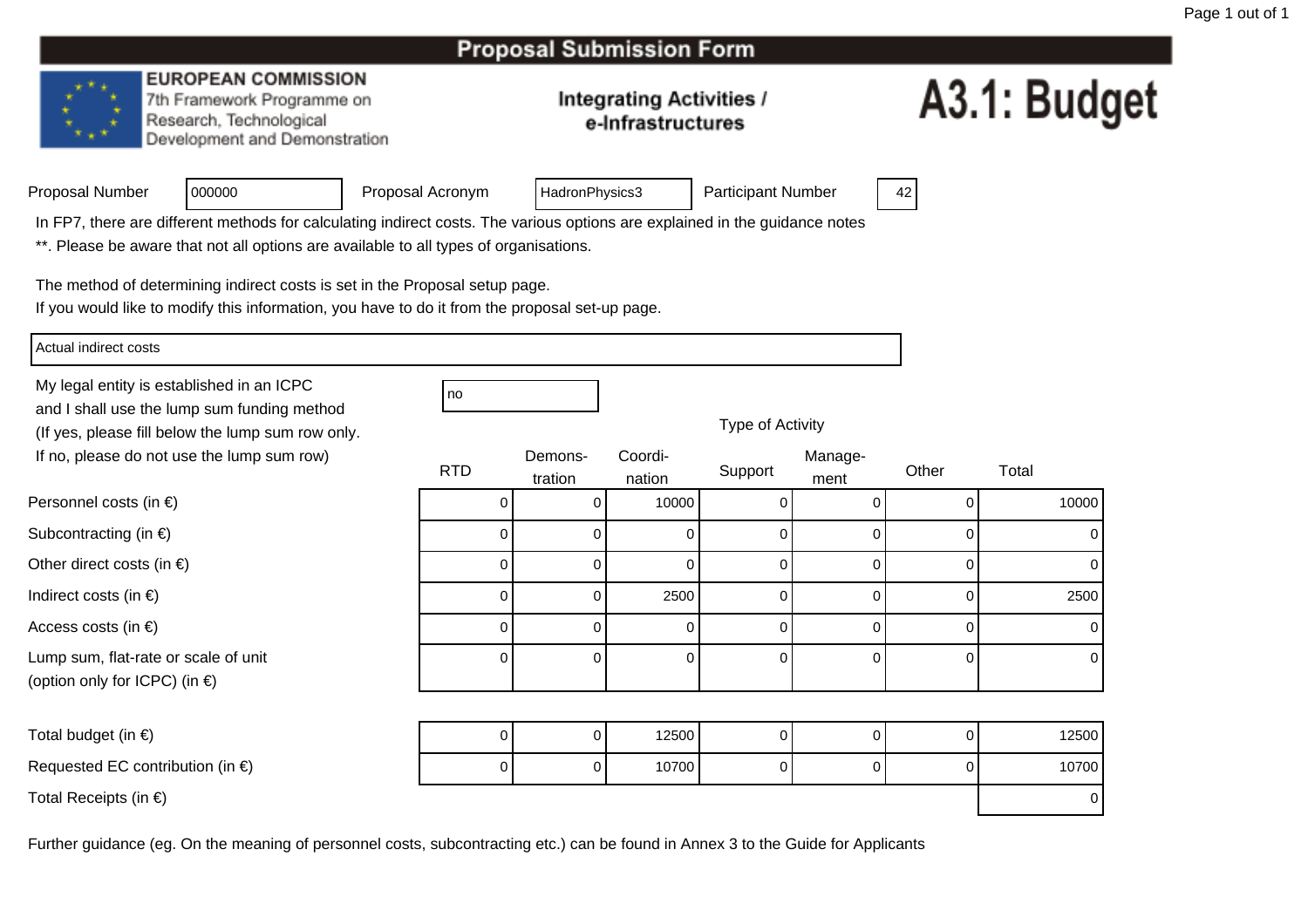|                                                                                                    |                                                                                                                      |                | <b>Proposal Submission Form</b> |                                                                                                            |                              |    |
|----------------------------------------------------------------------------------------------------|----------------------------------------------------------------------------------------------------------------------|----------------|---------------------------------|------------------------------------------------------------------------------------------------------------|------------------------------|----|
|                                                                                                    | <b>EUROPEAN COMMISSION</b><br>7th Framework Programme on<br>Research, Technological<br>Development and Demonstration |                |                                 | <b>Integrating Activities /</b><br>e-Infrastructures                                                       | A2.1:<br><b>Participants</b> |    |
| <b>Proposal Number</b>                                                                             | 000000                                                                                                               |                | Proposal Acronym                | HadronPhysics3                                                                                             | <b>Participant Number</b>    | 43 |
| If your organisation has already registered for FP7,<br>enter your Participant Identification Code |                                                                                                                      |                |                                 | 999488777                                                                                                  |                              |    |
| Organisation Legal name<br>Organisation short name                                                 |                                                                                                                      | <b>IFIN-HH</b> |                                 | INSTITUTUL NATIONAL DE CERCETARE -DEZVOLTARE PENTRU FIZICA SI INGINERIE NUCLEARA "HORIA HULUBEI" (IFIN-HH) |                              |    |
|                                                                                                    |                                                                                                                      |                |                                 |                                                                                                            |                              |    |

# **Administrative Data**

Legal address

| Street name       |                  | Atomistilor Street 407                    |                   | Number | 407     |
|-------------------|------------------|-------------------------------------------|-------------------|--------|---------|
| Town              | <b>IMAGURELE</b> |                                           | Postal Code/Cedex |        | R-76900 |
| Country           | .RO              |                                           |                   |        |         |
| Internet homepage |                  | http://www.nipne.ro http://niham.nipne.ro |                   |        |         |

## **Status of your Organisation**

Certain types of organisations benefit from special conditions under the FP7 participation rules.

The Commission also collects data for statistical purposes.

The guidance notes will help you complete this section.

The status of the organisation is set by the proposal coordinator. If you would like to modify this information, the coordinator must modify it in the proposal set-up page

Public body

Research organisation

Non-profit organisation<br>
Public body<br>
Research organisation<br>
Higher or secondary education establishment Higher or secondary education establishment

Main area of activity (NACE code)

73.1

## **Proposal Submission Form**



**EUROPEAN COMMISSION** 7th Framework Programme on Research, Technological Development and Demonstration



| es |  |
|----|--|
| es |  |
| es |  |
| 0  |  |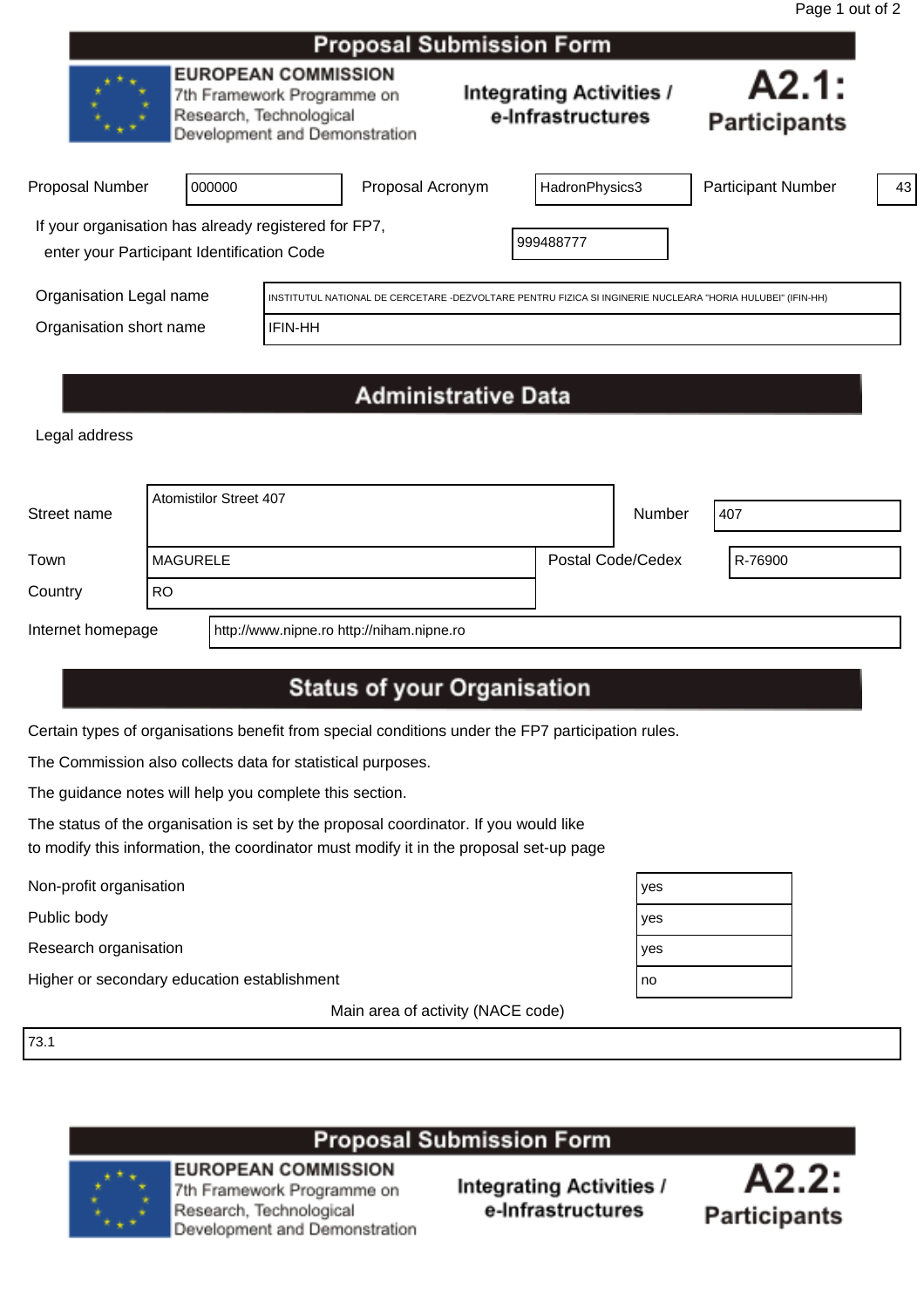| 1. Is your number of employees smaller than 250? (full time equivalent) | no |
|-------------------------------------------------------------------------|----|
|                                                                         |    |

- 2. Is your annual turnover smaller than € 50 million?  $|$ yes
- 3. Is your annual balance sheet total smaller than € 43 million?  $|$  yes
- 4. Are you an autonomous legal entity? yes will be a set of the set of the set of the set of the set of the set of the set of the set of the set of the set of the set of the set of the set of the set of the set of the set

You are NOT an SME if your answer to question 1 is "NO" and/or your answer to both questions 2 and 3 is "NO".

In all other cases, you might conform to the Commission's definition of an SME. Please check the additional conditions given in the guidance notes to the forms

Following this check, do you conform to the Commission's definition of an SME

# Dependencies with (an)other participant(s)

Are there dependencies between your organisation and (an)other participant(s) in this proposal?

if Yes:

| <b>Participant Number</b> | <b>Organisation Short Name</b> | Character of dependence |
|---------------------------|--------------------------------|-------------------------|
| U                         |                                | None                    |
|                           |                                | None                    |
|                           |                                | None                    |
|                           |                                |                         |

| lone |  |  |
|------|--|--|
| lone |  |  |
| lone |  |  |

no

# **Contact Point**

Person in charge (For the co-ordinator (participant number 1) this person is the one who the Commission will contact in the first instance)

| Family name                                   | Petrovici        |  |                                  |  |                   | First name(s) |        | Mihai           |     |      |
|-----------------------------------------------|------------------|--|----------------------------------|--|-------------------|---------------|--------|-----------------|-----|------|
| Title                                         | Prof.            |  |                                  |  |                   |               |        |                 | Sex | Male |
| Position in the organisation                  |                  |  | Head of Department               |  |                   |               |        |                 |     |      |
| Department/Faculty/Institute/Laboratory name/ |                  |  | <b>Hadron Physics Department</b> |  |                   |               |        |                 |     |      |
| Address (if different from the legal address) |                  |  |                                  |  |                   |               |        |                 |     |      |
| Street name                                   | Sfintii Voievozi |  |                                  |  |                   |               | Number | <b>17A</b>      |     |      |
| Town                                          | <b>Bucharest</b> |  |                                  |  | Postal Code/Cedex |               |        |                 |     |      |
| Country                                       |                  |  |                                  |  |                   | Phone 1       |        | 0040-21-4046135 |     |      |

Phone 2 0040-21-404239 Fax 0040-747231895 E-mail mpetro@ifin.nipne.ro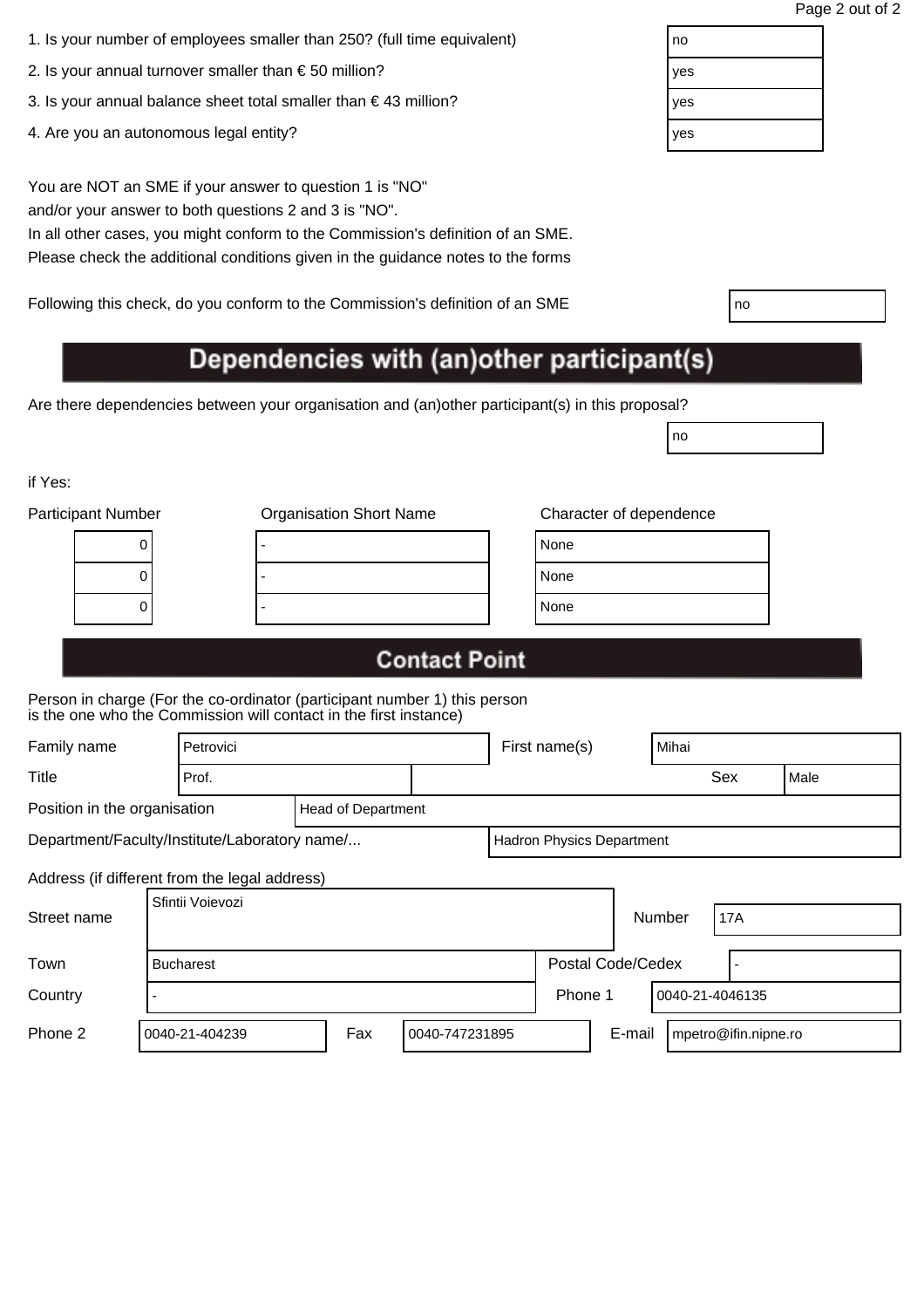#### **EUROPEAN COMMISSION**

7th Framework Programme on Research, Technological Development and Demonstration

### **Integrating Activities /** e-Infrastructures

# A3.1: Budget

| Proposal Number |  |  |
|-----------------|--|--|
|-----------------|--|--|

Proposal Acronym

HadronPhysics3 | Participant Number | 43

In FP7, there are different methods for calculating indirect costs. The various options are explained in the guidance notes

\*\*. Please be aware that not all options are available to all types of organisations.

The method of determining indirect costs is set in the Proposal setup page.

If you would like to modify this information, you have to do it from the proposal set-up page.

Standard flat rate of 20%

Personnel costs (in €)

Subcontracting (in  $\epsilon$ )

Indirect costs (in  $\epsilon$ )

Access costs (in €)

Other direct costs (in  $\epsilon$ )

Lump sum, flat-rate or scale of unit

(option only for ICPC) (in €)

My legal entity is established in an ICPCand I shall use the lump sum funding method (If yes, please fill below the lump sum row only.If no, please do not use the lump sum row)

<sup>000000</sup>

| С   | no |
|-----|----|
| - 1 |    |

Type of Activity

| ot use the lump sum row)            |            | Demons- | Coordi- |         | Manage- |       |                |  |
|-------------------------------------|------------|---------|---------|---------|---------|-------|----------------|--|
|                                     | <b>RTD</b> | tration | nation  | Support | ment    | Other | Total          |  |
| ) €)                                | 137833     |         |         |         |         |       | 137833         |  |
| $\in)$                              |            |         |         |         |         |       | 0              |  |
| $(in \in)$                          | 38500      | 0       |         |         |         |       | 38500          |  |
|                                     | 35267      | 0       | 0       |         |         | 0     | 35267          |  |
|                                     |            | 0       |         |         |         |       | $\overline{0}$ |  |
| e or scale of unit<br>$P$ C) (in €) |            | 0       |         |         |         |       | 0              |  |
|                                     |            |         |         |         |         |       |                |  |

| Total budget (in $\epsilon$ )              | 211600 |  |  | 211600 |
|--------------------------------------------|--------|--|--|--------|
| Requested EC contribution (in $\epsilon$ ) | 107400 |  |  | 107400 |
| Total Receipts (in $\epsilon$ )            |        |  |  | 01     |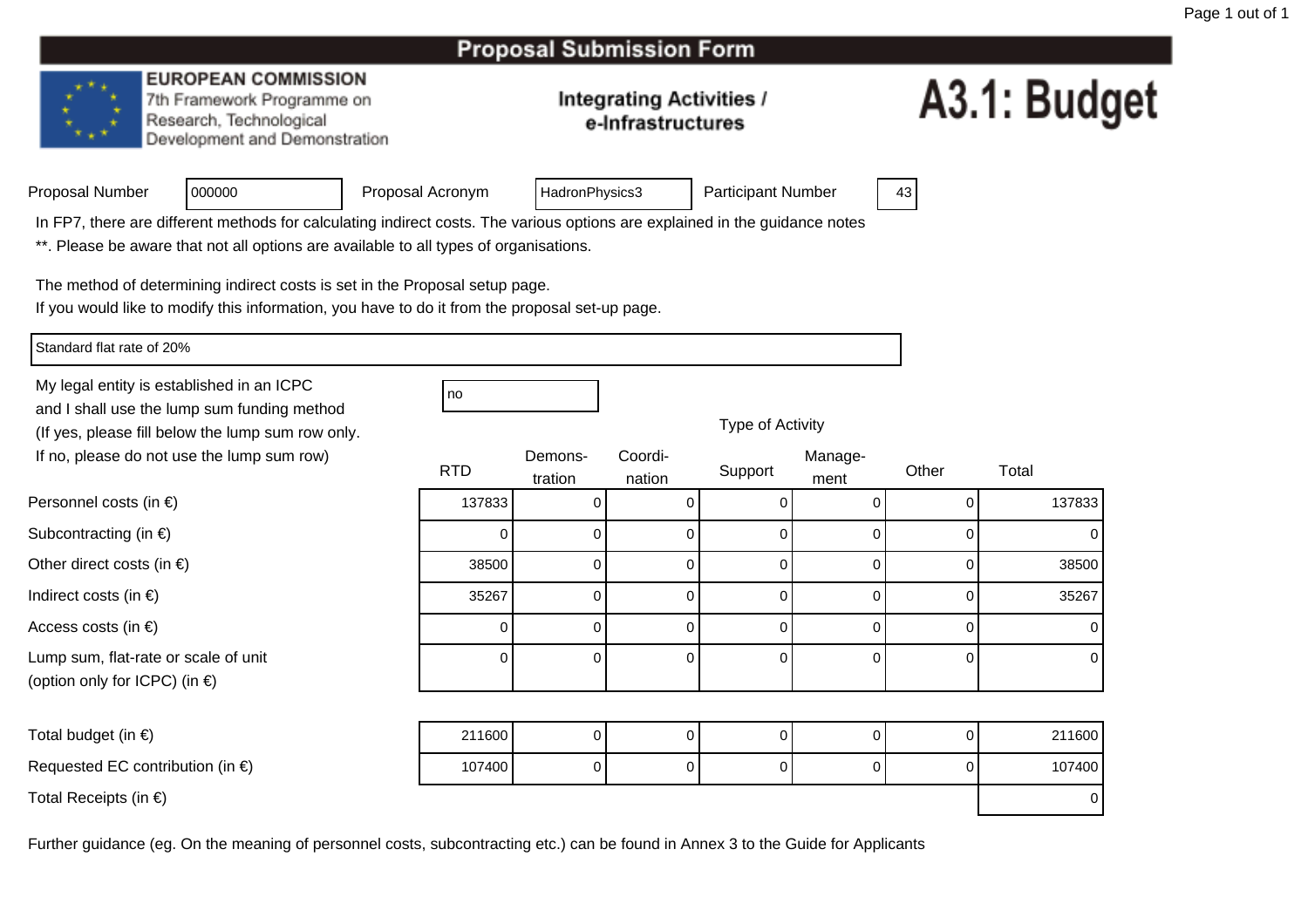| <b>Proposal Submission Form</b>                                                                    |                                         |                                                                                                                      |                  |  |                                                      |                              |    |
|----------------------------------------------------------------------------------------------------|-----------------------------------------|----------------------------------------------------------------------------------------------------------------------|------------------|--|------------------------------------------------------|------------------------------|----|
|                                                                                                    |                                         | <b>EUROPEAN COMMISSION</b><br>7th Framework Programme on<br>Research, Technological<br>Development and Demonstration |                  |  | <b>Integrating Activities /</b><br>e-Infrastructures | A2.1:<br><b>Participants</b> |    |
| <b>Proposal Number</b>                                                                             | 000000                                  |                                                                                                                      | Proposal Acronym |  | HadronPhysics3                                       | <b>Participant Number</b>    | 44 |
| If your organisation has already registered for FP7,<br>enter your Participant Identification Code |                                         |                                                                                                                      |                  |  | 999901318                                            |                              |    |
| Organisation Legal name<br><b>LUNDS UNIVERSITET</b>                                                |                                         |                                                                                                                      |                  |  |                                                      |                              |    |
|                                                                                                    | Organisation short name<br><b>ULUND</b> |                                                                                                                      |                  |  |                                                      |                              |    |
|                                                                                                    |                                         |                                                                                                                      |                  |  |                                                      |                              |    |

# **Administrative Data**

Legal address

| Street name       | Paradisgatan |           |                   | Number | 5c    |
|-------------------|--------------|-----------|-------------------|--------|-------|
| Town              | <b>LUND</b>  |           | Postal Code/Cedex |        | 22100 |
| Country           | <b>SE</b>    |           |                   |        |       |
| Internet homepage |              | www.lu.se |                   |        |       |

# **Status of your Organisation**

Certain types of organisations benefit from special conditions under the FP7 participation rules.

The Commission also collects data for statistical purposes.

The guidance notes will help you complete this section.

The status of the organisation is set by the proposal coordinator. If you would like to modify this information, the coordinator must modify it in the proposal set-up page

Non-profit organisation yes all the set of the set of the set of the set of the set of the set of the set of the set of the set of the set of the set of the set of the set of the set of the set of the set of the set of the

Public body yes

Research organisation yes

Higher or secondary education establishment yes

Main area of activity (NACE code)

80.3





**EUROPEAN COMMISSION** 7th Framework Programme on Research, Technological Development and Demonstration



| эS |  |
|----|--|
| 9S |  |
| 9S |  |
| эS |  |
|    |  |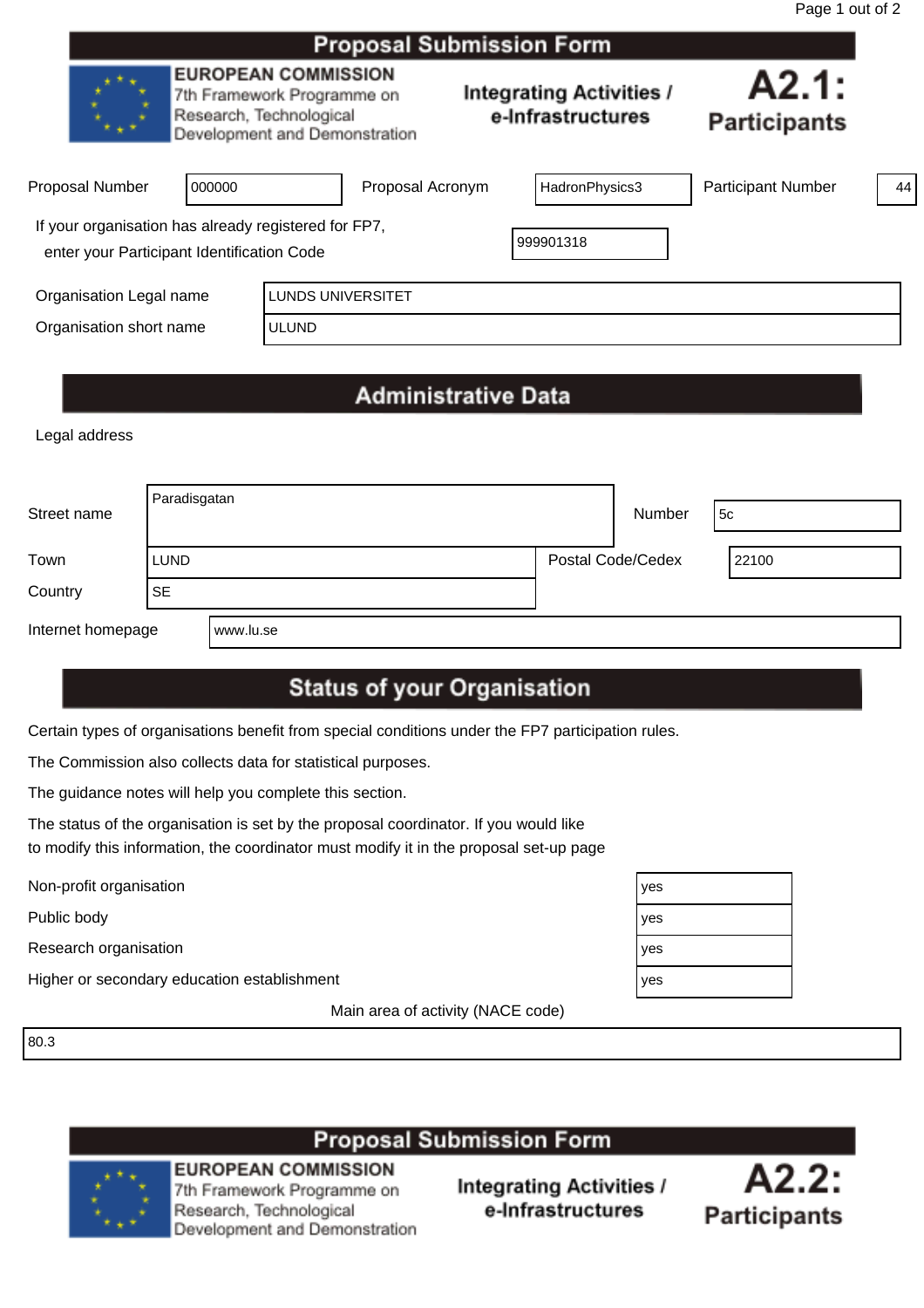| 1. Is your number of employees smaller than 250? (full time equivalent) | no |
|-------------------------------------------------------------------------|----|
|                                                                         |    |

- 2. Is your annual turnover smaller than  $\epsilon$  50 million?
- 3. Is your annual balance sheet total smaller than  $\epsilon$  43 million?
- 4. Are you an autonomous legal entity?

You are NOT an SME if your answer to question 1 is "NO" and/or your answer to both questions 2 and 3 is "NO".

In all other cases, you might conform to the Commission's definition of an SME. Please check the additional conditions given in the guidance notes to the forms

Following this check, do you conform to the Commission's definition of an SME

# Dependencies with (an)other participant(s)

Are there dependencies between your organisation and (an)other participant(s) in this proposal?

if Yes:

| <b>Participant Number</b> | <b>Organisation Short Name</b> | Character of dependence |
|---------------------------|--------------------------------|-------------------------|
| U                         |                                | None                    |
| U                         |                                | None                    |
|                           |                                | None                    |
|                           |                                |                         |

| lone |  |
|------|--|
| lone |  |
| lone |  |
|      |  |

no

## **Contact Point**

Person in charge (For the co-ordinator (participant number 1) this person is the one who the Commission will contact in the first instance)

| Family name                                   | <b>Bijnens</b> |       |                                                 | First name(s)     | Johan |                |     |                    |      |
|-----------------------------------------------|----------------|-------|-------------------------------------------------|-------------------|-------|----------------|-----|--------------------|------|
| Title                                         |                | Prof. |                                                 |                   |       |                |     | Sex                | Male |
| Position in the organisation<br>Professor     |                |       |                                                 |                   |       |                |     |                    |      |
| Department/Faculty/Institute/Laboratory name/ |                |       | Department of astronomy and theoretical physics |                   |       |                |     |                    |      |
| Address (if different from the legal address) |                |       |                                                 |                   |       |                |     |                    |      |
| Street name                                   | Sölvegatan     |       |                                                 |                   |       | <b>Number</b>  | 14A |                    |      |
| Town                                          | Lund           |       |                                                 | Postal Code/Cedex |       | 22362          |     |                    |      |
| Country                                       |                |       |                                                 | Phone 1           |       | +46-46-2220447 |     |                    |      |
| Phone 2                                       |                |       | Fax                                             | +46-46-2229686    |       | E-mail         |     | bijnens@thep.lu.se |      |

| no  |  |
|-----|--|
| no  |  |
| no  |  |
| yes |  |
|     |  |

| ×<br>×<br>۰. |  |
|--------------|--|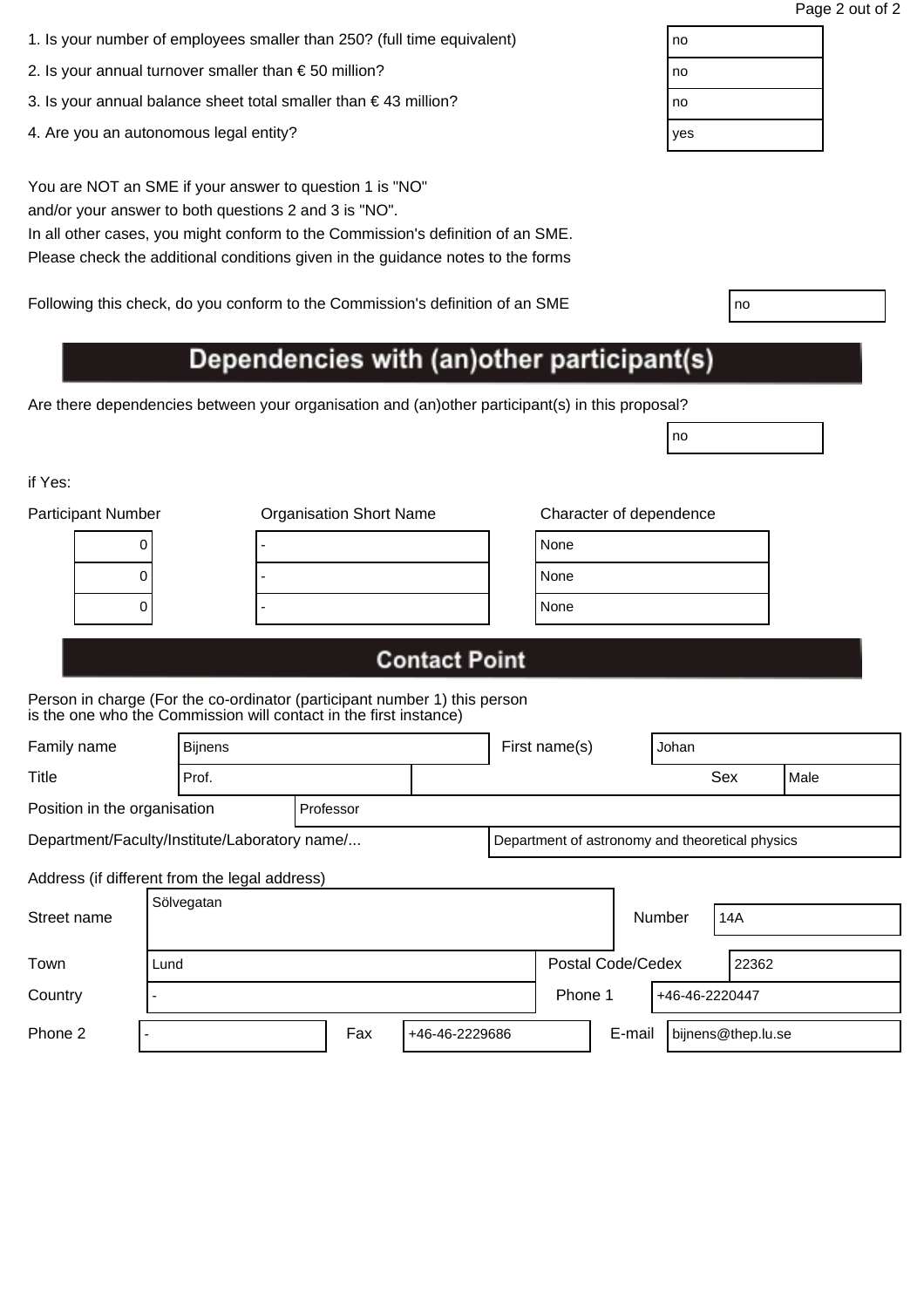#### **EUROPEAN COMMISSION**

7th Framework Programme on Research, Technological Development and Demonstration

### **Integrating Activities /** e-Infrastructures

# A3.1: Budget

|  | Proposal Number |
|--|-----------------|
|  |                 |

Proposal Acronym

HadronPhysics3 | Participant Number | 44

In FP7, there are different methods for calculating indirect costs. The various options are explained in the guidance notes

\*\*. Please be aware that not all options are available to all types of organisations.

The method of determining indirect costs is set in the Proposal setup page.

If you would like to modify this information, you have to do it from the proposal set-up page.

Specific Flat Rate (60%)

Personnel costs (in €)

Subcontracting (in  $\epsilon$ )

Indirect costs (in  $\epsilon$ )

Access costs (in €)

Other direct costs (in  $\epsilon$ )

Lump sum, flat-rate or scale of unit

(option only for ICPC) (in €)

My legal entity is established in an ICPCno all'altra di una proprietà di una proprietà di una di una di una di una di una di una di una di una di una and I shall use the lump sum funding method (If yes, please fill below the lump sum row only.If no, please do not use the lump sum row)

<sup>000000</sup>

| I no |
|------|

Type of Activity

| ot use the lump sum row)            |            | Demons- | Coordi-  |         | Manage- |       |       |
|-------------------------------------|------------|---------|----------|---------|---------|-------|-------|
|                                     | <b>RTD</b> | tration | nation   | Support | ment    | Other | Total |
| າ €)                                |            |         | 58000    |         |         |       | 58000 |
| $\in)$                              |            |         |          |         |         |       |       |
| $(in \in)$                          |            |         | 0        |         |         |       | U     |
|                                     |            |         | 34800    |         |         |       | 34800 |
|                                     |            |         | 0        |         |         |       |       |
| e or scale of unit<br>$P$ C) (in €) |            |         | $\Omega$ |         | O)      |       | 0     |

| Total budget (in $\epsilon$ )              |  | 92800 |  | 92800 |
|--------------------------------------------|--|-------|--|-------|
| Requested EC contribution (in $\epsilon$ ) |  | 62060 |  | 62060 |
| Total Receipts (in $\epsilon$ )            |  |       |  |       |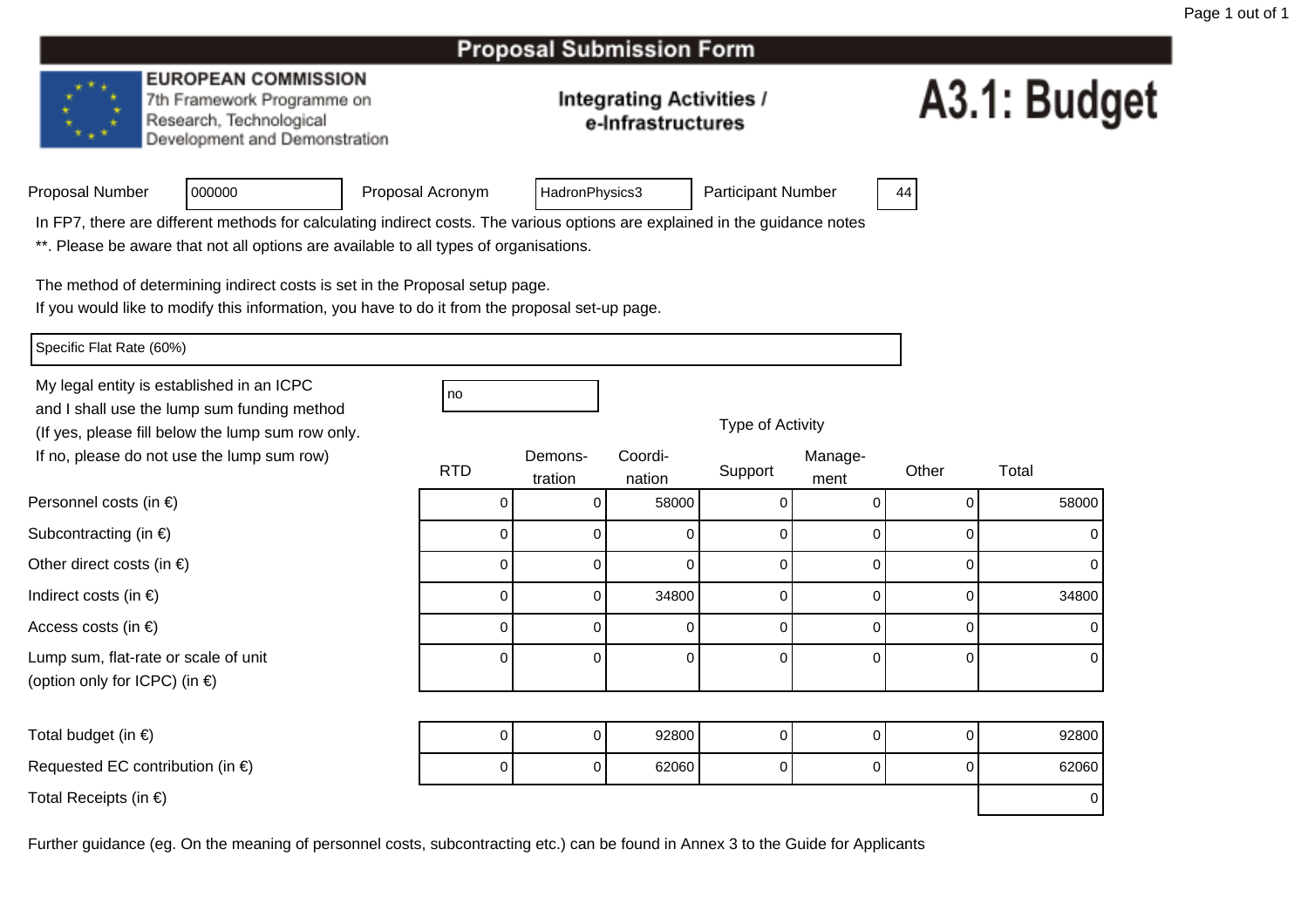|                                                                                                    |        |                                                                                                                      | Proposal Submission Form |                                                      |                              |    |
|----------------------------------------------------------------------------------------------------|--------|----------------------------------------------------------------------------------------------------------------------|--------------------------|------------------------------------------------------|------------------------------|----|
|                                                                                                    |        | <b>EUROPEAN COMMISSION</b><br>7th Framework Programme on<br>Research, Technological<br>Development and Demonstration |                          | <b>Integrating Activities /</b><br>e-Infrastructures | A2.1:<br><b>Participants</b> |    |
| <b>Proposal Number</b>                                                                             | 000000 |                                                                                                                      | Proposal Acronym         | HadronPhysics3                                       | <b>Participant Number</b>    | 46 |
| If your organisation has already registered for FP7,<br>enter your Participant Identification Code |        |                                                                                                                      |                          | 999985029                                            |                              |    |
| Organisation Legal name                                                                            |        |                                                                                                                      | UPPSALA UNIVERSITET      |                                                      |                              |    |
| Organisation short name                                                                            |        | UU                                                                                                                   |                          |                                                      |                              |    |
|                                                                                                    |        |                                                                                                                      |                          |                                                      |                              |    |

# **Administrative Data**

Legal address

| Street name       | St Olofsgatan               |           | Number            | 10B |        |
|-------------------|-----------------------------|-----------|-------------------|-----|--------|
| Town<br>Country   | <b>UPPSALA</b><br><b>SE</b> |           | Postal Code/Cedex |     | 751 05 |
| Internet homepage |                             | www.uu.se |                   |     |        |

# **Status of your Organisation**

Certain types of organisations benefit from special conditions under the FP7 participation rules.

The Commission also collects data for statistical purposes.

The guidance notes will help you complete this section.

The status of the organisation is set by the proposal coordinator. If you would like to modify this information, the coordinator must modify it in the proposal set-up page

Non-profit organisation yes

Public body yes

Research organisation yes

Higher or secondary education establishment yes

Main area of activity (NACE code)

80.3



7th Framework Programme on Research, Technological Development and Demonstration

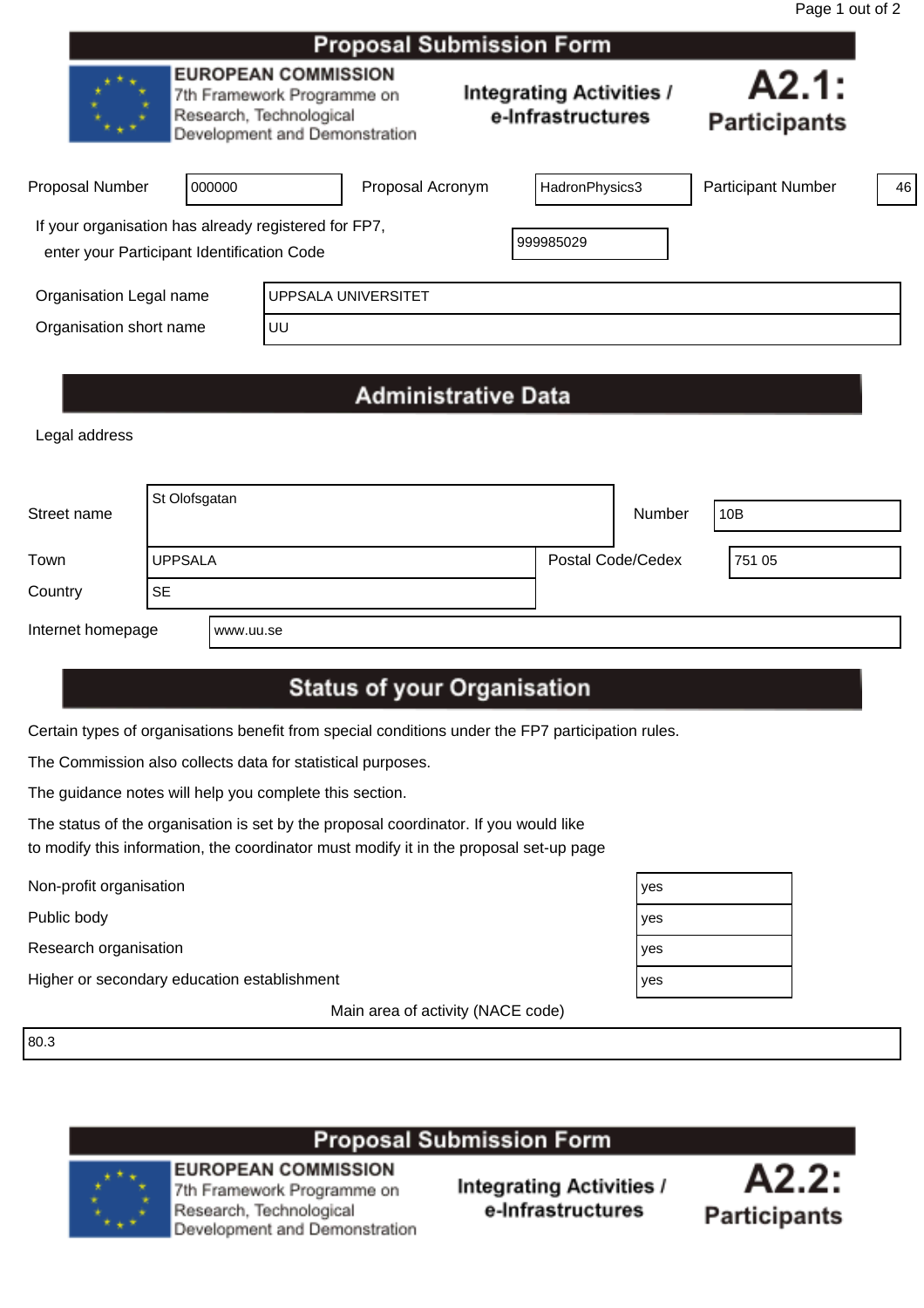| 1. Is your number of employees smaller than 250? (full time equivalent) | no |
|-------------------------------------------------------------------------|----|
|                                                                         |    |

- 2. Is your annual turnover smaller than  $\epsilon$  50 million?
- 3. Is your annual balance sheet total smaller than  $\epsilon$  43 million?
- 4. Are you an autonomous legal entity?

You are NOT an SME if your answer to question 1 is "NO" and/or your answer to both questions 2 and 3 is "NO".

In all other cases, you might conform to the Commission's definition of an SME. Please check the additional conditions given in the guidance notes to the forms

Following this check, do you conform to the Commission's definition of an SME

# Dependencies with (an)other participant(s)

Are there dependencies between your organisation and (an)other participant(s) in this proposal?

if Yes:

| <b>Participant Number</b> | <b>Organisation Short Name</b> | Character of dependence |
|---------------------------|--------------------------------|-------------------------|
| U                         |                                | None                    |
| O                         |                                | None                    |
|                           |                                | None                    |
|                           |                                |                         |

| lone |  |
|------|--|
| lone |  |
| lone |  |

no

## **Contact Point**

Person in charge (For the co-ordinator (participant number 1) this person is the one who the Commission will contact in the first instance)

| Family name                                   | First name(s)<br>Tord<br>Johansson |           |  |                 |  |         |                                |               |                          |      |  |
|-----------------------------------------------|------------------------------------|-----------|--|-----------------|--|---------|--------------------------------|---------------|--------------------------|------|--|
| Title                                         | Prof.                              |           |  |                 |  |         |                                |               | Sex                      | Male |  |
| Position in the organisation                  |                                    | Professor |  |                 |  |         |                                |               |                          |      |  |
| Department/Faculty/Institute/Laboratory name/ |                                    |           |  |                 |  |         | Dept. of Physics and Astronomy |               |                          |      |  |
| Address (if different from the legal address) |                                    |           |  |                 |  |         |                                |               |                          |      |  |
| Street name                                   | Lägerhyddsvägen                    |           |  |                 |  |         |                                | <b>Number</b> |                          |      |  |
| Town                                          | Uppsala                            |           |  |                 |  |         | Postal Code/Cedex              |               | SE-75121                 |      |  |
| Country                                       |                                    |           |  |                 |  | Phone 1 |                                |               | 0046-184713886           |      |  |
| Phone 2                                       |                                    | Fax       |  | 0046-1847113513 |  |         | E-mail                         |               | Tord.Johansson@tsl.uu.se |      |  |

| no  |  |
|-----|--|
| no  |  |
| no  |  |
| yes |  |
|     |  |

| ٧<br>٧<br>I<br>×<br>۰. |  |
|------------------------|--|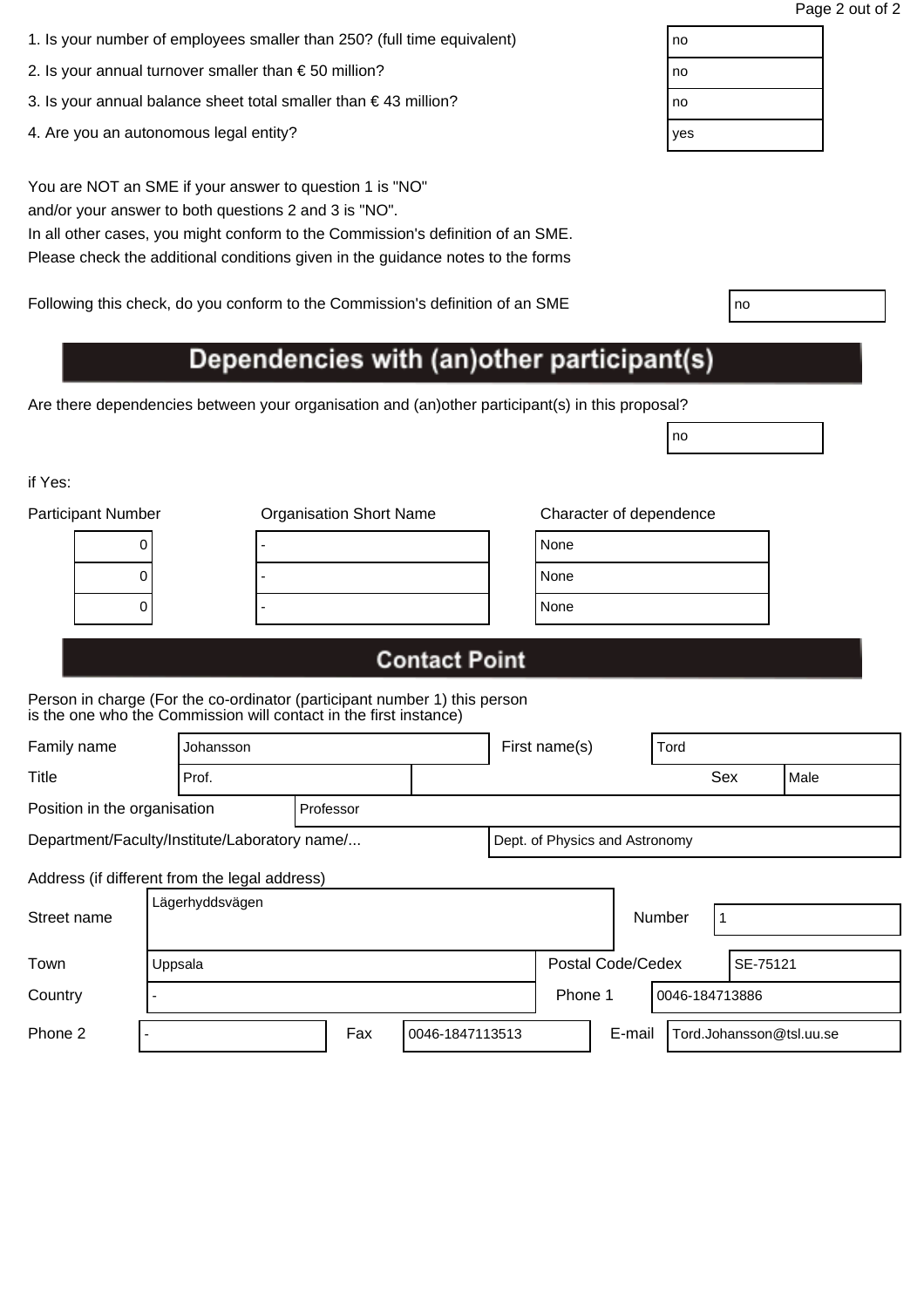#### **EUROPEAN COMMISSION**

<sup>000000</sup>

7th Framework Programme on Research, Technological Development and Demonstration

### **Integrating Activities /** e-Infrastructures

# A3.1: Budget

Proposal Acronym

HadronPhysics3 | Participant Number | 46

In FP7, there are different methods for calculating indirect costs. The various options are explained in the guidance notes

\*\*. Please be aware that not all options are available to all types of organisations.

The method of determining indirect costs is set in the Proposal setup page.

If you would like to modify this information, you have to do it from the proposal set-up page.

Specific Flat Rate (60%)

Personnel costs (in €)

Subcontracting (in  $\epsilon$ )

Indirect costs (in  $\epsilon$ )

Access costs (in €)

Other direct costs (in  $\epsilon$ )

My legal entity is established in an ICPCno all'altra di una proprietà di una proprietà di una di una di una di una di una di una di una di una di una and I shall use the lump sum funding method (If yes, please fill below the lump sum row only.If no, please do not use the lump sum row)

| ot use the lump sum row)                     | <b>RTD</b> | Demons-<br>tration | Coordi-<br>nation | Support | Manage-<br>ment | Other | Total  |
|----------------------------------------------|------------|--------------------|-------------------|---------|-----------------|-------|--------|
| າ €)                                         | 76442      |                    | 15000             |         |                 |       | 91442  |
| $\in)$                                       |            |                    |                   |         |                 |       | 0 I    |
| $(in \in)$                                   | 33725      |                    | 81262             |         |                 |       | 114987 |
|                                              | 66100      |                    | 57757             |         |                 |       | 123857 |
|                                              |            |                    |                   |         |                 |       | 0      |
| e or scale of unit<br><sup>2</sup> C) (in €) |            | 0                  |                   |         |                 |       | 0      |

Type of Activity

Total budget (in  $\epsilon$ )

(option only for ICPC) (in €)

Requested EC contribution (in  $\epsilon$ )

Lump sum, flat-rate or scale of unit

Total Receipts (in €)

 <sup>176267</sup>7 | 0 154019 | 0 0 0 0 330286 <sup>132200</sup>0 | 0 103000 | 0 0 0 0 235200 ) and the contract of the contract of  $\sim$  0.000  $\mu$  . The contract of  $\sim$  0.000  $\mu$   $\sim$  0.000  $\mu$   $\sim$  0.000  $\mu$   $\sim$  0.000  $\mu$   $\sim$  0.000  $\mu$   $\sim$  0.000  $\mu$   $\sim$  0.000  $\mu$   $\sim$  0.000  $\mu$   $\sim$  0.000  $\mu$   $\sim$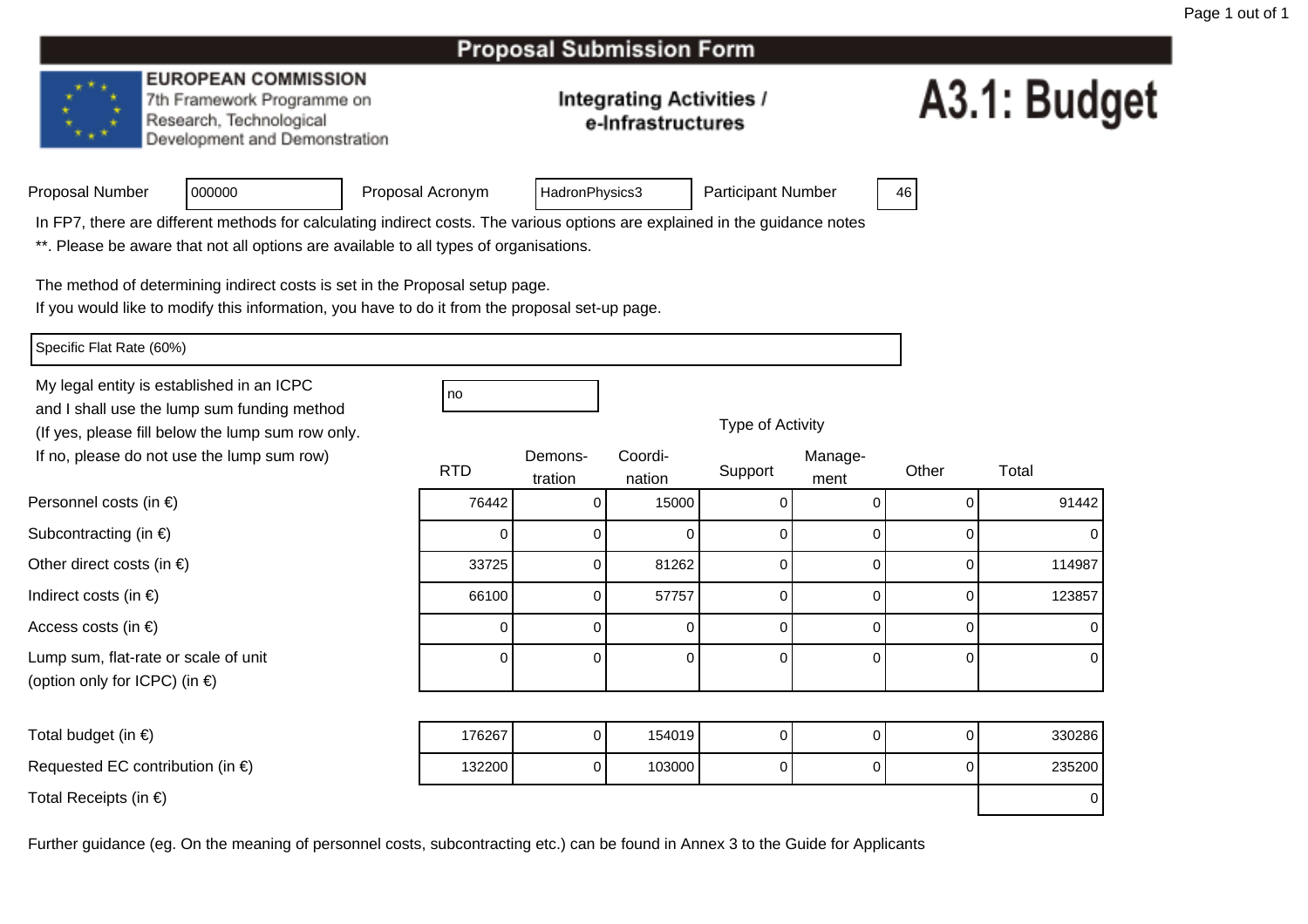|                         | <b>EUROPEAN COMMISSION</b><br>7th Framework Programme on<br>Research, Technological<br>Development and Demonstration |            |                              | Integrating Activities /<br>e-Infrastructures | A2.1:<br><b>Participants</b> |    |
|-------------------------|----------------------------------------------------------------------------------------------------------------------|------------|------------------------------|-----------------------------------------------|------------------------------|----|
| <b>Proposal Number</b>  | 000000                                                                                                               |            | Proposal Acronym             | HadronPhysics3                                | <b>Participant Number</b>    | 47 |
|                         | If your organisation has already registered for FP7,<br>enter your Participant Identification Code                   |            |                              | 999971837                                     |                              |    |
| Organisation Legal name |                                                                                                                      |            | <b>INSTITUT JOZEF STEFAN</b> |                                               |                              |    |
| Organisation short name |                                                                                                                      | <b>IJS</b> |                              |                                               |                              |    |

# **Administrative Data**

Legal address

| Street name       | Jamova    |            |                   | Number | 39   |
|-------------------|-----------|------------|-------------------|--------|------|
| Town              | LJUBLJANA |            | Postal Code/Cedex |        | 1000 |
| Country           | . SI      |            |                   |        |      |
| Internet homepage |           | www.ijs.si |                   |        |      |

## **Status of your Organisation**

Certain types of organisations benefit from special conditions under the FP7 participation rules.

The Commission also collects data for statistical purposes.

The guidance notes will help you complete this section.

The status of the organisation is set by the proposal coordinator. If you would like to modify this information, the coordinator must modify it in the proposal set-up page

Public body

Research organisation

Non-profit organisation<br>
Public body<br>
Research organisation<br>
Higher or secondary education establishment Higher or secondary education establishment

Main area of activity (NACE code)

73.1

## **Proposal Submission Form**



**EUROPEAN COMMISSION** 7th Framework Programme on Research, Technological Development and Demonstration



| es |  |
|----|--|
| es |  |
| es |  |
| 0  |  |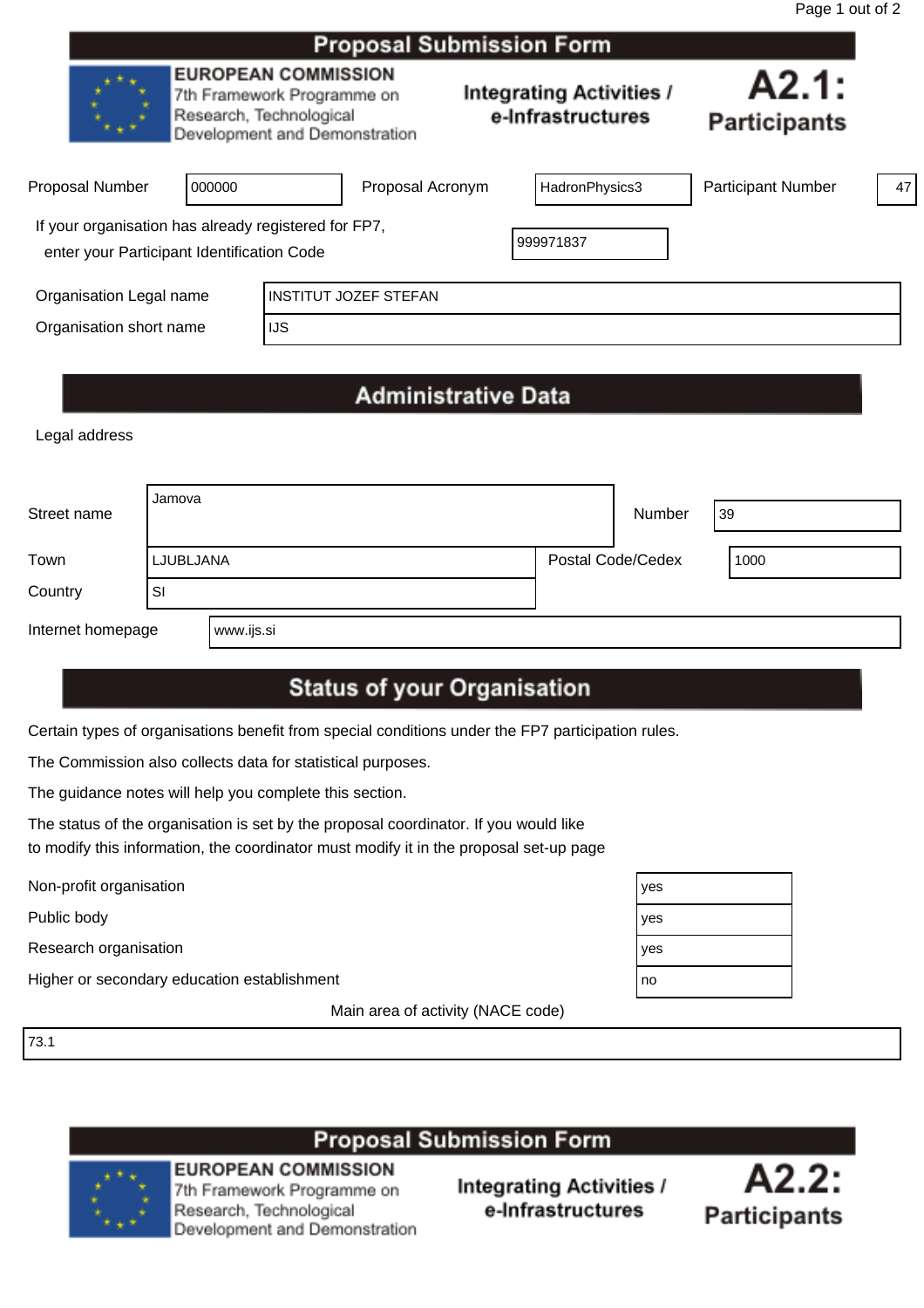| 1. Is your number of employees smaller than 250? (full time equivalent) | no |
|-------------------------------------------------------------------------|----|
|                                                                         |    |

- 2. Is your annual turnover smaller than  $\epsilon$  50 million?
- 3. Is your annual balance sheet total smaller than  $\epsilon$  43 million?
- 4. Are you an autonomous legal entity?

You are NOT an SME if your answer to question 1 is "NO" and/or your answer to both questions 2 and 3 is "NO".

In all other cases, you might conform to the Commission's definition of an SME. Please check the additional conditions given in the guidance notes to the forms

Following this check, do you conform to the Commission's definition of an SME

# Dependencies with (an)other participant(s)

Are there dependencies between your organisation and (an)other participant(s) in this proposal?

if Yes:

| <b>Participant Number</b> | <b>Organisation Short Name</b> | Character of dependence |
|---------------------------|--------------------------------|-------------------------|
| U                         |                                | None                    |
| U                         |                                | None                    |
|                           |                                | None                    |
|                           |                                |                         |

no

# **Contact Point**

Person in charge (For the co-ordinator (participant number 1) this person is the one who the Commission will contact in the first instance)

| Family name                                   | Samo                                                                      |     |  |  | First name(s)<br>Korpar |        |        |                    |      |
|-----------------------------------------------|---------------------------------------------------------------------------|-----|--|--|-------------------------|--------|--------|--------------------|------|
| <b>Title</b>                                  | Prof.                                                                     |     |  |  |                         |        |        | Sex                | Male |
|                                               | Position in the organisation<br>Senior researcher, principal investigator |     |  |  |                         |        |        |                    |      |
|                                               | Department/Faculty/Institute/Laboratory name/<br>F <sub>9</sub>           |     |  |  |                         |        |        |                    |      |
| Address (if different from the legal address) |                                                                           |     |  |  |                         |        |        |                    |      |
| Street name                                   |                                                                           |     |  |  |                         |        | Number |                    |      |
| Town                                          |                                                                           |     |  |  | Postal Code/Cedex       |        |        |                    |      |
| Country                                       |                                                                           |     |  |  | Phone 1                 |        |        | +386-1-4773322     |      |
| Phone 2                                       |                                                                           | Fax |  |  |                         | E-mail |        | Samo.korpar@ijs.si |      |

| no  |  |
|-----|--|
| yes |  |
| no  |  |
| yes |  |
|     |  |

| I<br>×<br>۰. |  |
|--------------|--|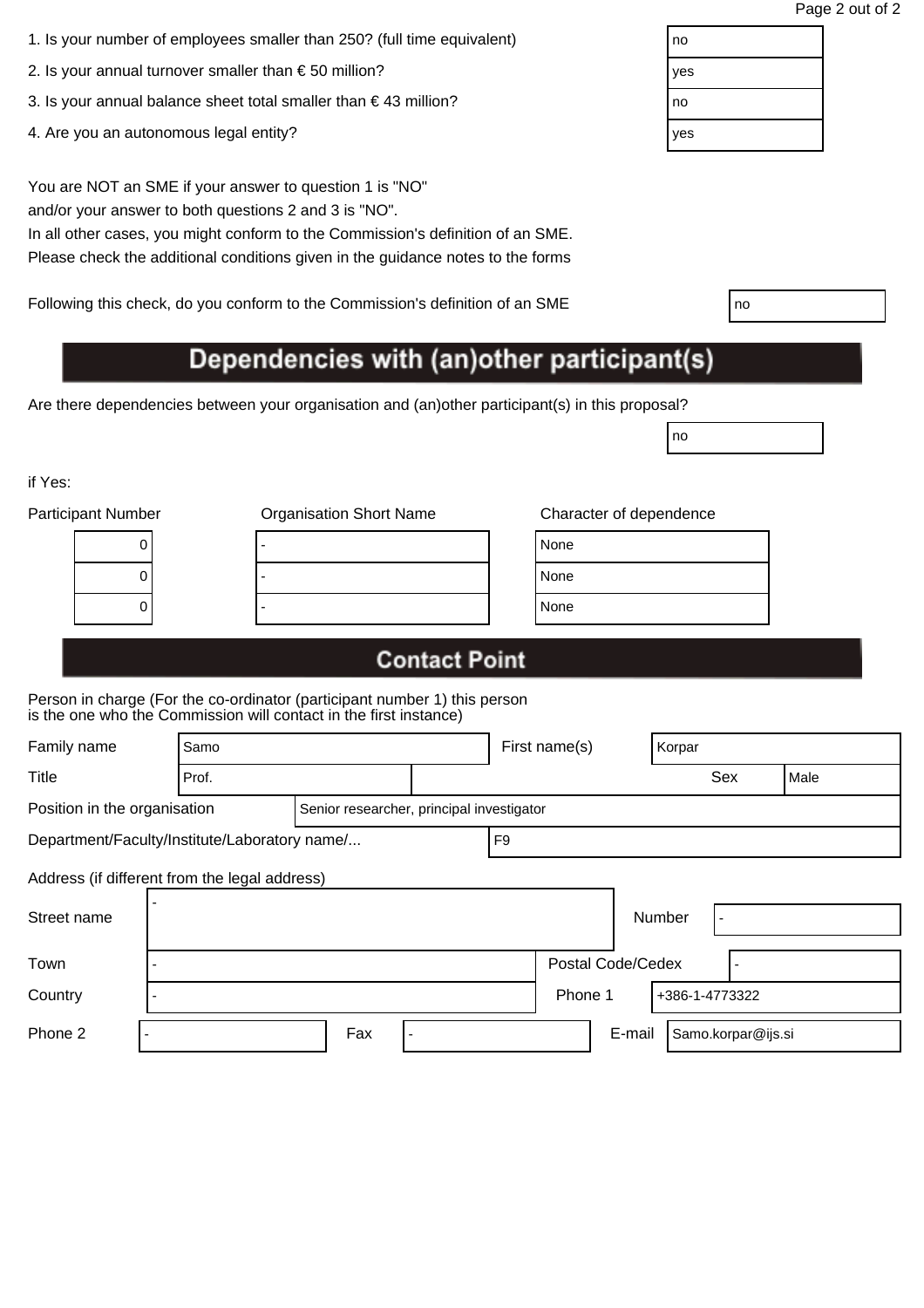#### **EUROPEAN COMMISSION**

7th Framework Programme on Research, Technological Development and Demonstration

### **Integrating Activities /** e-Infrastructures

# A3.1: Budget

| Proposal Number |  |
|-----------------|--|
|                 |  |

Proposal Acronym

HadronPhysics3 | Participant Number | 47

In FP7, there are different methods for calculating indirect costs. The various options are explained in the guidance notes

\*\*. Please be aware that not all options are available to all types of organisations.

The method of determining indirect costs is set in the Proposal setup page.

If you would like to modify this information, you have to do it from the proposal set-up page.

Actual indirect costs

Personnel costs (in €)

Subcontracting (in  $\epsilon$ )

Indirect costs (in  $\epsilon$ )

Access costs (in €)

Other direct costs (in  $\epsilon$ )

Lump sum, flat-rate or scale of unit

(option only for ICPC) (in €)

My legal entity is established in an ICPCand I shall use the lump sum funding method (If yes, please fill below the lump sum row only.If no, please do not use the lump sum row)

<sup>000000</sup>

| С | no |
|---|----|

Type of Activity

| ot use the lump sum row)            |            | Demons-  | Coordi-  |         | Manage- |          |       |  |
|-------------------------------------|------------|----------|----------|---------|---------|----------|-------|--|
|                                     | <b>RTD</b> | tration  | nation   | Support | ment    | Other    | Total |  |
| ) €)                                | 3000       | 0        | U        |         |         | O        | 3000  |  |
| $\in)$                              |            |          |          |         |         |          | 0     |  |
| $(in \in)$                          | 9000       | 0        |          |         |         |          | 9000  |  |
|                                     | 7200       | $\Omega$ | 0        |         |         | 0        | 7200  |  |
|                                     |            | $\Omega$ | 0        |         |         | 0        | 0     |  |
| e or scale of unit<br>$P$ C) (in €) | 0          | 0        | 0        | O       |         | 0        | 0     |  |
|                                     |            |          |          |         |         |          |       |  |
|                                     | 10000      | $\sim$   | $\sim$ 1 | $\sim$  | $\sim$  | $\sim$ 1 | 10000 |  |

| Total budget (in $\epsilon$ )              | 19200 | 0 | υ |  | 19200 |
|--------------------------------------------|-------|---|---|--|-------|
| Requested EC contribution (in $\epsilon$ ) | 14400 | 0 |   |  | 14400 |
| Total Receipts (in $\epsilon$ )            |       |   |   |  |       |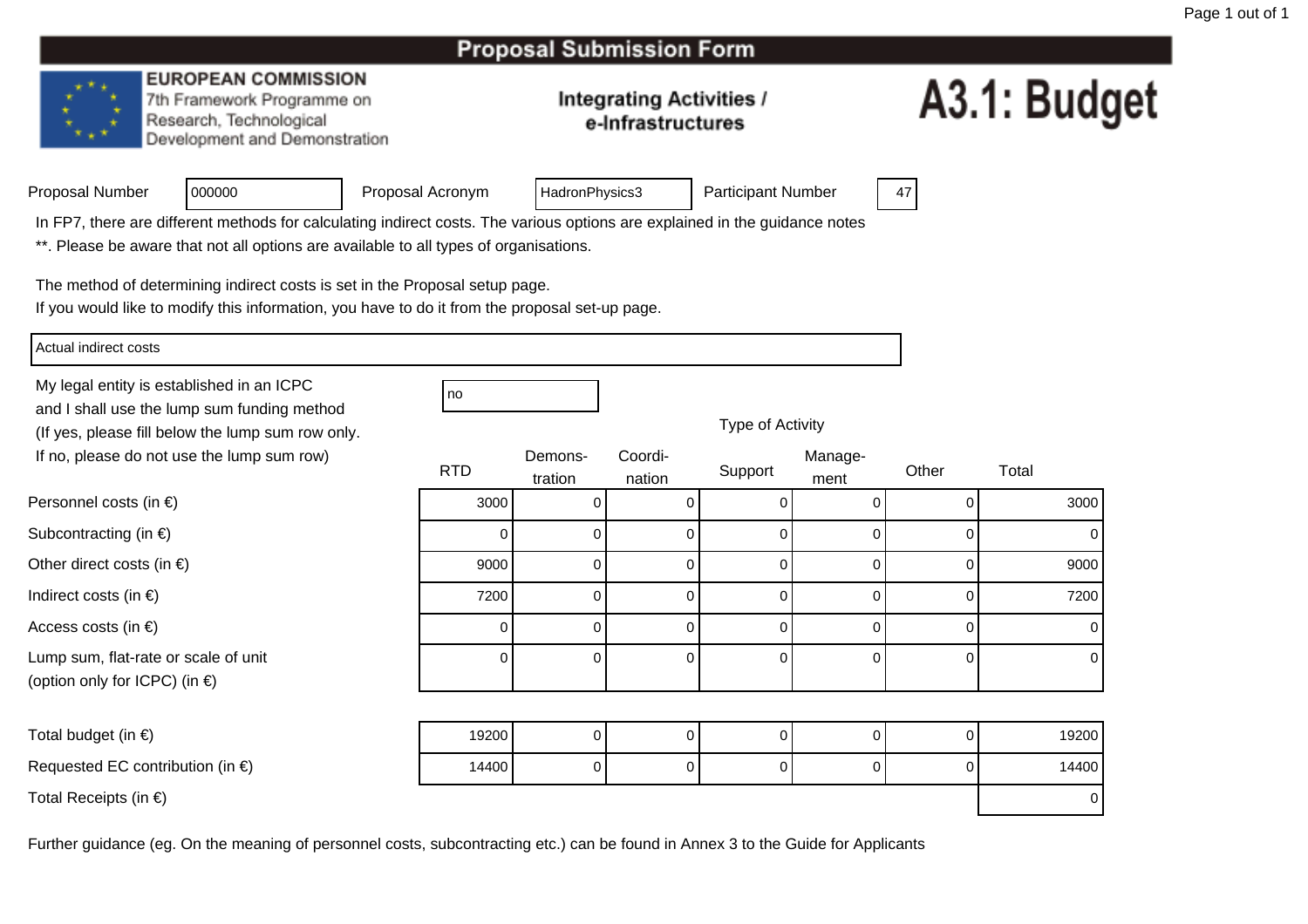|                                                                                                    |        |                                                                                                                      | Proposal Jubilission Form |  |                                                      |                              |    |
|----------------------------------------------------------------------------------------------------|--------|----------------------------------------------------------------------------------------------------------------------|---------------------------|--|------------------------------------------------------|------------------------------|----|
|                                                                                                    |        | <b>EUROPEAN COMMISSION</b><br>7th Framework Programme on<br>Research, Technological<br>Development and Demonstration |                           |  | <b>Integrating Activities /</b><br>e-Infrastructures | A2.1:<br><b>Participants</b> |    |
| <b>Proposal Number</b>                                                                             | 000000 |                                                                                                                      | Proposal Acronym          |  | HadronPhysics3                                       | <b>Participant Number</b>    | 48 |
| If your organisation has already registered for FP7,<br>enter your Participant Identification Code |        |                                                                                                                      |                           |  | 999974941                                            |                              |    |
| Organisation Legal name<br>THE UNIVERSITY OF EDINBURGH                                             |        |                                                                                                                      |                           |  |                                                      |                              |    |
| Organisation short name                                                                            |        | <b>UEDIN</b>                                                                                                         |                           |  |                                                      |                              |    |
|                                                                                                    |        |                                                                                                                      |                           |  |                                                      |                              |    |

# **Administrative Data**

Legal address

| Street name       |                  | OLD COLLEGE, SOUTH BRIDGE |                   | Number |         |
|-------------------|------------------|---------------------------|-------------------|--------|---------|
| Town              | <b>EDINBURGH</b> |                           | Postal Code/Cedex |        | EH8 9YL |
| Country           | UK               |                           |                   |        |         |
| Internet homepage |                  | www.ed.ac.uk              |                   |        |         |

# **Status of your Organisation**

Certain types of organisations benefit from special conditions under the FP7 participation rules.

The Commission also collects data for statistical purposes.

The guidance notes will help you complete this section.

The status of the organisation is set by the proposal coordinator. If you would like to modify this information, the coordinator must modify it in the proposal set-up page

Public body

Research organisation

Non-profit organisation<br>
Public body<br>
Research organisation<br>
Higher or secondary education establishment<br>
yester or secondary education establishment Higher or secondary education establishment

Main area of activity (NACE code)

80.3

# **Proposal Submission Form**



**EUROPEAN COMMISSION** 7th Framework Programme on Research, Technological Development and Demonstration



| es |  |
|----|--|
| es |  |
| es |  |
| es |  |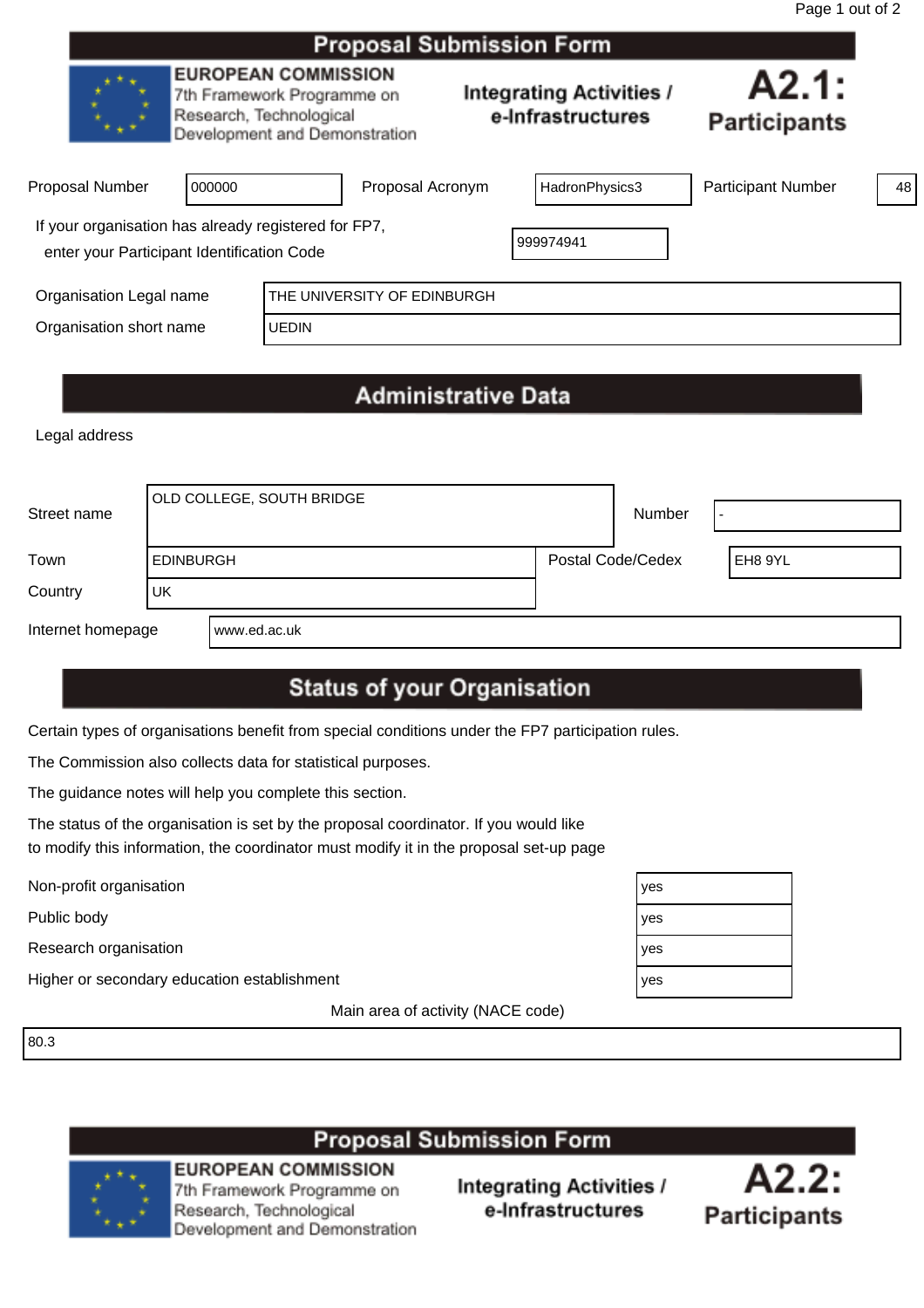| 1. Is your number of employees smaller than 250? (full time equivalent) | no |
|-------------------------------------------------------------------------|----|
|                                                                         |    |

- 2. Is your annual turnover smaller than € 50 million?  $\Box$  no
- 3. Is your annual balance sheet total smaller than € 43 million?  $\vert$  no
- 4. Are you an autonomous legal entity? yes will be a set of the set of the set of the set of the set of the set of the set of the set of the set of the set of the set of the set of the set of the set of the set of the set

You are NOT an SME if your answer to question 1 is "NO" and/or your answer to both questions 2 and 3 is "NO".

In all other cases, you might conform to the Commission's definition of an SME. Please check the additional conditions given in the guidance notes to the forms

Following this check, do you conform to the Commission's definition of an SME

# Dependencies with (an)other participant(s)

Are there dependencies between your organisation and (an)other participant(s) in this proposal?

if Yes:

| <b>Participant Number</b> | <b>Organisation Short Name</b> | Character of dependence |
|---------------------------|--------------------------------|-------------------------|
| U                         |                                | None                    |
| U                         |                                | None                    |
|                           |                                | None                    |
|                           |                                |                         |

| lone |  |
|------|--|
| lone |  |
| lone |  |

no

## **Contact Point**

Person in charge (For the co-ordinator (participant number 1) this person is the one who the Commission will contact in the first instance)

| Family name                  | Horsley                                       |  |  |  | First name(s)                   |  | Roger  |                  |      |  |
|------------------------------|-----------------------------------------------|--|--|--|---------------------------------|--|--------|------------------|------|--|
| Title                        | Dr.                                           |  |  |  |                                 |  |        | Sex              | Male |  |
| Position in the organisation |                                               |  |  |  |                                 |  |        |                  |      |  |
|                              | Department/Faculty/Institute/Laboratory name/ |  |  |  | School of Physics and Astronomy |  |        |                  |      |  |
|                              | Address (if different from the legal address) |  |  |  |                                 |  |        |                  |      |  |
| Street name                  | JCMB, Kings Buildings, Mayfield Road          |  |  |  |                                 |  | Number |                  |      |  |
| Town                         | Edinburgh                                     |  |  |  | Postal Code/Cedex               |  |        | EH9 3JZ          |      |  |
| Country                      |                                               |  |  |  | Phone 1                         |  |        | +44 131 650 6481 |      |  |

Phone 2 | Fax | +44 131 650 5902 | E-mail | rhorsley@ph.ed.ac.uk

| ٧<br>٧<br>I<br>$\sim$ |
|-----------------------|
|-----------------------|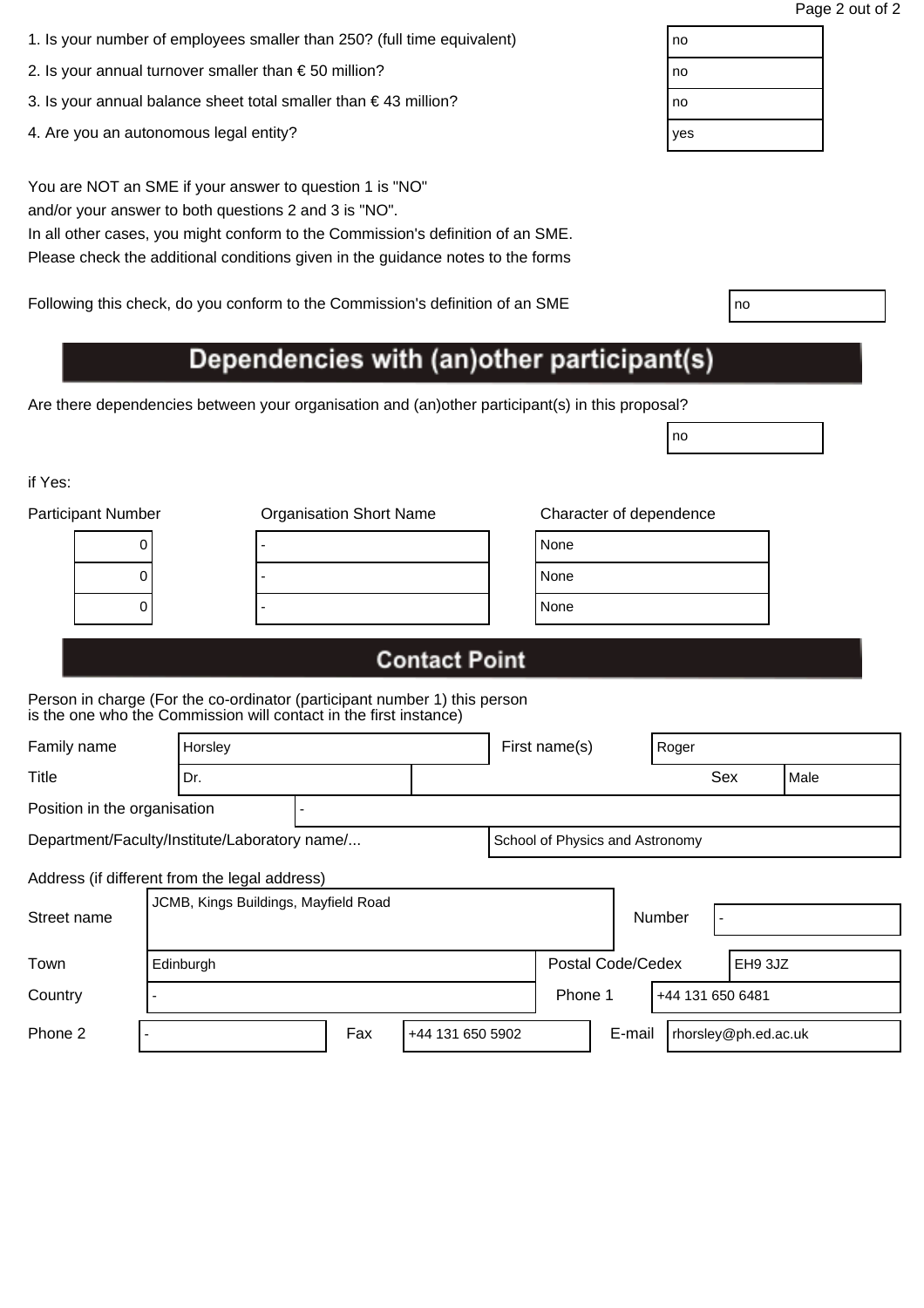#### **EUROPEAN COMMISSION**

7th Framework Programme on Research, Technological Development and Demonstration

### **Integrating Activities /** e-Infrastructures

# A3.1: Budget

| Proposal Number |  |
|-----------------|--|
|                 |  |

Personnel costs (in €)

Subcontracting (in  $\epsilon$ )

Indirect costs (in  $\epsilon$ )

Access costs (in €)

Other direct costs (in  $\epsilon$ )

Lump sum, flat-rate or scale of unit

(option only for ICPC) (in €)

Proposal Acronym

HadronPhysics3 | Participant Number | 48

In FP7, there are different methods for calculating indirect costs. The various options are explained in the guidance notes

\*\*. Please be aware that not all options are available to all types of organisations.

The method of determining indirect costs is set in the Proposal setup page.

If you would like to modify this information, you have to do it from the proposal set-up page.

Actual indirect costs calculated using a simplified method

<sup>000000</sup>

My legal entity is established in an ICPCno all'altra di una proprietà di una proprietà di una di una di una di una di una di una di una di una di una and I shall use the lump sum funding method (If yes, please fill below the lump sum row only.If no, please do not use the lump sum row)

| no |
|----|
|    |

| ot use the lump sum row)            | <b>RTD</b> | Demons-<br>tration | Coordi-<br>nation | Support | Manage-<br>ment | Other | Total |
|-------------------------------------|------------|--------------------|-------------------|---------|-----------------|-------|-------|
| າ €)                                | 2054       |                    |                   |         |                 |       | 2054  |
| $\in)$                              |            |                    |                   |         | o               |       |       |
| $(in \in)$                          | 10000      |                    |                   |         |                 |       | 10000 |
|                                     | 1279       |                    |                   |         |                 |       | 1279  |
|                                     |            | 0                  |                   |         |                 |       |       |
| e or scale of unit<br>$P$ C) (in €) |            | $\Omega$           | 0                 | 0       | 0               |       |       |

Type of Activity

| Total budget (in $\epsilon$ )              | 13333 |  |  |  |  |  | 13333 |
|--------------------------------------------|-------|--|--|--|--|--|-------|
| Requested EC contribution (in $\epsilon$ ) | 10000 |  |  |  |  |  | 10000 |
| Total Receipts (in $\epsilon$ )            |       |  |  |  |  |  |       |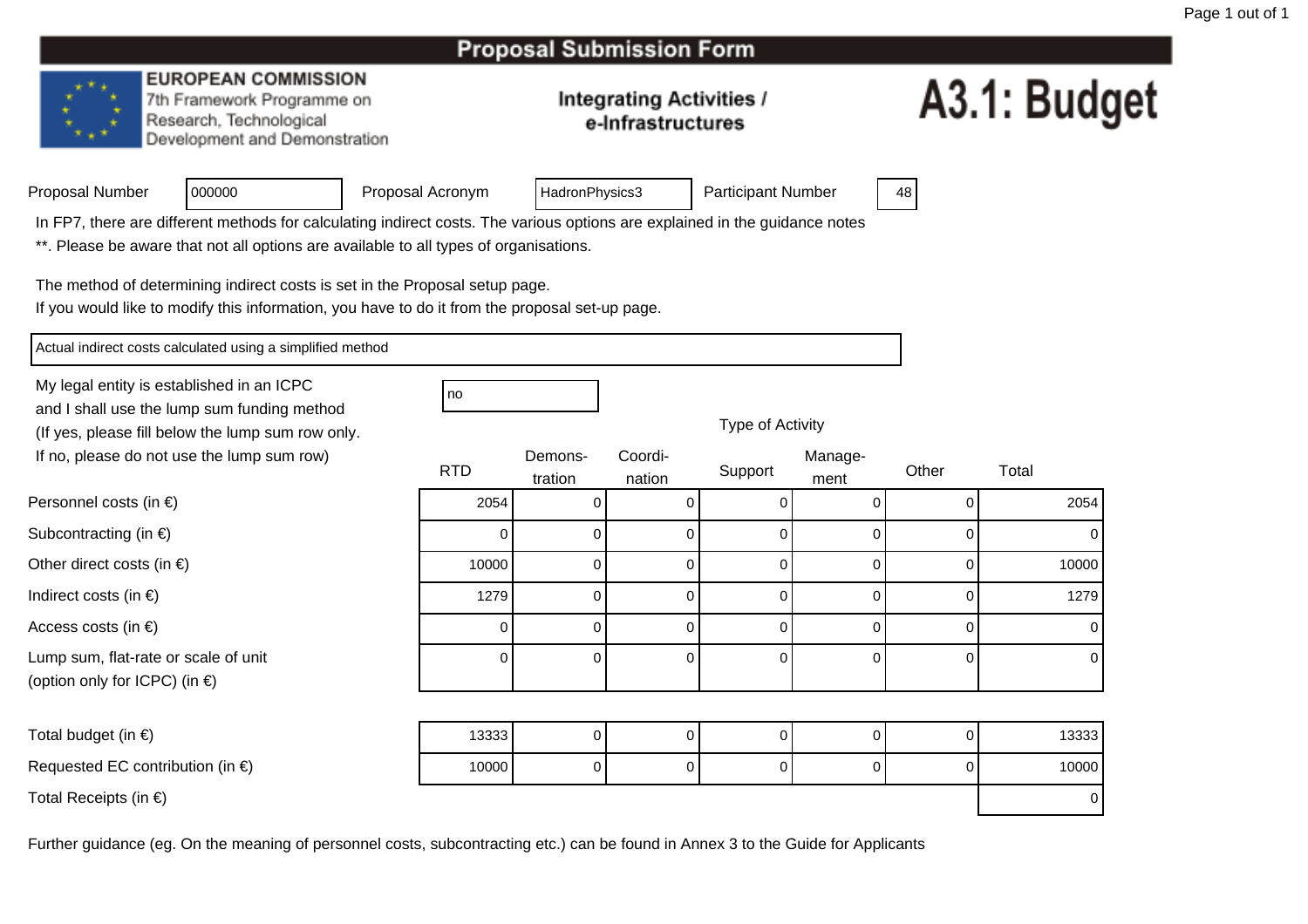|                                                                                                    |                                                                                                                      |          | Proposal Jubilission Form |  |                                                      |                              |    |
|----------------------------------------------------------------------------------------------------|----------------------------------------------------------------------------------------------------------------------|----------|---------------------------|--|------------------------------------------------------|------------------------------|----|
|                                                                                                    | <b>EUROPEAN COMMISSION</b><br>7th Framework Programme on<br>Research, Technological<br>Development and Demonstration |          |                           |  | <b>Integrating Activities /</b><br>e-Infrastructures | A2.1:<br><b>Participants</b> |    |
| <b>Proposal Number</b>                                                                             | 000000                                                                                                               |          | Proposal Acronym          |  | HadronPhysics3                                       | <b>Participant Number</b>    | 49 |
| If your organisation has already registered for FP7,<br>enter your Participant Identification Code |                                                                                                                      |          |                           |  | 999974165                                            |                              |    |
| Organisation Legal name                                                                            |                                                                                                                      |          | UNIVERSITY OF GLASGOW     |  |                                                      |                              |    |
| Organisation short name                                                                            |                                                                                                                      | UGlasgow |                           |  |                                                      |                              |    |
|                                                                                                    |                                                                                                                      |          |                           |  |                                                      |                              |    |

# **Administrative Data**

Legal address

| Street name       | University Avenue |                |  | Number            | $\overline{\phantom{a}}$ |
|-------------------|-------------------|----------------|--|-------------------|--------------------------|
| Town              |                   | <b>GLASGOW</b> |  | Postal Code/Cedex | G12 8QQ                  |
| Country           | 'UK               |                |  |                   |                          |
| Internet homepage |                   | www.gla.ac.uk  |  |                   |                          |

# **Status of your Organisation**

Certain types of organisations benefit from special conditions under the FP7 participation rules.

The Commission also collects data for statistical purposes.

The guidance notes will help you complete this section.

The status of the organisation is set by the proposal coordinator. If you would like to modify this information, the coordinator must modify it in the proposal set-up page

Non-profit organisation yes

Public body  $\sqrt{y}$ 

Research organisation yes

Higher or secondary education establishment yestimate when yesterday and yesterday of the second yesterday

Main area of activity (NACE code)

80.3

## **Proposal Submission Form**



**EUROPEAN COMMISSION** 7th Framework Programme on Research, Technological Development and Demonstration



| ЭS |  |
|----|--|
| ЭS |  |
| ЭS |  |
| ЭS |  |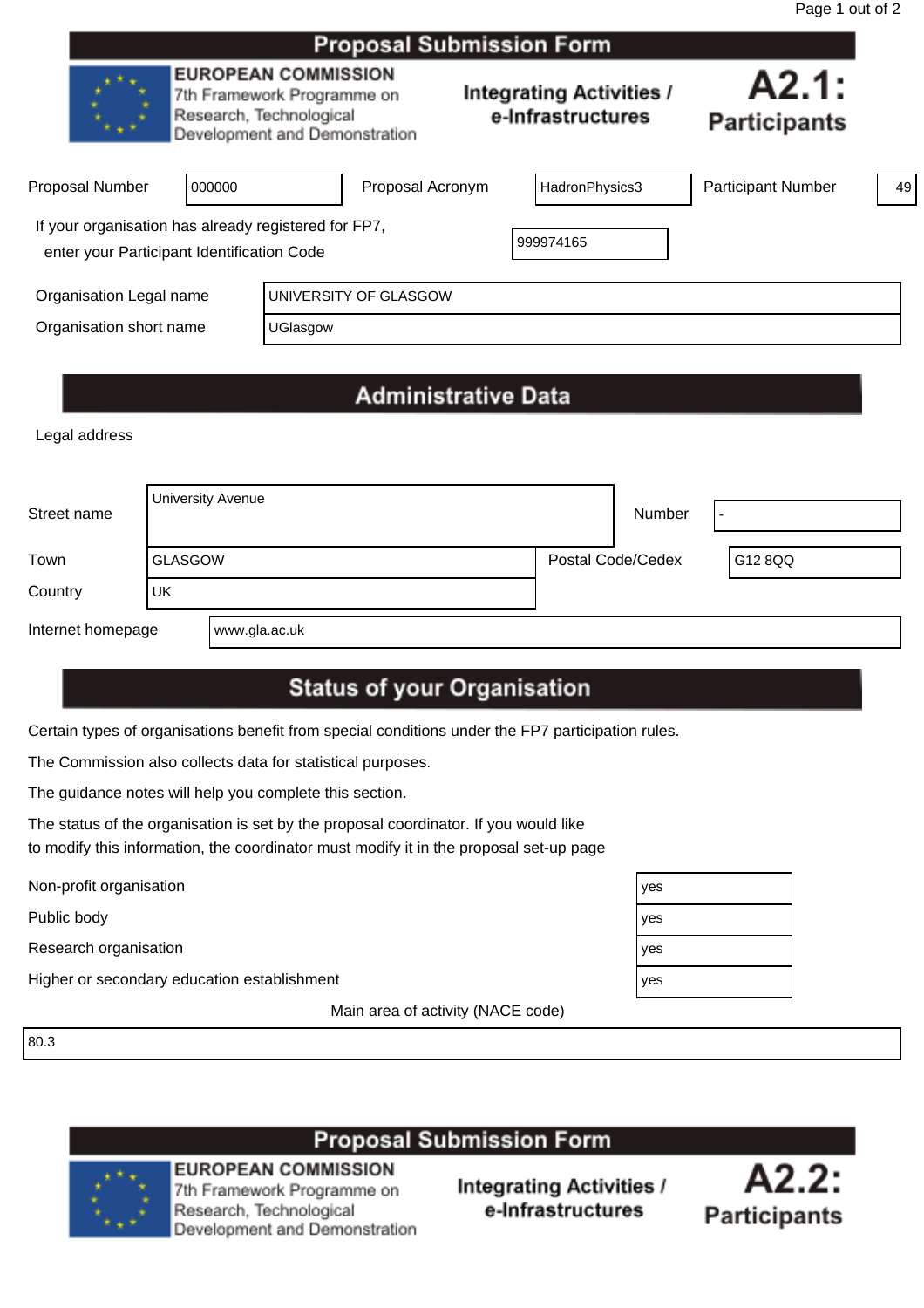| 1. Is your number of employees smaller than 250? (full time equivalent) | no |
|-------------------------------------------------------------------------|----|
|                                                                         |    |

- 2. Is your annual turnover smaller than € 50 million?  $\Box$  no
- 3. Is your annual balance sheet total smaller than € 43 million?  $\vert$  no
- 4. Are you an autonomous legal entity? yes will be a set of the set of the set of the set of the set of the set of the set of the set of the set of the set of the set of the set of the set of the set of the set of the set

You are NOT an SME if your answer to question 1 is "NO" and/or your answer to both questions 2 and 3 is "NO".

In all other cases, you might conform to the Commission's definition of an SME. Please check the additional conditions given in the guidance notes to the forms

Following this check, do you conform to the Commission's definition of an SME

# Dependencies with (an)other participant(s)

Are there dependencies between your organisation and (an)other participant(s) in this proposal?

if Yes:

| Participant Number | <b>Organisation Short Name</b> |      | Character of dependence |
|--------------------|--------------------------------|------|-------------------------|
|                    |                                | None |                         |
|                    |                                | None |                         |
|                    |                                | None |                         |
|                    |                                |      |                         |

| lone |  |  |
|------|--|--|
| lone |  |  |
| lone |  |  |

no

# **Contact Point**

Person in charge (For the co-ordinator (participant number 1) this person is the one who the Commission will contact in the first instance)

| Family name                                   | Rosner |                                     |  |                       | First name(s) |                          |                  | Guenther |     |  |      |  |
|-----------------------------------------------|--------|-------------------------------------|--|-----------------------|---------------|--------------------------|------------------|----------|-----|--|------|--|
| Title                                         |        | Prof.                               |  |                       |               |                          |                  |          | Sex |  | Male |  |
| Position in the organisation                  |        | Cargill Chair of Natural Philosophy |  |                       |               |                          |                  |          |     |  |      |  |
| Department/Faculty/Institute/Laboratory name/ |        |                                     |  | Physics and Astronomy |               |                          |                  |          |     |  |      |  |
| Address (if different from the legal address) |        |                                     |  |                       |               |                          |                  |          |     |  |      |  |
| Street name                                   |        |                                     |  |                       |               |                          |                  | Number   |     |  |      |  |
| Town                                          |        |                                     |  |                       |               | <b>Postal Code/Cedex</b> |                  |          |     |  |      |  |
| Country                                       |        |                                     |  |                       | Phone 1       |                          | +44 141 330 2774 |          |     |  |      |  |

Phone 2 +44 141 330 4709 Fax +44 141 330 2630 E-mail g.rosner@physics.gla.ac.uk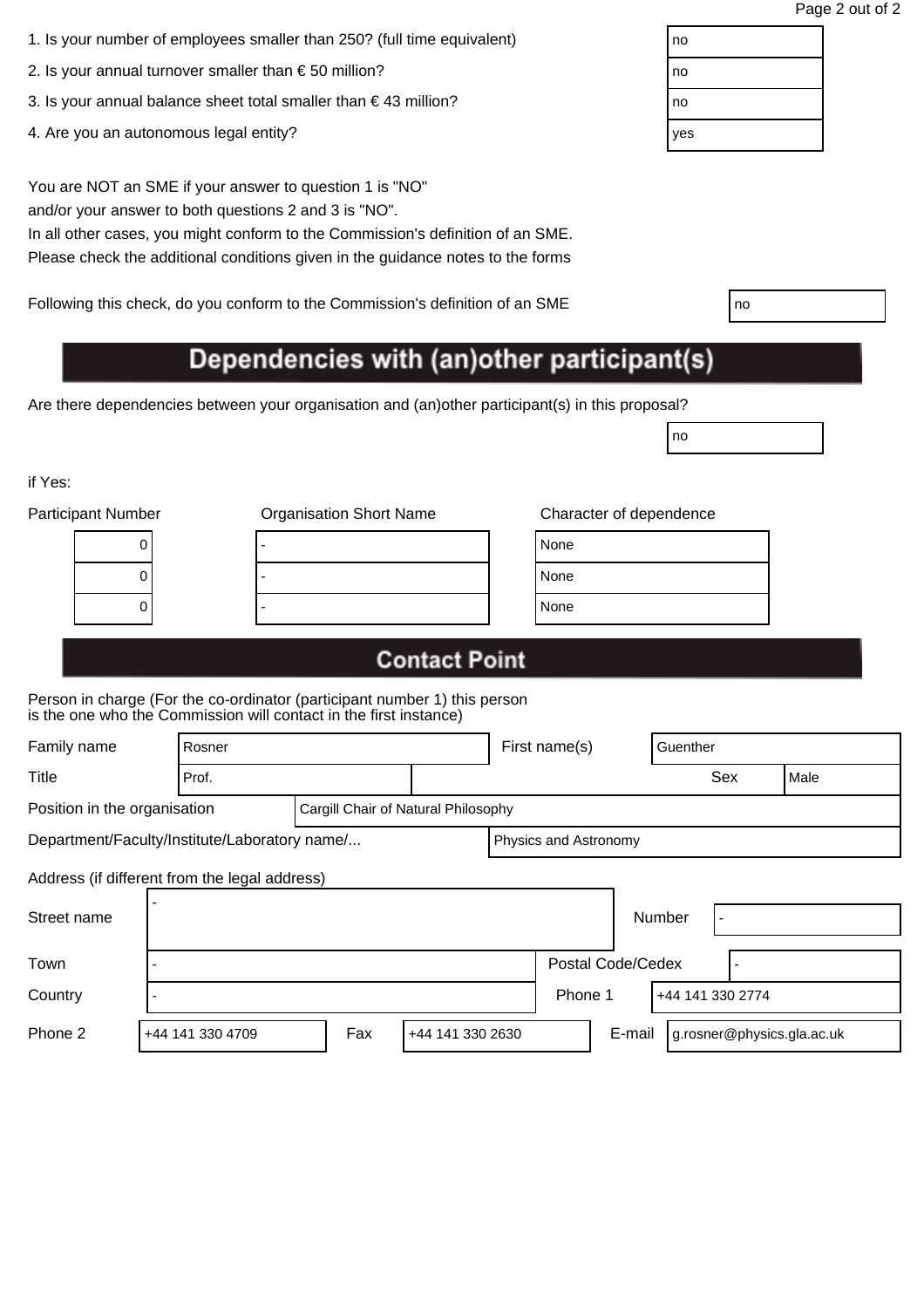#### **EUROPEAN COMMISSION**

7th Framework Programme on Research, Technological Development and Demonstration

### **Integrating Activities /** e-Infrastructures

# A3.1: Budget

|  | Proposal Number |  |
|--|-----------------|--|
|  |                 |  |

Proposal Acronym

HadronPhysics3 | Participant Number | 49

In FP7, there are different methods for calculating indirect costs. The various options are explained in the guidance notes

\*\*. Please be aware that not all options are available to all types of organisations.

The method of determining indirect costs is set in the Proposal setup page.

If you would like to modify this information, you have to do it from the proposal set-up page.

Specific Flat Rate (60%)

Personnel costs (in €)

Subcontracting (in  $\epsilon$ )

Indirect costs (in  $\epsilon$ )

Access costs (in €)

Other direct costs (in  $\epsilon$ )

Lump sum, flat-rate or scale of unit

(option only for ICPC) (in €)

My legal entity is established in an ICPCno all'altra di una proprietà di una proprietà di una di una di una di una di una di una di una di una di una and I shall use the lump sum funding method (If yes, please fill below the lump sum row only.If no, please do not use the lump sum row)

<sup>000000</sup>

|  | Type of Activity |  |
|--|------------------|--|
|--|------------------|--|

| ot use the lump sum row)            |            | Demons- | Coordi-  |         | Manage- |       |           |
|-------------------------------------|------------|---------|----------|---------|---------|-------|-----------|
|                                     | <b>RTD</b> | tration | nation   | Support | ment    | Other | Total     |
| າ €)                                | 135167     |         |          |         |         |       | 135167    |
| $\in)$                              |            |         |          |         |         |       | 0         |
| $(in \in)$                          | 123500     |         | 5000     |         |         |       | 128500    |
|                                     | 155200     |         | 3000     |         |         |       | 158200    |
|                                     |            |         | 0        |         |         |       | 0         |
| e or scale of unit<br>$P$ C) (in €) |            |         | $\Omega$ |         |         | 0     | $\pmb{0}$ |

| Total budget (in $\epsilon$ )              | 413867 |  | 8000 |  |  |  | 421867 |  |  |
|--------------------------------------------|--------|--|------|--|--|--|--------|--|--|
| Requested EC contribution (in $\epsilon$ ) | 310400 |  | 5350 |  |  |  | 315750 |  |  |
| Total Receipts (in $\epsilon$ )            |        |  |      |  |  |  |        |  |  |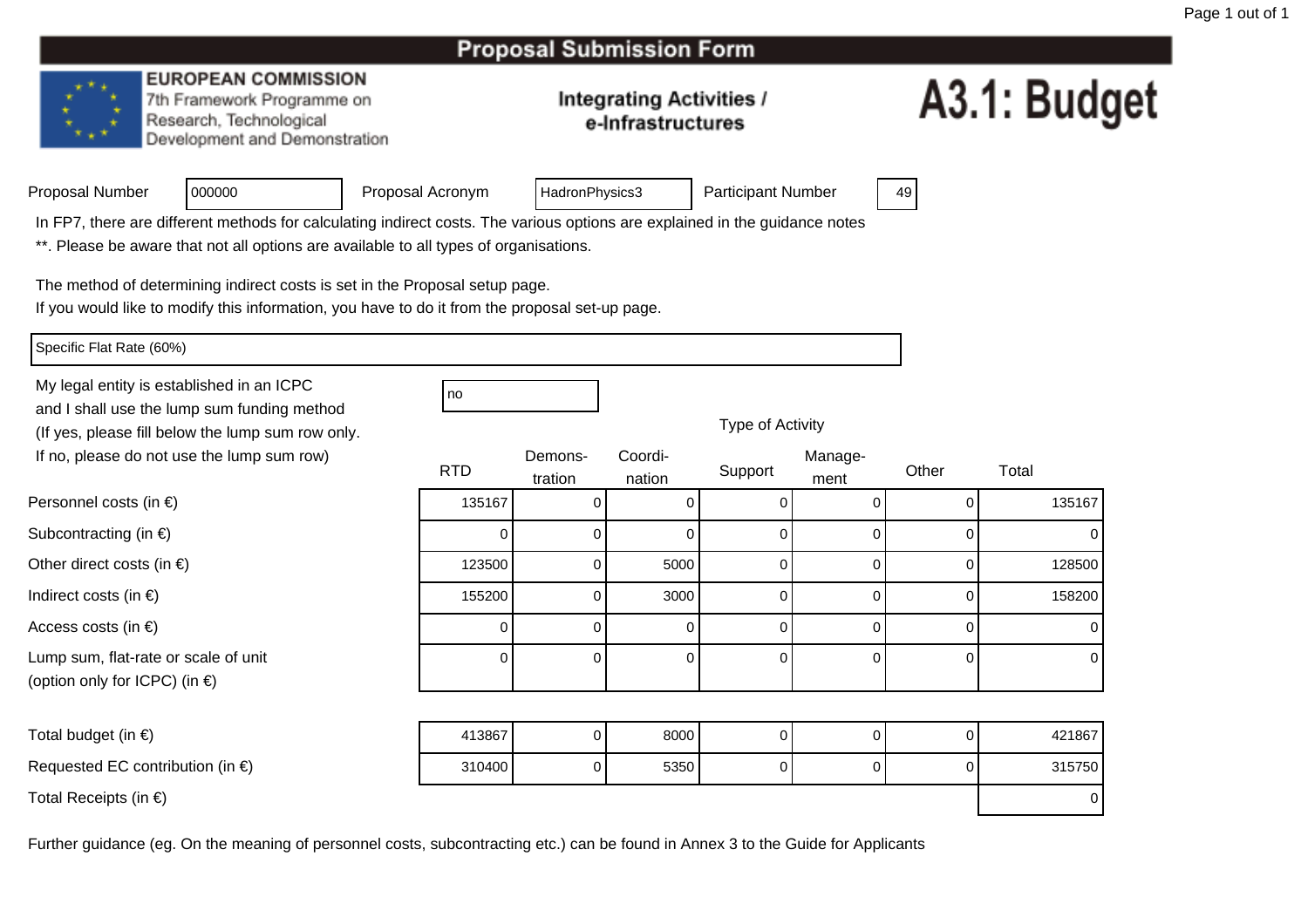| <b>Proposal Submission Forms</b> |  |
|----------------------------------|--|
|----------------------------------|--|

|                |                            |                         | Estimated budget (whole duration of the project) |               |                |                |                |                |                |         |                       |                               |
|----------------|----------------------------|-------------------------|--------------------------------------------------|---------------|----------------|----------------|----------------|----------------|----------------|---------|-----------------------|-------------------------------|
| Participant Nr | Organisation<br>Short Name | Organisation<br>country | <b>RTD</b>                                       | Demonstration | Training       | Coordination   | Support        | Management     | Other          | Total   | <b>Total receipts</b> | Requested EU<br>contributions |
|                | <b>INFN</b>                | IT                      | 1420960                                          | 0             | $\Omega$       | 745637         | 648552         | 1000999        | $\overline{0}$ | 3816148 | $\overline{0}$        | 3060363                       |
| $\overline{2}$ | <b>OeAW</b>                | <b>AT</b>               | 664374                                           | 0             | $\mathbf 0$    | 157080         | $\mathbf 0$    | 0              | $\overline{0}$ | 821454  | $\overline{0}$        | 267233                        |
| 3              | <b>UNIGRAZ</b>             | <b>AT</b>               | $\overline{0}$                                   | 0             | $\overline{0}$ | 82240          | $\overline{0}$ | $\overline{0}$ | $\Omega$       | 82240   | $\mathbf 0$           | 54998                         |
| 4              | <b>UCY</b>                 | <b>CY</b>               | $\Omega$                                         | 0             | $\Omega$       | 35840          | $\overline{0}$ | $\Omega$       | $\Omega$       | 35840   | $\mathbf 0$           | 23968                         |
| 5              | <b>CUNI</b>                | CZ                      | 66240                                            | 0             | $\overline{0}$ | 0              | $\mathbf 0$    | 0              | $\overline{0}$ | 66240   | $\overline{0}$        | 49680                         |
| 6              | <b>TUL</b>                 | CZ                      | 20266                                            | 0             | $\Omega$       | $\overline{0}$ | 0              | $\overline{0}$ | $\Omega$       | 20266   | $\mathbf 0$           | 15200                         |
| $\overline{7}$ | <b>ALU-FR</b>              | DE                      | 122667                                           | 0             | $\overline{0}$ | $\Omega$       | 0              | $\overline{0}$ | $\Omega$       | 122667  | $\mathbf 0$           | 92000                         |
| 8              | <b>DESY</b>                | DE                      | $\mathbf 0$                                      | 0             | $\overline{0}$ | 89864          | $\overline{0}$ | 0              | $\overline{0}$ | 89864   | $\overline{0}$        | 60097                         |
| 9              | <b>FAU</b>                 | DE                      | 25813                                            | 0             | $\overline{0}$ | 0              | $\overline{0}$ | 0              | $\overline{0}$ | 25813   | $\overline{0}$        | 19360                         |
| 10             | <b>FZD</b>                 | <b>DE</b>               | 48000                                            | 0             | $\overline{0}$ | 50468          | $\overline{0}$ | 0              | $\overline{0}$ | 98468   | 0                     | 56000                         |
| 11             | <b>FZJ</b>                 | <b>DE</b>               | 210453                                           | 0             | $\mathbf 0$    | 100810         | 384000         | $\overline{0}$ | $\overline{0}$ | 695263  | $\overline{0}$        | 642650                        |
| 12             | <b>GSI</b>                 | DE                      | 597121                                           | 0             | $\overline{0}$ | 218700         | 314000         | $\overline{0}$ | $\overline{0}$ | 1129821 | $\overline{0}$        | 969750                        |
| 13             | <b>GUF</b>                 | <b>DE</b>               | 117333                                           | 0             | $\overline{0}$ | 0              | 0              | $\overline{0}$ | $\mathbf 0$    | 117333  | $\mathbf 0$           | 88000                         |
| 14             | JLU                        | <b>DE</b>               | 309333                                           | 0             | $\overline{0}$ | 0              | 0              | 0              | $\Omega$       | 309333  | $\mathbf 0$           | 232000                        |
| 15             | <b>RUB</b>                 | DE                      | 274133                                           | 0             | $\mathbf 0$    | $\Omega$       | 0              | $\overline{0}$ | $\overline{0}$ | 274133  | $\overline{0}$        | 205600                        |
| 16             | <b>TUM</b>                 | DE                      | 160000                                           | 0             | $\overline{0}$ | 44480          | $\overline{0}$ | 0              | $\overline{0}$ | 204480  | $\mathbf 0$           | 149746                        |
| 17             | <b>UA</b>                  | DE                      | 92800                                            | 0             | $\overline{0}$ | 0              | $\mathbf 0$    | 0              | $\overline{0}$ | 92800   | $\mathbf 0$           | 69600                         |
| 18             | <b>UBO</b>                 | <b>DE</b>               | 183648                                           | 0             | $\overline{0}$ | 322240         | $\overline{0}$ | 0              | $\Omega$       | 505888  | $\overline{0}$        | 353234                        |
| 19             | <b>UHEI</b>                | DE                      | 72267                                            | 0             | $\Omega$       | 53000          | $\overline{0}$ | 0              | $\overline{0}$ | 125267  | $\overline{0}$        | 107200                        |
| 20             | <b>ULEI</b>                | DE                      | 0                                                | 0             | $\overline{0}$ | 82240          | 0              | 0              | $\overline{0}$ | 82240   | $\overline{0}$        | 54998                         |
| 21             | <b>UMainz</b>              | <b>DE</b>               | 155179                                           | 0             | $\overline{0}$ | 172118         | 607664         | $\overline{0}$ | $\overline{0}$ | 934961  | $\mathbf 0$           | 697488                        |
| 22             | <b>UNIBI</b>               | <b>DE</b>               | $\Omega$                                         | 0             | $\overline{0}$ | 92640          | $\overline{0}$ | $\overline{0}$ | $\overline{0}$ | 92640   | $\overline{0}$        | 61953                         |
| 23             | <b>UREG</b>                | <b>DE</b>               | 29867                                            | 0             | $\overline{0}$ | 0              | $\mathbf 0$    | 0              | $\overline{0}$ | 29867   | $\mathbf 0$           | 22400                         |
| 24             | <b>WWU</b>                 | DE                      | 228267                                           | 0             | $\mathbf 0$    | $\overline{0}$ | 0              | 0              | $\overline{0}$ | 228267  | $\mathbf 0$           | 171200                        |
| 25             | <b>UB</b>                  | ES                      | 0                                                | 0             | $\overline{0}$ | 32000          | 0              | $\overline{0}$ | $\Omega$       | 32000   | $\Omega$              | 21400                         |